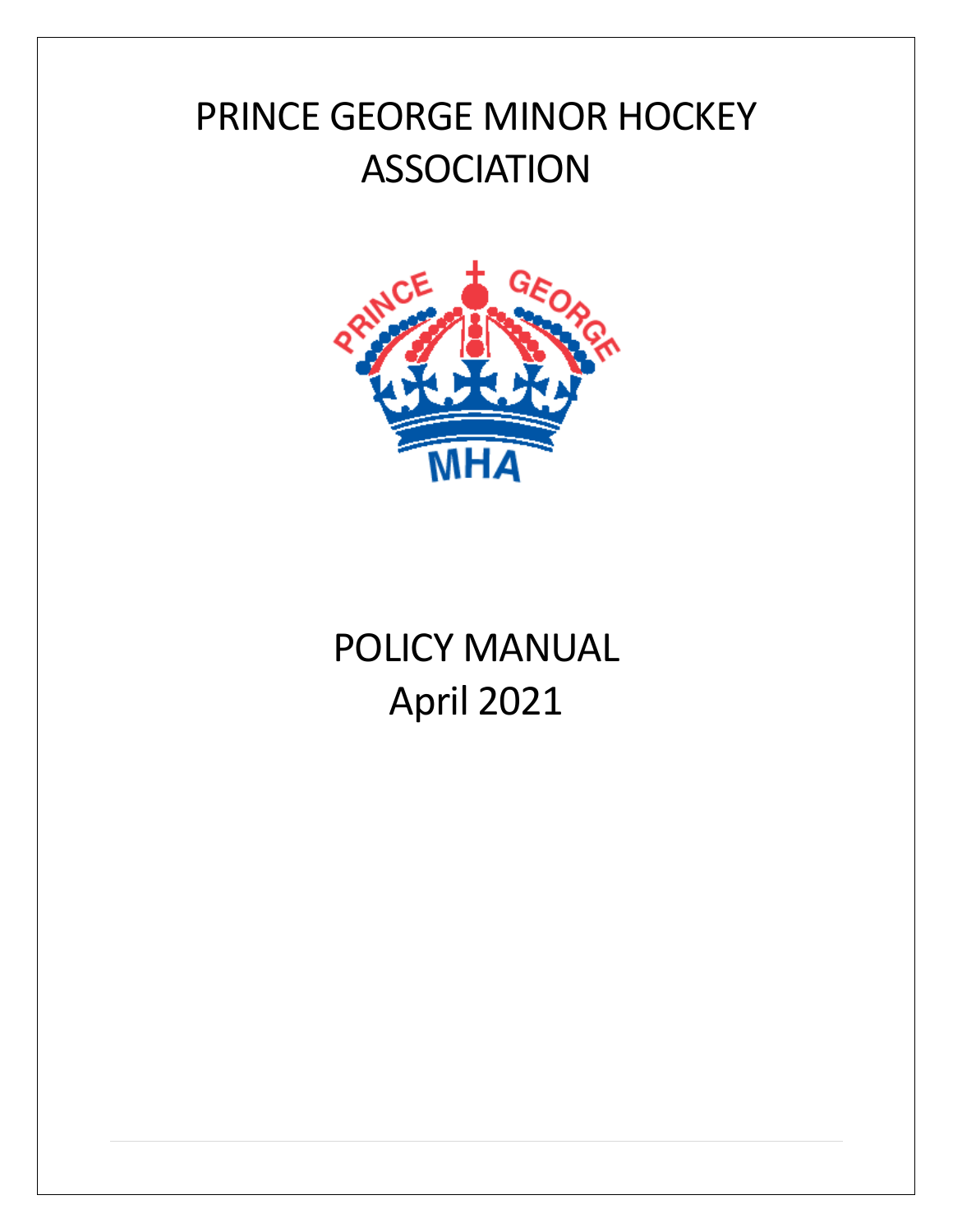| $\mathbf{1}$            |  |
|-------------------------|--|
| 1.1                     |  |
| 1.2                     |  |
| 1.3                     |  |
| 1.4                     |  |
| $\mathbf{2}$            |  |
|                         |  |
| 2.1                     |  |
| 2.2                     |  |
| 2.3                     |  |
| 2.4                     |  |
| 2.5                     |  |
| $\overline{\mathbf{3}}$ |  |
| 3.1                     |  |
| 3.2                     |  |
| 3.3                     |  |
| 3.4                     |  |
| 4                       |  |
| 4.1                     |  |
| 4.2                     |  |
| 4.3                     |  |
|                         |  |
| 5                       |  |
| 5.1                     |  |
| 5.2                     |  |
| 5.3                     |  |
| 5.4                     |  |
| 6                       |  |
| 6.1                     |  |
| 6.2                     |  |
| 6.3                     |  |
| 6.4                     |  |
| 6.5                     |  |
| 6.6                     |  |
| 6.7                     |  |
| 6.8                     |  |
| 7                       |  |
| 7.1                     |  |
| 7.2                     |  |
| 7.3                     |  |
| 7.4                     |  |
| 7.5                     |  |
| 7.6                     |  |
| 7.7                     |  |
| 7.8                     |  |
| 7.9                     |  |
| 7.10                    |  |
| 7.11                    |  |
| 7.12                    |  |
| 7.13                    |  |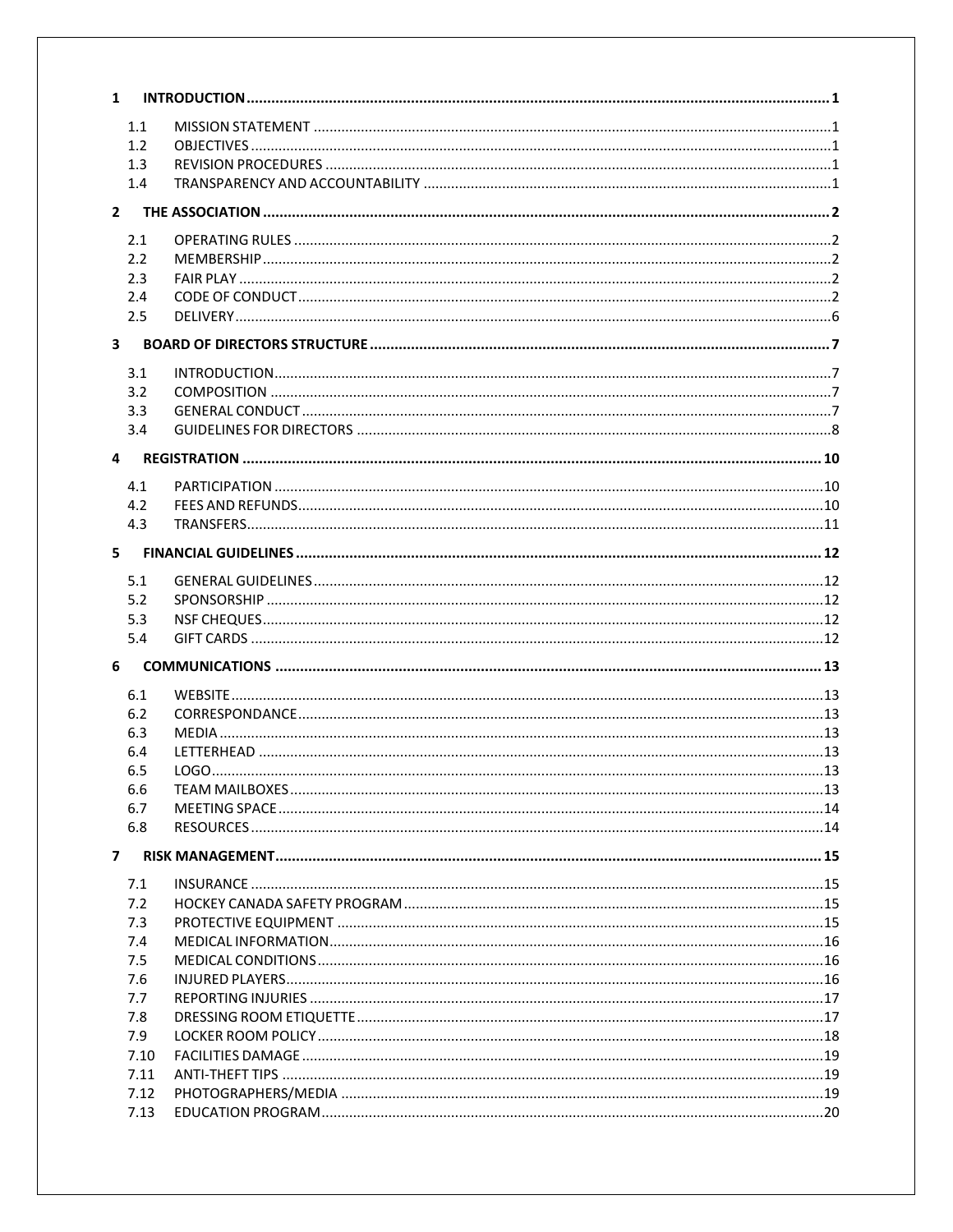| 8                 |  |
|-------------------|--|
| 8.1               |  |
| 8.2               |  |
| 8.3               |  |
| 8.4               |  |
| 8.5               |  |
| 8.6               |  |
| 9                 |  |
|                   |  |
| 9.1               |  |
| 9.2               |  |
| 9.3               |  |
| 9.4               |  |
| 9.5               |  |
| 9.6               |  |
| 9.7               |  |
| 9.8               |  |
| 9.9               |  |
| 9.10              |  |
| 9.11              |  |
| 10                |  |
| 10.1              |  |
| 10.2              |  |
| 10.3              |  |
|                   |  |
| 11                |  |
| 11.1              |  |
| 11.2              |  |
| 11.3              |  |
| 11.4              |  |
| 11.5              |  |
| 11.6              |  |
| 11.7              |  |
| 11.8              |  |
| 11.9              |  |
| 11.10             |  |
| $12 \overline{ }$ |  |
|                   |  |
|                   |  |
| 12.1              |  |
| 12.2              |  |
| 12.3              |  |
| 12.4              |  |
| 12.5              |  |
| 12.6              |  |
| 12.7              |  |
| 12.8              |  |
| 12.9              |  |
| 12.10             |  |
| 12.11<br>12.12    |  |
| 12.13             |  |
|                   |  |
| 13                |  |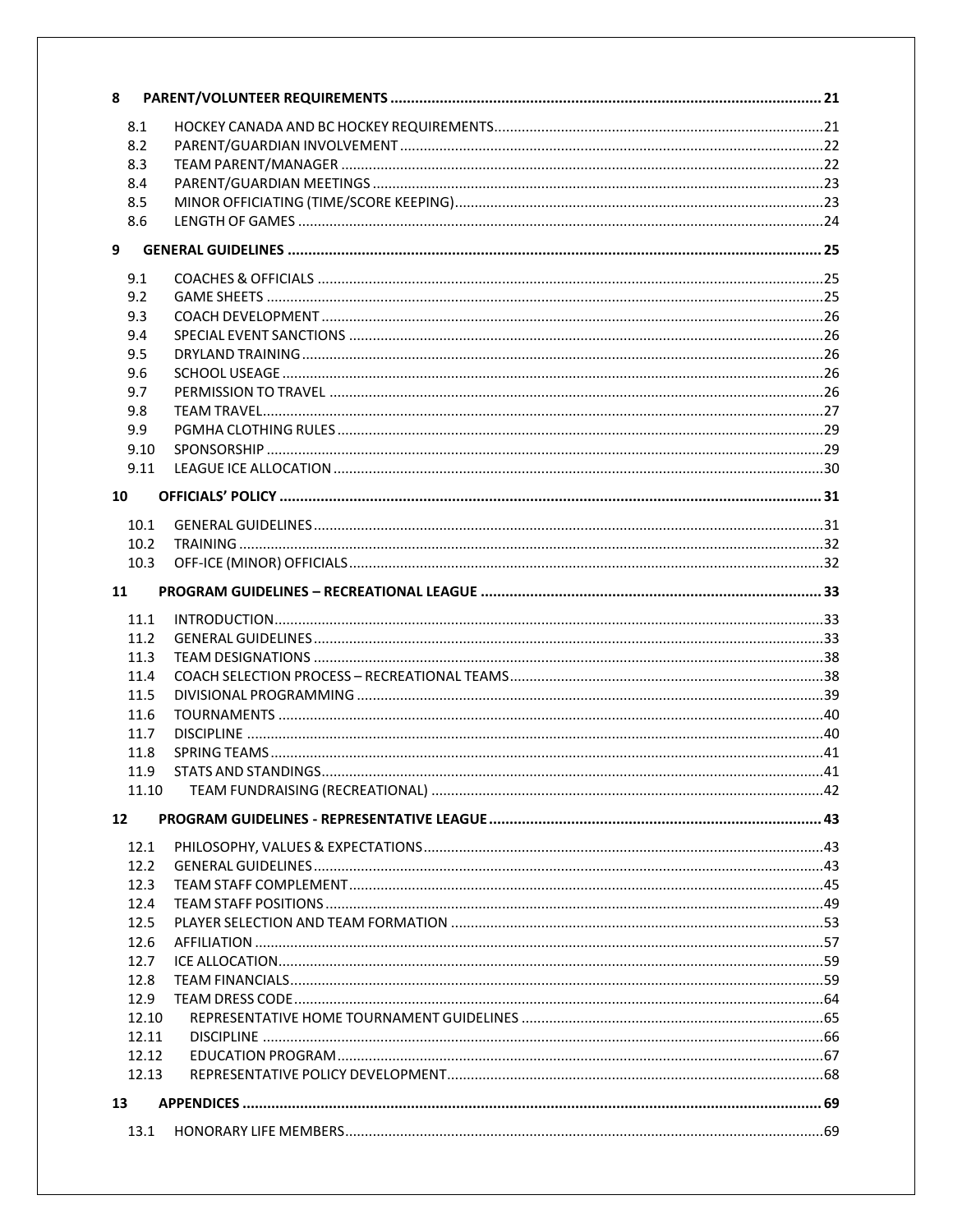| 13.2  |  |
|-------|--|
| 13.3  |  |
| 13.4  |  |
| 13.5  |  |
| 13.6  |  |
| 13.7  |  |
| 13.8  |  |
| 13.9  |  |
| 13.10 |  |
| 13.11 |  |
| 13.12 |  |
| 13.13 |  |
| 13.14 |  |
| 13.15 |  |
| 13.16 |  |
| 13.17 |  |
| 13.18 |  |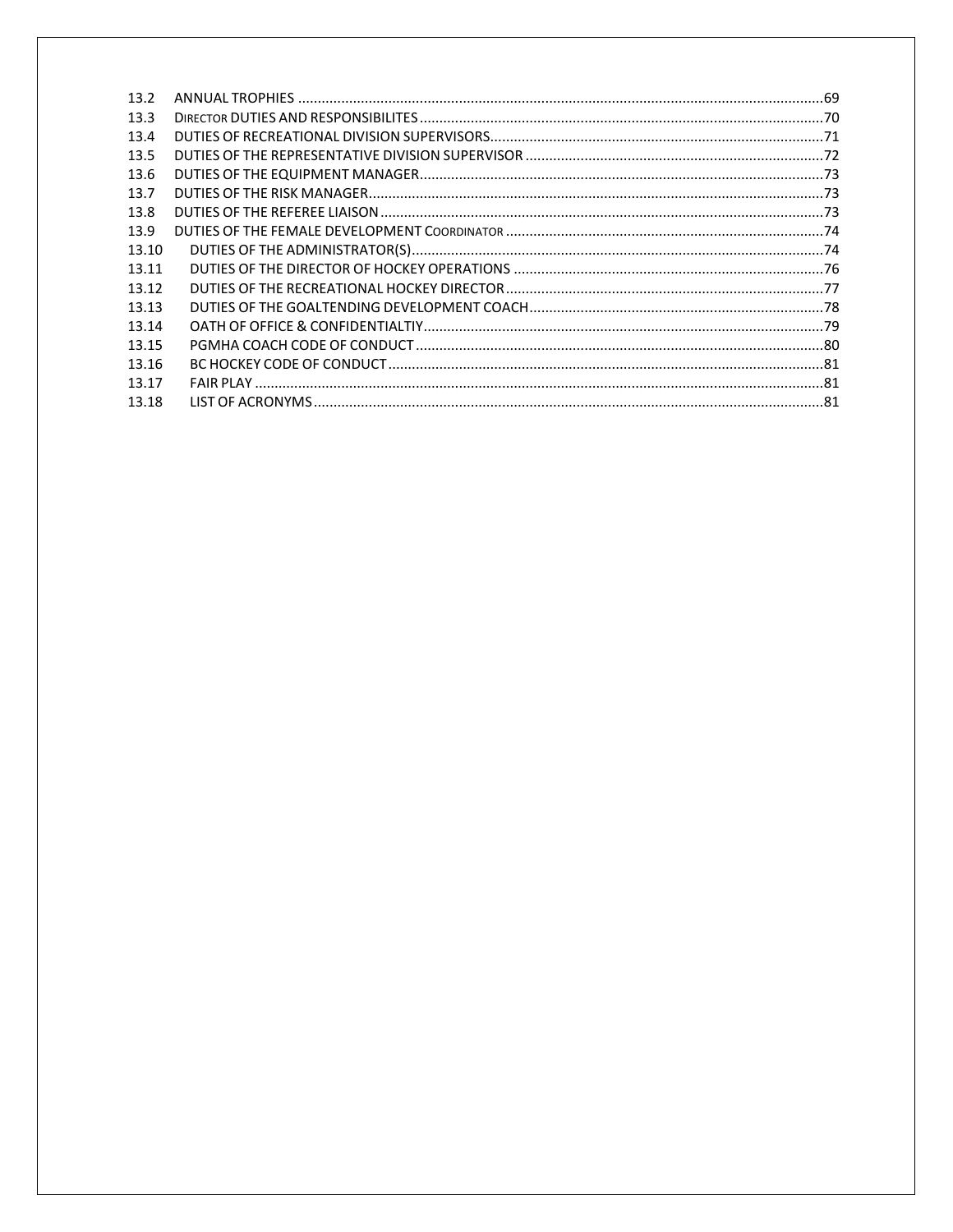# <span id="page-4-0"></span>**1 INTRODUCTION**

# <span id="page-4-1"></span>1.1 MISSION STATEMENT

The Prince George Minor Hockey Association (PGMHA) provides youth with the opportunity to participate in both recreational and representative hockey and to develop emotionally, physically, socially and technically. We strive to create a positive environment that is safe, fun and respectful and support Hockey Canada's mission statement to "Lead, Develop, and Promote Positive Hockey Experiences."

# <span id="page-4-2"></span>1.2 OBJECTIVES

It is the purpose of the Policy Manual to provide assistance and direction to those who are responsible for the operating needs of minor hockey teams registered with PGMHA. This manual will also serve as a resource document for our members including players, coaches, parent/guardians, volunteers, officials and community members with an interest in minor hockey and this Association. The duties and responsibilities of the Board of Directors are outlined in the PGMHA Constitution & Bylaws as well as in this manual. Contradictions between this manual and the PGMHA Constitution & Bylaws, should they exist, shall be resolved by reference to the Constitution & Bylaws.

# <span id="page-4-3"></span>1.3 REVISION PROCEDURES

The Board of Directors of PGMHA will meet in February of every second year (even numbered years), or at the discretion of the board, at a Policy Review and Strategic Planning Session. The purpose of this meeting will be to review the Policy Manual and any proposed revisions. Any significant changes in the manual will be communicated to the membership by the PGMHA website and/or via the PGMHA Annual General Meeting.

Any member wishing to initiate a revision of the Policy Manual may do so by providing a copy of the proposed revision to the PGMHA President by January 15th. The PGMHA President is obliged to present proposed revisions to the Board of Directors by way of a notice of motion, however, is not obliged to support said motion. The member initiating the revision may request to present the motion to the Board of Directors in person.

# <span id="page-4-4"></span>1.4 TRANSPARENCY AND ACCOUNTABILITY

#### a) RECOGNITION CLAUSE

The Board of Directors are the democratically elected representatives of the members of the Prince George Minor Hockey Association (the "Association") and as such are expected to act in the best interest of the Association members and players.

#### b) DUTY TO COMMUNICATE

Individual Board of Directors are expected to respond to questions and inquiries from the members in regard to policy in a timely manner. All members of the Association are encouraged to discuss policy in an open and constructive manner.

#### PAID STAFF

All paid staff positions shall be reviewed every January. Contract staff positions shall be reviewed two months prior to the expiry date of the contract. No contracts will exceed twenty-four (24) months.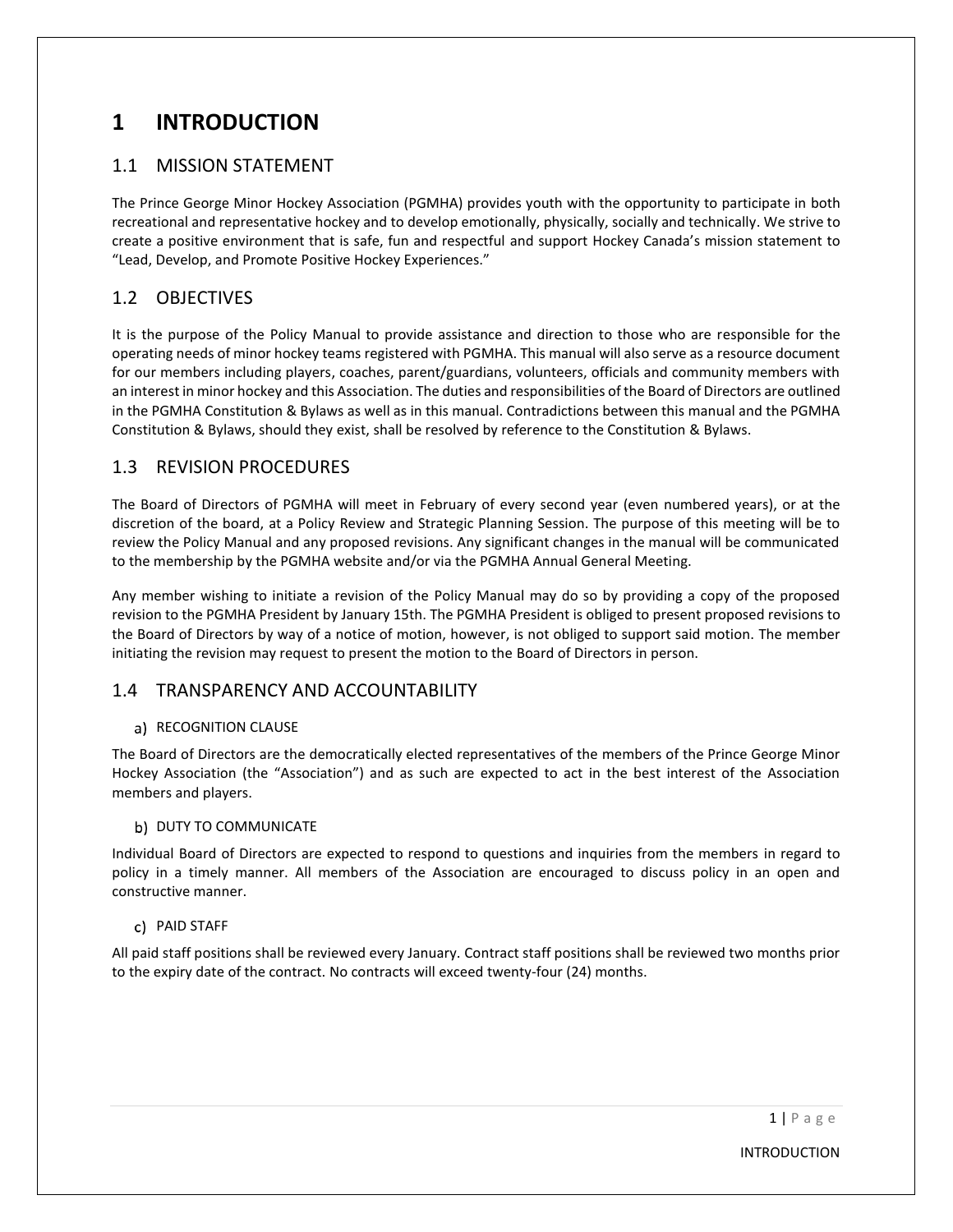# <span id="page-5-0"></span>**2 THE ASSOCIATION**

#### <span id="page-5-1"></span>2.1 OPERATING RULES

The PGMHA shall operate under the rules and regulations of Hockey Canada (HC), BC Hockey (BCH) and the North Central District Minor Hockey (NCDMHA) as well as Policy set out in this manual.

#### <span id="page-5-2"></span>2.2 MEMBERSHIP

Membership in the PGMHA includes all registered players, coaches, management staff, officials, volunteers and Board of Directors. For the purposes of the Annual General Meeting, voting members of the PGMHA include any parent/guardian of each registered player as well as any person over the age of 19, who is currently registered with the Association as a volunteer. Members must be in good standing with the Association in order to vote at the Annual General Meeting. Individuals moving into the association must have all transfer paperwork approved before they are considered registered members.

# <span id="page-5-3"></span>2.3 FAIR PLAY

Fair Play is a program to enhance and promote safety, respect, and fun for all participants. The Fair Play Program focuses on the premise that hockey programs are designed for the enjoyment of the player. Fair Play Is Everyone's [Call.](https://cdn.hockeycanada.ca/hockey-canada/Hockey-Programs/Safety/Safety-Program/Downloads/fair_play_codes_e.pdf) Fair Play does not change any rules of the game.

# <span id="page-5-4"></span>2.4 CODE OF CONDUCT

#### a) GENERAL GUIDELINES

PGMHA has developed Coach Code of Conduct which all coaches are expected to sign and adhere to. PGMHA expects all its member players, coaches, management staff, officials, volunteers, and parent/guardians sign the current BC Hockey Code of Conduct at time of Registration. Any breach may be referred to the Conduct Committee.

The minimum Code of Conduct for all members of PGMHA is set out in the applicable Fair Play Code. In addition, all coaches, managers, officials and all other members including; parents, guardians, bus drivers, other team officials, volunteers and Board of Directors acting in any official capacity on behalf of a team, are required to be Coach 'Respect-in-Sport' certified. PGMHA association members acting in an official capacity on behalf of a team at a PGMHA sanctioned event or other event under the jurisdiction of the PGMHA, are prohibited from the use of profanity, alcohol, drugs, cannabis, tobacco, tobacco products, e-cigarettes and vapors. Members found in violation of any PGMHA expectation with respect to conduct will be subject to disciplinary action imposed by the Conduct Committee.

Sanctions imposed may include verbal warning, written warning, suspension for several games or weeks, expulsion, or some combination of the above. It is at the discretion of the PGMHA Conduct Committee whether to impose immediate suspensions depending on the nature of the infraction or grievance. Immediate suspensions deemed necessary will be followed up within seven (7) days. The PGMHA is committed to ensuring that all members conduct themselves in a manner consistent with the mission and values of the PGMHA.

In the best interests of all PGMHA athletes, the use of alcohol, drugs, cannabis, tobacco, tobacco products, ecigarettes and vapors are prohibited during all practices and games, and there will be no tolerance for substance abuse at any PGMHA sanctioned event. PGMHA team staff and other members acting in an official capacity for a team who are responsible for the care and supervision of children athletes, will not consume any substances that may impair their judgement or ability to supervise and care for members of the team.

For PGMHA members not acting in an official capacity on behalf of a team, the consumption or use of any alcohol, drugs, cannabis, tobacco, tobacco products, e-cigarettes or vapors at any other PGMHA related event like; out-oftown travel, tournaments, fundraisers, in hotels and restaurants, or other similar events, must be done in accordance

 $2 | P \text{ a g e}$ 

THE ASSOCIATION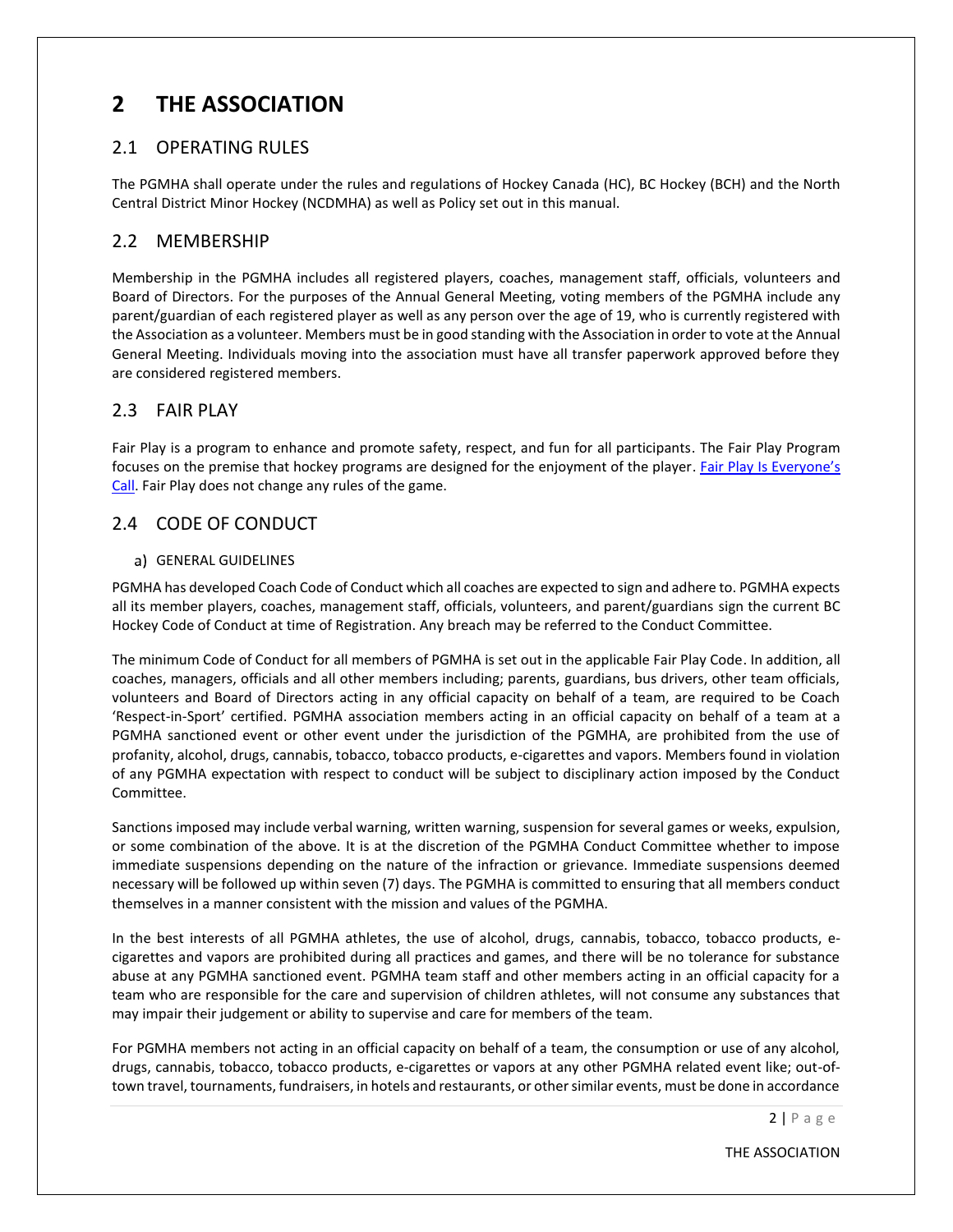with applicable Federal and Provincial law, and in a responsible manner. All PGMHA members will be accountable for ensuring that their behavior is appropriate and aligned with PGMHA Mission, Values and Codes of Conduct at all PGMHA related events

All players, coaches, managers, officials and members, including parent/guardians, bus drivers, other team officials, volunteers, and Board of Directors shall conduct themselves in a polite and sportsmanlike manner at all times. Obvious or persistent unacceptable conduct and/or blatant disregard of the HC, BCH, and/or NCDMHA Rules and Regulations, or PGMHA Policy will result in disciplinary action.

All coaches, managers, staff, Board of Directors and potential volunteers of the PGMHA including parent/guardians, bus drivers, and other team officials in direct contact with players, must submit a "Criminal Record Check" or CRC every three years to coincide with your Hockey Canada eHockey account. Apply online at at pgmha.com or through the PGMHA office and should be dropped to the RCMP office at 455 Victoria Street, Prince George BC, immediately on appointment or application. Any member in direct contact with players at any time must also be Activity Leader "Respect-in-Sport" certified by October 1st prior to fulfilling your commitment to volunteer for PGMHA. If you are new to PGMHA we will require a new CRC.

#### b) ABUSE OF AN OFFICIAL

There will be a **Zero Tolerance** policy on abuse of an official either before, during or after a game. When the abuse of an official is reported it will first be reviewed by the Board of Directors to see if a resolution can be found. There will be a minimum 14-day suspension from all games and practices after a report of abuse has been filed, until a resolution can be obtained. If it is deemed necessary, a further suspension may be handed out based on the severity of the grievance. If no resolution can be found, the grievance will then be sent to a discipline committee.

#### c) BULLYING AND HARASSMENT

The PGMHA recognizes that harassment, while at its extreme is easy to discern, has a subjective element resulting from individual interpretations of what may constitute harassment. Harassment is behavior, by one individual or group towards another, which is insulting, intimidating, humiliating, malicious, degrading or offensive. Harassment creates negative and uncomfortable feelings for the individual or group to which it is directed and can instill feelings from discomfort and embarrassment to fear for one's safety. Harassment can take many forms whether physical, verbal, sexual or emotional and most often involves a combination of these elements. A defining characteristic of harassment is that it usually takes place where one person is in a position of power over another or has the trust of the other and subsequently abuses that power. Intentions are not of consequence; it is the perception of the behavior that is most critical.

Types of behavior that constitute harassment include but are not limited to:

(for expanded list see BC Hockey description)

- i. Unwelcome jokes, innuendo or teasing with respect to a person's looks, body, attire, age, race, religion, sex or sexual orientation
- ii. Condescending, patronizing, threatening or punishing actions which undermine self-esteem and diminish performance
- iii. Practical jokes which cause awkwardness or embarrassment, endanger individual safety, or negatively affect performance
- iv. Unwanted or unnecessary physical contact including touching, patting or pinching or unwelcome flirtation, sexual advances, requests or invitations, where, in the case of minor children is defined as abuse under Child Protection Legislation
- v. Any form of hazing or physical assault, where, in the case of minor children is defined as abuse under Child Protection Legislation
- vi. All of the above include verbal or written remarks and/or threats and extend to any social networking environment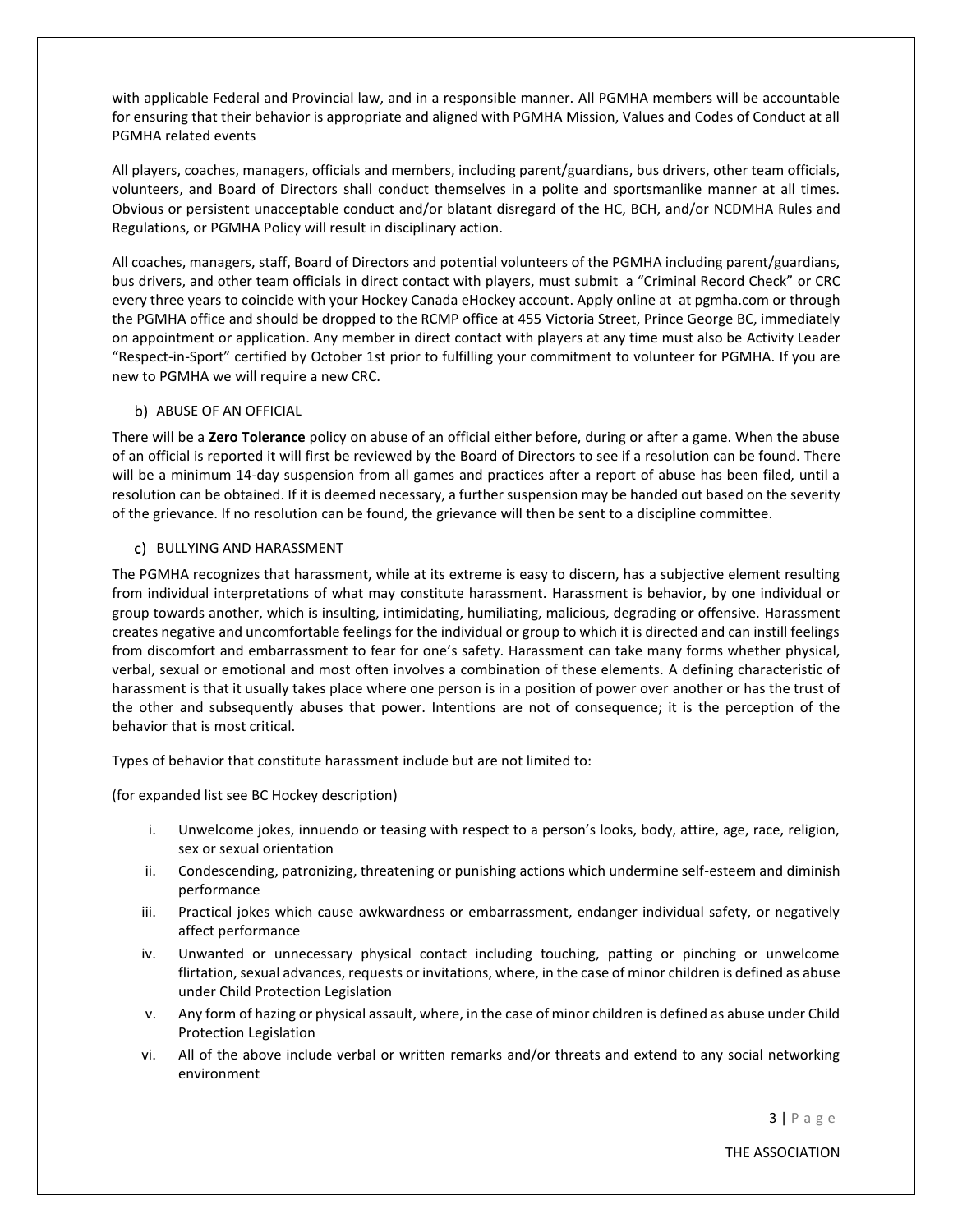It is the responsibility of all PGMHA members to report any form of abuse or harassment to the PGMHA Board of Directors. Complaints will be made in writing utilizing the Grievance Submission Form. The PGMHA Conduct Committee will ensure matters are treated confidentiality and shall seek counsel of Child Protective Services if deemed necessary.

PGMHA has a zero tolerance for bullying and harassment, including that of social media. It is treated very seriously as we are obligated to provide a safe environment for everyone. This includes and environment free from inappropriate behavior such as shouting, verbal abuse, intimidation, swearing, threats and physical violence. Further to this, the standards of conduct outlined in the Fair Play Parent/Spectator code of conduct clearly outlines the expected behavior.

If it is determined that a member is bullying and/or harassing another member of PGMHA, the discipline will be as follows:

- First violation will result in a seven (7) day suspension from all team and PGMHA functions, or until an investigation can be completed.
- Second violation will result in a further two-week (14 day) suspension from all team and PGMHA functions
- A third violation could result in an indefinite suspension from team and PHMHA functions.
- If determined by a discipline committee any of these violations may result in a permanent suspension from PGMHA.

The steps are progressive and it is important for everyone to document the encounter right away to ensure that the details are captured. If you find that you are in a position when you think that the behavior is inappropriate and requires further action, please contact your division supervisor and/or Risk Manager.

Our protocol is a tiered approach with increasing consequences unless the behavior is extreme and the Association will review and investigate to determine the level of consequences. Consequences may include a written warning, a time limited ban from the arena, mandatory Respect in Sport training and/or removal from minor hockey events.

Examples of inappropriate use of social media:

- Personal contact or confidential information must not be posted on Social Media. This includes other participants of BC Hockey.
- Once something has been posted to social it will be recognized as a public comment.
- Social Media is now considered the same as all other forms of media.
- Do not use words or expressions that could be interpreted as racist, sexist, or prejudicial.
- Do not bully, harass or make threats against players, officials or coaches
- Do not use photographs, video or comments promoting negative influences or criminal behaviour
- Do not post inappropriate pictures. Posted pictures can be taken out of context and reproduced on other websites.
- Controversial posts and pictures may negatively impact a team's ability to obtain sponsorships.
- Violations of the outlined guidelines that are reported to BC Hockey will be subject to an investigation. If a violation is found to have occurred, the participant(s) will be subject to disciplinary action under BC Hockey Bylaws

#### d) TEAM AND PLAYER DISCIPLINE

Coaches are responsible for the discipline of the players on their team. A coach may suspend a player for one ice time for a violation of team rules. When a player is assessed a Gross Misconduct or Match Penalty, automatic minimum suspensions as set out by BC Hockey will be applied*.* Coaches must ensure that assessed suspensions are fulfilled.

e) GRIEVANCES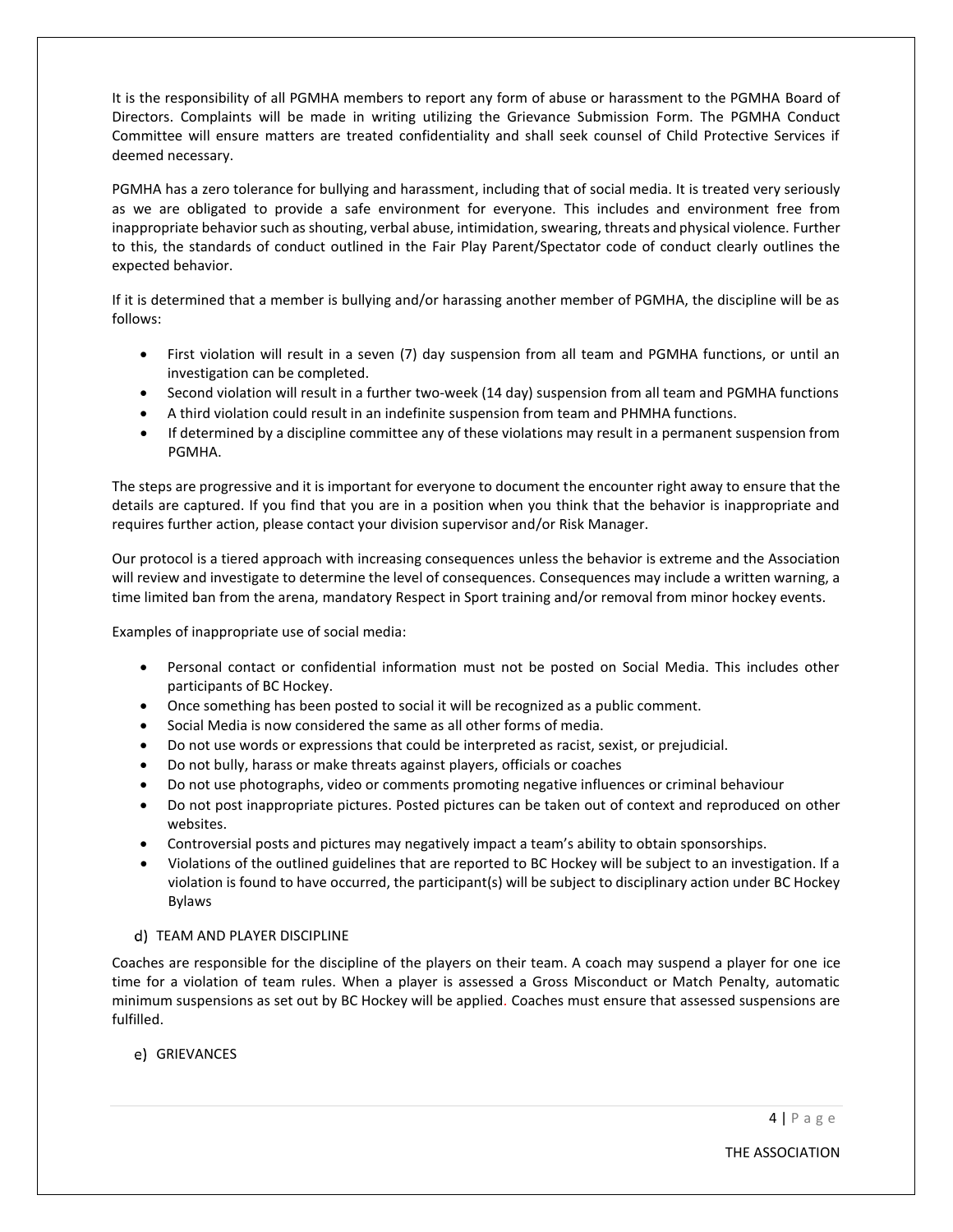All grievances must be submitted to the PGMHA Board of Directors using the online PGMHA Grievance Submission form.

Many issues related to conduct are most appropriately dealt with informally between the parties. The PGMHA will assist by appointing a mediator to facilitate the informal resolution of a grievance if both parties consent.

Upon completion of the grievance discussions, the applicant will be informed if the grievance will or will not proceed to a Conduct Committee as a formal complaint.

i. Formal Complaints

The Board of Directors shall appoint a Conduct Committee, consisting of three (3) Board members including the Vice President and two other members, of which one may be the Supervisor of the division involved, providing there is no conflict. The Conduct Committee will oversee the conduct of members of the PGMHA. When the conduct of a member of the PGMHA results in a formal complaint, the following will apply:

- a. PGMHA cannot guarantee complete confidentiality
- b. Immediate temporary suspensions may be imposed by the PGMHA Conduct Committee
- c. The Conduct Committee will provide the individual who is the subject of the complaint with a written description of the complaint
- d. The individual who is the subject of the complaint will be given an opportunity to present their case at a hearing before the Conduct Committee; the hearing shall be recorded in the interests of all parties
- e. The Conduct Committee will set a date for a hearing, which shall be agreed to by both parties, within a reasonable timeframe after the receipt of the written complaint; the individual who is the subject of the complaint must agree to a hearing date within seventy-two (72) hours of the date upon which they were notified of the complaint. Failure to do so will result in immediate suspension until the Conduct Committee Review
- f. The Conduct Committee shall strive to provide a decision in writing within a reasonable timeframe, to both the complainant and the subject of the complaint. The documentation will be kept on file in the PGMHA office.
- g. The Conduct Committee shall notify Division Supervisors of results and/or the status of the process
- h. Complaints and/or discipline issues will not be handled by staff members (administration, Director of Hockey Operations, Recreational Hockey Director, etc.)
- f) APPEAL OF DECISIONS

Should the member whose conduct was the subject of the complaint, or the person making the complaint, wish to have the Conduct Committee's decision reviewed, PGMHA Bylaws Appeals Procedure will be followed and the following will apply:

- i. A written request for review shall be delivered to the PGMHA President within seven (7) days of the notice advising of the ruling
- ii. The request for review shall specify the basis on which the Conduct Committee's decision is believed to be incorrect
- iii. The request for review shall be accompanied by a \$50 review fee
- iv. The President shall refer the matter to an independent three (3) member Appeals Committee
- v. The original written complaint, the Conduct Committee's written decision and the request for review shall be forwarded to the Appeals Committee.
- vi. The appeal shall be dealt with by the Appeals Committee within team (10) days. If the ruling is affirmed, the fifty (50) dollars is retained by the Association. In all other cases the fifty (50) dollars will be returned.
- vii. The Appeals Committee shall provide up to thirty minutes of meeting time for either party requesting the review to present his or her case

THE ASSOCIATION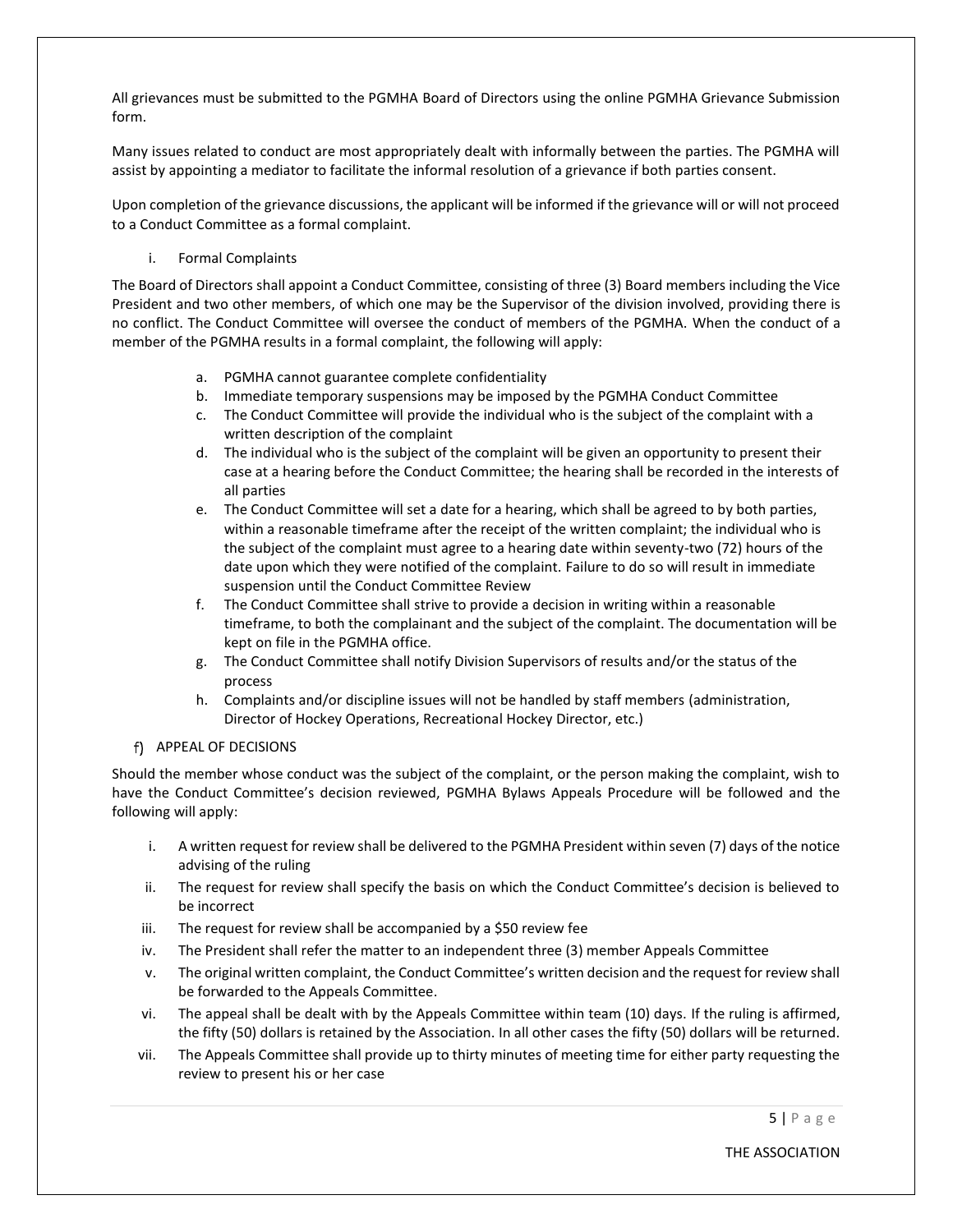- viii. The Appeals Committee shall render its decision by motion; a majority vote of the Appeals Committee will be sufficient to uphold the decision or alternative motion
- ix. The decision of the Appeals Committee shall be final and binding on all parties but may be appealed to BC Hockey
- x. Grounds for appeal shall include a) suspension is too long, or b) new evidence that hadn't been brought to the attention of the initial discipline committee is brought forward.
- g) CONDUCT OF BOARD OF DIRECTORS

When the conduct of a member of the Board of Directors is subject to a formal complaint, they may be required to step down from the Board of Directors at the discretion of the President, including any committee involvement, until the complaint is resolved. This will not preclude the PGMHA President from convening an urgent meeting of the Board of Directors, should they consider it advisable.

#### h) CONFLICT OF INTEREST

No coach, manager, player, official or Board member shall be eligible to vote with respect to any financial request, protest or suspension involving a team, league or association with which that individual is associated. In addition, they shall not be eligible to serve on any special committee investigating such matters. When a conflict of interest arises, the individual shall immediately notify the PGMHA President and shall not participate in any discussion with respect to the issue with which they are in conflict. Such members will be asked to remove themselves from the discussion. Fair Play conduct will always be expected.

#### <span id="page-9-0"></span>2.5 DELIVERY

The responsibility for maintaining the spirit and intent of HC, BCH and/or NCDMHA Rules and Regulations, and the PGMHA Policies rests with:

- a) The PGMHA Board of Directors
- b) Division Supervisors
- c) Officials
- d) Coaches
- e) Parent/guardians of all players registered with the PGMHA
- f) Players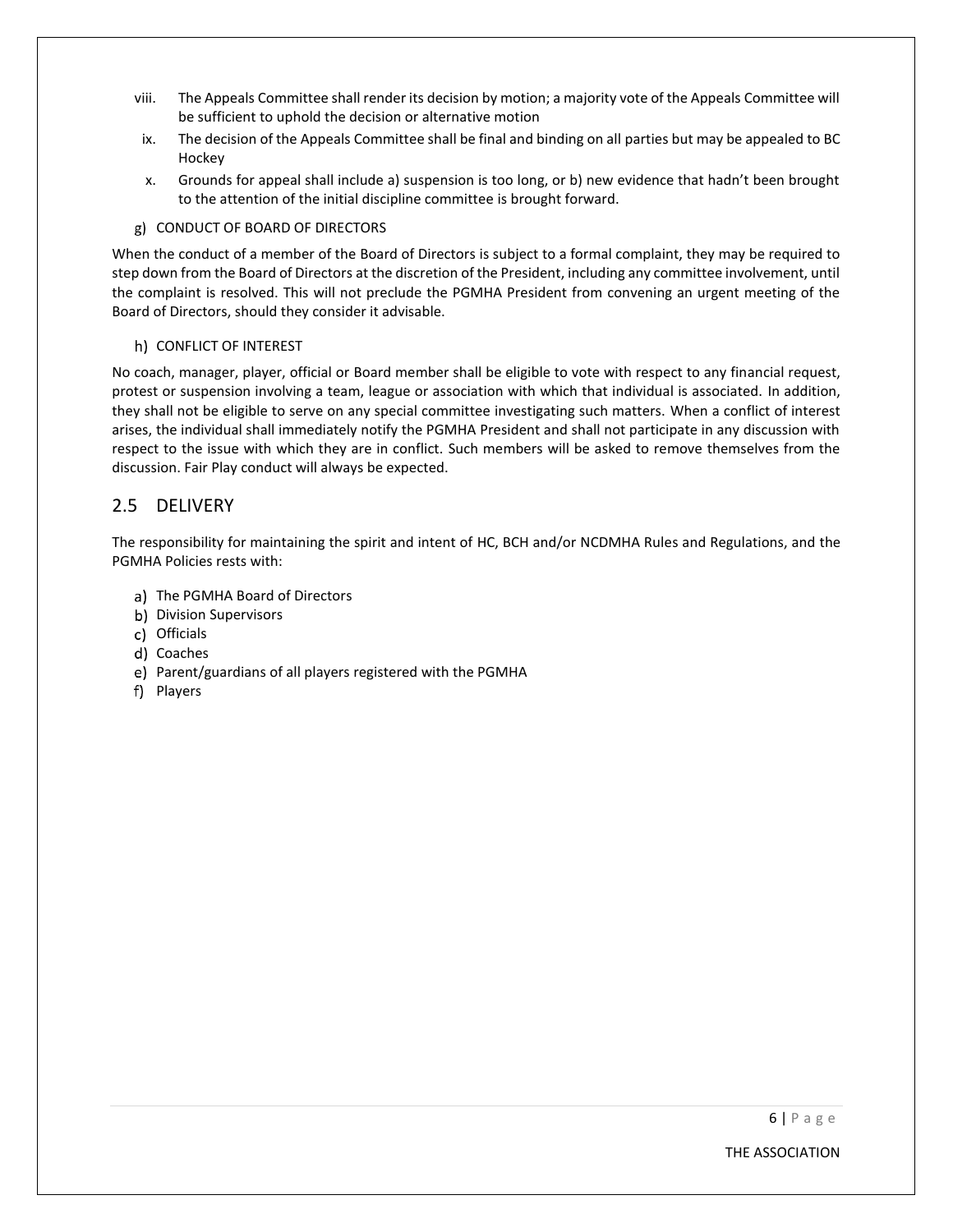# <span id="page-10-0"></span>**3 BOARD OF DIRECTORS STRUCTURE**

# <span id="page-10-1"></span>3.1 INTRODUCTION

In accordance with the PGMHA Constitution & Bylaws, the Board of Directors of the PGMHA governs the Association and all activities within it. Any matter not covered in this Policy Manual remains subject to the approval of the Board of Directors.

# <span id="page-10-2"></span>3.2 COMPOSITION

The Board of Directors shall consist of nine (9) Directors including the Officers (President, Vice President, Secretary and Treasurer). Four (4) elected Directors receiving the greatest number of votes at the Annual General Meeting shall serve a two (2) year term. The remaining elected Directors shall serve a one-year term as Director of the PGMHA. All members in good standing of the PGMHA are eligible for election.

The President, Vice President, Treasurer and Secretary, are voted on by simple majority vote at the first Directors' meeting following the AGM; other positions are appointed by the President. The President and Vice President must have served one of the previous two years as a voted member of the board. Priority may be given to Directors with previous experience on the Board.

# <span id="page-10-3"></span>3.3 GENERAL CONDUCT

Board of Directors are not permitted to be either head coach or manager of a Representative team. If a Board member requests a leave of absence in order to be the head coach of a representative team that would otherwise cease to exist, he/she will be eligible to return to the Board for the upcoming season if he/she still has time left on his/her term. In the meantime, the President may appoint an interim member to fill the vacant position. The interim person will allow their name to stand for nomination if they intend to continue to serve on the Board for the following season.

Board of Driectors shall not be a spouse, sibling, partner, parent, or immediate family member of another Board member or paid staff member.

To achieve a diverse and as broad Directorship representation as possible, only one parent or guardian of a player, regardless of how many children are registered with PGMHA, may serve on the Board of Directors at one time.

Board of Directors and paid staff must submit to an annual "Criminal Record Check" through the RCMP and complete the Coach/Volunteer Respect In Sport online clinic every three years (expiry date per Hockey Hockey). For those Board of Directors taking the Respect In Sport for Activity Leaders while they are a member of the Board, the clinic costs will be reimbursed. The President is authorized to impose restrictions deemed necessary if the RCMP questions the suitability of a Board member, coach, official or other individual involved with the PGMHA.

The Officers may appoint Directors to assist in the operation of the PGMHA should positions become vacant. These Directors shall carry out the directives of the Board of Directors and participate at Board meetings in an advisory capacity but may vote only on matters affecting their scope of responsibility. Such Directors are eligible for election at the upcoming AGM.

Baord members may not make decisions in their lone capacity as aBoard member but must bring any questions or concerns raised to the Board of Directors for discussion. Board members are responsible for ensuring that the rules of the PGMHA are followed and as such are encouraged to answer questions of the PGMHA membership or to provide guidance when deemed necessary.

Board members and staff have a fiduciary duty of confidentiality to the Board of Directors and PGMHA members, and as such must sign the Oath of Office and Confidentiality contract annually. Under no circumstances are they to discuss PGMHA business or matters pertaining to specific members brought before the Board of Directors for

BOARD OF DIRECTORS STRUCTURE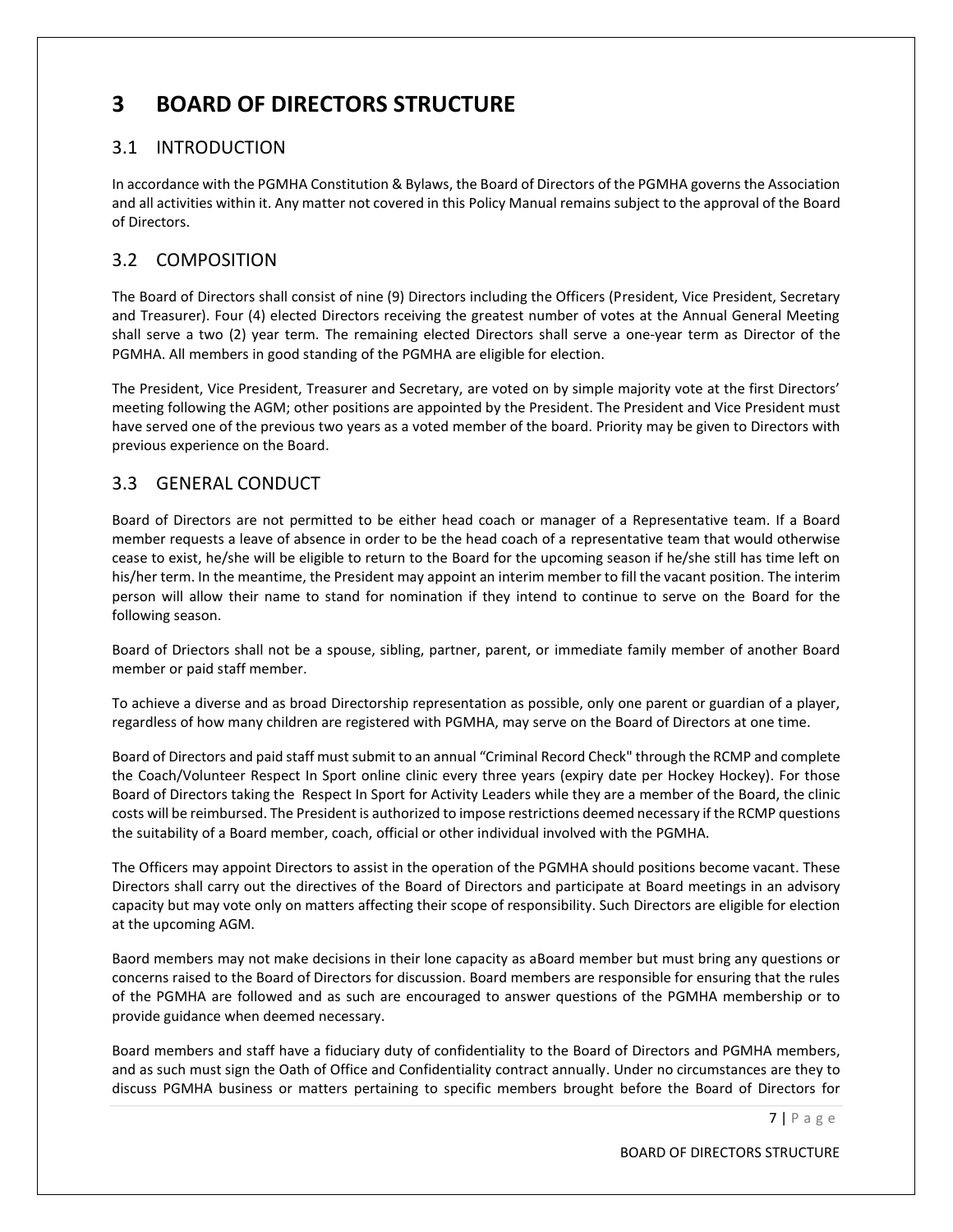discussion with anyone other than the PGMHA Board of Directors. Board members found to be in breach of their fiduciary duty may be expelled by a special resolution of the members passed at a general meeting in accordance with the BC Society Act.

#### <span id="page-11-0"></span>3.4 GUIDELINES FOR DIRECTORS

#### a) Effective Management and Avoiding Conflict

Most non-profit sport groups in British Columbia are managed by a volunteer Board of Directors. To maximize the ultimate success of our athletes, whether recreational or competitive, and provide them with the opportunities necessary to reach their potential, formal structures must exist to ensure the effective governance of the organization. Fiscal responsibility including sound financial systems and internal controls, effective communications systems, appropriate documentation, adequate supervision of staff and a sound political infrastructure all provide the means with which this may be achieved.

#### b) Role of Directors

The Board is enacted via the Annual General Meeting of the membership whereby Directors are elected in accordance with the organization's Constitution & Bylaws. Elections should be structured in such a way to provide continuity from year to year, the means to optimal objectivity and accountability and in such a manner that appropriate individuals may be considered for Director Positions. This is achieved by implementing a formal nomination and recruitment process. Nominees should be notified as to the responsibilities of the position for which they are being considered and should be provided with any information they deem necessary to make an informed decision. Qualities necessary to be an effective, contributing, Board member include honesty, integrity, respect, strong organizational and leadership skills, and the ability to work harmoniously within a group. In addition, while Board members bring a variety of skills, experience, interest and social backgrounds, they should have knowledge or be well-informed of the Association operations, the sport of hockey, Association objectives and prospects. Board members must understand their fiduciary duty to the organization and their obligation to bring any Association business to the attention of the Board, as well as understand the scope of their oversight and decision-making functions.

Ideally, the Board should consist of a relatively large number of individuals. This will ensure that the scope within which decisions are made is large enough to accommodate the variety of experience and viewpoints needed to facilitate adequate discussion and decision making. It will also prevent the efforts of special interest groups from overpowering due process. Elections should be structured whereby approximately half of the elected positions, those obtaining the majority of votes or alternatively specific Directors, are elected to a two-year term and the balance for a one-year term. Board members with a one-year term are then eligible for re-election to a two-year term. Subsequently, new Board members may be elected to a one-year term. This will provide for elections of approximately half of the Directors in any given year. A board member who quits partway through a season is not eligible to be nominated or re-elected for two years.

- c) Responsibilities
- Act as trustee for the Association on behalf of its members
- Establish Association goals and objectives
- Establish, implement and maintain Association Policy
- Establish, implement and maintain appropriate financial and internal control systems
- Authorize all programs and services to be delivered by the Association
- Ensure that programs are delivered in accordance with relevant governing bodies
- Be legally accountable for all aspects of Association operations
- Ensure that rules governing the Association operations are followed
- Select and evaluate Association staff and coaches
- Implement and update long range plans

8 | P a g e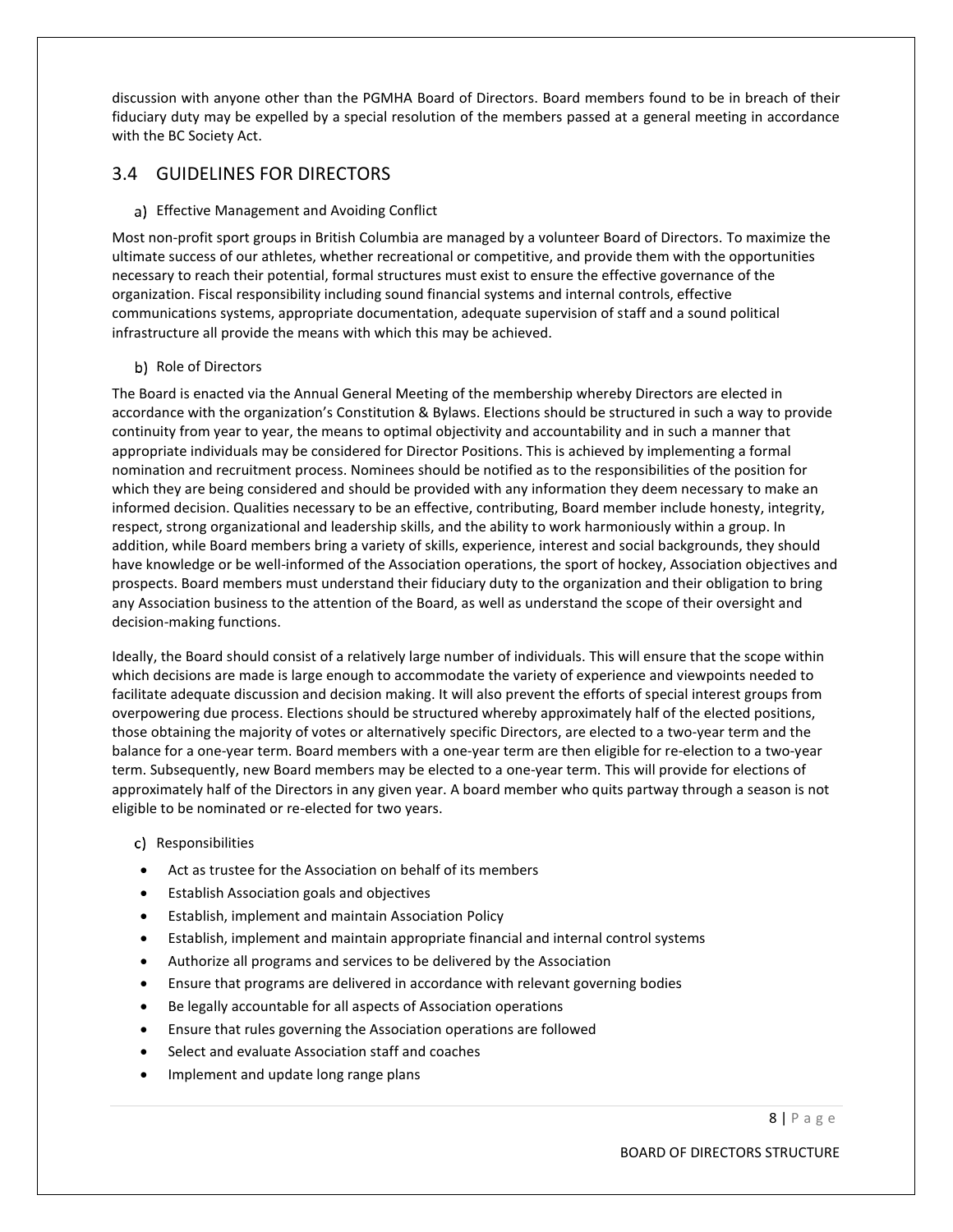- Review performance of the Directors
- Conduct regular meetings of the Directors in accordance with Robert's Rules of Order

It is recommended that all Board members obtain a copy of 'Robert's Rules of Order' *Newly Revised in Brief* (The Only Authorized Concise Guide) – approximately \$10.00

In addition, all Board members are encouraged to be familiar with their Constitution & Bylaws and the BC Societies Act

#### Meetings

Members of the PGMHA Board of Directors are encouraged to attend the following meetings:

i. BC Hockey Annual General Meeting

This meeting is held in June each year. The exact number of attendees is to be determined by the number of votes the Association is eligible to cast and the number of relevant workshops. This number may be exceeded should a member of this Association be the recipient of a BC Hockey award.

ii. North Central District Minor Hockey Annual General Meeting

Any member of the Board of Directors, regardless of the number, can attend this annual meeting held in May of each year. The maximum number of attendees is encouraged to ensure that members remain aware of the intentions and expectations of our parent Association. Individual members of the Association who wish to attend this meeting may apply to the PGMHA Board of Directors to have attendance fees paid by the PGMHA. The PGMHA will consider any request should numbers permit.

iii. Prince George Minor Hockey Association Annual General Meeting

This meeting shall be held in April of each year. All Board members are expected to attend.

iv. Policy Review and Strategic Planning Session

This meeting is attended by the Board of Directors in February of each year. This meeting addresses the organization and planning of the upcoming season as well as the review and revision of the Policy Manual.

v. Board Meetings

These meetings are attended by Board of Directors to address PGMHA business. Meetings are held regularly during regular season and as required during the off season. Other meetings may be called, as necessary.

PGMHA members may request in writing to appear as a guest at any regularly scheduled Board of Directors meeting to voice any concerns or suggestions that they may have. Such requests must be submitted to the PGMHA President. Such request must include who is requesting access and what the issue is.

vi. Tournament Committee Meetings

These meetings shall be held as determined by the various tournament committees. The Tournament Supervisor shall be invited to attend the initial organizational meeting for each tournament. The Tournament Supervisor or designate will coordinate with representative team managers to schedule these meetings.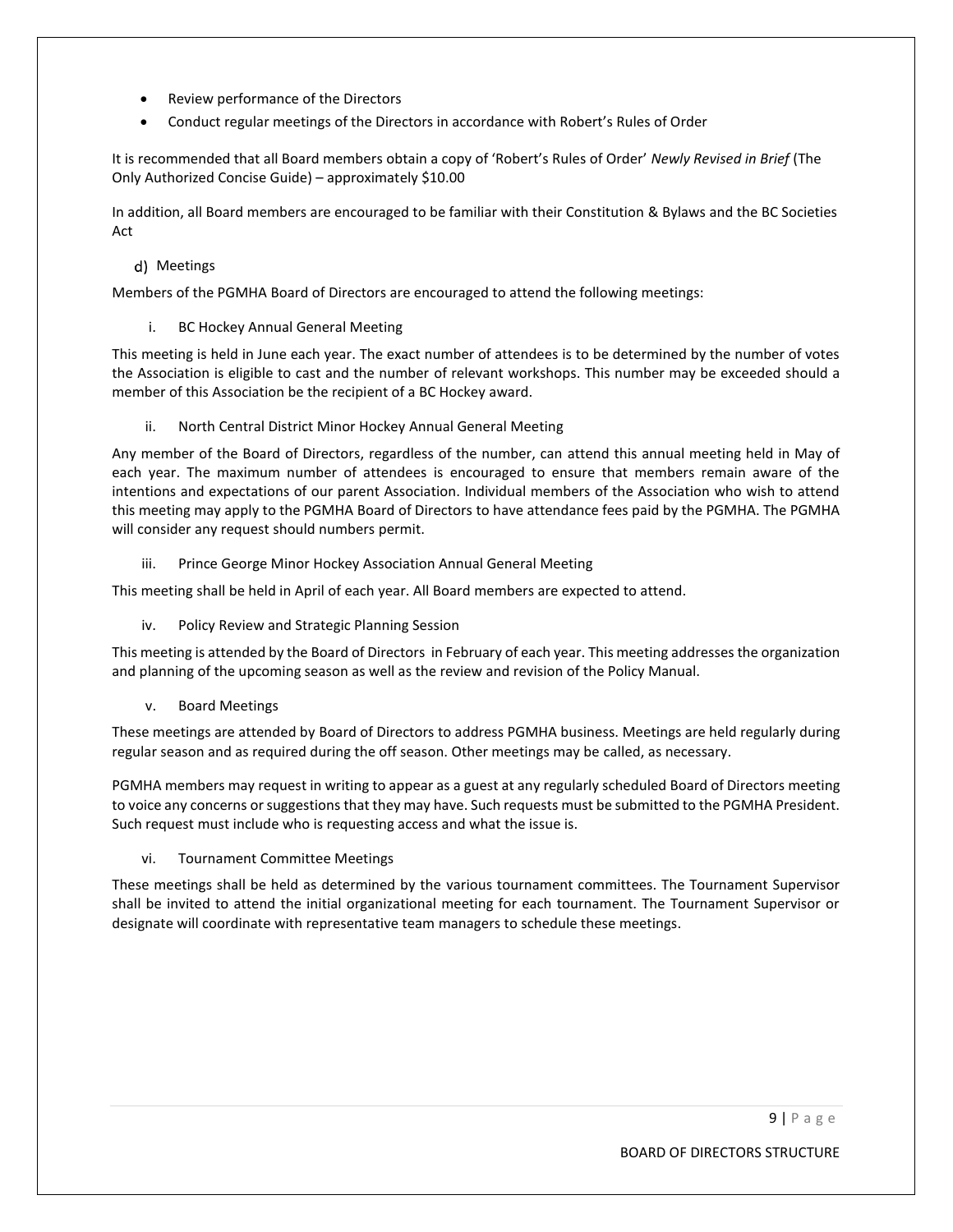# <span id="page-13-0"></span>**4 REGISTRATION**

#### <span id="page-13-1"></span>4.1 PARTICIPATION

The PGMHA will make reasonable efforts to ensure that all those wishing to register and play hockey in Prince George are permitted to do so. All players, coaches and team officials must be registered with the PGMHA and insured before participating in any activities sanctioned by the PGMHA. Only those players in good standing, including players returning to or players new to PGMHA will be permitted to register. Those PGMHA eligible players registered with BC Hockey zone programming will only be required to complete and pay the Representative Tryout Registration form and fee until such time as they are released from BC hockey zone programming. This will indicate your desire to play with PGMHA. Season Registration will close November 30.

# <span id="page-13-2"></span>4.2 FEES AND REFUNDS

Regular Season registration with early bird pricing shall commence April 1 and run until such predetermined date as established by the Board of Directors. Regular registration dates and pricing will commence after early bird pricing has expired. Registration dates and fee structure will be communicated via the PGMHA website prior to April 1 of each year.

a) Fees

Registration fees are calculated by division and are payable based on the age of the player. Registration fees shall be determined each year by the Board of Directors and may be paid by an approved method in the amounts and dates as set out by the Board of Directors. Representative tryout fees must be paid in advance of evaluation dates. Representative fees are due as the player is rostered to a representative team. Affiliation fees, where applicable, are payable prior to the player becoming an affiliate player (AP). Female players from outside of Prince George Minor Hockey are required to pay full registration fees if they are being carded. They are not required to be registered with PGMHA if they are being affiliated.

Families registering three (3) or more children with the PGMHA will receive a predetermined discount on all registrations.

Representative tryout fees are \$150 and Representative fees are set annually. These fees are payable regardless of when the player is added to the roster. Players who did not try out for a representative team but are going to be affiliated will be charged a \$100.00 AP fee, payable prior to being AP'd. Representative tryout fees, Carding fees and Affiliation fees are the responsibility of the player and are not to be paid by the team.

No player shall be permitted on the ice until they are registered with the Association, has Respect in Sport (Parent) showing up on their HCR profile, registration fees are paid in full and the player is in good standing. Players are required to wear full equipment including a CSA approved helmet and BNQ approved.

If a player's registration fee is being paid for by a third party, those fees need to have been received prior to going on the ice. Players applying for sponsorship will pay their fees at the time of registration and then those fees will be reimbursed to the player/parent once the sponsoring organization has sent the funds. It is recommended that if a player will be requiring financial support the players should be registered during the first month of registration in order to provide enough time for the paperwork to be processed. If complication should arise then there will be enough time to sort it out before the player would be scheduled ice time. There again, the registration needs to be fully paid before the player is permitted on the ice. Any outstanding fees will also need to be paid in full.

#### b) Refunds

Requests for refunds must be made in writing and submitted prior to January  $1<sup>st</sup>$ . If approved, the amount of the refund shall be prorated based on that part of the season expired, less HC Insurance fees and a refund processing fee. There shall be no refund of fees after January 1st of the current season unless prior approval by the Board of

10 | P a g e

REGISTRATION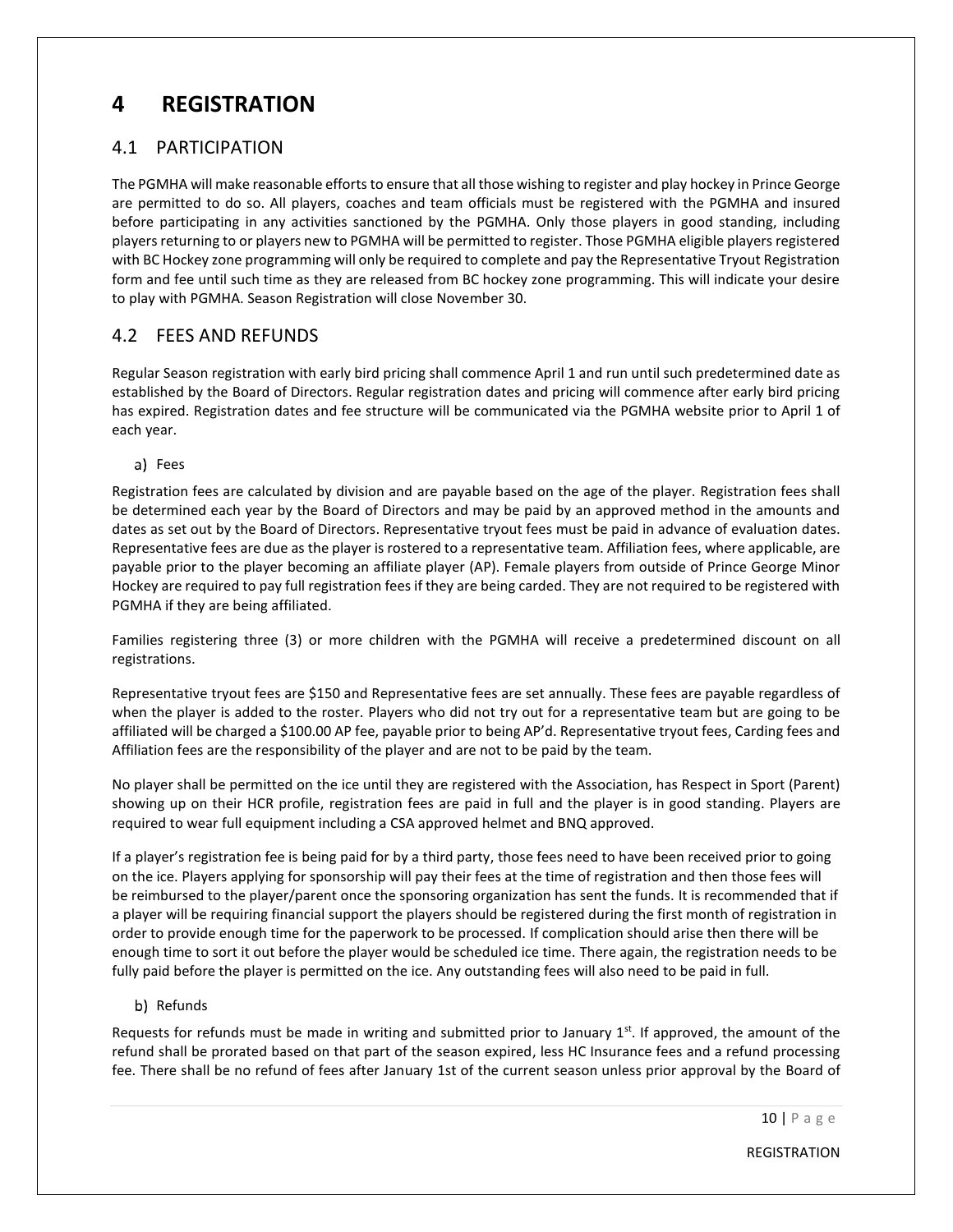Directors has been obtained. Players coming into the association on a "shared" or "no team in category" transfer will not be given a refund should they decide to no longer play in PGMHA for the current season.

Representative tryout fees will be refunded if the registrar is notified in writing of the player's intention to not participate in the tryouts, fourteen (14) days prior to the evaluation scheduled start time. Representative fees and Affiliation fees are non-refundable unless the player is being carded to a higher placed team outside PGMHA, in which case it will be pro-rated. Outstanding financial obligations must be paid in full and any equipment and/or jerseys must be returned before refunds will be issued.

Female Representative tryout fees will be refunded if there are not enough players to hold a formal tryout for a female team.

A player may be injured during the season and unable to return for the balance of that season. In this case, the parent/guardian may request a refund of the registration fees in accordance with the PGMHA Refund Policy. Refunds will not be given to injured players who maintain their spot on a roster.

#### <span id="page-14-0"></span>4.3 TRANSFERS

Registration of players with previous hockey experience transferring in from other associations will be permitted to register up to January 10th. Placement may depend on a team's willingness to take on another player and must follow HC, BCH and NCDMHA Rules and Regulations and PGMHA Policy. Transfers and/or residential waivers must be approved prior to the player going on the ice.

REGISTRATION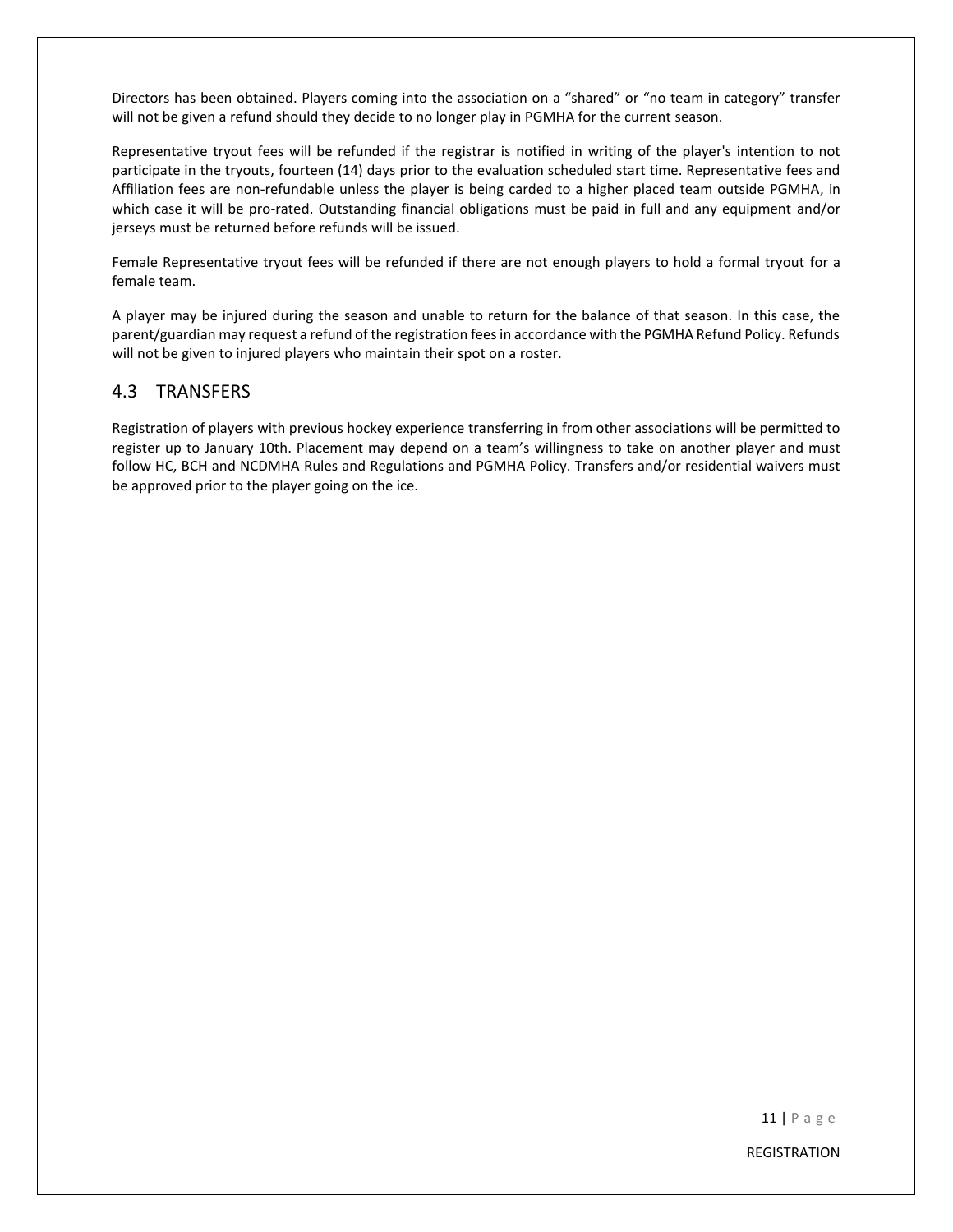# <span id="page-15-0"></span>**5 FINANCIAL GUIDELINES**

#### <span id="page-15-1"></span>5.1 GENERAL GUIDELINES

Member registration fees cover PGMHA assigned ice times, referee fees, approved training, uniforms/ equipment, insurance and other related costs. All fundraising and sponsorships must be pre-approved by the PGMHA including donations and/or gifts earmarked for a specific team.

#### <span id="page-15-2"></span>5.2 SPONSORSHIP

Individuals or businesses, including parents, wishing to sponsor a team may apply to do so through the PGMHA website where options for Sponsorship levels can be found.

Sponsors are vital to the success of any minor hockey association. The PGMHA values its sponsors and strives to maintain a relationship which is both appreciative and respectful. Team coaches and managers are encouraged to establish a relationship with their team sponsor and involve them in games and events wherever possible. The membership is strongly urged to support the businesses that sponsor in PGMHA. Team staff must use sponsors name when filling in game sheets and talking to media.

All teams of the PGMHA are sponsored by businesses or private individuals. Sponsorship fees collected go directly to the PGMHA to assist with ice rental, equipment, Officials and other related costs.

Sponsors are solicited by a designated person through the PGMHA. Existing PGMHA sponsors have first right of refusal on the supply of equipment or other items purchased by the PGMHA. This does not necessarily give them precedence in the purchase; it shall still be determined by the best price and past quality of service. To protect existing sponsors from being overwhelmed with requests for contributions of any kind, **under no circumstances are teams to solicit additional funds or merchandise from sponsors without the consent of the PGMHA Board of Directors.** A "**No Contact"** list is available at the PGMHA office. In addition, teams or persons associated with any team shall not solicit funds on behalf of their team by indicating that they are doing so on behalf of the PGMHA. Sponsors may not be solicited by employees or individuals connected to the sponsor, who are also connected to the team.

# <span id="page-15-3"></span>5.3 NSF CHEQUES

Members issuing NSF cheques will be contacted by the Administrator and given two (2) days to replace the cheque with either e-transfer or certified cheque and will be subject to an NSF fee as determined by Administration. Failure to comply with this policy will result in the cancellation of a player's registration. Teams and/or Individuals requesting a stop payment be put on a cheque issued by PGMHA will be charged a fee to be determined by Administration.

# <span id="page-15-4"></span>5.4 GIFT CARDS

PGMHA volunteers may be shown appreciation by receiving a gift card. In all cases the gift card purchase must be preapproved and logged. The log form needs to indicate the business the gift card is for, date of purchase, amount, reason for receiving this card as well as the name of the recipient.

FINANCIAL GUIDELINES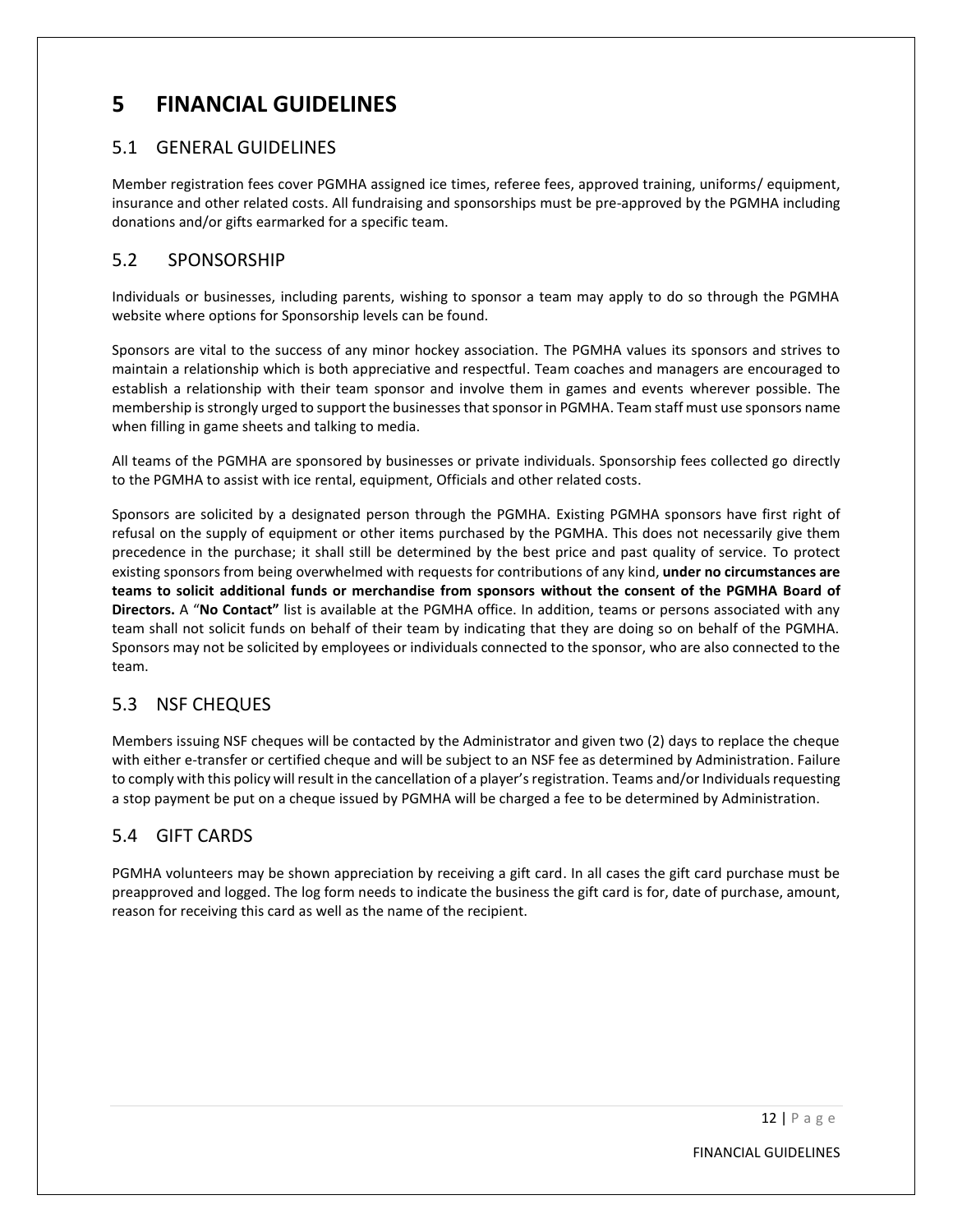# <span id="page-16-0"></span>**6 COMMUNICATIONS**

#### <span id="page-16-1"></span>6.1 WEBSITE

The PGMHA website pgmha.com is used as the main source of communication with our members.

#### <span id="page-16-2"></span>6.2 CORRESPONDANCE

The President shall be made aware of all correspondence received and/or distributed by the PGMHA.

#### <span id="page-16-3"></span>6.3 MEDIA

The President shall be responsible for all media releases issued by the PGMHA. All comments with regards to the PGMHA and any interaction with the media concerning any business with the PGMHA should be referred to the President or designate for comment. Individual game and tournament reports submitted by team managers or coaches must include team sponsors as reference to the team name.

#### a) Social Media Policy

The Social Media Policy will outline the use of social media platforms for BC Hockey participants. BC Hockey encourages all participants to be actively involved with social media with topics that relate to hockey in a positive manner. BC Hockey will view these comments/posts as public information. a) Social Media is all online communication, which includes, but is not limited to Facebook, Twitter, Instagram, Blogs, Pinterest, Flickr, YouTube, Snapchat, etc.

b) Refer to BC Hockey Social Media Guidelines and Policy for additional information

#### <span id="page-16-4"></span>6.4 LETTERHEAD

Blank PGMHA letterhead will not be given out to anyone other than the President, Vice President, Treasurer, Secretary or Registrar of the PGMHA. Members requiring a letter to be sent on PGMHA letterhead must forward a draft to the Administrator who will then compose the letter on their behalf. All correspondence received or distributed by the PGMHA will be held by the Secretary and/or the President. PGMHA letterhead must not be photocopied or used without the written permission of the President and/or the Board of Directors.

PGMHA letterhead may be used to solicit funds for PGMHA purposes or events with the approval of the PGMHA Executive. Letterhead must not be used by any team or individual to solicit funds for their own purposes. Representative teams will be provided with a pre-approved letter for soliciting sponsors for tournament programs.

# <span id="page-16-5"></span>6.5 LOGO

All PGMHA Logos are the property of the PGMHA. The Logos may only be used by members of the Board while carrying on PGMHA business. No other parties will be permitted to use the PGMHA Logos for any purpose without the written consent of the Executive. The majority of the Board must agree before this consent will be granted. The PG Cougars logo will be exclusive to PGMHA representative teams with prior approval from the PGMHA Representative Supervisor and the PG Cougars.

# <span id="page-16-6"></span>6.6 TEAM MAILBOXES

Every team has a mailbox located at the PGMHA office. Communication between PGMHA and the various team coaches and managers is communicated via team mailboxes**.** It is the responsibility of team coaches and managers to check their mailboxes regularly and to ensure that teams are aware of any information pertaining to them. Team or tournament sponsors may use the team mailboxes to distribute flyers or other information from time to time.

COMMUNICATIONS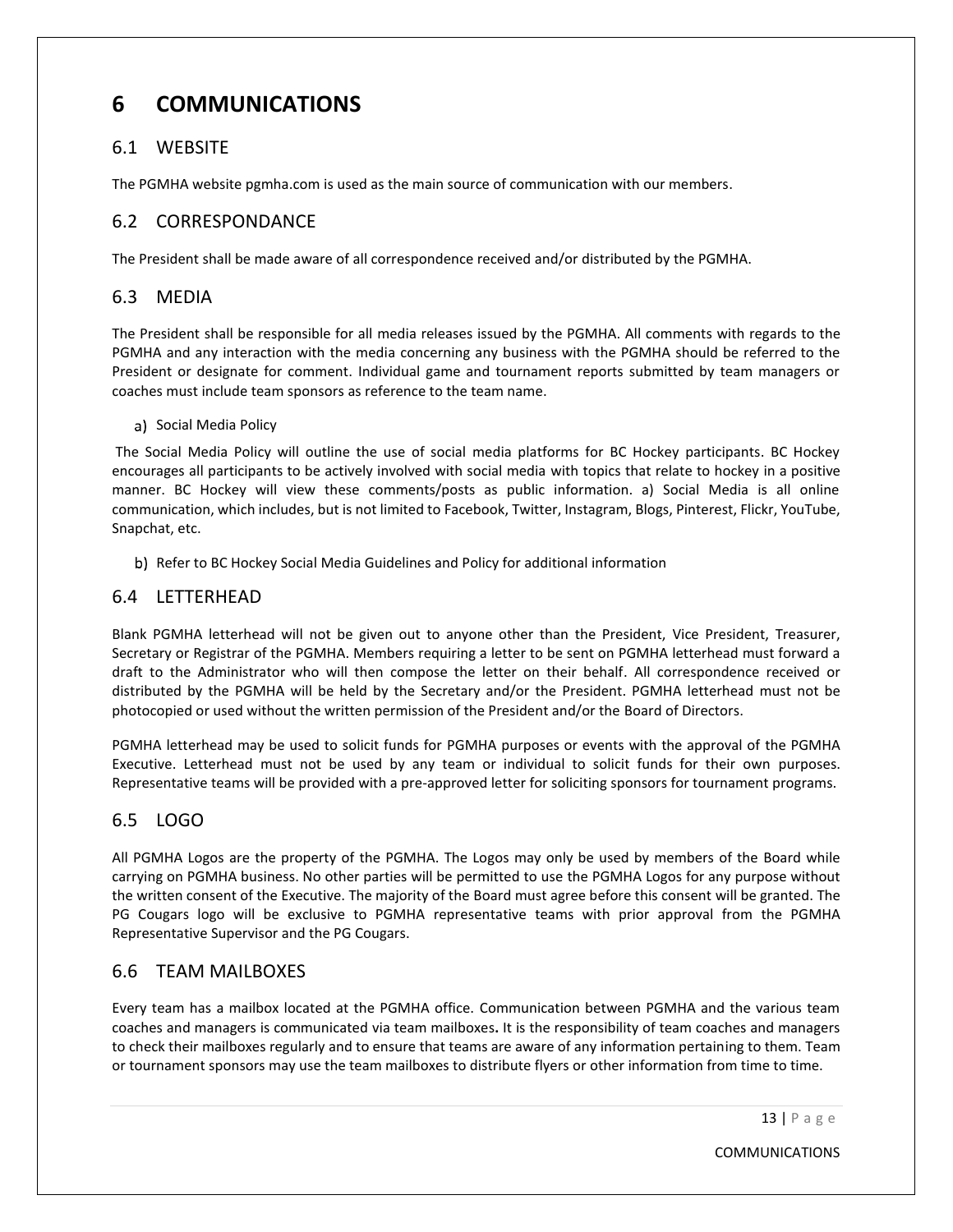# <span id="page-17-0"></span>6.7 MEETING SPACE

Rooms are available through the PGMHA office to facilitate coach, team or parent meetings. Reservations are on a first-come-first-served basis. The City charges a fee for the use of these rooms. This fee will be charged back to the groups/teams accordingly.

# <span id="page-17-1"></span>6.8 RESOURCES

Team coaches, managers, players and parents may also visit the following websites for information with respect to player development, coaching and other areas of interest:

- a) [Prince George Minor Hockey Association](https://pgmha.com/)
- b) [North Central District Minor Hockey Association](https://ncdschedule.weebly.com/) (formerly North Central District Minor Hockey)
- c) [Okanagan Mainline](https://omahahockey.ca/) Hockey
- d) [BC Hockey](https://www.bchockey.net/)
- e) [Hockey Canada](https://www.hockeycanada.ca/en-ca/home)

COMMUNICATIONS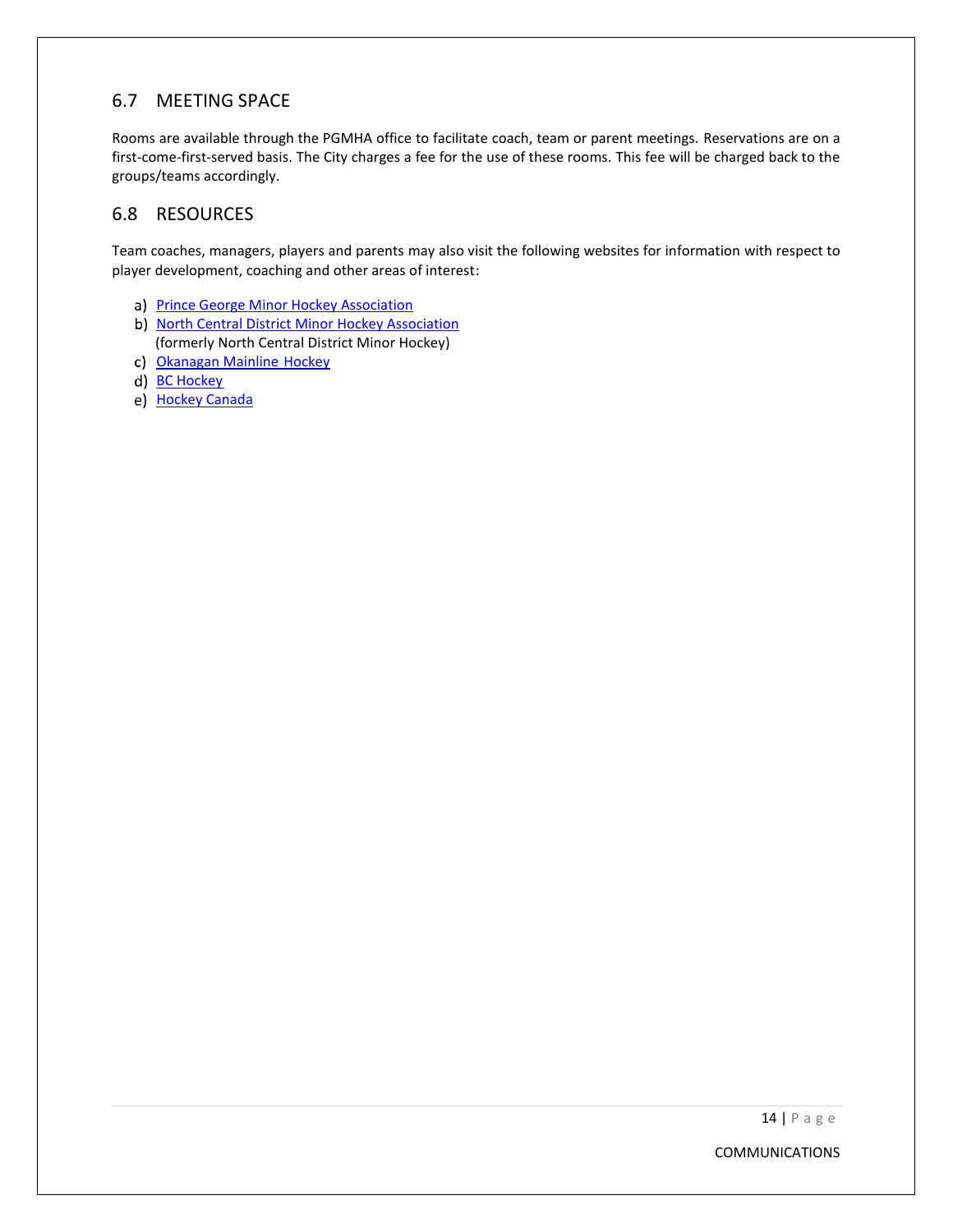# <span id="page-18-0"></span>**7 RISK MANAGEMENT**

#### <span id="page-18-1"></span>7.1 INSURANCE

All players, coaches, assistant coaches and other on-ice personnel including managers and trainers must have HC Insurance coverage. Insurance is provided to the PGMHA members upon application through the PGMHA to BC Hockey. Ice sanctioned by PGMHA is for the sole use of its members and may not be used, shared or otherwise, by anyone other than the PGMHA registered players, coaches and officials. As such, PGMHA registered players, coaches and officials skating on privately rented ice outside of PGMHA sanctioned ice time are not insured by the PGMHA. Players, coaches and officials may not enter the ice surface until the ice cleaning equipment has left the ice and the access door is completely closed. Players must never be left unsupervised while on the ice surface. During practices and games, coaches will ensure that all doors to the ice surface are always kept closed to prevent injury to players. This includes teams playing during any intermission of BCHL or WHL games.

# <span id="page-18-2"></span>7.2 HOCKEY CANADA SAFETY PROGRAM

All teams registered with the PGMHA must staff a volunteer who has a current Criminal Record Check and Coach Respect In Sport as well as HCSP certification. The minimum age requirement for a HCSP is 19 years of age.

As per BC Hockey, the Hockey Canada Safety Program utilizes a proactive, preventative, common sense approach to keeping our children safe. The goal of the program is for the safety people to implement effective risk management programs with their own teams where player safety is the first priority at all times, both on and off the ice. This is not a first aid position.

The safety person is a volunteer who has become HCSP certified. This certification program must be successfully completed every three years to be a team's safety person, even if the individual is a medical professional.

Players suffering an injury, which results in a stoppage of play, but is not deemed serious shall be removed from the ice when safe and shall not be allowed to return until they have sat out a minimum of one complete rotation of line changes.

Players who have been knocked unconscious, or have blacked out, no matter the duration will not be allowed to continue to play in that game nor return to the ice without medical clearance from their doctor. **The team HCSP person has the authority to prevent a player from returning to play.**

A medical Doctor is required to sign off on return to play for all head injuries and/or fractures.

The safety person:

- a) must conduct regular checks of players' equipment
- b) is responsible for promoting proper warm up and conditioning techniques as a form of injury prevention
- c) coordinates safety plans for road trips, tournaments, etc. and assists in the overall supervision of the team
- d) establishes medical history files on every player and carries these files for the season. At the season's end, the files are returned to the parent.
- e) implements an Emergency Action Plan for the team and through this is prepared to react in the event of accidents, injuries and medical emergencies
- manages all injuries, learns to recognize serious injuries and refers injured players to qualified professionals
- must assume a leadership role in promoting the values of safety, fair play and integrity

# <span id="page-18-3"></span>7.3 PROTECTIVE EQUIPMENT

a) Players

RISK MANAGEMENT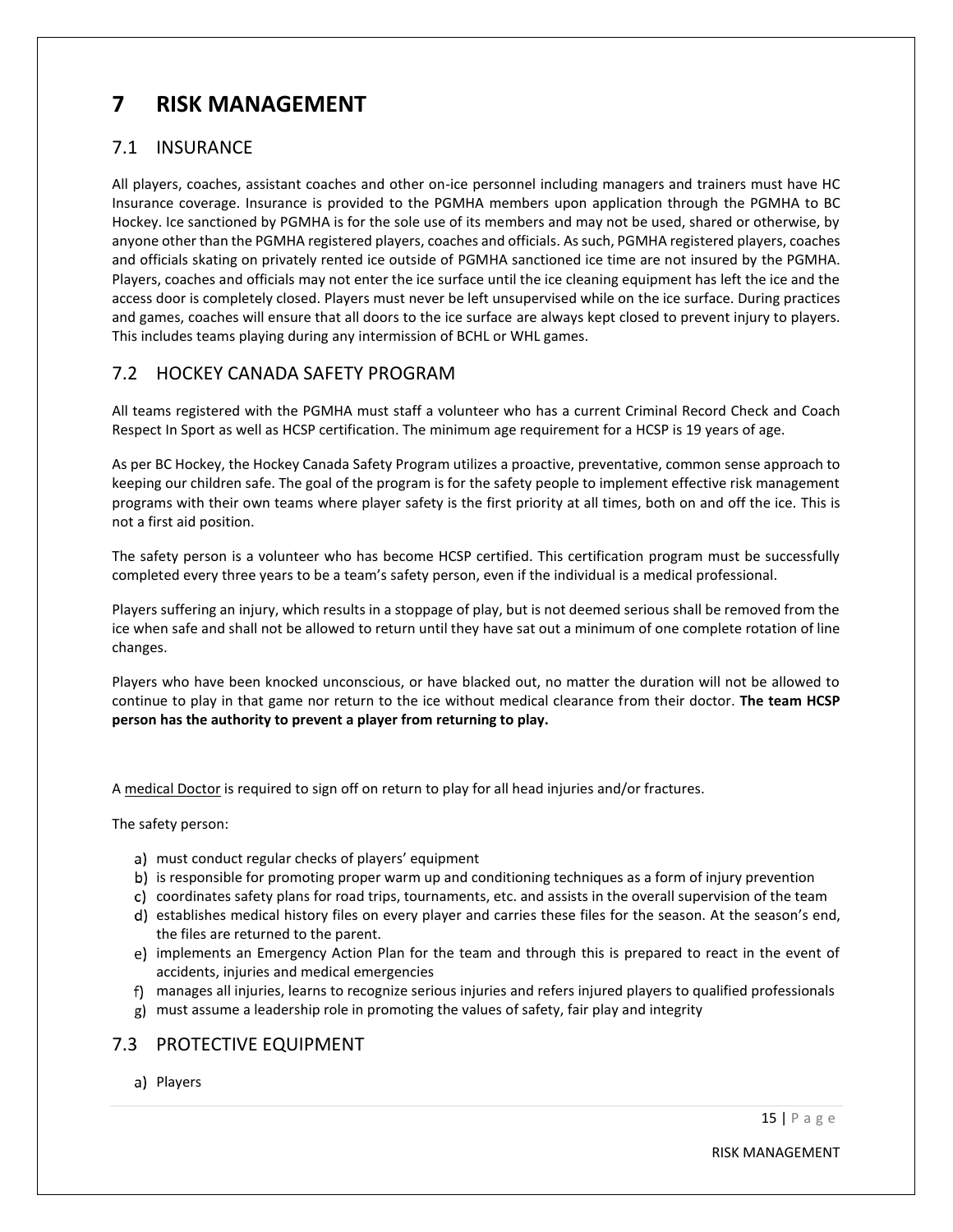Players must wear full protective equipment when participating in any PGMHA on-ice programs and activities as outlined by [Hockey Canada.](https://www.hockeycanada.ca/en-ca/hockey-programs/safety/essentials/downloads) Coaches team officials and parent/guardians shall ensure that proper protective equipment is worn at all times whether in a game or a practice and that said equipment is fitted properly, is age appropriate and is in good condition.

CSA certified helmet and face protection must be worn at all times and must not be removed while on the bench or on the ice surface. CSA certification stickers must not be removed. Number stickers are permitted however other modifications including stickers, tape or painting are prohibited.

BNQ neck guards must be worn at all times and must be unaltered.

Composite sticks must have the hollow end plugged before taping.

Players not complying with the above equipment requirements will be asked to leave the ice and return to the dressing room. Players must leave the bench area to complete any necessary repairs. Repairs shall be done where the player is protected from being hit with a puck, stick or any other object.

b) Coaches

In accordance with BC Hockey, all coaches, assistant coaches, guest coaches and on ice helpers are to wear CSA approved helmets during any BC Hockey (PGMHA) on-ice sanctioned event. The **chin-strap of the helmet must be securely fastened** under the chin in accordance with HC Official Playing Rules with respect to protective equipment. Failure to wear a helmet by a minor hockey coach in a BC Hockey sanctioned activity will result in the pulling of BC Hockey's sanction of the event. Unsanctioned events are not covered by PGMHA insurance.

The PGMHA has a zero tolerance for helmet infractions as violations void insurance for all individuals on the ice. The head coach is responsible for ensuring that all on-ice coaches follow this policy. Failure to do so will result in disciplinary action. Board members witnessing violations are obligated to report the incident to the Conduct Committee for investigation.

#### <span id="page-19-0"></span>7.4 MEDICAL INFORMATION

All teams must maintain medical information detailing any medical conditions and contact numbers in the event a parent/guardian is not immediately available. This medical information form is available from the HCSP manual which is supplied to the team's designated HCSP person. Team officials are reminded that this medical information is confidential and must not be released to anyone other than medical staff. Medical forms are returned to the parent at year end.

This medical information should always be kept on the bench. A photocopy of each form should be kept in the event it has to be sent with an injured player to the hospital.

#### <span id="page-19-1"></span>7.5 MEDICAL CONDITIONS

Players or officials with medical conditions that, in the opinion of the coach or Board members, may compromise the safety of other PGMHA members will be asked for written clearance from their doctor to be on the ice. The official or player will not be allowed on the ice until this clearance has been obtained.

# <span id="page-19-2"></span>7.6 INJURED PLAYERS

This information is intended as general information only and should not form the basis of legal or medical advice or opinion of any kind. Medical or legal advice should be obtained by consulting a professional. In the event of serious injury, call 911 immediately. All PG arenas have AED's on site.

Prince George Arena locations: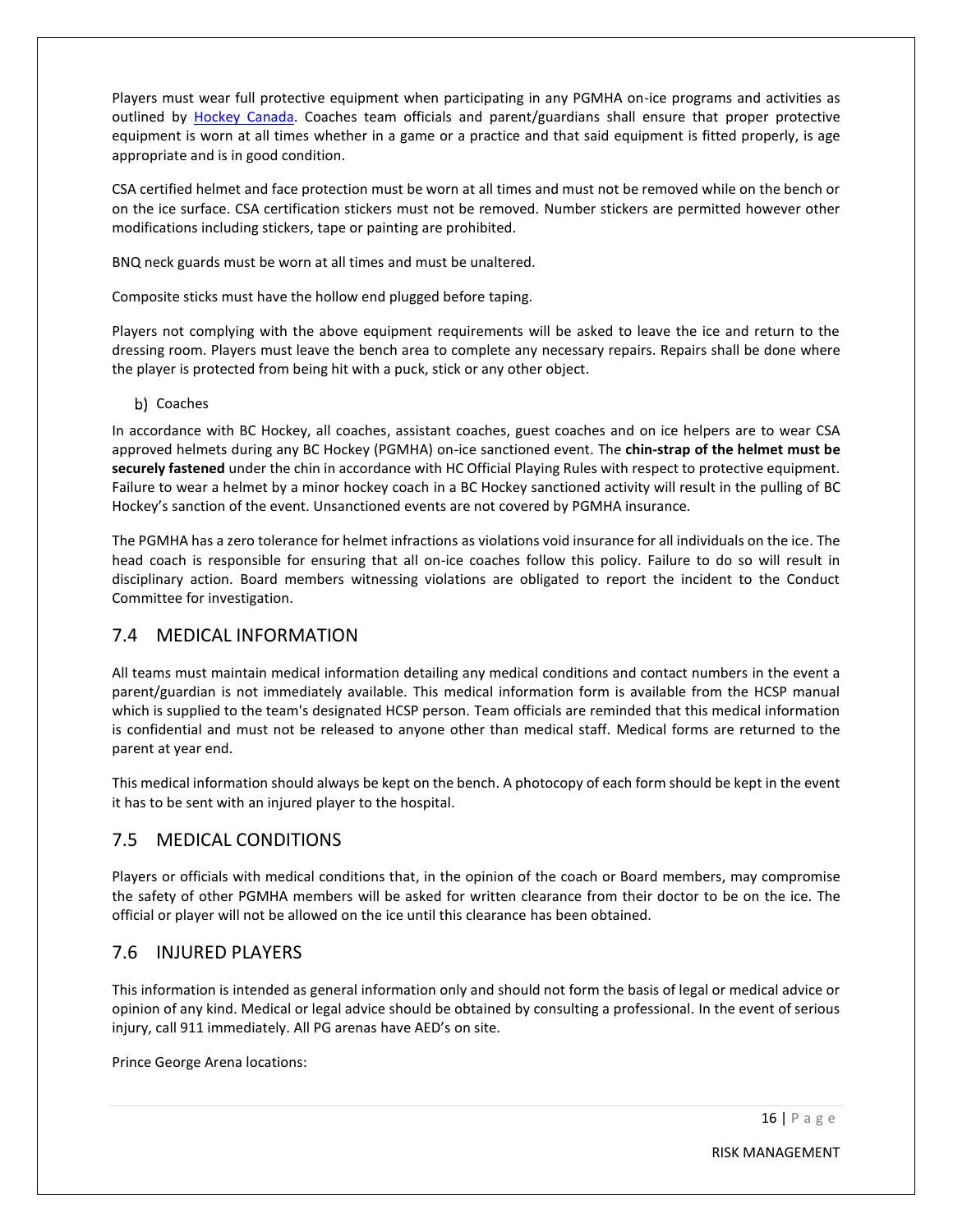| Arena             | <b>Street Address</b> | <b>Crossroads</b>                       | <b>AED Location</b>                |
|-------------------|-----------------------|-----------------------------------------|------------------------------------|
| CN Centre         | 2187 Ospika Blvd.     | 18 <sup>th</sup> Ave. and Ospika Blvd.  | behind timekeeper box (outer wall) |
| Kinscentre        | 2181 Ospika Blvd.     | 18 <sup>th</sup> Ave. and Ospika Blvd   | in all timekeeper boxes            |
| Rolling Mix Arena | 888 Dominion St.      | Patricia Blvd. and 15 <sup>th</sup> Ave | behind timekeeper box              |
| Elksentre         | 4833 Heather Rd.      | Austin Rd. and Heather Rd.              | under bleacher as coming into rink |

It is an expectation of PGMHA that coaches will exercise care over their players to prevent reasonably foreseeable risks. They are expected to take all necessary precautions in preventing injury and are entrusted that the best procedures will be followed should injury occur. Coaches must ensure that players and parent/guardians have been informed that there are inherent risks of injury for players and there is a remote possibility of an accidental catastrophic injury for hockey participants. In addition, coaches must ensure that players have been informed of the potential for serious injury that may result from a check from behind. These types of checks must not form part of a team's defensive strategy and coaches have a duty to eliminate this type of dangerous play from the game.

If there is any question of a neck or back injury to any official or player, they are not to be moved. Call 911 immediately. Notify the rink attendant, parent/guardians of the player and PGMHA Risk Manager as soon as possible.

Players must be made aware by their coach that if they are hurt and experiencing back or neck pain, or any buzzing or tingling in their neck, back, arms or legs, they must not move. Players experiencing nausea, dizziness, headache, light headedness, blurred or double vision or other symptoms of possible concussion must inform their coach immediately. They will be escorted from the ice immediately to receive medical attention.

Officials or players taken from the ice by ambulance shall not return to the ice without medical clearance from their doctor.

Players who suffer from non-hockey related illness or injuries or who have been injured in any manner whereby they could not play hockey, shall not return to playing without medical clearance from their doctor. No injury report is required.

Players who are out with an injury are not to be on the bench.

# <span id="page-20-0"></span>7.7 REPORTING INJURIES

All injuries, no matter the perceived significance, must be reported immediately to the Division Supervisor, Registrar and the PGMHA Risk Manager by the team Head Coach. Hockey Canada Injury Report forms must be completed by injured players' parent/guardians and submitted to PGMHA. These can be obtained from Division Managers or the PGMHA office. Time limit constraints make it imperative that these forms be submitted by the PGMHA Registrar to BCH as soon as possible. Once completed, the PGMHA office will maintain a file copy and the original will be forwarded to BCH. Injury reports should be followed up by the team HCSP, Head Coach or Manager. Injury reports and Permission to return to play letters will be logged by the PGMHA office. Both the Injury Report form and the Return to play letter or doctor's note are mandatory.

# <span id="page-20-1"></span>7.8 DRESSING ROOM ETIQUETTE

To alleviate conflict with dressing rooms, PGMHA recommends that opposing teams occupy even numbered dressing rooms in the event that either team arrives to the rink and the odd numbered dressing rooms are being utilized, and vice versa. The onus for ensuring that this is followed through with throughout the day is on opposing teams playing the first game of the day. Tournament organizers should determine which dressing rooms are being used immediately before them and schedule dressing rooms accordingly. In the event of a conflict, PGMHA expects volunteers to do their best to remedy the situation.

It is the responsibility of team managers to ensure that dressing rooms are locked. Neither the City of PG nor PGMHA accepts any responsibility for lost or stolen items as a result of an unlocked dressing room.

RISK MANAGEMENT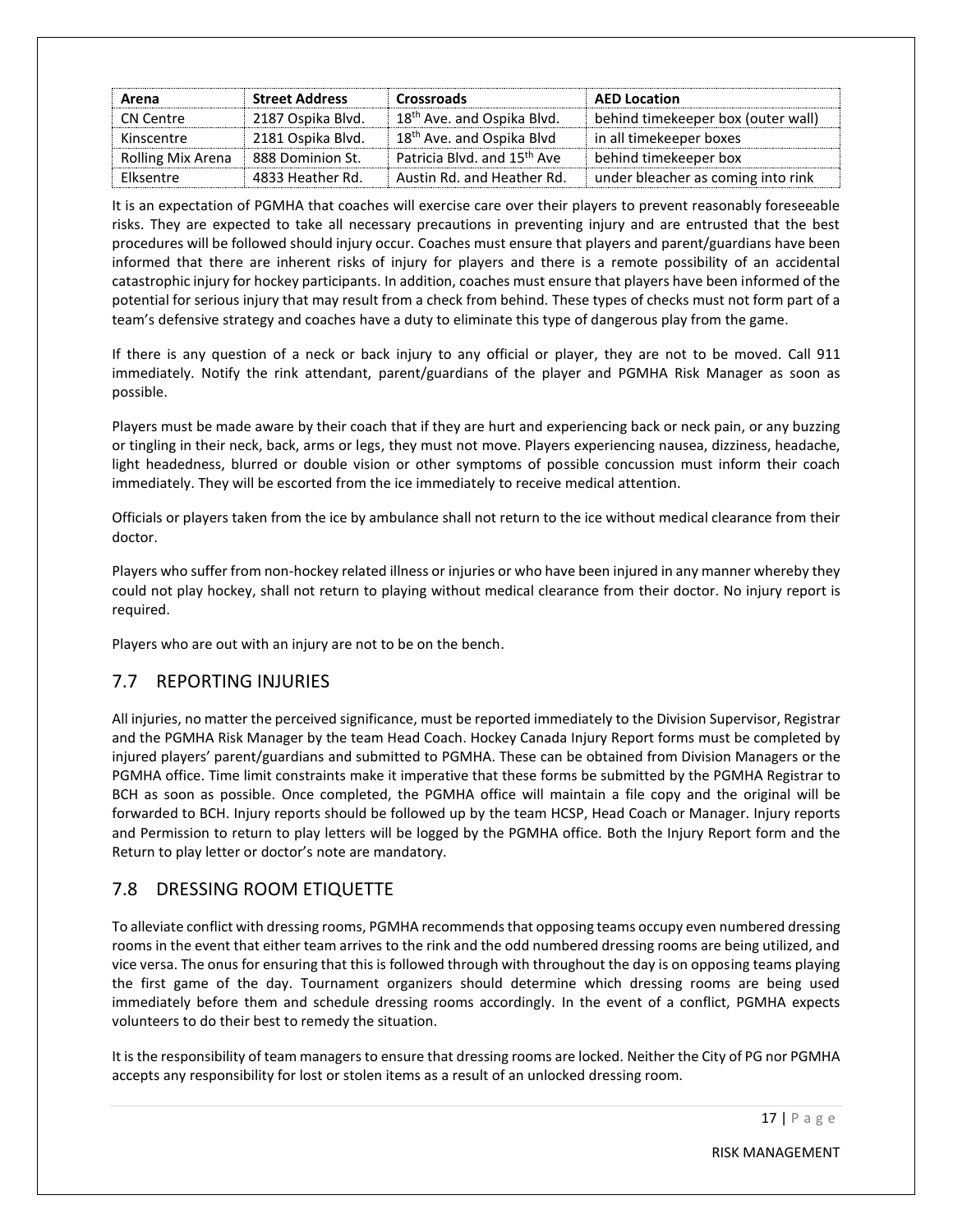As per BC Hockey, "The use of any form of camera, video camera, camera phone, GoPro camera or personal digital assistant (PDA) is prohibited in any recreational facility change rooms during any BC Hockey sanctioned event."

The PGMHA will provide all female players on integrated teams with a keycard for access to the female dressing rooms. If these cards are lost or stolen, please advise the Office Administrators as soon as possible. A replacement card will be issued and the old card deactivated.

#### <span id="page-21-0"></span>7.9 LOCKER ROOM POLICY

All coaching staff, parents and players must be aware of the following:

#### a) Dressing Room

Players will be supervised at all times. A lone personnel member should never be in the dressing room with players at any time, and especially when they are showering or changing: two (2) adults should be present together; which is called the "Two Deep Method" of supervision. Should separate dressing rooms be required, both dressing rooms require the appropriate adult supervision. Please refer to the BC Hockey Co-ed Dressing Room Policy.

#### b) Injury Treatment

The safety person should avoid treating injuries out of sight of others. Use the "Two Deep Method" (two adults) supervision system.

#### c) Female Teams

Recommend that when using the "Two-Deep Method" with female hockey teams, there shall be 2 female supervisors with the players where possible. If not possible there may be one (1) male and one (1) female supervisor. The male supervisor, however, would not enter the dressing room but would be within hearing distance to protect supervisors or players. Please refer to the BC Hockey Co-ed Dressing Room Policy for codes on Co-ed teams.

#### d) Road Trips

Ideally, team personnel and players should not share accommodations, regardless of the potential cost savings or other benefits. If sharing a room is unavoidable, be sure that the "Two Deep Method" rule is always observed.

#### e) Physical Contact

Team personnel should avoid touching a player. Use the "Two Deep Method" (two personnel, or two players) supervision system. The comfort level and dignity of the player should always be the priority. Limit touching to "safe areas" such as hand to shoulder.

#### f) Isolated Spaces

Parents/guardians should never leave their child unsupervised in a facility, nor should they leave their child alone with a single personnel member (use the Two Deep Method supervision system).

#### g) Sport and Training Facilities

Participants who are minors should never be left waiting in a facility without the supervision of their parent/guardian or personnel member (use the Two Deep Method).

#### h) Co-Ed Dressing Room Policy

- i. In all cases where members of a team include both male and female players, the following dress code will apply in the team dressing room:
- ii. Male players will not undress to less than a minimum of shorts while females are present.
- iii. Female players will not undress to less than a minimum of shorts and a tee-shirt while males are present.
- iv. When separate facilities exist for both male and female participants, males and females shall make use of these separate facilities in order to change to the point that they can adhere to the co-ed dress code noted

RISK MANAGEMENT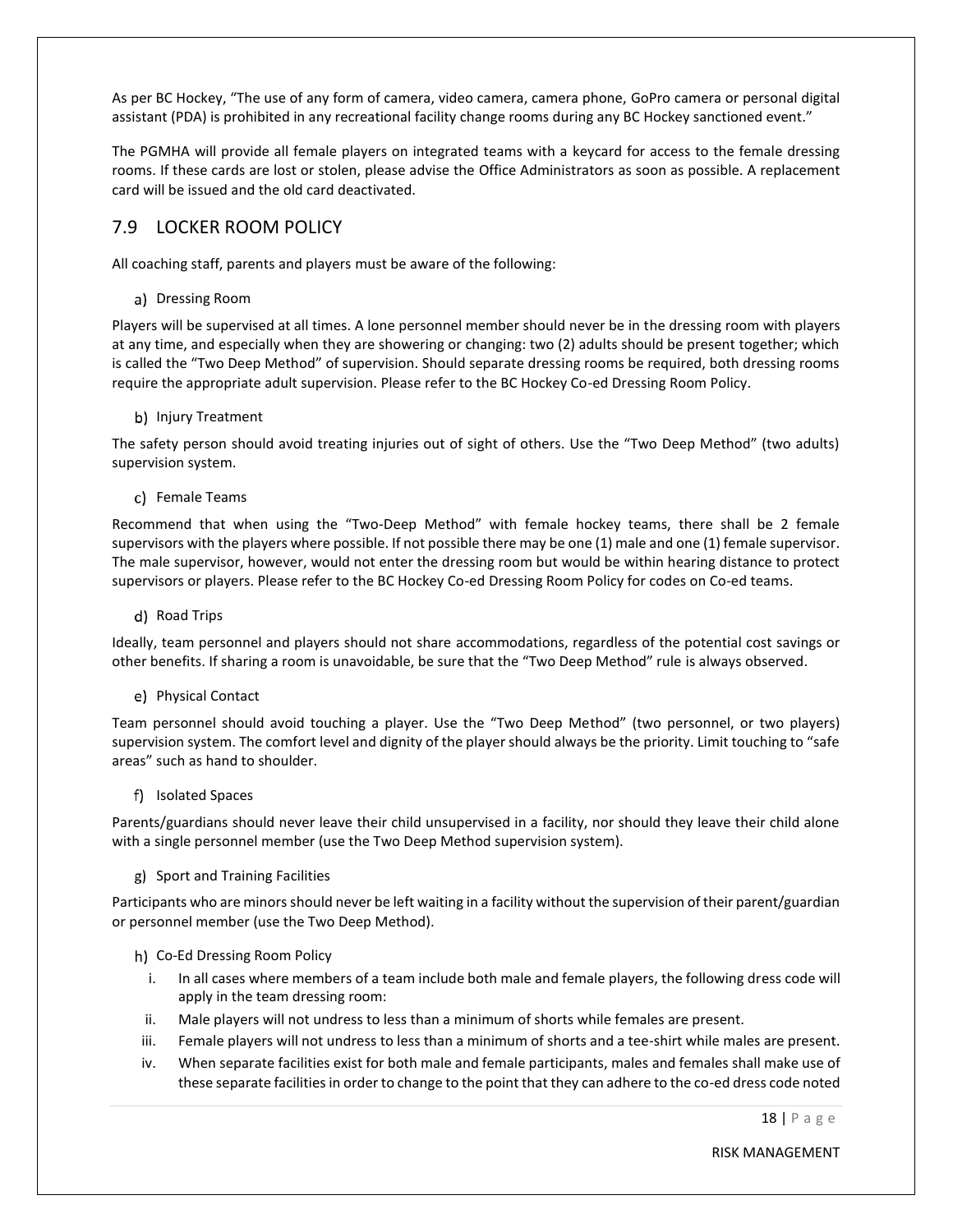above (Note: Once dressed in accordance with the minimum requirements above, all players may return to the team [co-ed] dressing room).

- v. 3. When separate facilities do not exist for both male and female participants:
	- i. Players shall dress, undress and shower in shifts while maintaining the minimum dress code noted above.
	- j. Players of the under-represented gender shall be granted access to the shower facilities after the balance of the team.
- i) It is the responsibility of the team to ensure that these guidelines are followed.
- j) Parents in Locker Rooms

Except for players at the younger age groups *(up to and including U11 division)* we discourage parents from entering locker rooms unless it is absolutely necessary. If a player needs assistance with his or her uniform or gear, if the player is or may be injured, or a player's situationwarrants assistance, then we ask that parents let the coach know beforehand that he or she will be helping the player.

\*\*Please note that PGMHA requires that any parents/guardians entering the locker rooms **must** have a valid parent Respect in Sport certification.

Naturally, with our youngest age groups it is necessary for parents to assist the players getting dressed. We encourage parents to teach their players as young as possible how to get dressed so that players will learn as early as possible how to get dressed independently. In circumstances where parents are permitted in the locker room, coaches are permitted to ask that the parents leave for a short time before the game and for a short time after the game so that the coaches may address the players. As players get older, the coach may in his or her discretion prohibit parents from a locker room. In general, parents should not enter the dressing room if the players undress to less than shorts and t shirts.

k) Smart Phones and Other Mobile Recording Devices

Smart phones, GoPro cameras and other mobile devices with recording capabilities, including voice recording, still cameras and video cameras, are not permitted to be used in the locker rooms. If phones or other mobile devices must be used, they should be taken outside of the locker room.

#### <span id="page-22-0"></span>7.10 FACILITIES DAMAGE

Damages to facilities are to be reported to the rink attendant immediately. Under no circumstances should attempts be made by team officials to repair damages themselves. Damages resulting from the misconduct of a PGMHA member or team will be billed back to that member or team. Players and/or teams will be suspended from play until the later of any imposed penalty or until such bills are paid.

Damages to the facilities during a tournament by any team in the tournament will become the responsibility of the tournament.

Coaches, referees, team officials or other members of PGMHA must immediately report unsafe conditions which could pose a risk to any person whether members of PGMHA or not, to arena attendants and PGMHA Risk Manager.

# <span id="page-22-1"></span>7.11 ANTI-THEFT TIPS

PGMHA is not responsible for lost or damaged belongings while members are engaged in the activities of PGMHA sanctioned events. PGMHA recommends that members leave valuables at home and take appropriate measures to reduce the risk of theft or damage to their possessions. Safety should be the primary concern of all participants and any unsafe or suspicious behavior should be reported to the facility staff and/or police.

# <span id="page-22-2"></span>7.12 PHOTOGRAPHERS/MEDIA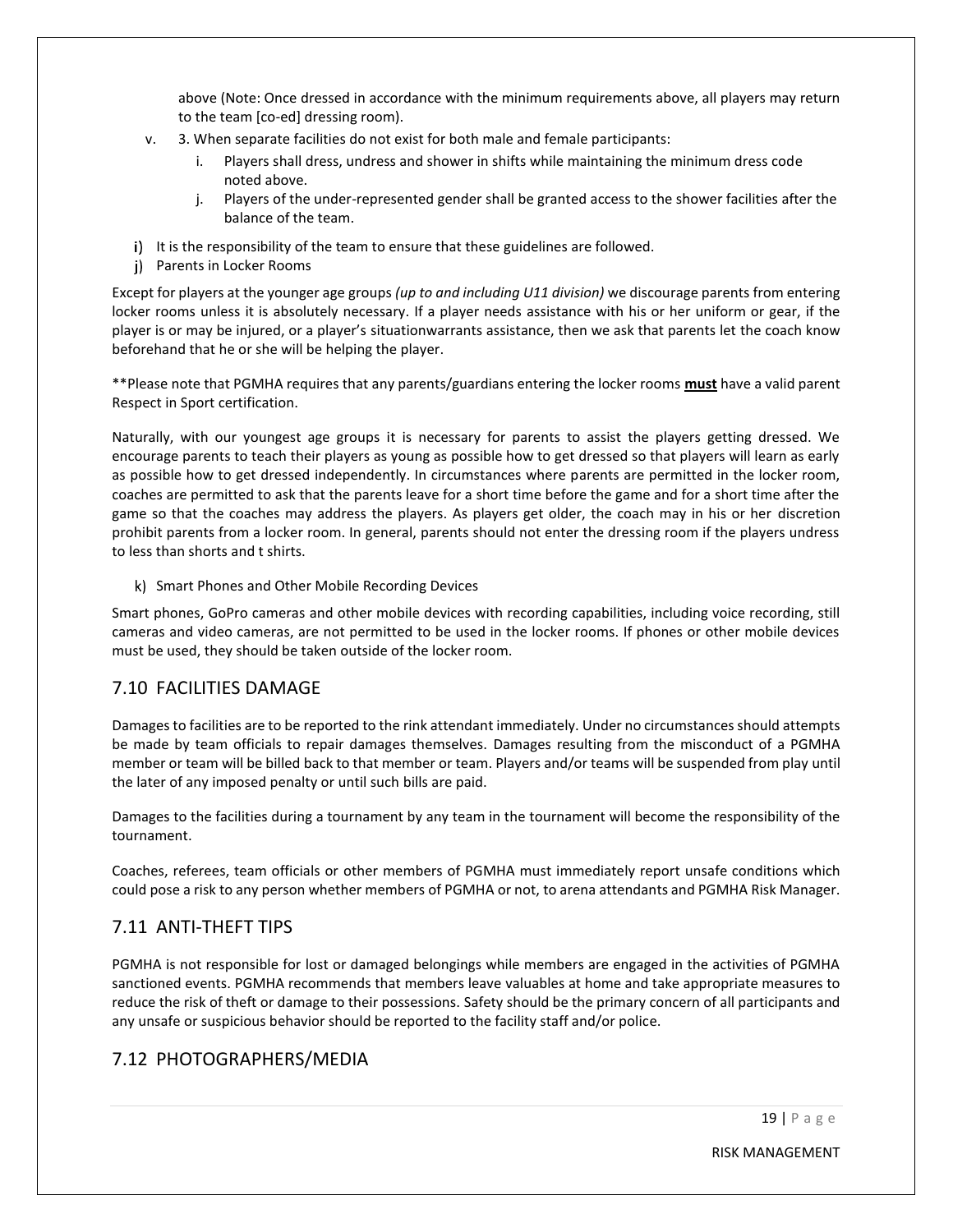Only those individuals who are on the team roster are permitted on the bench. This includes photographers and media personnel.

#### <span id="page-23-0"></span>7.13 EDUCATION PROGRAM

The Risk Education Program (consists of Sportsmanship In The Stands, Parent Respect In Sport, Concussion Awareness Training Tool (CATT) and any other program mandated by BC Hockey or Hockey Canada), is a program intended to provide players an overview of a variety of issues relating to acceptable behavior while participating in team activities. Topics will include, but are not limited to, bullying, harassment, intimidation, substance use and/or abuse, illegal activity and sexual behavior. The program was developed in cooperation with the RCMP, Northern Health and PGMHA.

It is mandatory that all first-year representative, players along with one parent, attend the Risk Education Program (REP) session one time during their first year as a PGMHA representative player. This session will be held within the first month of the representative team rosters being finalized. Attending more than once during their representative hockey lifetime will be optional.

It is mandatory that all new recreational league parents and coaches attend the program also so that they are aware of the same type of issues that their children/players may be facing as they engage in team activities.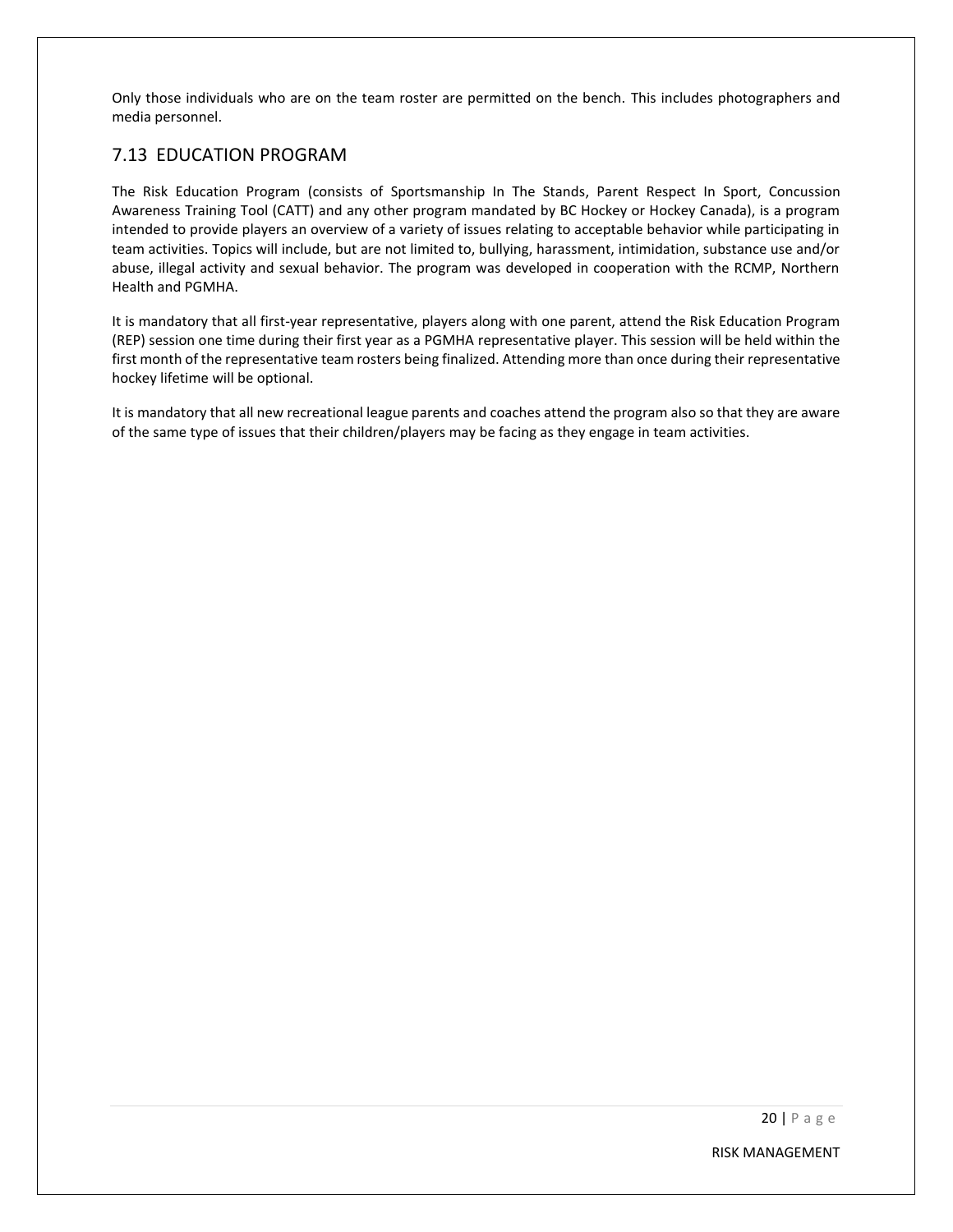# <span id="page-24-0"></span>**8 PARENT/VOLUNTEER REQUIREMENTS**

# <span id="page-24-1"></span>8.1 HOCKEY CANADA AND BC HOCKEY REQUIREMENTS

Essentially, to be around minors an individual must complete the following at a minimum:

• pgmha.com > Resources > Volunteers contains links and additional information

#### a) Consent for a Criminal Record Check

All volunteers must have a currentCriminal Record check (CRC) with Hockey Canada by November 1<sup>st</sup> every year.

#### b) Respect In Sport Activity Leader

Before November 1<sup>st</sup>, all volunteers are required to complete the Activity Leader version of this on-line course every four years. Upon completing the clinic bring a copy of your certificate to the PGMHA office and your fees will be reimbursed. Register at [BC Hockey Clinics](https://www.bchockey.net/Clinics/clinics.aspx) or [here.](https://bch.respectgroupinc.com/) The Respect In sport course is designed as a tool to assist in identifying and dealing with abuse, neglect, harassment and bullying in sport.

#### CATT – Concussion Awareness Training Tool

Is a free online program that all bench staff are required to have completed. This can be found at [cattonline.com](https://cattonline.com/) The parent version will not be reimbursed.

#### d) Respect In Sport

One Parent/Guardian of every player, is required to complete the online Respect In Sport (RIS) Parent version prior to the player being considered as registered. Volunteers who have completed the coach/activity leader version do not need to also complete the parent version. Fees for the parent Respect In Sport will not be reimbursed.

e) Hockey Canada Safety Program (HCSP)

- i. All teams are required to have at least one individual qualified as an HCSP on their roster by December 1st
- ii. HCSP clinics are now available only as an on-line E-Learning course. Register at BC Hockey.net/clinics
- iii. Having a background in First Aid is not a requirement to be the team HCSP person
- iv. On-line payment will be required to complete the registration process and enter the E-Learning modules. The clinic is called HU-Safety. The fee for this clinic will be reimbursed by PGMHA once the office receives proof of completion from you.
- v. The delegates' HCR record is updated immediately upon completion of the course.
- vi. Once a delegate has completed the E-Learning course they have access to the course contents and handout material for five years. The clinic needs to be updated every three years.

#### f) BC Hockey Clinics

i. Coach 1

For coaches in the Under U11 divisions. This is a half day course for those just starting out as a coach This clinic will get you off on the right foot.

ii. Coach 2

The Coach 2 course is offered as a blended model, with modules offered via E-Learning and once completed, a face to face clinic. Delegates are qualified after both e-learning and the face to face clinic components are satisfied. **All recreational division** coaches in the U11 or higher age levels, are required to complete this course by December 1<sup>st</sup>. The E-learning modules will take approximately 4.5 hours to complete. Head coaches for U11 or higher divisions must have completed the Coach Instructional Stream Checking Skills clinic.

21 | P a g e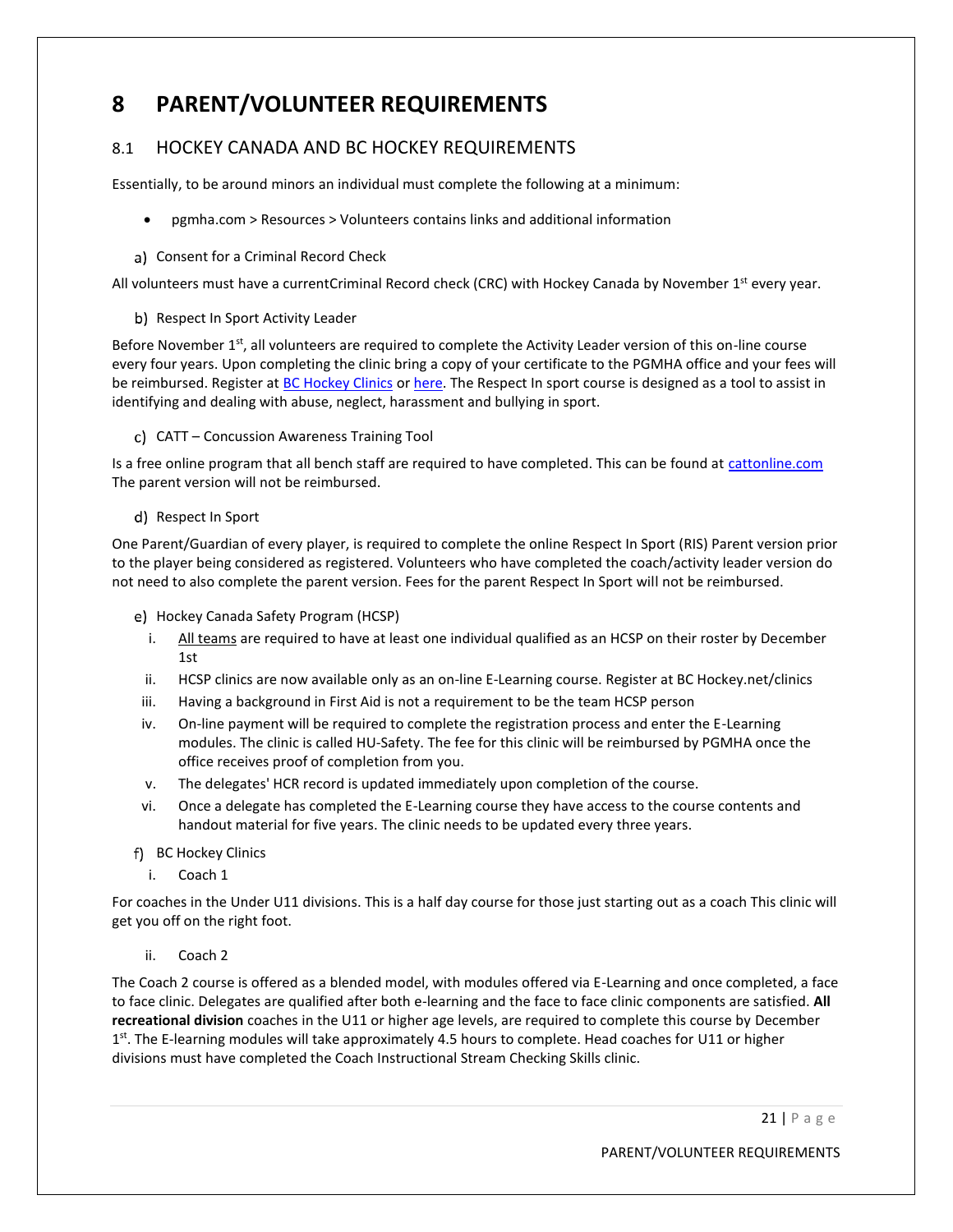iii. Development 1

The Development 1 course remains as a clinic-based program. Only those individuals on a representative team roster as a head coach, assistant coach, HCSP or manager are able to complete this course by December 1<sup>st</sup>. Delegates pay for both the e-learning modules and the face to face clinic in one payment. Present a copy of your letter from BC Hockey verifying completion of the course to the PGMHA office to be reimbursed the fees.

iv. Officiating

Level 1's (aged 12 to 15 years by December 1st) and those new to officiating (aged 16 years and up) receive certification in a blended model requiring the completion of both an online E-Learning Course and attendance at a face to face clinic. **The E-Learning Course must be completed prior to attending the clinic!**

Go to the BC Hockey website to register for the officiating and coaches' [here.](https://www.bchockey.net/Clinics/clinics.aspx)

v. On the Ice/Bench Capacity

To qualify to go on the ice/bench in any capacity the options are:

- 1. Become an actual qualified Coach or Assistant Coach of a team.
- 2. Register with the team as a Helper
- 3.16 years old, CATT, RIS, CRC
- 4. Under direct supervision of Coach not meant for someone who is coaching

5. Restricted number of Helpers in PGMHA (2), for one season only, the intent is to get on ice helpers to complete the coaching courses

Hockey Canada Sanctioning Guidelines

Guest coaches on or off ice:

- i. Must carry their own liability insurance
- ii. Will not be covered by Hockey Canada unless registered with BC Hockey
- iii. Asked to produce a certificate of liability.
- iv. Coaches should be screened as per Member requirements. (RIS, CRC. CATT)

Additionally, under sanctioning, is an NHL or other professional player participating in an event/practice – the coach would not be covered under Hockey Canada insurance for any activity on ice. Exception would be a player on a Major Junior team that is registered with BC Hockey.

h) Associate Member

Anyone not covered by BC Hockey can become an Associate Member with a \$50 fee and application to BC Hockey – normally paid coaches/instructors offering services to an Association. Once approved, this person would be allowed on ice (need RIS, CRC, CATT)

#### <span id="page-25-0"></span>8.2 PARENT/GUARDIAN INVOLVEMENT

All parents are required to complete any mandated parent hockey education programs, attend team meetings and volunteer where necessary. Should volunteers not come forward to plan and organize the annual tournament(s), said tournament(s) will be cancelled.

#### <span id="page-25-1"></span>8.3 TEAM PARENT/MANAGER

The 'Team Parent' assists team managers (representative teams) or coaches (recreational teams) to ensure the smooth operation of the team activities. Team Parents will assist in all areas of fundraising, monitoring team funds, telephoning parent/guardians as required and providing other assistance where required.

22 | P a g e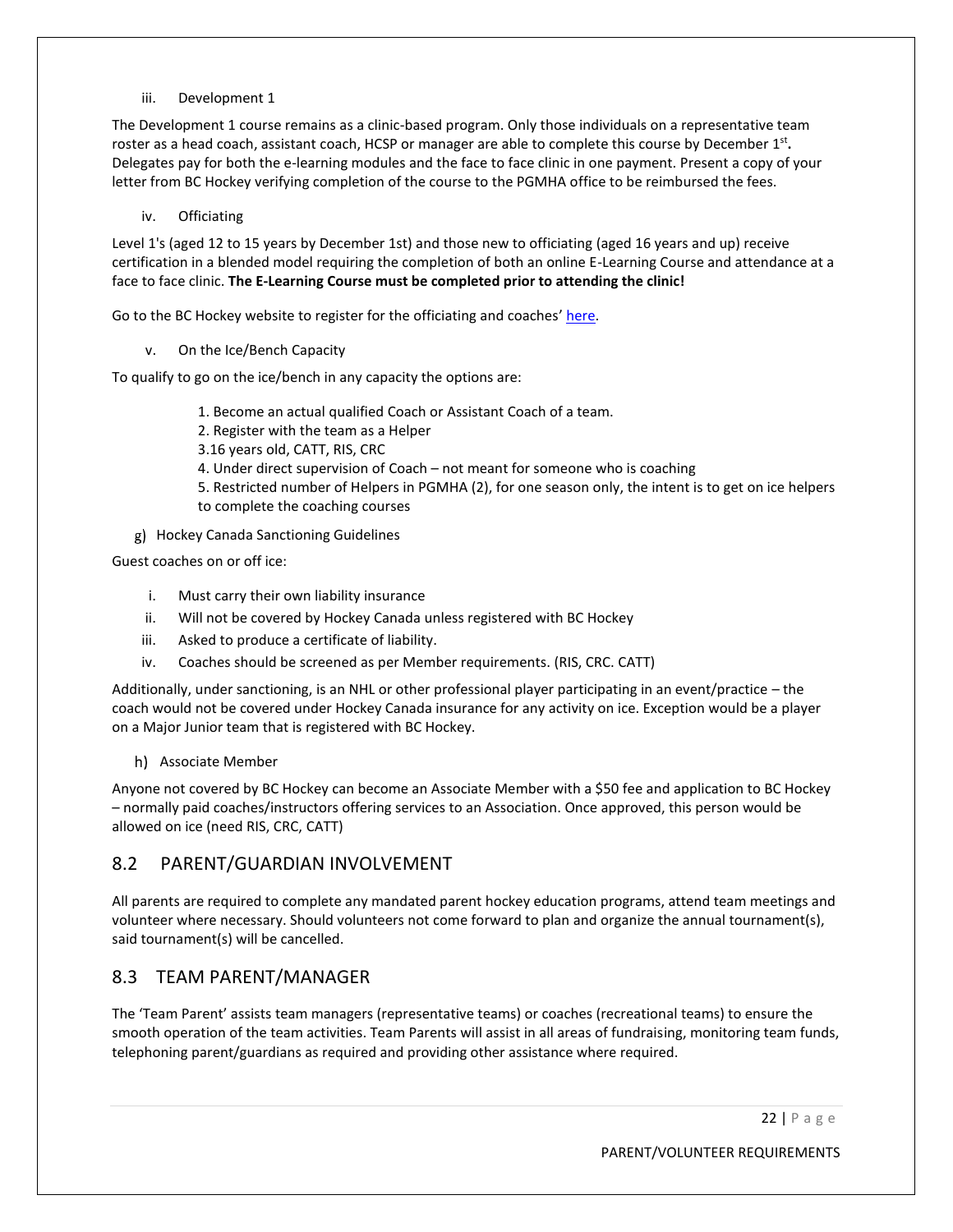# <span id="page-26-0"></span>8.4 PARENT/GUARDIAN MEETINGS

Parent/guardians are encouraged to attend all parent/guardian meetings. They provide an opportunity to provide constructive feedback and/or voice concerns that may arise over the course of the season and facilitate familiarity between other parent/guardians and players. Parent/guardians meetings are held on a regular basis and will be communicated by team managers and coaches.

- a) Matters addressed at parent/guardian meetings may include but are not limited to the following:
- i. Expectations of team management with respect to player and parent/guardians conduct
- ii. Overview of coaching philosophy
- iii. Establishment of team rules
- iv. Update of team activities and events, tournaments and travel itineraries
- v. Provision of team schedules
- vi. Presentation of financial statements of the team (Representative teams)
- vii. Voting on matters such as number of tournaments the team will participate in, purchase of extra practice time, and whether the representative team wishes to fundraise, pay monthly dues or some combination
- viii. Team managers will hold ballot votes with a 75% majority vote in favor of the motion required (secret ballots may be considered)
- ix. Addressing special concerns such as medical issues and the unavailability of players due to vacation or other absence
- x. Describe the team's medical equipment and emergency procedures
- xi. Provide contact information in the event of specific problems or concerns
- xii. Review the rules with respect to contacting coaches after a game i.e. 24-hour rule
- xiii. Recruitment for assistant coaches, stat takers, tournament representative, managers, team parents and other jobs required
- xiv. Provision of handouts of team and PGMHA policies

# <span id="page-26-1"></span>8.5 MINOR OFFICIATING (TIME/SCORE KEEPING)

At the beginning of every season, time and score keeping clinics are held to teach individuals how to operate the clock and manage game sheets. Volunteers are always needed and parents are readily available during every game. If volunteers cannot be found, PGMHA authorizes payment to individuals for timekeeping and scorekeeping at \$10 per game payable from tournament/team funds.

Each team is to provide one adult volunteer for the timekeeper/scorekeeper position for every game regardless if they are the home or visiting team. Failure to do so could result in the head coach being brought before the discipline committee, as well, the game will be cancelled. At minimum, one of the scorekeepers must be no younger than 16 years.

#### a) Scorekeeper Duties

- i. ensure game sheets filled out as above using sponsor names
- ii. record penalties, descriptions and times
- iii. record goal time, scorer and assistant to goal
- iv. ask for clarification from referee if unsure of a call
- b) Timekeeper Duties
	- i. start and stop clock at appropriate times; if running time, then start of each period
	- ii. enter penalty times on clock; remove as directed by game officials

23 | P a g e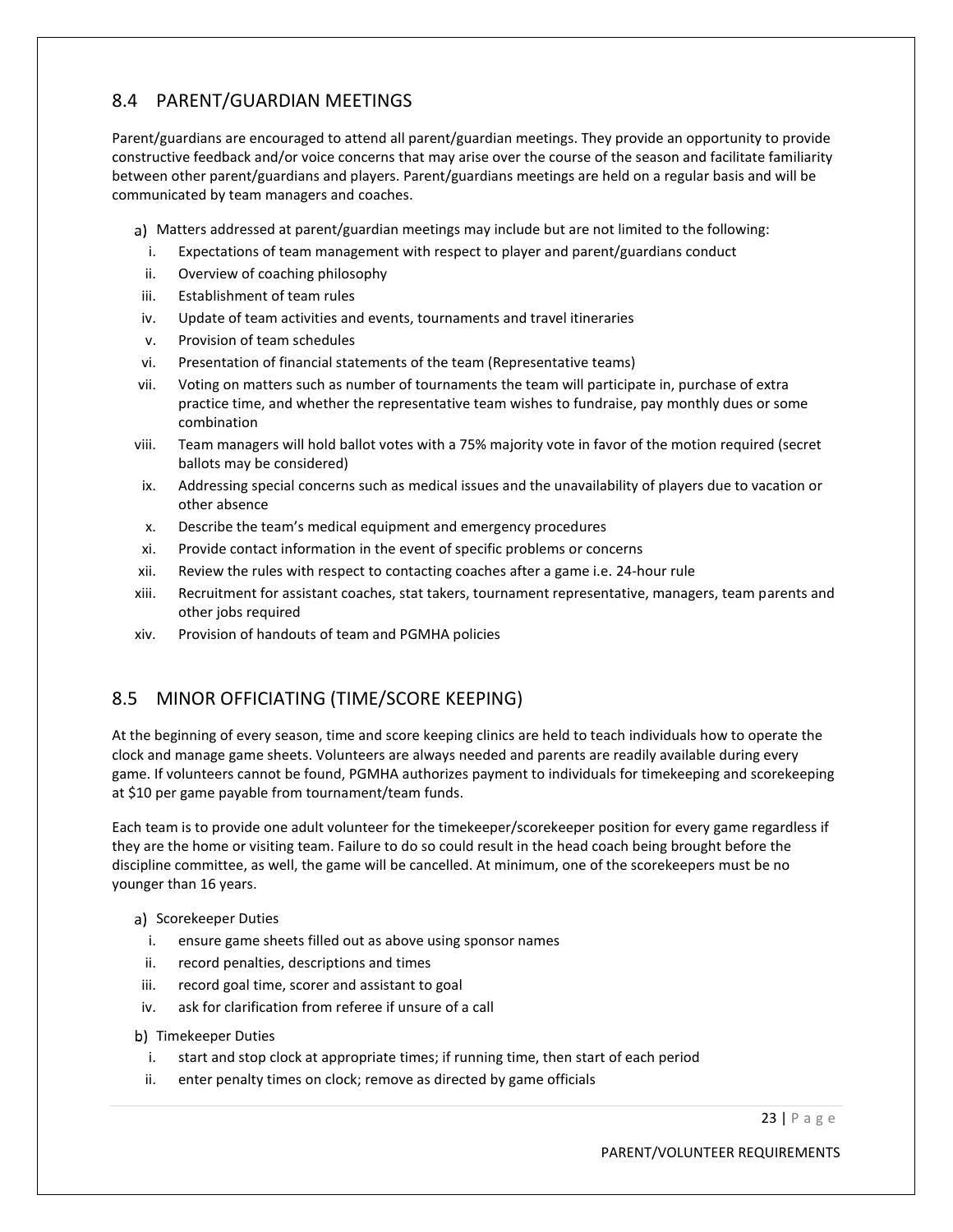iii. enter score on clock

All parent/guardians are expected to observe the *Fair Play Code for Parents*. In addition, it is the responsibility of parent/guardians to report conduct that they deem inappropriate including that of players, coaches, officials, other volunteers and other parent/guardians. Communications must be in writing and will be treated confidentially. Alternatively, matters may be referred in confidence to the PGMHA President. The PGMHA expects all of its members to take an active role in securing the safety and well-being of all PGMHA players.

#### <span id="page-27-0"></span>8.6 LENGTH OF GAMES

Games are from scheduled start time. All teams must be off the ice at the scheduled end time. The third period is to be adjusted to the remaining time left. Length of game time may vary from season to season. **There are no time outs in recreational hockey**.

|                        | <b>Run Time</b> | <b>Run Time</b> | <b>Run Time</b> | Stop Time         | Stop Time                  | <b>Full Game</b> |
|------------------------|-----------------|-----------------|-----------------|-------------------|----------------------------|------------------|
|                        | No flood        | No flood        | No flood        | No flood          | 1/ <sub>2</sub> time flood | 2 floods         |
|                        | 60 min          | 75 min          | 90 min          | $105 \text{ min}$ | $120 \text{ min}$          | 135 min          |
|                        | 1.00 hrs        | $1.25$ hrs      | 1.50 hrs        | 1.45 hrs          | 2.00 hrs                   | 2.25 hrs         |
| Warm Up                | 5               | 5               | 5               | 5                 | 5                          | 5                |
| Start                  | 2               | 2               | 2               | 2                 | 2                          | $\mathcal{P}$    |
| 1 <sup>st</sup> Period | 15              | 20              | 25              | 20 stop (30)      | 20 stop (30)               | 20 stop (30)     |
| Break/Flood            | 2               | 2               | 2               | $\mathcal{P}$     | 15                         | $\mathcal{P}$    |
| 2 <sup>nd</sup> Period | 15              | 20              | 25              | 20 stop (30)      | 10 stop (15)               | 20 stop (30)     |
| Break                  | 2               | 2               | 2               | $\mathcal{P}$     | 15                         | 15               |
| $2^{nd}$ period        | $\Omega$        | 0               | $\Omega$        | $\Omega$          | 10 stop (15)               | $\Omega$         |
| Break/flood            | 0               | 0               | 0               | 0                 |                            | $\Omega$         |
| 3rd Period             | 15              | 20              | 25              | 20 stop (30)      | 20 stop (30)               | 20 stop (30)     |
| <b>Hand Shake</b>      | 2               | 2               | 2               | $\mathcal{P}$     | 3                          | 3                |
| <b>Total Time Used</b> | 58              | 73              | 88              | 103               | 119                        | 130              |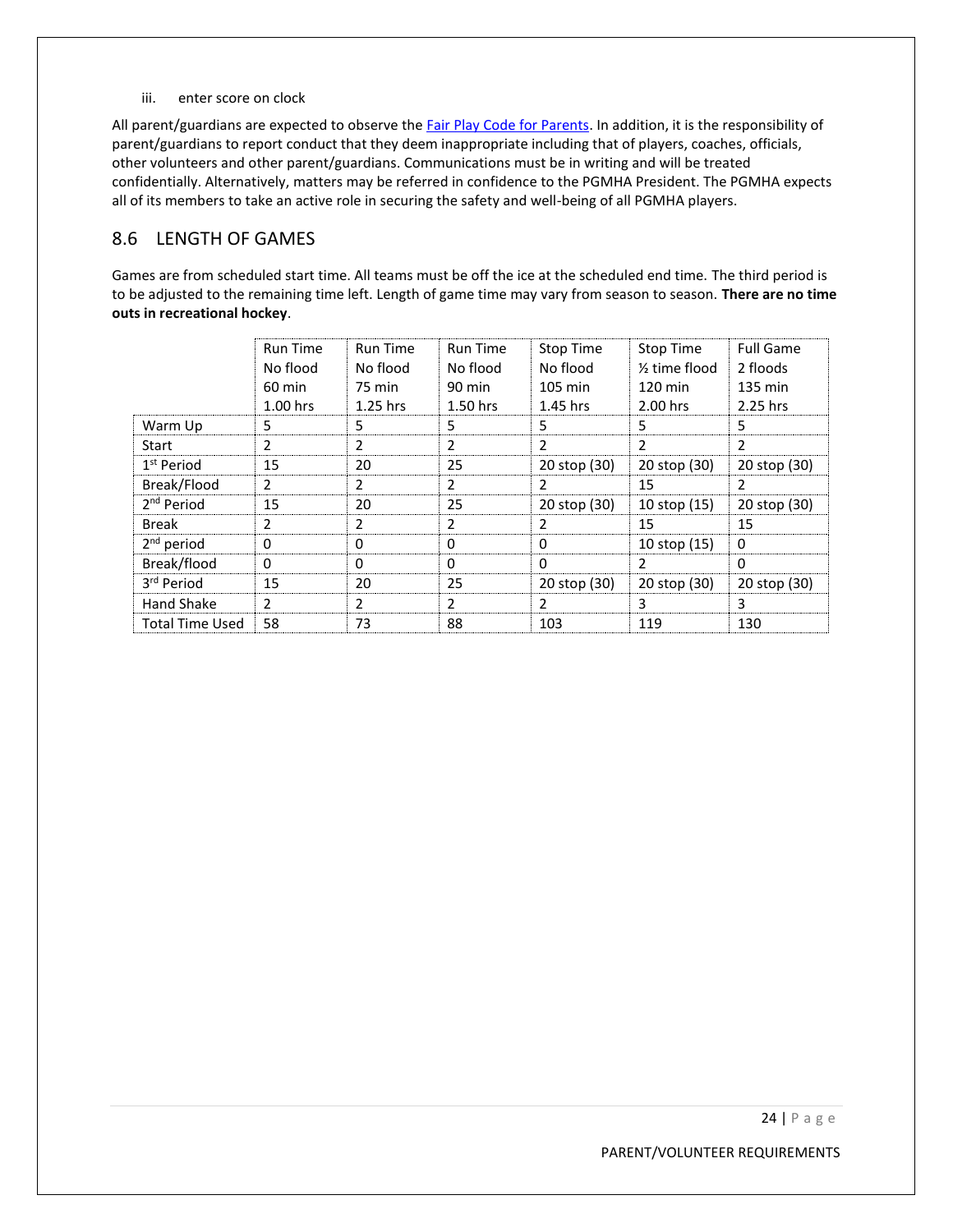# <span id="page-28-0"></span>**9 GENERAL GUIDELINES**

#### <span id="page-28-1"></span>9.1 COACHES & OFFICIALS

Coaches are officials of this Association and are expected to represent the Board as well as PGMHA. They are bound by BCH Coaching Code of Conduct as well as PGMHA policies with respect to coaching. Coaches are selected based on their ability and willingness to handle the multitude of responsibilities that come with coaching young athletes and should have the following attributes:

- a) A strong hockey background in playing, coaching and evaluating
- b) A strong interest and commitment to child athlete development
- c) The ability to work with fellow coaching personnel
- d) The ability to communicate on-ice and off-ice requirements to players and parent/guardians
- e) Availability as to time requirements
- f) NCCP certified at level indicated by HC, BCH, and PGMHA policy
- "Coach/Volunteer Respect-in-Sports" certification, Hockey Canada required Coaching certification

Individuals accepting coaching positions will do so knowing that they become the most significant individual to the team. Through leadership, the coach establishes a model that players will use to develop a significant portion of their attitude towards the game. This is especially important for minor hockey players in their formative years. As such, coaches are encouraged to examine their coaching philosophy. Attitudes toward winning and losing, the responsibilities beyond fielding a winning team, balancing perspective and objective and above all leadership are significant elements when charged with the responsibility of developing players.

All coaches must be certified at the BC Hockey recommended level. BC Hockey Development I clinics are offered on an annual basis by PGMHA. Fees will be reimbursed upon receipt of test scores. Coaches attending an approved BC Hockey or Canadian Hockey clinic not offered locally will be reimbursed upon successful completion of the clinic for the registration of the clinic as well as reasonable travel and accommodation allowances. Candidates taking clinics not offered locally must be pre-approved by the PGMHA Board in order to be eligible for reimbursement.

Coaches are reminded that involvement in the minor hockey system includes the development of referees. Failure to control the bench and/or abuse of officials is not conducive to developing and retaining quality referees. In accordance with BC Hockey Regulation, beginning in the 2008-2009 season, all on-ice personnel must wear CSA approved helmets.

# <span id="page-28-2"></span>9.2 GAME SHEETS

The home team is responsible for supplying PGMHA approved game sheets and arranging for time and score keepers as well as penalty timekeepers if applicable. In the case of NCDMHA league and playoff games, the NCDMHA game sheets will be used, OMAHA game sheets will be used for OMAHA games. The following shall apply to all game sheets:

- a) Each team is to provide one adult volunteer for the timekeeper/scorekeeper position.
- b) The visiting team is listed first and the home team second.
- c) Sponsor names (no nicknames i.e.: Maple Leafs, Cougars etc) to be used on game sheets along with division and team number.
- d) Game sheets are to be filled out by team designate; if stickers are used, they must be accurate on all copies.
- When stickers are used on game sheets for out of town games, it is the coaches' responsibility to make sure that all players listed are actually participating in the game.
- f) Player names and numbers, date, time, arena, scorekeeper and timekeeper must all be filled out; first and last names must be used; affiliated players, overage players, captains and alternate captains must be identified on game sheet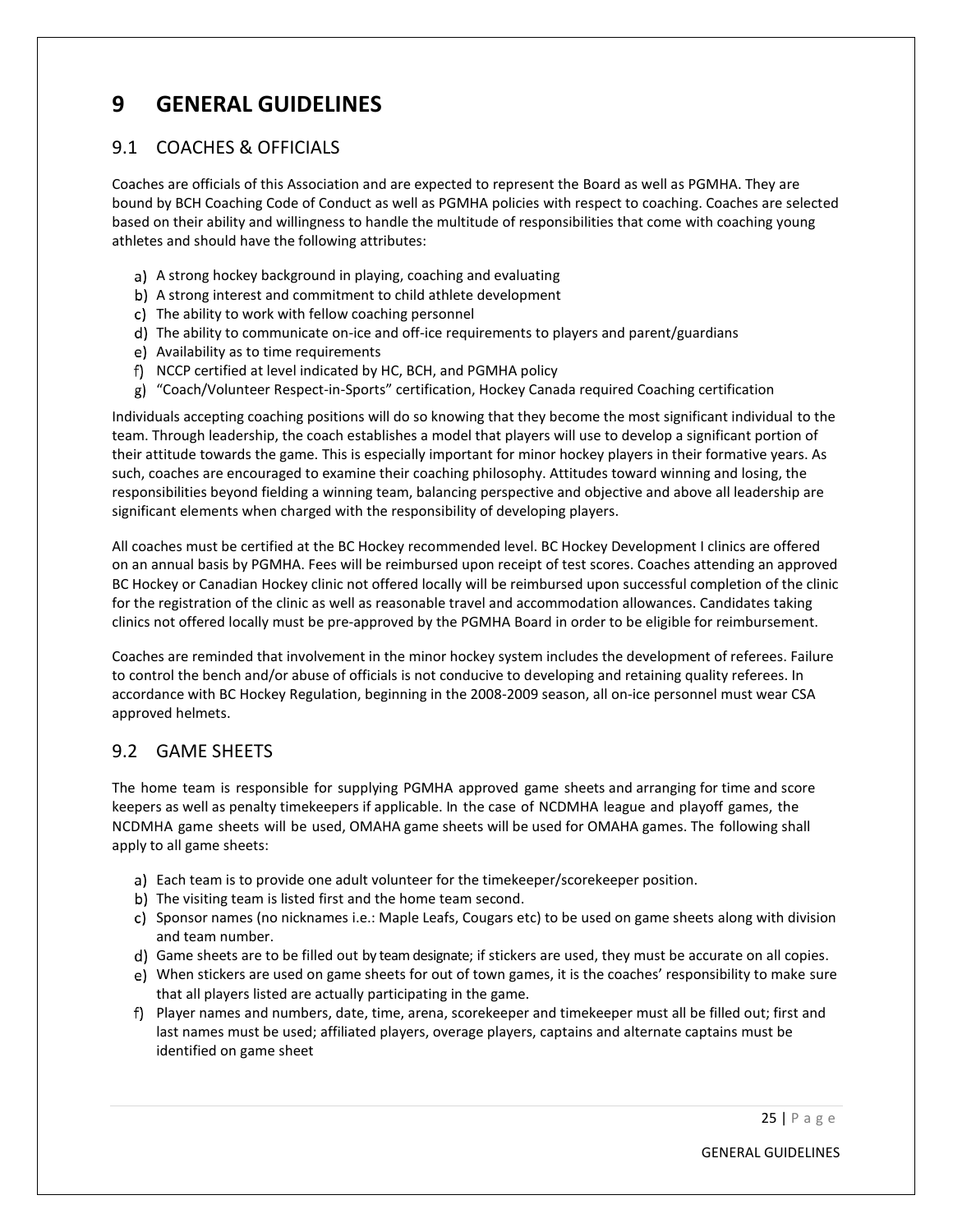- All players and team officials on the bench MUST be included on the game sheet; only eligible players may be listed – therefore injured or ill players are not to be on the bench.
- h) Designated goaltenders must be on game sheet
- i) The addition or deletion of players may only be made until the commencement of the game (no changes after game starts)
- $\mathbf{S}$  Suspended players missing the game will not be listed on the game sheet
- k) One coach from each team must sign the game sheet prior to the start of the game to verify that it is filled out correctly
- I) At the conclusion of the game, copies of game sheets are to be distributed as follows: Top two pages to referee for submission to PGMHA office. Remaining pages one to visiting team, one to home team
- m) Out-of-town game sheets must be submitted to the PGMHA office within 48 hours of return by closing time on the next business day following travel. The head coach will receive a one game suspension for the first time missed, a three game suspension for the second and more times missed,

#### <span id="page-29-0"></span>9.3 COACH DEVELOPMENT

The intent of the PGMHA Coach Development Program is to provide guidance and mentorship to coaches that will assist them in the development of their players. This is accomplished by the Association Head Coach through a variety of player and/or coach clinics.

#### <span id="page-29-1"></span>9.4 SPECIAL EVENT SANCTIONS

A Special event sanction form must be completed for EVERY event that the team participates in regardless if it is a team meal, movie, dryland training, going to watch a hockey game or fundraising event etc. Approval must be received prior to the team's participation. Failure to submit a Special Event form will result in the team not being covered by insurance and may result in discipline to the team and/or coach.

#### <span id="page-29-2"></span>9.5 DRYLAND TRAINING

When applying for sanctioning for dryland training teams MUST be aware that the sessions can only be instructed by the volunteer staff on the team roster or an associate member. Associate membership can be obtained through BC Hockey. PGMHA teams are urged to support our sponsors who provide this service and only those individuals that have Associate Memberships with BC Hockey.

#### <span id="page-29-3"></span>9.6 SCHOOL USEAGE

Any applications to use a school for dryland training, yearend parties etc. must be applied for through the PGMHA office. Please keep in mind that all booking on weekends require a custodian onsite at a current cost for a minimum of 4hrs. Often custodians are required to stay onsite longer than planned for addition clean up.

# <span id="page-29-4"></span>9.7 PERMISSION TO TRAVEL

The process for all teams wishing to travel outside Prince George be it for exhibition, league, tournament or playoff games is as follows. Please allow 7-10 days for the approval process. Teams must have approval prior to ANY trip.

- The Manager or Coach gets permission from the Division supervisor to travel.
- Manager/Coach completes the travel request form and turns it in to the PGMHA office
- c) All team staff must have required qualifications in place prior to the team applying to travel.
- PGMHA President approves the travel and the form is forwarded on to BC Hockey
- e) BC Hockey approves the travel and returns the signed form to the PGMHA office
- Office staff puts the approved form into the team mailbox and Division Supervisor's File, and emails a copy to the Division Supervisor
- Manager/Coach takes a copy of the signed approval with him when the team makes the trip.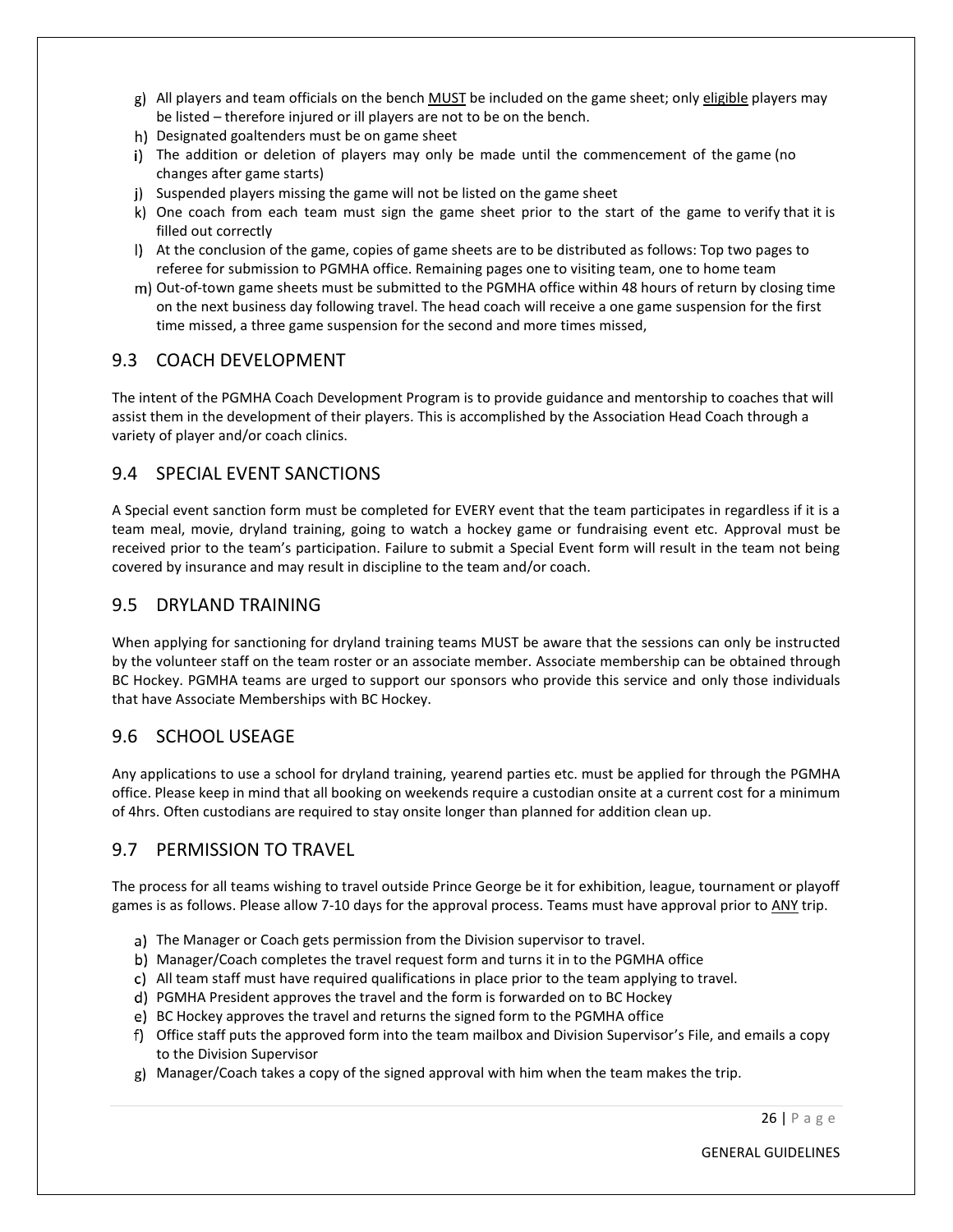- Within 2 days upon return, the Manager/Coach brings in the game sheets to the PGMHA office
- i) Late game sheets will result in the Head coach being suspended until the game sheets are turned in plus one game.
- j) If the travel request form comes in before the recreational league schedule is posted on the website, the schedule may be adjusted to accommodate the trip so teams do not miss any games.
- k) If the form comes into the PGMHA office after the schedule is posted then the travelling team forfeits their scheduled game. Practices or games missed will not be rescheduled.
- I) The Division Supervisor is responsible to inform the opposing team they will be on the ice by themselves.
- m) The Division Supervisor is responsible to cancel the referees.

#### <span id="page-30-0"></span>9.8 TEAM TRAVEL

All staff and parents shall refrain from cannabis/alcohol/drug consumption during any trip – given that adults have some level of supervisory responsibility over the players, it is imperative that they remain fully responsible without any level of impairment at all times. Coaches must ensure that the behavior of team staff and players during any type of travel continues to meet the minimum PGMHA standards during all team activities

PGMHA is concerned with the safety of all players, coaching staff and parents during out of town travel. PGMHA strongly recommends that all team travel is done by bus with a professional driver, especially after October 31<sup>st</sup> or when driving on highways with winter conditions. Any parents traveling with the team on the bus, that are not part of the team staff, must do so in a safe capacity and must refrain from alcohol/cannabis/drug/tobacco on the bus or while in a supervisory capacity. It is the responsibility of all Coaches to take the team's safety (players and parents) into consideration when deciding on team travel arrangements. All staff shall refrain from tobacco, cannabis, alcohol or drug consumption at all times. During all team activities all players must be under the supervision of a minimum of TWO ROSTERED TEAM STAFF.

a) All Parent Drive trips

PGMHA is committed to providing a safe travel environment for all players and team staff. Recreational level travel expenses) are the responsibility of those parent/guardians.

Parent/guardians of recreational or representative players, who are unable to attend events designated as parent travel, must fill out appropriate permission forms allowing their child to travel with someone else.

For a parent/coach to drive a player other than their own child (a "player") PGMHA requires:

- i. Driver's abstract for anyone driving a player
- ii. Proof of insurance with \$5,000,000.00 liability coverage
- iii. Current Criminal Record Check
- iv. Parents shall refrain from tobacco, cannabis, alcohol, and/or drug consumption during the trip.
- v. Parents shall ensure that all codes of conduct are observed and that players meet minimum behavior standards for representing PGMHA.
- vi. Parents must complete a Travel Permission Form and submit it to the PGMHA office prior to travel
- vii. The team HCSP person is available.
- viii. In addition to the above requirements, PGMHA also recommends the following:
- ix. Parents should abide by the 2 DEEP rule (as defined by Hockey Canada, two adults should be present at all times when supervising players) at all times.
- x. Road conditions are checked prior to departure.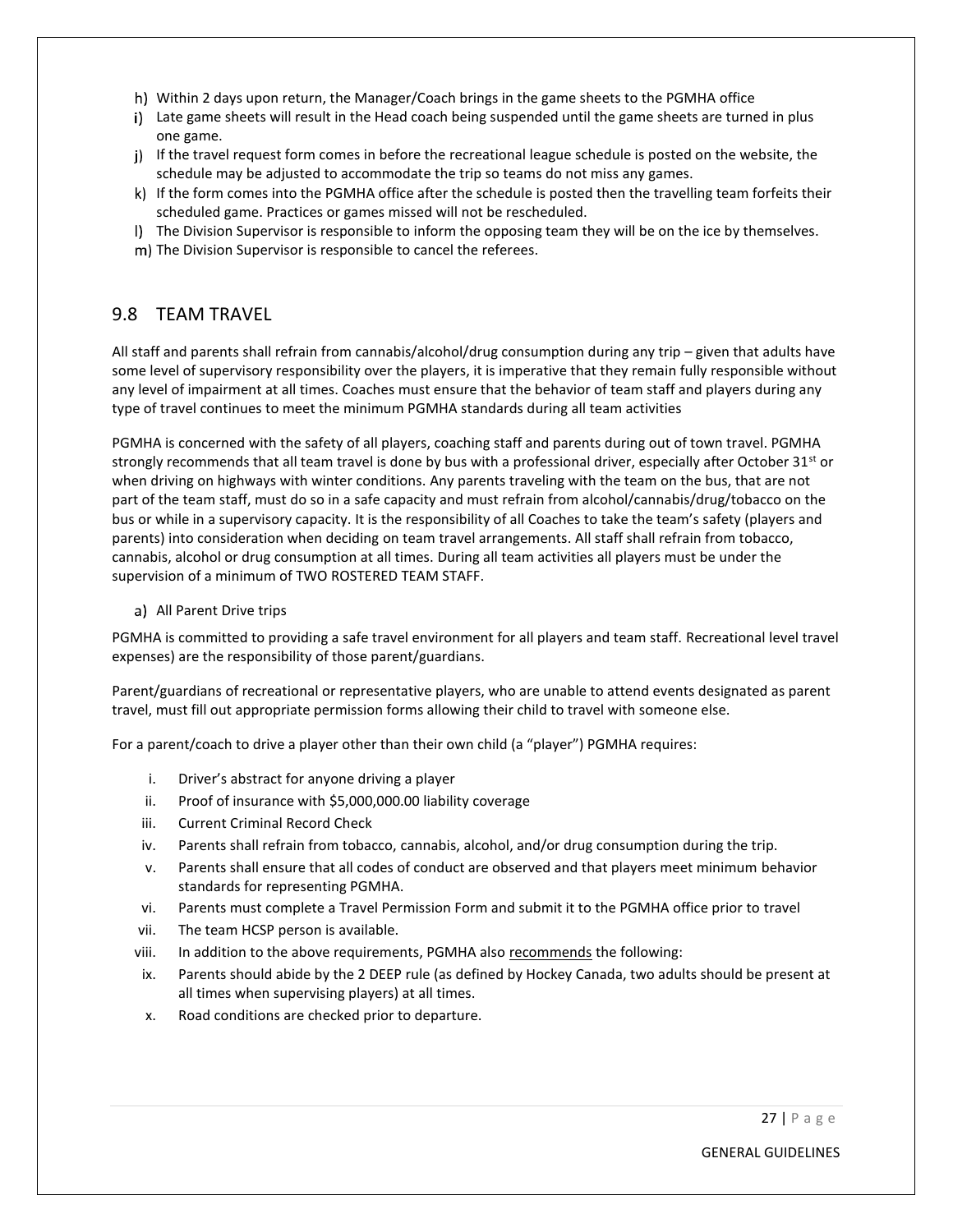If parent/guardians cannot accompany players for any reason, a player travel permission form must be signed indicating who the player will be travelling with. This form must be submitted to PGMHA office prior to travel and a separate form must be submitted for each travel event. Failure to submit required documentation may result in future travel being denied. Accompanying parent/guardians travelling with children other than their own must complete criminal record checks and provide driver abstracts to PGMHA.

Road conditions should be checked with local authorities prior to departure. Under no circumstance will players be permitted to drive themselves to out-of-town tournaments. The team HCSP or another individual with first aid certification must also be available.

b) Recreational Division team travel

Games may **not** be played against teams from outside PGMHA without prior approval of the PGMHA President and BCH. Division Supervisors will ensure that approved games are sanctioned and meet criteria as determined by PGMHA. Teams may not travel during PGMHA tournaments including Christmas and year-end play-offs and may not schedule exhibition games which conflict with scheduled league games.

Permission to travel to out-of-town tournaments will be based on equal distribution of such requests between all teams within the respective division and will be offered on rotation to a maximum of three (3) tournaments. Any team refusing an opportunity will be moved to the bottom of the rotation. Every effort will be made to ensure that games are competitive. Coaches are required to submit a copy of the traveling team roster to the PGMHA office and Division Supervisor prior to traveling.

Teams should not commit to out of town tournaments without a strong commitment from parents/players.

When traveling to play out-of-town teams, coaches may only take players from their regular season roster unless one of the following applies:

- i. They are applying under the BCH 'Player Relief/Replacement' Policy (tournaments only); to a maximum of five (5) players per each request.
- ii. They are applying for goalie replacement under BC Hockey policy.
- iii. PGMHA will not consider All-Star, Development or Tournament Travel teams.

The PGMHA may allow post-season travel for non-checking teams to out-of-town checking tournaments under the following circumstances:

- iv. Participation in checking tournament waiver letters must be obtained from player parent/guardians
- v. Approval of PGMHA Board of Directors

Recreation Division teams may attend three out of town tournaments per season; travel requests in excess of three must be brought before PGMHA Board of Directors for approval. When a Recreational team travels and one of the team players does not go, that player can practice with the team/coach they were originally scheduled to share ice with providing both the regular coach and the opposing coach agree. The regular coach must send medical information for the player to the opposing coach that will be handling the practice.

 $\mathsf{c}$ ). Representative Team Travel

At the beginning of each season, parents and coaches will review all planned destinations and determine those requiring travel by bus and those requiring travel by parent. These decisions must be made prior to the team budget being approved. The coach has the ability to add exhibition games during or at the end of the season to best prepare the players for competition. These additional games and means of travel must be presented to, and approved by the representative supervisor and PGMHA treasure, prior to being confirmed and organized by the team. All destinations designated as parent travel will be referred to as "parent travel."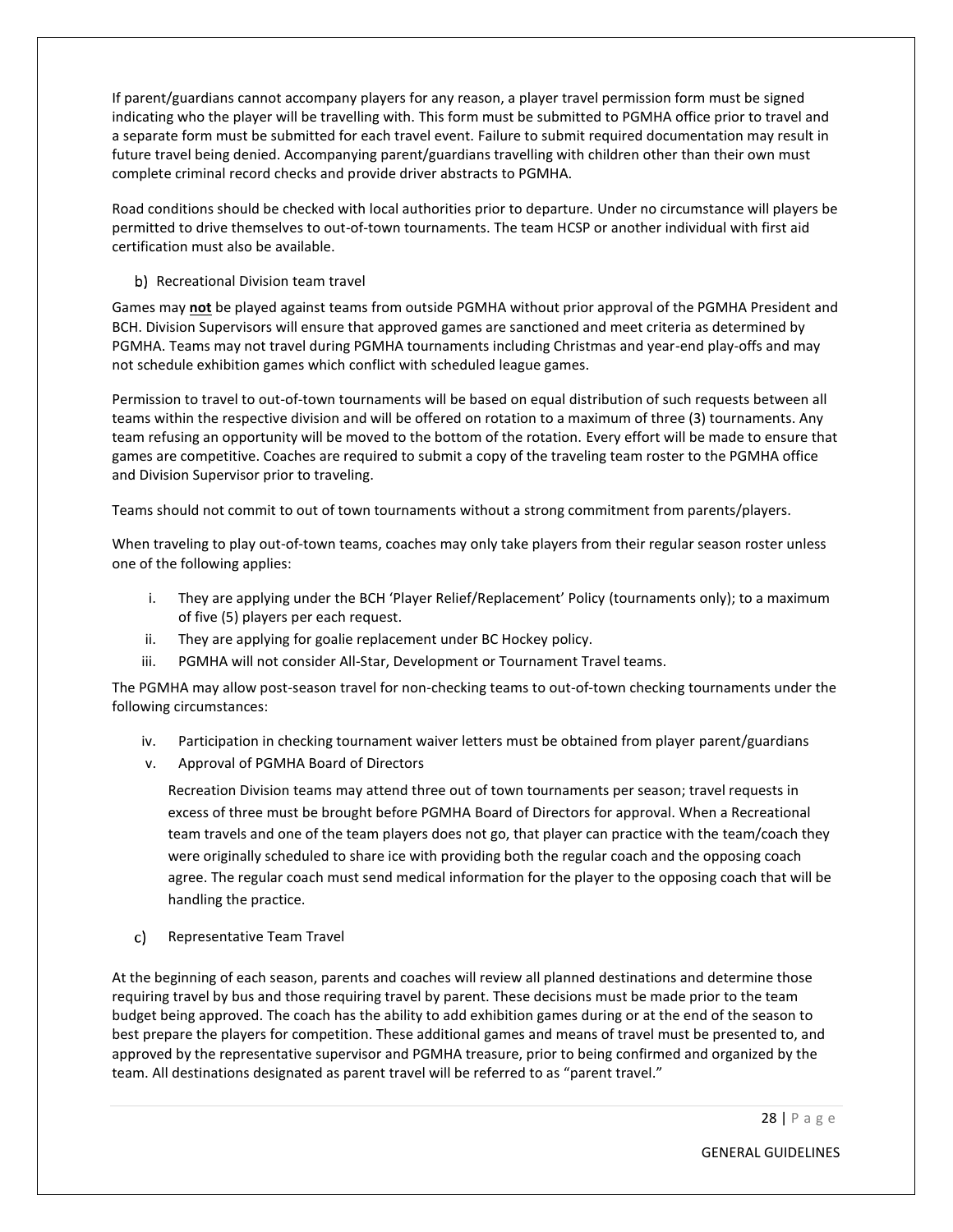The financial obligations (meals, accommodation, and other travel expenses) of players on parent travel status are the responsibility of parent/guardians. To keep team costs to a minimum, coaches of the same gender, are encouraged to share accommodations. Parent coaches shall each be reimbursed 50% of the nightly rate for a room that meets the same standard that would be provided to the players during a team travel trip (most commonly, a double queen size room).

Team lists will be compiled of which parent/guardians have taken these steps. Where a team is on parent travel status, players may only be chaperoned by individuals on this list.

# <span id="page-32-0"></span>9.9 PGMHA CLOTHING RULES

- a) Representative:
	- i. All representative teams will be receiving the PGMHA approved apparel package.
- ii. No teams will purchase any items outside of the PGMHA approved apparel package.
- iii. The intent of the apparel package is to streamline the look of the representative program as well as to reduce the recurring costs to families every season.
- iv. Families will be permitted to reuse items that match the current, approved apparel package and meet quality standards.
- v. For more information see the Team Dress Code Section

b) Recreational:

- i. All teams must include PGMHA sponsors for clothing purchase quotes.
- ii. Letter of permission from PGMHA to the supplier for the use of the PGMHA logo.

iii.

- iv. PGMHA logo on left chest and division level under logo if desired.
- v. Number and position allowed;no names or sponsors allowed.
- vi. Contact the PGMHA office for current sponsor listing.

#### <span id="page-32-1"></span>9.10 SPONSORSHIP

Sponsors are vital to the success of any minor hockey association. All teams of PGMHA are sponsored primarily by businesses or private individuals. The PGMHA values its sponsors and strives to maintain a relationship which is both appreciative and respectful. Team coaches and managers are encouraged to establish a relationship with their team sponsor and involve them in games and events wherever possible. The membership is strongly urged to support the businesses that sponsor in PGMHA. Team staff are required to use sponsor names when filling in game sheets and talking to media.

Sponsors are solicited by a designated person through PGMHA. Existing PGMHA sponsors have first right of refusal on the supply of equipment or other items purchased by PGMHA. This does not necessarily give them precedence in the purchase; it shall still be determined by the best price and past quality of service.

To protect existing sponsors from being overwhelmed with requests for contributions of any kind, under no circumstances are teams to solicit additional funds or merchandise from current sponsors without the consent of PGMHA Board. In addition, teams or persons associated with any team shall not solicit funds on behalf of their team by indicating that they are doing so on behalf of PGMHA. Sponsors may not be solicited by employees or individuals, connected to the sponsor, who are also connected to the team. A "No Contact" list is available at the PGMHA office and a copy will be provided to all representative teams once the first player rosters are determined.

Individuals or businesses, including parents, wishing to sponsor a team may apply to do so through the PGMHA office. Every effort will be made to assign sponsors to the team of their choice however existing sponsors will be given first right-of-refusal on the teams they wish to sponsor in any given season. Sponsorship fees collected go directly to PGMHA to assist with ice rental, equipment, referee and other related costs. The sponsor receives: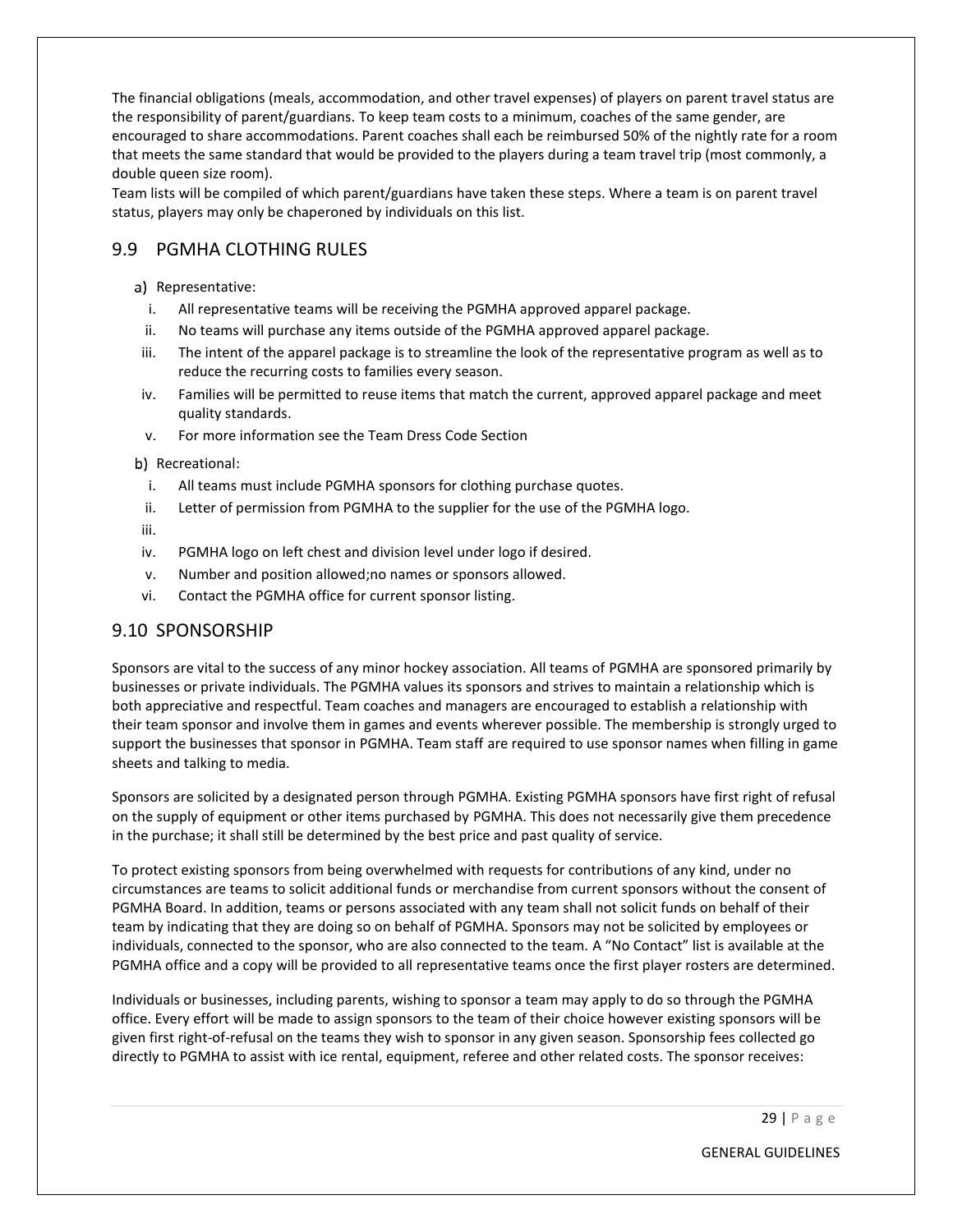- a) Sponsor bar on jersey
- b) Team picture for display at their business
- c) Publication of sponsor name in tournament programs (representative teams) and local newspaper
- d) Inclusion of sponsor name on "Sponsor Appreciation" board in Kin Centre entrance.

#### <span id="page-33-0"></span>9.11 LEAGUE ICE ALLOCATION

Notwithstanding the coordination and directing of coaches, players, officials and parent/guardians, PGMHA must manage ice allocation. The objective of PGMHA is to ensure equitable distribution of ice for all its members. The Ice Administrator will make every effort to schedule ice allocations in an equitable manner and such allocations will be subject to review by the PGMHA Board of Directors.

Teams either returning ice or requesting additional ice must do so through the PGMHA Administrator. The Ice Administrator will contact Division Supervisors with any ice changes. Coaches are not permitted to contact the Ice Administrator directly. Ice will be redistributed to PGMHA teams or will be returned to the City of Prince George. Ice which is not utilized due to the independent actions or decisions of team managers and/or coaches will be billed back to their respective teams, the cost of which will ultimately become the responsibility of players and/or their parent/guardians. Every effort will be made to replace lost ice due to a scheduling error on the part of PGMHA or due to unforeseen circumstances.

Notification of ice changes will be made to Division Supervisors who will be responsible to contact referee assignors and coaches. However, coaches and parents are advised to check the PGMHA website often for schedule changes.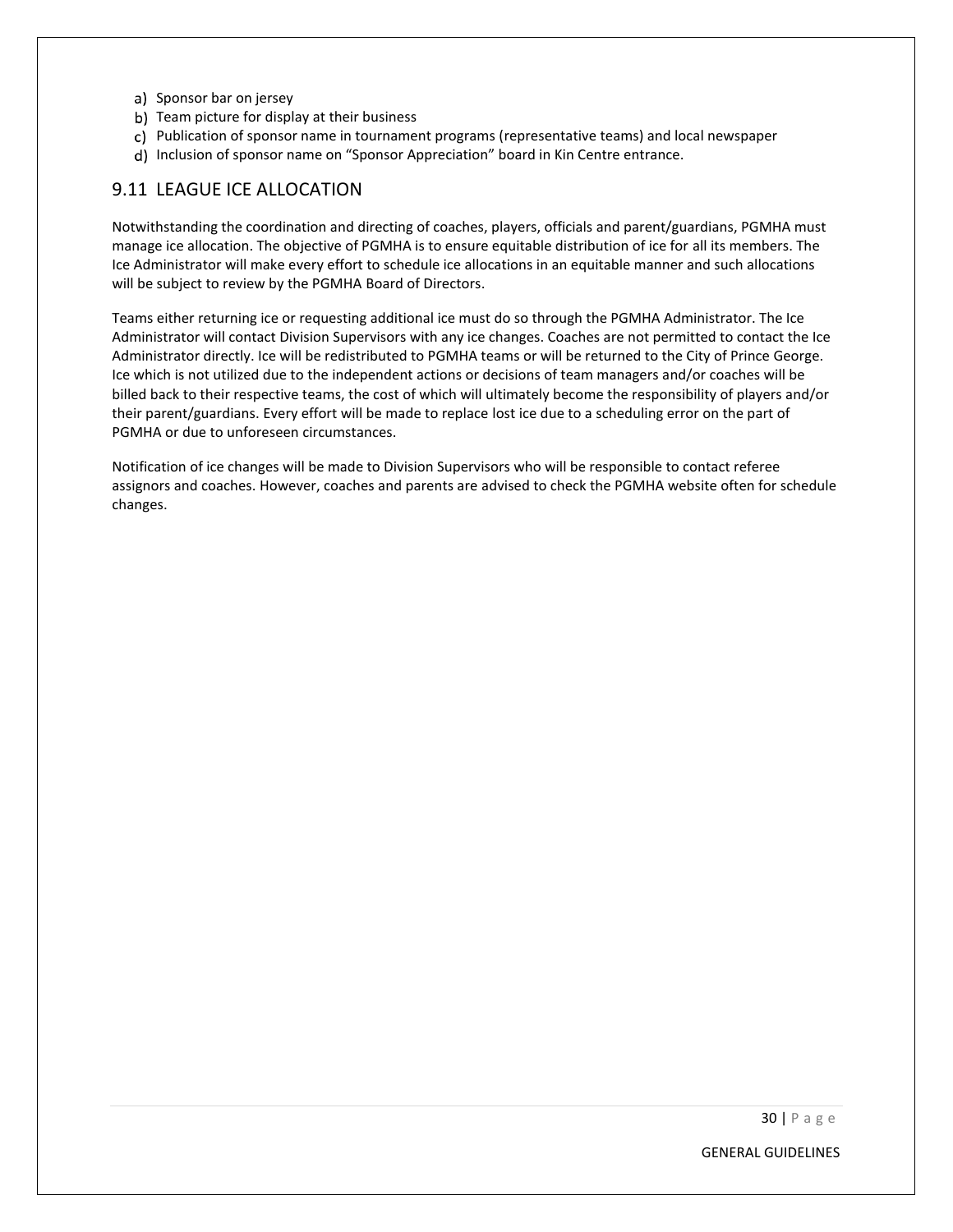# <span id="page-34-0"></span>**10 OFFICIALS' POLICY**

#### <span id="page-34-1"></span>10.1 GENERAL GUIDELINES

Official's policies within PGMHA are designed to ensure that all Officials are assigned to games consistent with ability. Ongoing evaluation and training will be provided to ensure an adequate level of competency to effectively officiate PGMHA and the NCDMHA game play. The PGMHA strives to establish and maintain a cooperative relationship between officials, coaches, Division Managers and the PGMHA Board of Directors.

The Referee Liaison will identify assignors prior to the beginning of the season and will ensure that assignors are aware of the level of officiating required by the various league divisions. The assignor's role is to ensure that officials including referees and linesmen are available as required. Assignors are given a list of individuals deemed competent to officiate in their respective divisions. Because it is essential that assignors give officials as much notice as possible, Division Managers are required to give a minimum of three (3) days' notice of a game to an assignor. Assignors given less than three (3) days cannot guarantee a full complement of officials. Assignors are to ensure that opportunities to officiate games are offered equitably among those qualified and available. Appropriate records will be maintained.

Assigned officials are expected to arrive appropriately dressed and conduct themselves in a professional manner at all times. Officials should arrive fifteen (15) minutes prior to Recreational League games and thirty (30) minutes prior to Representative League games. Officials unable to attend a game to which they have accepted an assignment must find their own replacement and notify the assignor. Only those games actually worked will be paid for. Officials missing or late for games and not providing for an approved replacement may be subject to discipline. Game sheets must be submitted to PGMHA upon the conclusion of the game and must not be submitted by anyone other than the officials of the game.

Officials should be on the ice at the commencement of the ice slot. While the players are in their warm up, the officials should review the game sheet, introduce themselves to the coaching staff of each team as well as their off ice officials, confirm time limitations and whether there will be running or stop time. Officials will enforce the rules of the game as set by the HC, BCH, NCDMHA and PGMHA in a fair and consistent manner and will show proper respect toward players, coaches and fans. They will show interest and enthusiasm in the game to gain the respect of players, coaches and fans. Officials will report all misconduct, gross or match penalties to PGMHA and/or BCH in a manner prescribed by the HC Rule Book. They will not use profane language while on the ice surface or in an area visible to fans, players or coaches regardless of the circumstances. Grievous issues with coaches and/or parent/guardians must be communicated to the Referee-in-Chief (RIC) so that proper follow-up may be achieved. Officials must never remove officiating equipment while on the ice. Officials are encouraged to assist younger players in understanding the rules of hockey.

- Where an official fails to show up for a regularly scheduled game, the following will apply:
	- i. If at least one official shows up, it remains the responsibility of the coaches to control their bench if they wish for the game to proceed; officials are not obligated to officiate games by themselves.
	- ii. If no officials show up, and immediate resolution is not possible, the game must be turned into a practice.

Coaches and Parents are expected to maintain their composure at all times when dealing with on-ice officials. The PGMHA has a zero-tolerance policy with respect to the abuse of officials. Coaches who feel that a game has been poorly officiated or who have a valid reason for reporting an official should consider the incident for twenty-four (24) hours prior to submitting a complaint. Written complaints and game sheets must be submitted to the RIC and the PGMHA Board of Directors within forty-eight (48) hours. Only written complaints with proper documentation attached will be considered for review.

If considered necessary, matters will be referred to the Conduct Committee to review the matter and conduct relevant interviews. The Conduct Committee will rule on matters outside the direct jurisdiction of BCH. Hearings

31 | P a g e

OFFICIALS' POLICY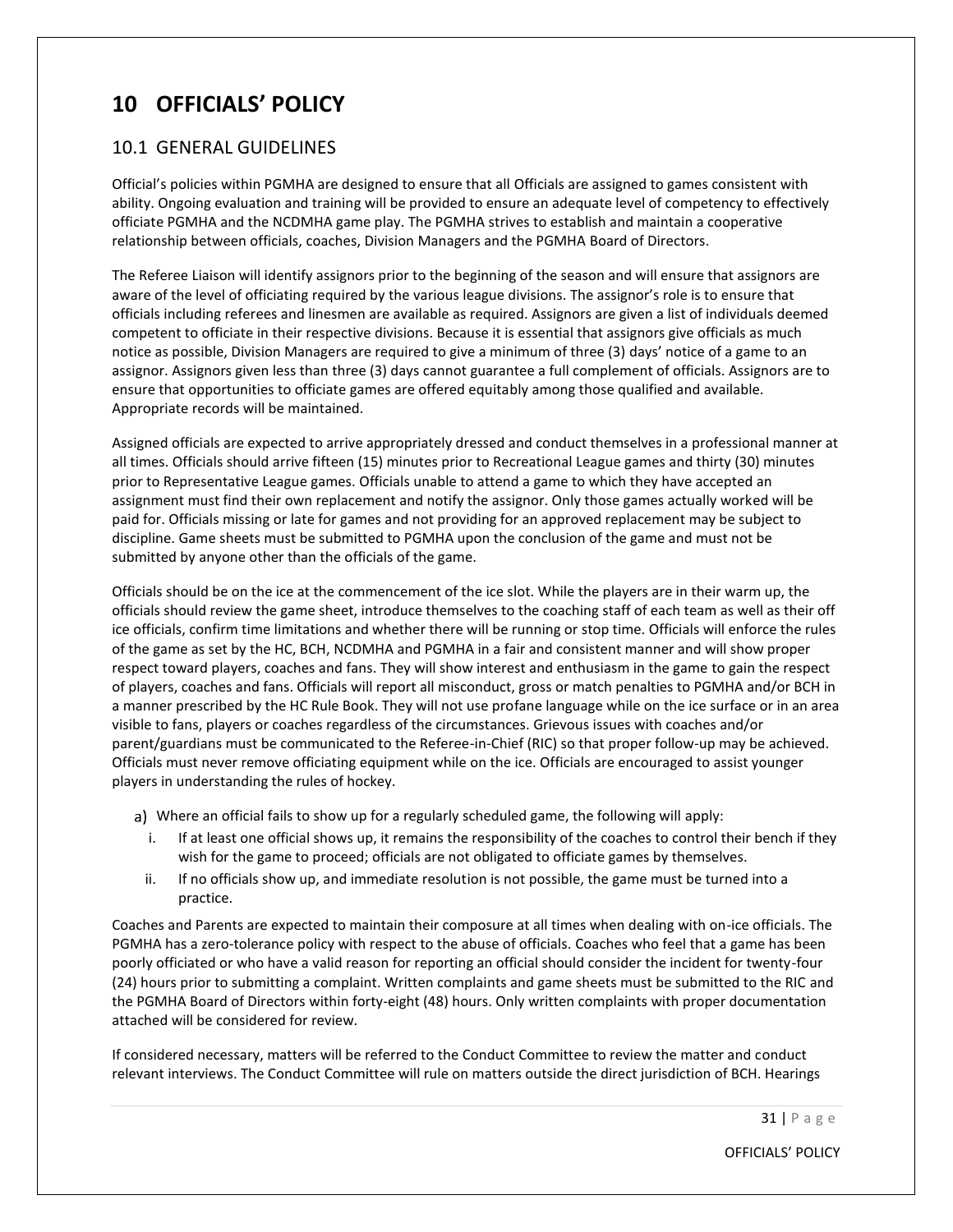will be convened at a time practical to all parties. Decisions will be presented in writing or other acceptable means of communication to all parties. Appeals must be submitted in writing to PGMHA in accordance with PGMHA Policy. Appeals may be heard by an independent third party or another committee established by PGMHA.

#### <span id="page-35-0"></span>10.2 TRAINING

The objective of providing training is to ensure that officials at all levels have an opportunity to improve their skills and develop a better understanding of the application of the rules and their effect on the psychology of the game.

- a) The training program is separated into four specific areas:
- i. Formal training Canadian Hockey Officials' Policy Manual
- ii. Formal evaluation every effort will be made to evaluate officials from time to time
- iii. Ongoing training senior officials will act as trainers monitoring junior officials during games and providing advice and guidance in a positive and constructive manner immediately following the game
- iv. On-ice training may include regular ice sessions, a shadow referee and pairing of less experienced officials with more experienced officials during games

#### <span id="page-35-1"></span>10.3 OFF-ICE (MINOR) OFFICIALS

Minor officials include official scorekeepers, timekeepers, goal judges and penalty timekeepers. These positions are integral to the game and as such, individuals performing these functions are expected to act in a respectful, neutral manner both on and off the ice. Duties and instructions for minor officials appear in the HC rule book which is available in the PGMHA office or on-line at www.hockeycanada.ca. This handbook is intended to compliment the information already available and provide additional information when necessary. Teams are responsible for providing off-ice officials.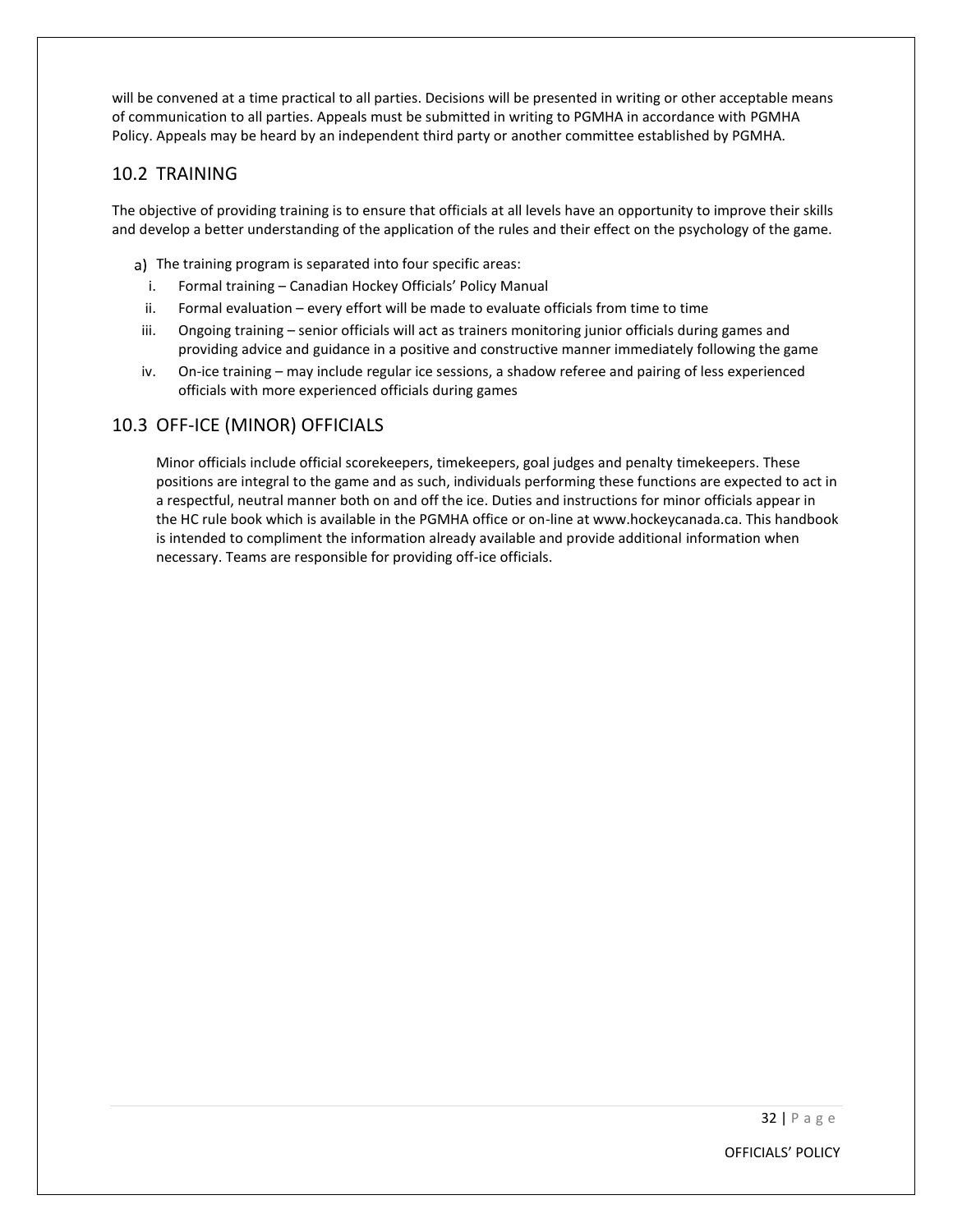# **11 PROGRAM GUIDELINES – RECREATIONAL LEAGUE**

# 11.1 INTRODUCTION

The majority of PGMHA players play recreational hockey. PGMHA is a 'no body checking' association for all Recreational levels up to and including U18. The emphasis is on fitness, fellowship, sportsmanship and fun. The objectives of PGMHA Recreational League are:

- a) To promote a game that fits the needs of its participants
- b) To be open to all male or female players
- To allow players fair and equitable ice time
- To emphasize the importance of having fun while improving skills
- To allow enjoyable participation
- To assist in physical development
- To create a pleasant social environment

# 11.2 GENERAL GUIDELINES

Coaches, Team Parents & Managers Meeting

These meetings are held by November 1<sup>st</sup> after teams have been established and are attended by the PGMHA President, Vice President or Division Supervisor. It is mandatory that all teams within PGMHA have team representatives in attendance. The meeting will go over PGMHA philosophy and operational guidelines for the teams. Coaches will distribute the team rules and expectations for the season.

Player medical forms will be distributed at this meeting. Team Manager/Coaches will collect the signed forms and return a copy to the office, keeping the original with the team files. At the end of the season these forms will be returned to the parent.

b) Female Hockey Program

PGMHA recognizes and supports that female hockey in the province of BC is still growing and everything is being done to grow the female game in the province. It has consistently been recommended that for the game to grow, females must be playing with and against their own gender wherever numbers permit. The female recreational division players will be evaluated with other females with age consideration.

Numbers permitting, PGMHA will create an all-female division/team. Therefore, females will be placed with female players. For example, a second year U13 player may be asked to play with primarily U15 female, and a first year U15 female may be asked to play with a team primarily made up of U13 aged players. In recreational hockey, if a team is placed in a male division, due to lack of numbers, the team will be placed where it is believed they, as a team, would best fit to be representative at their skill level. PGMHA recognizes that this could change from season to season. In instances that numbers permit and based on evaluations, the female teams will be tiered as to play in the appropriate male divisions. PGMHA will provide for all-female teams in Recreational House divisions should numbers permit. PGMHA recognizes that this could change from season to season.

All players, including those not living in Prince George will be required to pay the full registration fee, tryout fee and representative fee.

- c) Travel teams are permitted in the Female Division only.
- i. All interested players will be able to travel to a maximum of three tournaments.
- 2) Select tournaments will be chosen at the start of the season by female team coaches in conjunction with the Female Development Coordinator, players will be asked to provide top three choices for travel. The Female Development Coordinator in conjunction with division coaches will ensure all players are given equal opportunity to attend. Any player unable to attend due to illness/injury will have

33 | P a g e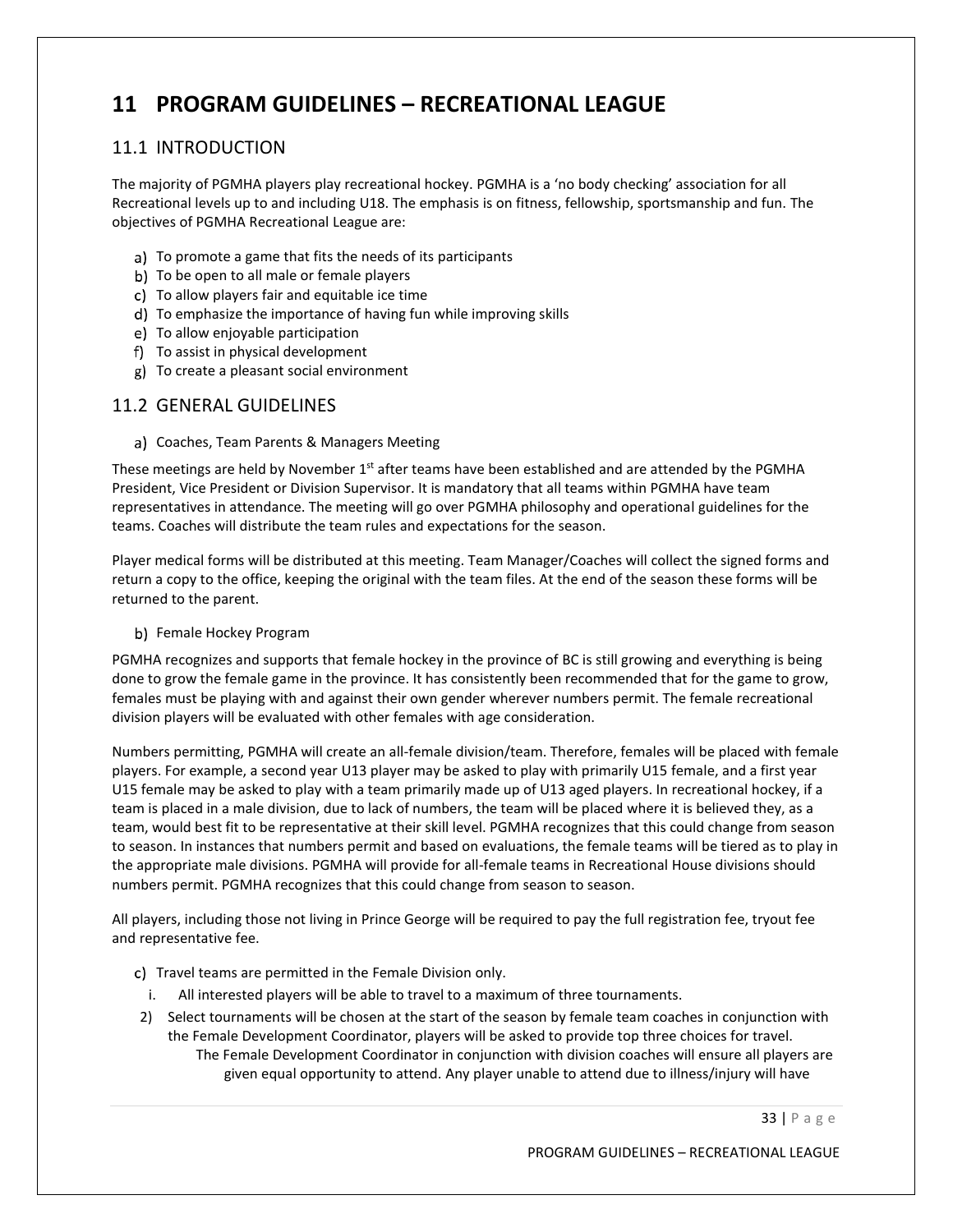their spot offered to a player who has not yet played in two tournaments as priority, before moving onto players that have played in two.

- a. The team will adhere to all regular recreational team travel policies for tournaments.
- d) Player Evaluations

The selection of players to teams shall be based on a standardized player evaluation process in each division as per the Hockey Canada recommended level of skills within the respective division. These standards shall be reviewed annually by the Recreational Hockey Director (RHD). A solid player evaluation format in place, will ensure the process of selecting players to teams is fair and agreeable to the participants and provides the following benefits:

- i. Ensure consistency between all divisions
- ii. Produce documented results of evaluations
- iii. Allow for a formal appeal process for players and/or parents who may not have been placed appropriately
- iv. Parents will be provided with a reference point of the player's skill level during the appeal process
- v. Coaches are provided with an identifiable starting point for the skill level of their players and their plan of instruction for the season
- vi. Optimizes player development by ensuring players are placed with teammates of equal caliber
- vii. understanding that there will be some differences in ability within each division.
- e) Player Evaluation Process

The first two weeks of each season shall be designated to player evaluations. Teams will not be formally selected until evaluations are completed.

The RHD will be responsible for ensuring that the measuring tools (on-ice drills and scoring sheets) being used during evaluation sessions are suitable for assessing the skills of the respective division and will seek the assistance of individuals who have a well-documented resume of knowledge and experience with the levels of standards to be met. The RHD will provide respective Division Supervisors with the evaluation session plans (drill plans and equipment list) for each ice time.

The RHD will be responsible for ensuring that qualified people are used in the evaluation of players, and that the on-ice staff follows the session plan provided. Every effort shall be made to ensure that the same people are being used in the same roles for all evaluation sessions to ensure consistency in how each player is being assessed. Division Supervisors will identify on-ice personnel and ensure that they have session plans as provided by the RHD. The Division Supervisor or designate will organize sessions including player sign-in, jersey allocation and the collection of evaluations. Evaluations must be forwarded to the RHD. Standardized forms shall be used to evaluate players during each session.

Objectives of Player Evaluation Process

The objectives of the player evaluation process are as follows:

- i. To provide uniformity and consistency in the evaluation process so that players and parent expectations are consistent from year to year
- ii. To provide a fair and impartial assessment of a player's total hockey skills during the skating sessions
- iii. To ensure that players have a reasonable opportunity of being selected to a team appropriate to their skill level as determined during the on-ice evaluations
- iv. To facilitate the formation of teams that maintain balanced and representative play where the athletes can develop and participate equitably
- v. To provide feedback to players that promotes future development
- vi. To provide coaches an opportunity to build a team-based knowledge of their players' skills and attitude subject to their own coaching philosophy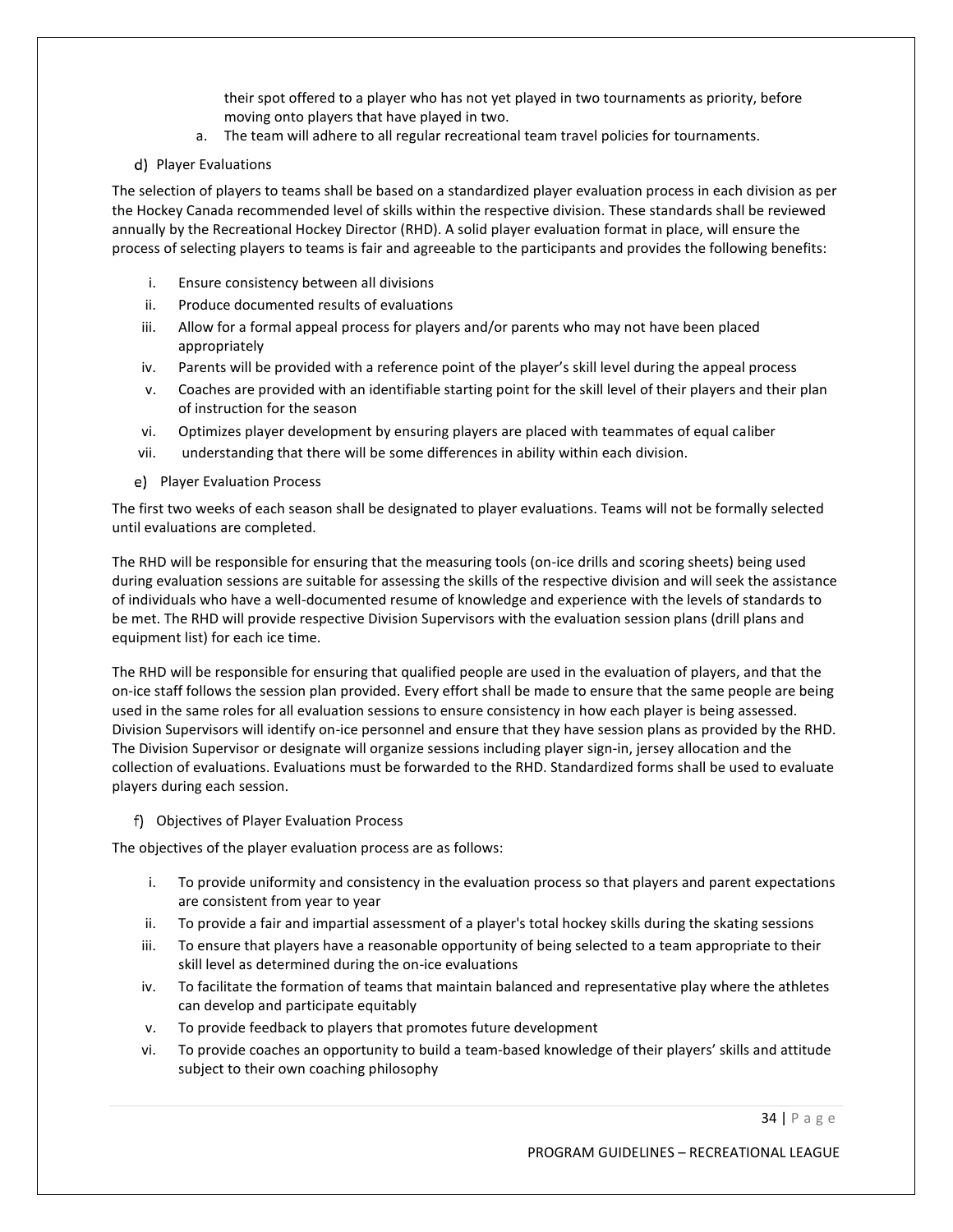- End-of-Season Player Assessments
	- i. Player assessments completed on all players at season end and submitted to the RHD.
	- ii. Coaching staff is to complete assessments using the PGMHA ranking sheet; these sheets must be submitted as soon as possible so that the necessary data entry can be completed prior to the start of the evaluation process.
- iii. Assessment information forms the fundamental basis for creating equally balanced teams and will be used to assist in the balancing of teams for the tryouts or placement if an injury prior to fall tryouts occurs.
- h) Team Selection

The primary objective in team selection is to make every effort to create equally balanced representative teams in each division. Well balanced teams ensure that the quality and intensity of the games are satisfactory to all players. This in turn helps to preserve player self-esteem and enhances the development of all players. It is the responsibility of the RHD, Division Supervisors and Division Managers to ensure that well balanced teams have been selected.

The number of recreational teams within a division shall be determined by the number of registrants within that division. The number of teams within each division category (Recreational 1, 2, 3) will be determined after player evaluations have been completed. Within each division, a score shall determine the break point for each category. Using a formula of 15-19 players per team, the number of players falling within those break points will determine the number of teams. For example, if 45 players qualify for Recreational 1, there may be 3 teams of 15 players; if 64 players qualify, there may be 4 teams of 16 players. All teams within a division will have an equal number of players at the beginning of the season which may require top rated players of one division category to move up to the next division category. There shall be one goalie per Recreational 1 team (U13 and above) unless the number of goalies exceeds two per team.

The RHD, Division Supervisors will complete team selections for the entire U9 and U11 Divisions. The balance of team selections will be drafted and overseen by the RHD.

Team selection meetings will be scheduled after player evaluations and head coach assignments have been completed. Teams will be selected in the presence of the RHD, Division Supervisors and/or Division Managers with the objective of creating equal teams based on player information obtained as a result of player evaluations. A draft system for team selection will be used. Registration numbers determining there will be a minimum of fifteen (15) and a maximum of nineteen (19) players per team including goalies. The PGMHA's intent is to encourage as many players as possible to participate and to minimize waiting lists.

| <b>3 Team Division</b> | <b>4 Team Division</b> | <b>5 Team Division</b> | <b>6 Team Division</b> |
|------------------------|------------------------|------------------------|------------------------|
| Player 1               | Player 1               | Player 1               | Player 1               |
| Player 2               | Player 2               | Player 2               | Player 2               |
| Player 3               | Player 3               | Player 3               | Player 3               |
|                        | Player 4               | Player 4               | Player 4               |
|                        |                        | Player 5               | Player 5               |
|                        |                        |                        | Player 6               |
| Player 4               | Player 5               | Player 6               | Player 7               |
| Player 5               | Player 6               | Player 7               | Player 8               |
| Player 6               | Player 7               | Player 8               | Player 9               |
|                        | Player 8               | Player 9               | Player 10              |
|                        |                        | Player 10              | Player 11              |
|                        |                        |                        | Player 12              |

The player selection process will be as follows: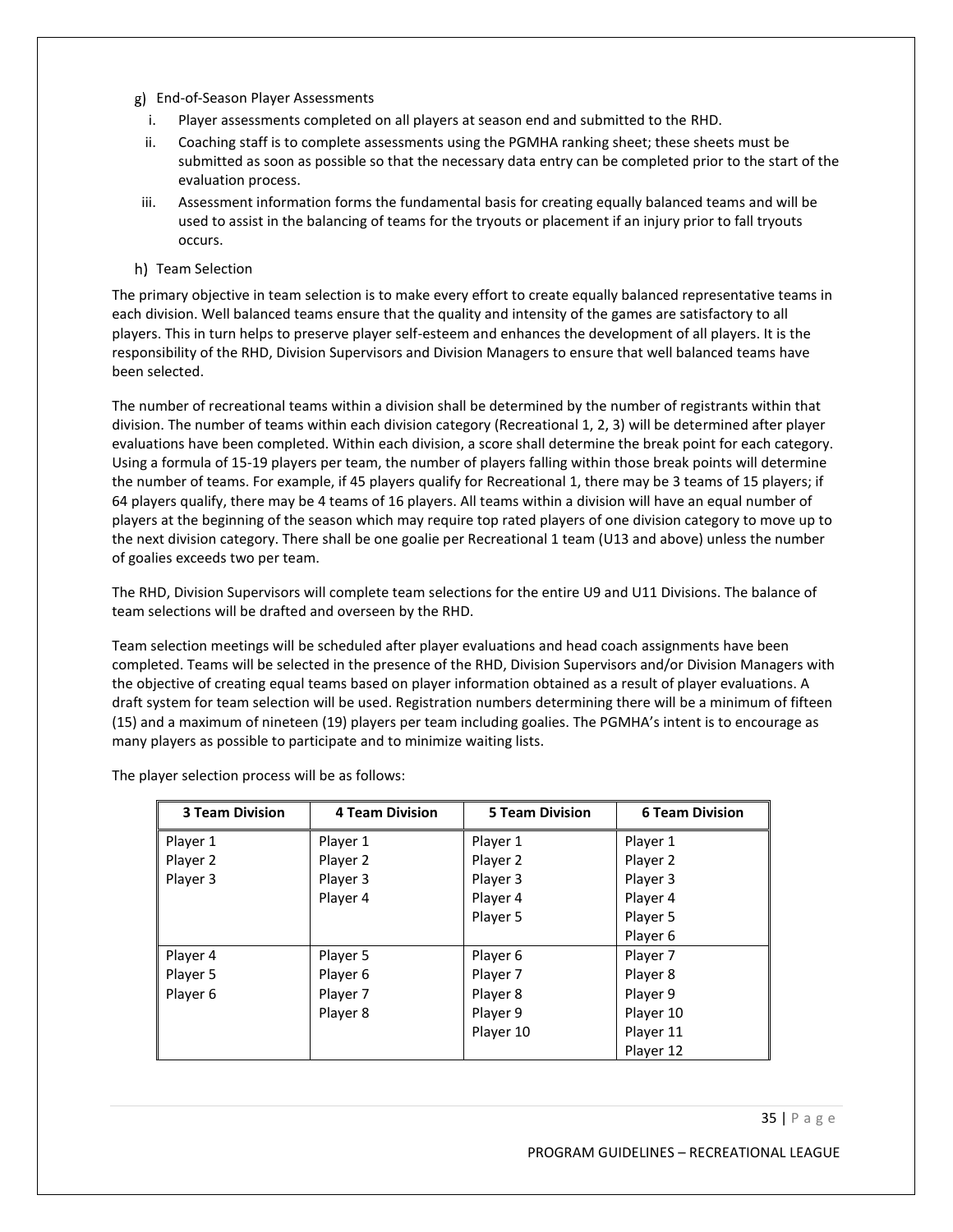| Player 7  | Player 9  | Player 11 | Player 13 |
|-----------|-----------|-----------|-----------|
| Player 8  | Player 10 | Player 12 | Player 14 |
| Player 9  | Player 11 | Player 13 | Player 15 |
|           | Player 12 | Player 14 | Player 16 |
|           |           | Player 15 | Player 17 |
|           |           |           | Player 18 |
| Player 10 | Player 13 | Player 16 | Player 19 |
| Player 11 | Player 14 | Player 17 | Player 20 |
| Player 12 | Player 15 | Player 18 | Player 21 |
|           | Player 16 | Player 19 | Player 22 |
|           |           | Player 20 | Player 23 |
|           |           |           | Player 24 |

i. Players are divided into three categories – forward, defense and goalies

ii. Players would be listed in order of evaluation by category.

- iii. Players would be selected by draft; coaches may only pick one box ahead.
- iv. At no time may players be picked two boxes ahead.
- v. Players would be selected by draft, completing one category before going on to the next one.
- vi. Coach's children would automatically be assigned to their parent coach at the box they evaluate in
- i) Player Movement

Upon the recommendation of any coach or division supervisor, or upon their own initiative, the RHD may assess the need to enforce player movement from team to team. Players must comply with any assignments that are made for this purpose. The RHD, team coaches and Division Supervisors are responsible for ensuring that teams remain well-balanced between each other. Player movement will normally be completed by the end of October. Any player movement occurring after this date as a result of representative movement must be approved by the RHD.

A coaches meeting will be held by the RHD before the end of October to determine player movement and yearly expectations. Players wanting to play in a higher or lower division outside of their age group must have the approval of the Board of Directos and RHD before attending an ice time with that division. Any other player movement considered necessary due to other circumstances must be approved by the RHD and Division Supervisor. Players may not play nor practice on more than one team. Teams in U13, U15 and U18 divisions must be balanced according to skill level and physique.

Every effort will be made to have this process completed by the time team photos are taken in November.

The RHD, team coaches and Division Supervisors are responsible for ensuring that teams remain well-balanced between each other. Player movement between teams may be required to ensure that teams remain balanced following the secondary draft process. The RHD will be responsible for approving this type of movement.

j) Appeals

Players and/or parents may appeal their placement on a team by formally writing to the RHD through their respective Division Supervisor. Letters must include the issue being appealed, grounds for the appeal and the resolution being sought. Appeals will be responded to within 5 days and/or addressed at the player's next scheduled ice time.

### k) Goalie

With the Division Supervisors permission, goalies may be picked up in the event a team is short or without a goalie providing it is for games within PGMHA from the same division. A goaltenders first commitment is to the team with which they are rostered. As such, teams must obtain the approval of the pick-up goalie's coach.

36 | P a g e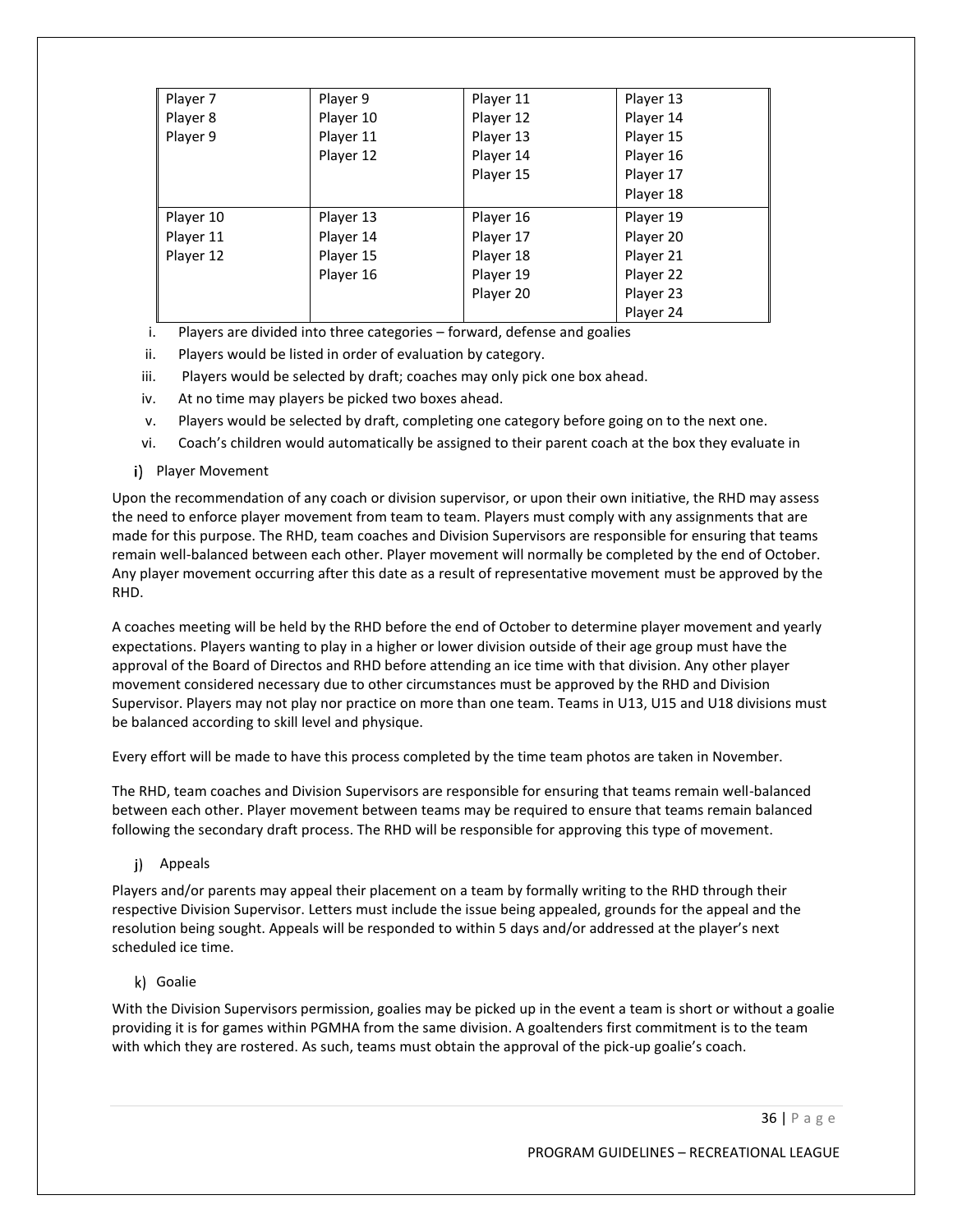All players in U11 or lower divisions are to have the opportunity to play goal if they desire. If a player is one of two goalies on a team the player can play as a goalie for one game and a skater for the next game as per Hockey Canada rules. Once a player plays goal, he cannot become a skater in the same game, however a skater can switch to playing goal in the same game.

### I) Practices

The practice/game ratio will be recommended by PGMHA as follows:

| U7.      | U9            | U11           | U13           | U15           | U18           |
|----------|---------------|---------------|---------------|---------------|---------------|
| No games | 1:4           | 1:3           | 1:1           | 4:1           | 6:1           |
|          | game:practice | game:practice | game:practice | game:practice | game:practice |
|          | Games start   | Games start   | Games start   | Games start   | Games start   |
|          | week 5        | week 4        | week 1        | week 1        | week 1        |

Subject to ice availability, every effort will be made to weight the practice to game ratio more heavily in favor of games during the second half of the season.

Practices shall be scheduled with two (2) teams on the ice at one time whenever possible (maximum 3 for U7). At the discretion of the coaches, and in accordance with PGMHA Policy, practice time shall allow for full-ice skill drills and half-ice team drills. For divisions of U15 and higher, ice times designated for practice shall be scheduled individually or, when scheduled with two team on the ice, can be divided in half time-wise with the home team taking the first half and the visiting team taking the second half.

### m) Team Play Across Divisions

Prior approval must be obtained from applicable Division Supervisors before teams can compete across divisions (i.e. U13 Recreational 1 vs. U15 Tier 2 or Recreational). Division Supervisors may wish to consult with the PGMHA Risk Manager prior to giving consent.

### n) Ice Time

Coaches will make every effort to ensure fair and equitable ice time for all players subject to the team dynamic of forwards, defenseman and goalies. The PGMHA recommends that coaches follow a regular rotation and that they maintain player rotation during games and scrimmages. Recognizing that different combinations of players may be used at the discretion of the coach, PGMHA therefore places the onus on the coach to be accountable to players and parent/guardians with respect to these decisions. There will be no double shifting or moving players from position to position in favor of specific players seeing more ice time.

Requests for additional ice times must be made through the Division Supervisors and assigned by the Ice Administrator. Cancellations of ice must be communicated to the Division Supervisor and the Ice Administrator with a minimum of 7 days' notice to provide adequate notice of cancellation to the City. Costs associated with the rental of unused ice may be charged back to teams if insufficient notice is given. Ice times are not to be given away at the discretion of team management but must be returned to and redistributed by the Ice Administrator.

Teams are reminded that ice time is ice time. In game play during a round-robin event, a tie would stand. Non round-robin event ties are to be decided by a shootout within the allocated ice time.

### Team Uniforms/Clothing

PGMHA players must wear PGMHA issued uniforms in game situations. Uniforms distributed by PGMHA may not be altered without written permission from the Board of Directors. Name bars are permitted on the backs of the jerseys indicating surname only. Business or secondary sponsor names may not be printed on jerseys, bags, clothing or other equipment without the approval of the Board of Directors. Name bars must be designed and placed in accordance with HC Guidelines and must be attached so that they can easily be removed following the completion of the season. Coaches are responsible for the distribution of team uniforms at the beginning of the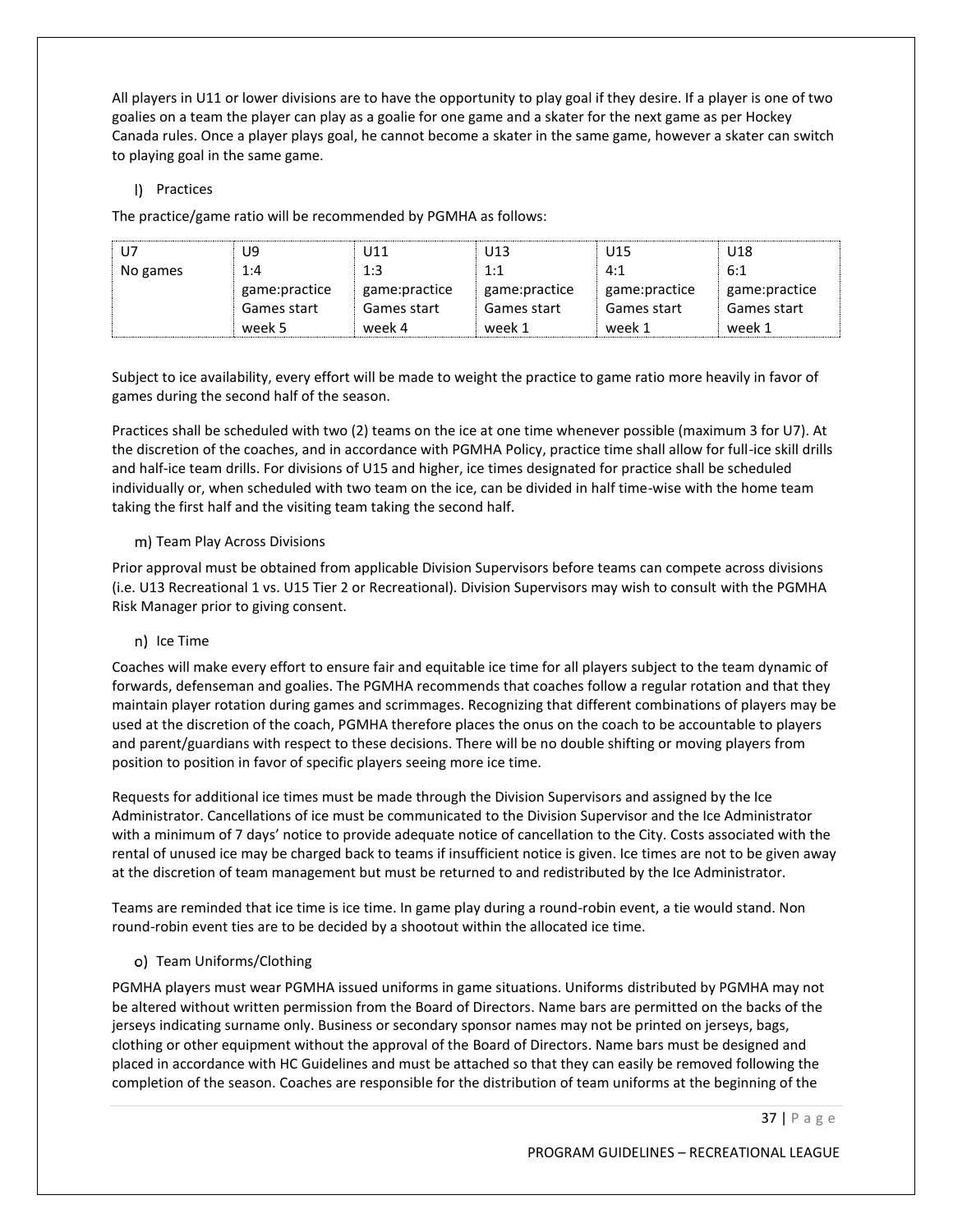season and for collection at the end of the season. All uniforms are to be returned to the PGMH following their last regularly scheduled ice time except for the U15 and U18 recreational and the U11 ATOMIC jerseys.

Recreational teams are permitted to purchase jackets, hoodies, track suits etc. providing the business they are buying from is a current PGMHA sponsor. Such clothing can be printed or embroidered with the PGMHA logo (must get an approval letter from PGMHA). The Division i.e. U11, U13, etc. along with the players number and position can also be put on the clothing. Players name, Sponsor names and Team nick names are not permitted*.*

- i. Recreational:
	- b. All teams to use sponsors for clothing purchases. Contact the PGMHA office for current list.
	- c. Track suits can be team colours and piped.
	- d. Letter of permission from PGMHA to the supplier for the use of PGMHA logos.
	- e. Cresting only at allowed sponsors.
	- f. PGMHA logo on left chest and division level under logo if desired.
	- g. Number and position allowed. No names or sponsors allowed.

# 11.3 TEAM DESIGNATIONS

Players are divided into seven different divisions based on their age/gender as of December 31<sup>st</sup> of the year registered. Numbers permitting, divisions are as follows:

| Cross Ice Program (U7/U9) |                       | ages 4 - 8 years                    |
|---------------------------|-----------------------|-------------------------------------|
| U11                       | Recreational 1,2, 3   | ages 9 - 10 years                   |
| U13                       | Recreational 1, 2, 3  | ages 11 - 12 years                  |
| U15                       | Recreational 1, 2     | ages 13 - 14 years                  |
| U18                       | Recreational 1, 2     | ages 15 - 17 years                  |
| Female                    | Mini, Minor and Major | all ages (depending on registration |
|                           |                       | numbers)                            |

# 11.4 COACH SELECTION PROCESS – RECREATIONAL TEAMS

- a) All team staff are required to complete the BC Hockey online Respect In Sport for Activity Leaders, seminar (renewable every five years), Concussion Awareness Training Tool (CATT), and have a current Criminal record check with Hockey Canada.
- Coaches must commit to and achieve the necessary Coaching certifications for the level they are coaching within the current year if they have not already done so. The Recreational Hockey Director is responsible for making sure these conditions have been met for every team. A coach may be suspended from their duties if these conditions have not been met. All coaches and assistant coaches are required to have attended a Coach 1, or Coach 2 clinic prior to December 1. Coaches must be certified at the BC Hockey recommended level.
- c) The Recreational Hockey Director will establish a coach selection committee which will consist of the Recreational Hockey Director, The President (or designate), the Division Supervisor and at least one (1) other individual mutually agreed upon by the aforementioned.
- d) The Coach Selection Committee shall select the most suitable candidates for all categories within the division based on the information provided in the application form, past evaluation forms, coaching history within PGMHA and any other relevant information. All applications will be reviewed prior to the player evaluation process, whenever possible, and candidates for head coach positions will be short-listed for possible interviews. Interviews are at the discretion of the Recreational Hockey Director and they may or may not occur depending on the number and/or quality of applicants.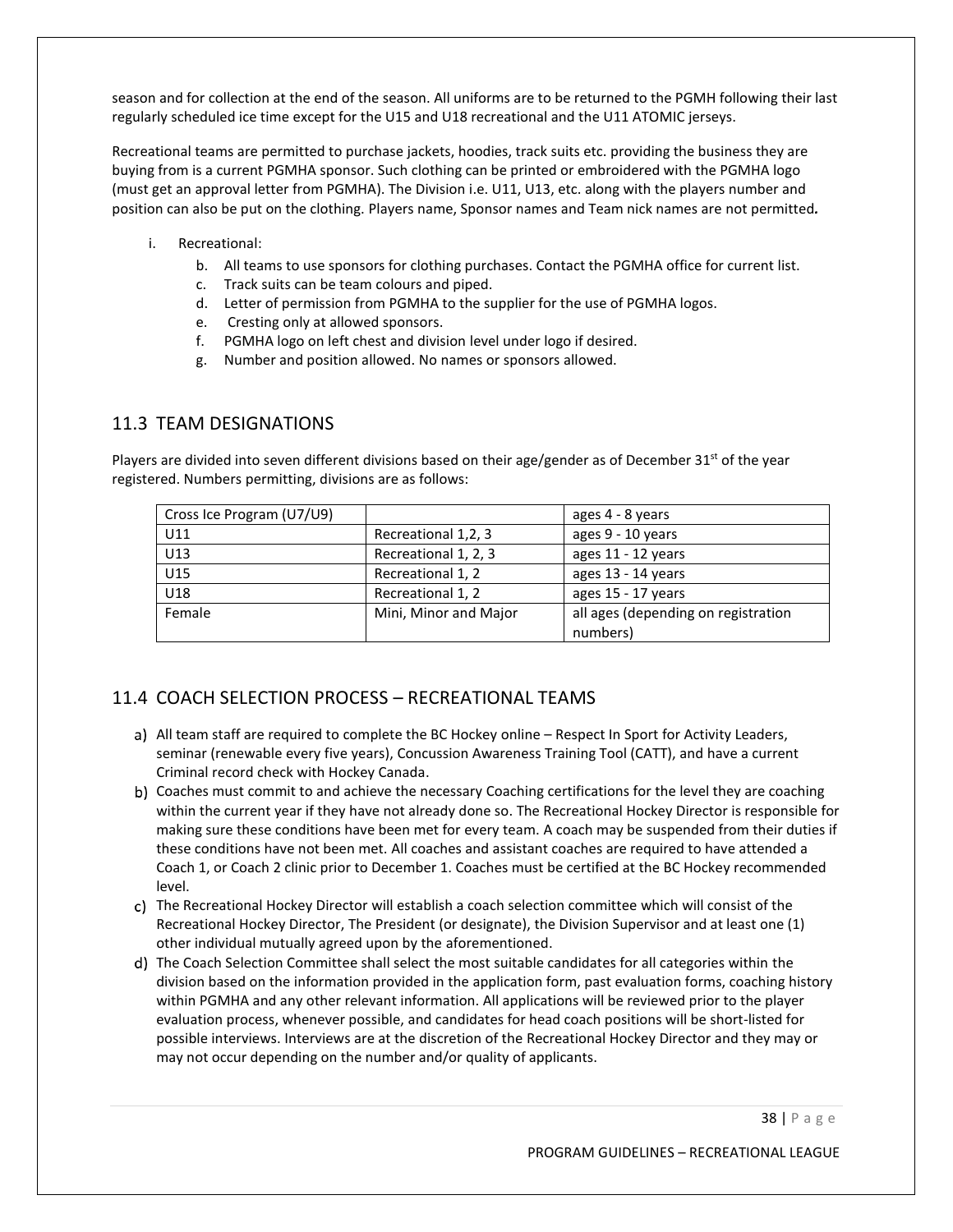- e) Head coach assignments will not be finalized until player evaluations are completed, due to the possibility of a player not falling into the skill level that the parent was assigned to as a coach, or the possibility that the number of teams within a division is not the same as the number of coaches assigned. Final selection of head coaches will be completed by the Coach Selection Committee, and their decisions will be final with no appeal process.
- f) All remaining coaching staff must be pre-approved by the Division Supervisor and Association Head Coach, and all must have completed the BC Hockey coaching requirements along with a current Criminal record check prior to being added to the team roster.
- g) All coach candidates will be expected to participate in the player evaluation process to ensure that they have familiarity with each player being selected to the teams.
- Coach selections across all divisions, will be presented to the Board of Directors.
- When final coach assignments have been completed, the Division Supervisor will schedule team selection meetings as early as possible
- j) From time to time minor hockey teams enlist other hockey players or other volunteers to assist with practices, scrimmages and other activities. It is important to ensure that insurance is in place by following th[e BC Hockey Guidelines found here.](https://www.bchockey.net/Files/On%20Ice%20Helper%20Chart%20Update%202020-11-18.pdf)
- Parents will only be permitted as an on-ice volunteer for one year.
- $\mathbf{D}$

# 11.5 DIVISIONAL PROGRAMMING

All recreational division programming follow Hockey Canada's and BC Hockey's Player Development and Programming publications which in turn follow the Long-Term Player Development (LTPD) model.

### U7 & U9 (Cross Ice) Program

Commencing with the 2016-2017 season the BC Hockey Board of Directors mandated the following: All Minor Hockey associations are required to operate the Hockey Canada U9 program and utilize cross-ice systems for participants below the U11 division. This means that all on ice sessions MUST take place on a cross-ice surface. PGMHA fully supports this program and is committed to following the guidelines and using the resources adopted by BC Hockey for this age group.

### b) U11 Program

Commencing with the 2020-2021 season, PGMHA is mandated to follow Hockey Canada's U11 (Atom) Player Pathway.

- c) General Programming
	- i. Every effort will be made to ensure a minimum 2 ice times per week over the season
- ii. 1 PGMHA in-town tournament
- iii. Player assessments completed on all players at season end and submitted to the RHD
- iv. Coaching staff to complete assessments using PGMHA ranking sheet; these sheets must be submitted as soon as possible so that the necessary data entry can be completed prior to the start of the spring evaluation process.
- v. Assessment information forms the fundamental basis for creating equally balanced teams and will be used to assist in the balancing of teams for the tryouts or placement if an injury prior to fall tryouts occurs.
- vi. Exhibition games will be used to evaluate and ensure teams are balanced
- vii. Coaching staff will be encouraged to follow a curriculum outlined on a monthly basis with assistance of RHD
- viii. Recommend that extra ice time be utilized for practices prior to the first week of November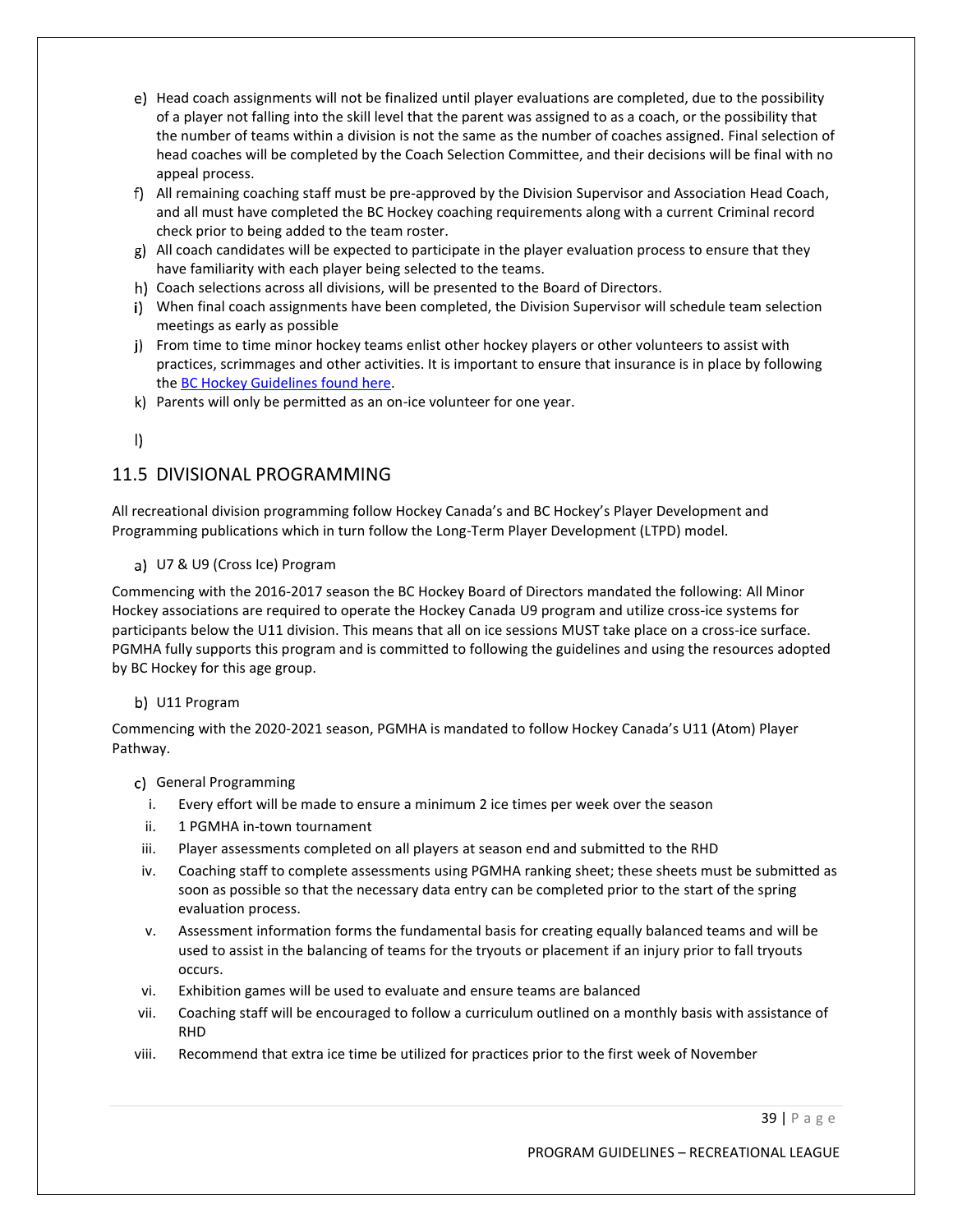- ix. All U11 recreational players are to be given the opportunity to play goal; PGMHA provides goalie gear to U11 teams, Coaches are encouraged to use full ice with both teams and take advantage of a station approach, cross ice transition games, and full ice skating drills
- x. The PGMHA will provide for an all-female team in both the Recreational 1 and Recreational 2 divisions should numbers permit.
- xi. Where players play on a mixed team, both male and female players must be fully dressed before occupying the same dressing room; coaches are responsible for ensuring that the necessary arrangements are made to accommodate all players

# 11.6 TOURNAMENTS

Each division of the Recreational League shall host a tournament during the Christmas break which may consist of one out-of-town team for every two local teams, for each level within their division. The tournaments shall be organized by Division Supervisors with input from coaches and parent/guardians and shall be overseen by the PGMHA Tournament Supervisor. The PGMHA will provide ice and referees for each tournament. Entry fees may be charged to a maximum of \$1,000 and will be used to cover team incentives and other costs associated with the tournaments. Tournament entry fees (to be determined each season) for local players will be paid by PGMHA. Representative teams will be offered the first opportunity to provide a raffle table etc. as a team fundraiser. If no representative team is available, then the recreational divisions may set up a raffle table with items donated by parent/guardians however all proceeds must be forwarded to PGMHA. At no time will recreational teams be permitted to solicit for donations. Should there be no out-of-town teams entered in a tournament, unused ice will be returned to PGMHA for redistribution or to be returned to the City of Prince George.

Tournaments hosted by PGMHA teams outside of Prince George are subject to all PGMHA Policies.

All teams participating in a PGMHA hosted tournament are required to provide their HCR roster prior to their first tournament game. Only those individuals listed on the HCR roster will be permitted to participate.

If sufficient volunteers do not come forward to organize the tournament and assist with timekeeping, scorekeeping and security, the tournament will be cancelled prior to the scheduled start date. The division will be responsible for all costs associated with gifts, awards, late ice cancellations etc. Tournament committees are responsible for clean up and take down of tournament signs, posters, banners and tables at the completion of the tournament.

Damages to the facilities during a tournament by any team in the tournament will become the responsibility of the tournament.

# 11.7 DISCIPLINE

The PGMHA expects coaches and team officials to maintain strict discipline among players and parent/guardians. The coach, players and parent/guardians represent not only PGMHA but also their respective team sponsors and the City of Prince George. It is the responsibility of the coach to be aware of the rules and regulations at all levels. Coaches are also responsible for player discipline with respect to dressing rooms and bus travel. Teams found to be in violation of these expectations may be suspended from play.

Specific team guidelines should be established at the first meeting of the year with input from all parties including players, parent/guardians, coaching staff and team management. Guidelines should be in writing and must be distributed to each player and parent/guardians so that all are aware of team expectations. These guidelines are over and above PGMHA, BCH and HC rules, and must not in any way contradict them.

Coaches are responsible for player discipline and upholding the decisions of the officials. Coaches will ensure that all automatic penalties are served and that no player or team official returns or plays prior to the completion of the suspension. Coaches who allow a suspended player to play will be subject to BC Hockey rulings. Coaches and team officials have the authority to suspend a player or players. All disciplinary actions must be accompanied by an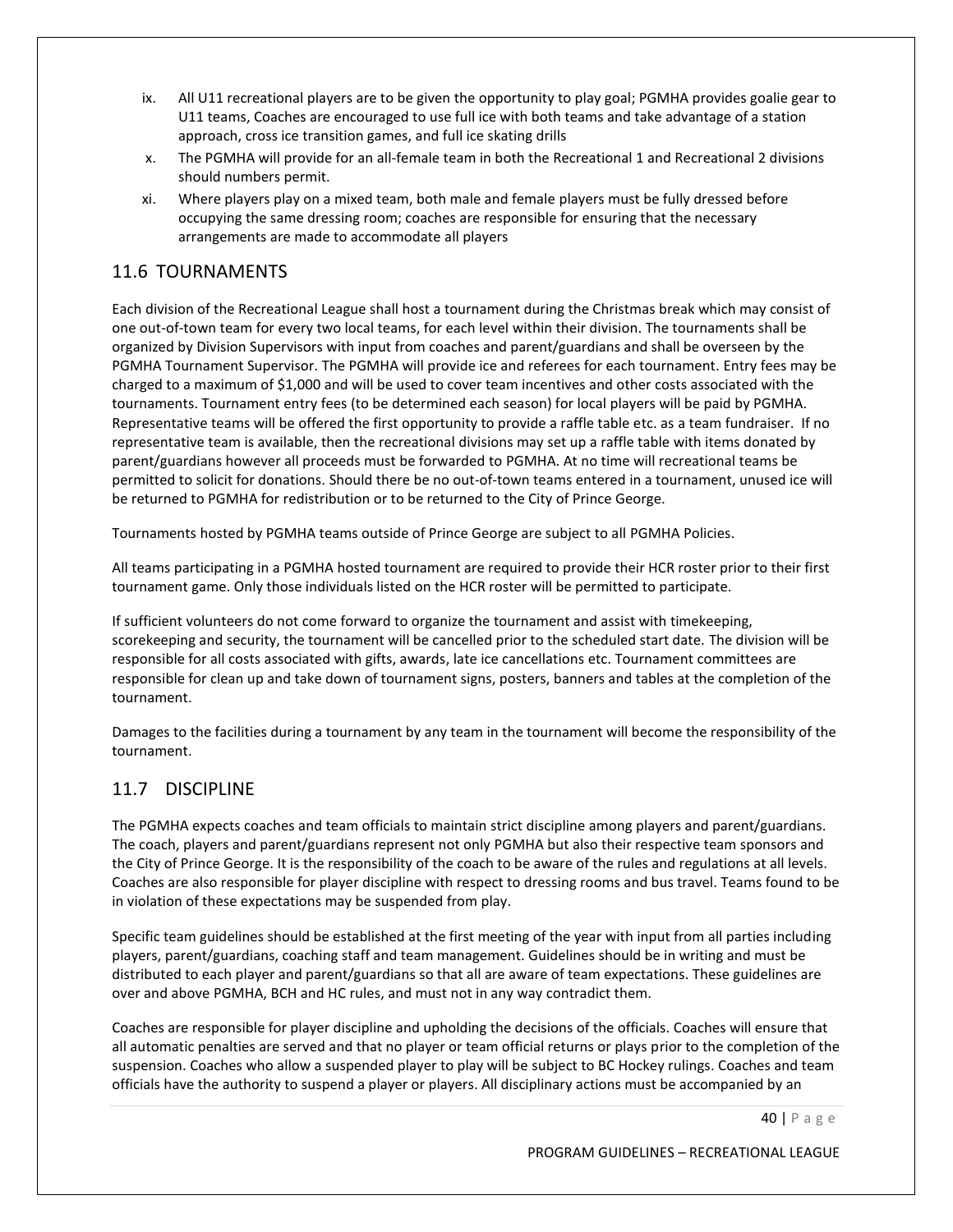incident report completed and presented to the Division Supervisor within five (5) days of the incident occurring. Incident reports will be reviewed by the Division Supervisor. If in the opinion of the Division Supervisor, coaches, or team officials, suspensions beyond one game are necessary, those recommendations and the circumstances surrounding the incident will be communicated to the PGMHA Board of Directors.

Officials penalize players and/or other team officials with the full authority of HC, BCH, NCDMHA and PGMHA. The Conduct Committee retains the authority to assess and impose further penalties if in the opinion The Conduct Committee it is deemed appropriate.

Discipline issues to go to the President who will pass on to the Discipline chairperson who will contact any standing members of the Discipline committee and the Division Supervisor.

Discipline issues will not be handled by PGMHA staff IE: Head Coaches or Administration etc.

### a) SERVING OF SUSPENSIONS

Please note, team officials, players, or officials may not practice with their team during the term of the suspensions listed below if the suspension is in excess of 30 days

For the purpose of suspension, scheduled games include any pre-approved game(s) scheduled prior to the incident that caused the suspension, including exhibition games both in-town or out-of-town. Minimum penalties are to be served consecutively. If an exhibition game is scheduled after the incident, it does not count toward the suspended games; however, the player/team official is suspended from those games as well. In order for a local game to be considered a pre-approved game, the ice must be booked, approval from Division Supervisors has taken place and referees have been requested.

- i. Players Player receiving a suspension shall be prohibited from playing in games as well as from acting as an Official or in any other official capacity with a Team, League or Association within BC Hockey.
- ii. Team Officials Team Official receiving a suspension are prohibited from participating with the Team from one hour prior to any games until one hour after the conclusion of any games and from acting as an Official and in any other official capacity with a Team, League or Association within BC Hockey.
- iii. Official receiving suspensions An Official receiving a suspension as a player or team official shall be prohibited from officiating until the expiration of the suspension plus playing in any games and acting in any other official capacity with a Team, League or Association within BC Hockey.

Players are expected to act responsibly and be ambassadors of their sport. If at any time a player participates in an event or activity while representing PGMHA or their sponsors by wearing team jerseys, tracksuits, or jackets, they are expected to behave in a manner consistent with demonstrating good sportsmanship, respect for their peers and respect for community members. Failure to do so will result in reprimand and possible suspension from play as determined by the PGMHA Conduct Committee

Minimum suspension guidelines will follow the most recent BC Hockey Bulletin for Minimum suspensions - Minor/Female. Suspensions, in addition to the minimum suspension guidelines can be given, or as the Association deems necessary for player and coach conduct on the ice and in the stands

# 11.8 SPRING TEAMS

The PGMHA runs its season from October – March. Spring teams do not form part of PGMHA and do not fall under PGMHA jurisdiction or sanctioning. Wearing PGMHA jerseys or competing against these teams as a PGMHA team is prohibited.

# 11.9 STATS AND STANDINGS

PGMHA will not post individual stats for league play. League standings may be posted for the U13, U15 and U18 divisions providing a volunteer steps forward to take on this task. The posting of stats and standings does not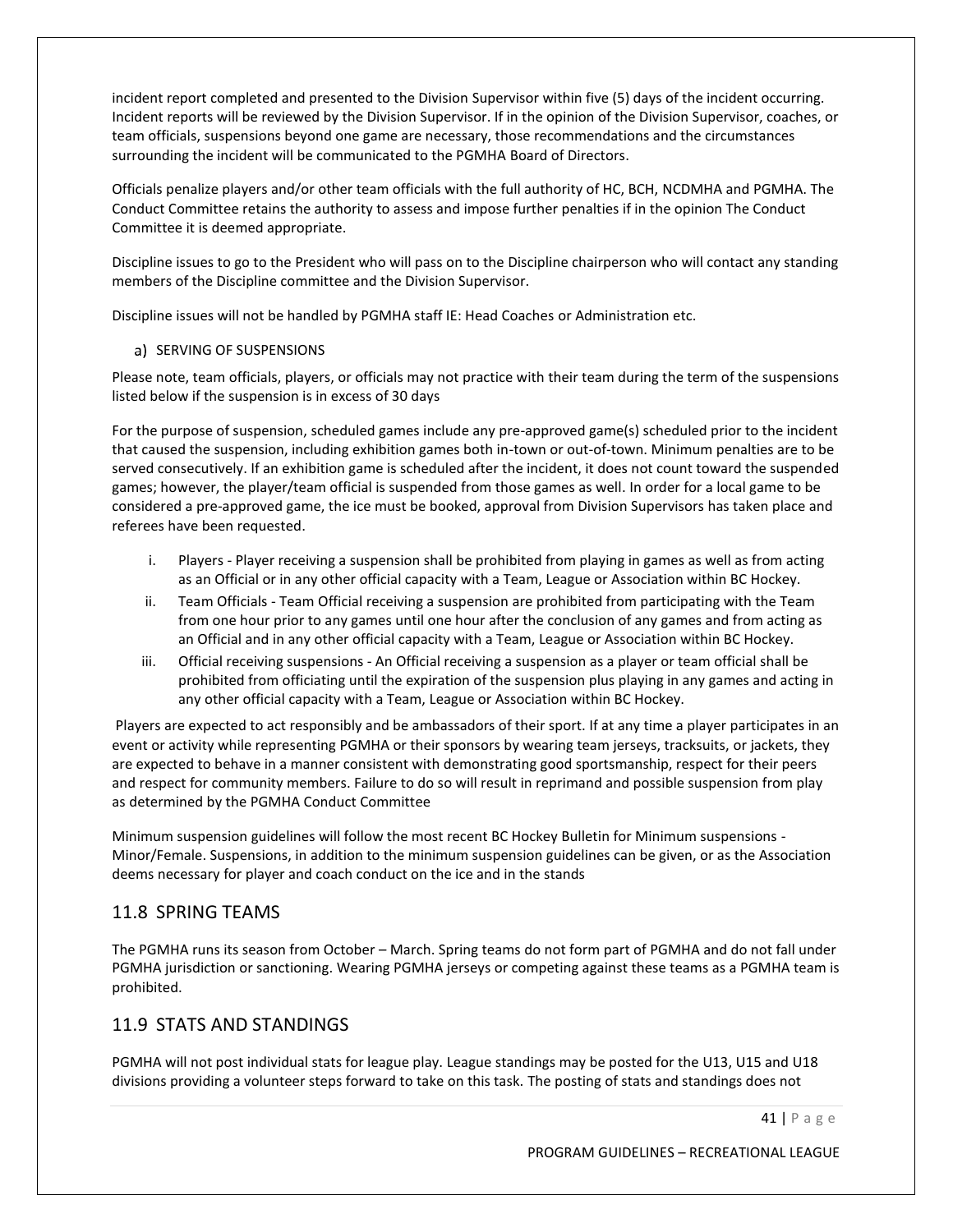simply get added to the list of duties of the Division Supervisor or Division Manager. Annual league and playoff trophies are also available for the U13, U15 and U18 divisions.

If the travel request form comes in before the recreational league schedule is posted on the website, the schedule may be adjusted to accommodate the trip so teams do not miss any games.

If the form comes into the PGMHA office after the schedule is posted then the travelling team forfeits their scheduled game. Practices or games missed will not be rescheduled. The Division Supervisor is responsible to inform the opposing team they will be on the ice by themselves. The Division Supervisor is responsible to cancel the referees and any ice that may not be used.

# 11.10 TEAM FUNDRAISING (RECREATIONAL)

The only fundraising permitted by recreational teams is participation in the annual Skate-a-thon. The PGMHA will arrange this sanctioned fundraising event for recreational teams on an annual basis. Recreational teams may participate in this fundraising activity on a voluntary basis. Initiation, U11 and U13 teams are automatically included. U15 and U18 teams may participate if they wish and need to make arrangements to obtain pledge forms. A minimum of 70% of the proceeds are allocated to the recreational team and may be obtained via written request of the coach stating the proposed use of the funds. These funds may be used for team functions such as tournament entry fees and team parties, or for such items as team awards, the purchase of extra ice, or team wear. Representative teams are not permitted to participate in the Skate-A-Thon.

It is the intention of PGMHA to protect parents of players on recreational teams from excessive costs. In addition, PGMHA would like to ensure consistency with respect to opportunities which may be available from team-toteam. As such, secondary sponsors may be considered, however names of such sponsors must be advertised in any way so as not to conflict with existing sponsors. Such sponsorship is limited to the provision of team socks, hats, jackets or travel costs and must be pre-approved by the PGMHA Board of Directors.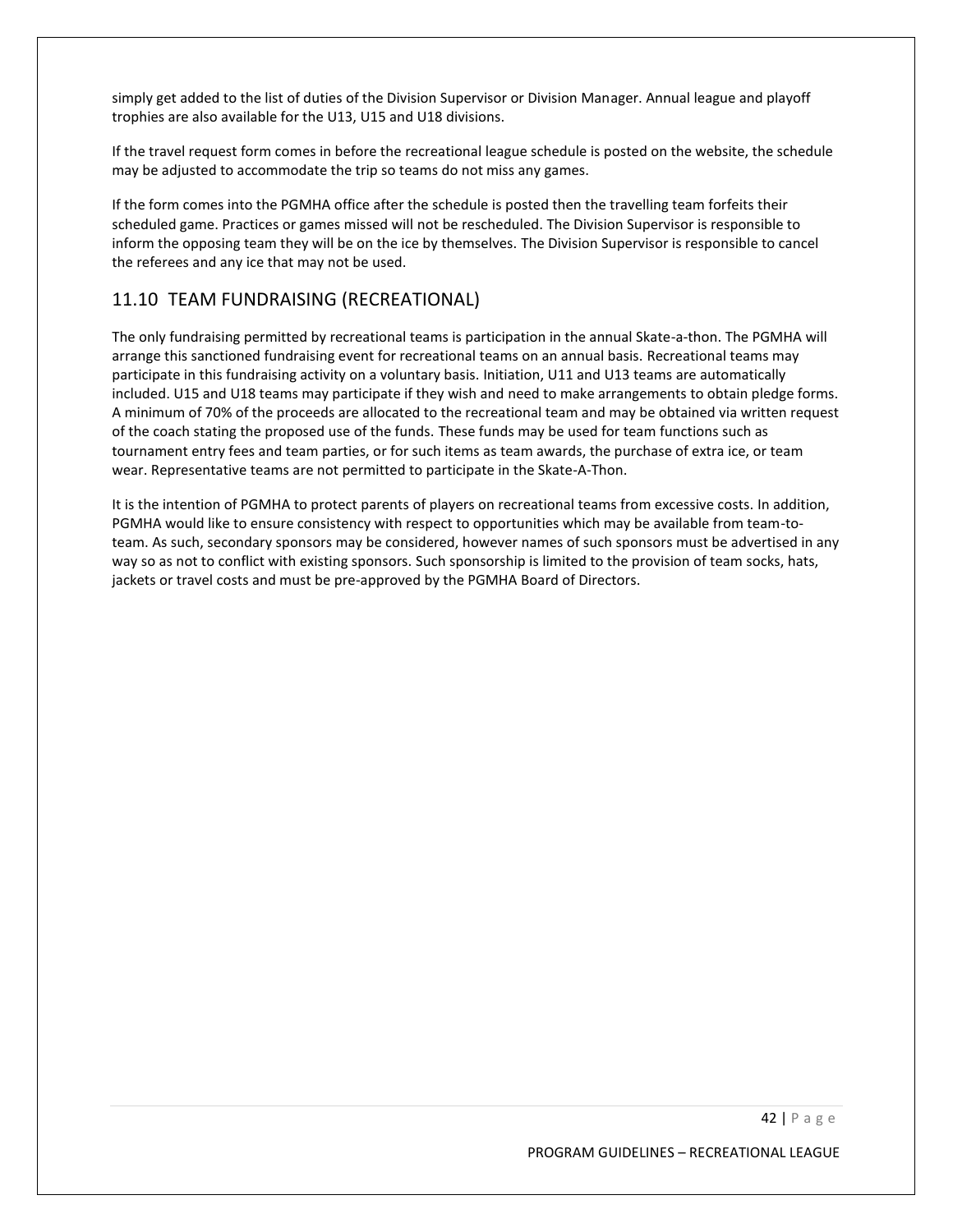# **12 PROGRAM GUIDELINES - REPRESENTATIVE LEAGUE**

All PGMHA representative teams fall under the NCDMHA rules and regulations regardless if they play in the NCDMHA or the OMAHA league, or do not have a league to play in.

# 12.1 PHILOSOPHY, VALUES & EXPECTATIONS

The philosophy of PGMHA Representative (Rep) League is to establish and maintain representative team opportunities of higher level, sustained competition for those players demonstrating above average levels of skill, ability and attitude.

To support the philosophy of PGMHA Representative (Rep) League, PGMHA will strive to meet the following standards annually:

- a) Provide high quality coaching
- b) Provide a fair process of evaluations that results in the highest skilled players being assigned to the highest skilled teams
- c) Provide a system that promotes the best in skill development in an environment that is safe, fun and positive.

PGMHA Representative (Rep) League will provide the opportunity for players to play at their highest level possible while maximizing their individual potential. In conjunction with specific skill development, coaches will assist each player with personal development by creating an awareness of and instilling a respect for the following core values:

- Commitment and Dedication always put forth your best effort and continue to improve. Understand that attendance and effort are vital to the growth and development of yourself and your team.
- e) Sportsmanship always show respect for everyone involved in the sport– your team, your coaches, the officials, the opponents and the spectators. Complete each game and training session with dignity and class.
- f) Teamwork realize that you are one member of a full team whose success relies on each member of that team contributing to their fullest potential

All participants are expected to put in the extra time required for training, practicing and playing games, as outlined by the coach. There are additional expenses for travel, tournaments, extra practice and training time/resources, team clothing and other miscellaneous expenses, such as dress clothing to meet the dress code and equipment replacements when items are broken or worn out. Consideration must be given to the extra expenses when making the commitment to play on a representative team.

All participants are required to set a high standard of conduct and good sportsmanship towards referees, other teams/players, team officials, parents and spectators. All participants **must agree to follow the specific codes of conduct and abide by the rules and conditions set out in this policy.**

# 12.2 GENERAL GUIDELINES

a) Jurisdiction, League Boundaries and Division Supervision

All Representative teams fall under the jurisdiction of PGMHA and will follow Policy as set out by the PGMHA Board of Directors

Representative teams will play league games in the NCDMHA and as such are committed to the rules of that association. The boundaries of the NCDMHA are defined by BC Hockey. The boundaries of PGMHA are determined by the BC Hockey Executive Committee.

The Representative Supervisor will coordinate the coaches, managers and the affairs of the representative teams.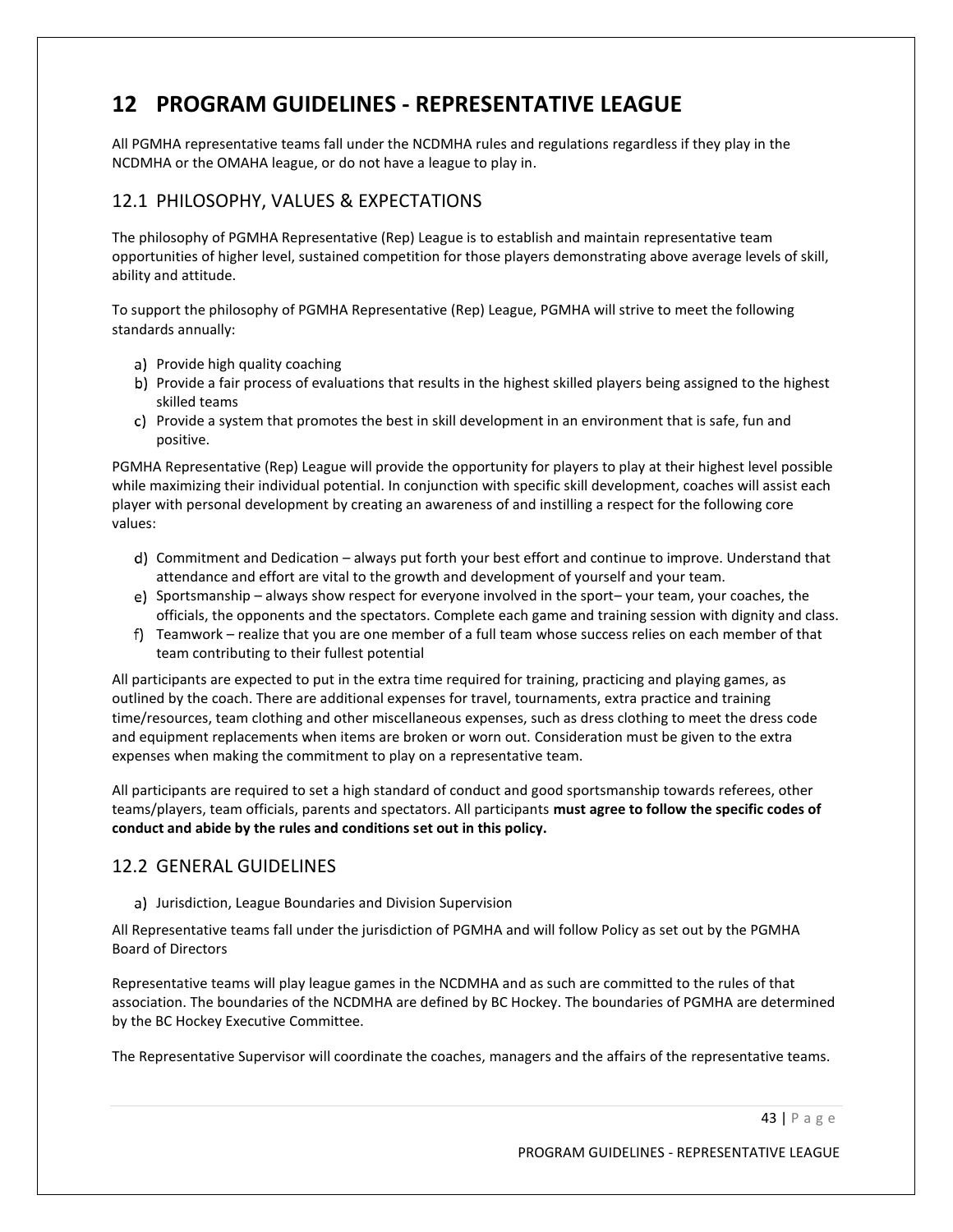Tier 1 and female teams will play scheduled exhibition games in the OMAHA league.

b) Player Registration and Fees for Representative (Rep) League

Any player wishing to try out for representative hockey must do so according to year of birth.

*Registration fees* are payable based on the age of the player, not the division in which they play. Female players from outside Prince George who qualify to play in Prince George, will be required to pay the full registration fee, tryout fee and fee. All fees must be paid in full prior to Fall Representative tryouts

*Representative tryout fees* must be paid no later than 14 days in advance of advertised evaluation or tryout dates. Representative tryout fees are \$150. These fees are payable regardless of when the player is added to a roster. Representative tryout fees are collected to cover the costs of ice, referees, recruited evaluators and equipment.

*Representative fees* are set annually. Representative fees are due prior to any player being rostered to a team regardless as to when they are carded. Representative fees are collected to cover the costs of additional ice, referees, equipment and administration incurred by representative teams, over the course of the season. These fees are the responsibility of the player and are not to be paid by the team.

*Affiliation fees*, where applicable, are payable prior to the player being AP'd. Players who did not try out for a representative team but have been offered an AP position will be charged a \$100.00 AP fee, payable prior to being AP'd. There are no discounts for these fees. These fees are the responsibility of the player and are not to be paid by the team.

*Monthly dues* to cover the team's operating costs are determined by individual team season budgets. Monthly dues are payable to the team at the beginning of each month – no later than the first ice time of each month**.**

c) Refund Policy –Representative Fees

Representative tryout fees will be refunded if the registrar is notified of the player's intention/ability to not participate in the tryout sessions at least 14 days in advance of the first scheduled ice session for that player.

Player Eligibility Requirements for PGMHA Representative (Rep) League

All players trying out for PGMHA Representative (Rep) League must meet the established residential and registration requirements for the association prior to participating in any of the tryout sessions.

e) Number of Teams and League structure

Registration permitting, there may be up to four (4) classifications of representative teams, HC Carded Tier 1, HC Carded Tier 2, HC Carded Tier 3 and HC Carded Tier 4 and a female team, within each division. Representative team designations are subject to the availability of adequately skilled players to be representative in their league and tier, and the availability of ice allotments that provides equal distribution of practice and tournament ice to all representative teams without impacting the ice allotments afforded to the recreational teams.

Tier 1 designated teams will be composed of the "highest skilled" players available, Tier 2 designated teams will be composed of the next "highest skilled" players remaining in the division and so on, as applicable.

Numbers permitting, team designations will be as follows:

**U18** (minimum 1 male – (maximum 4 male) plus one female)

- i. Teams: 17 players (12 female) minimum
- ii. Age: I5, 16 & 17 years old
- iii. Coaches: 1 Head Coach
- iv. 1 or 2 Assistant Coaches
- v. Manager: 1

44 | P a g e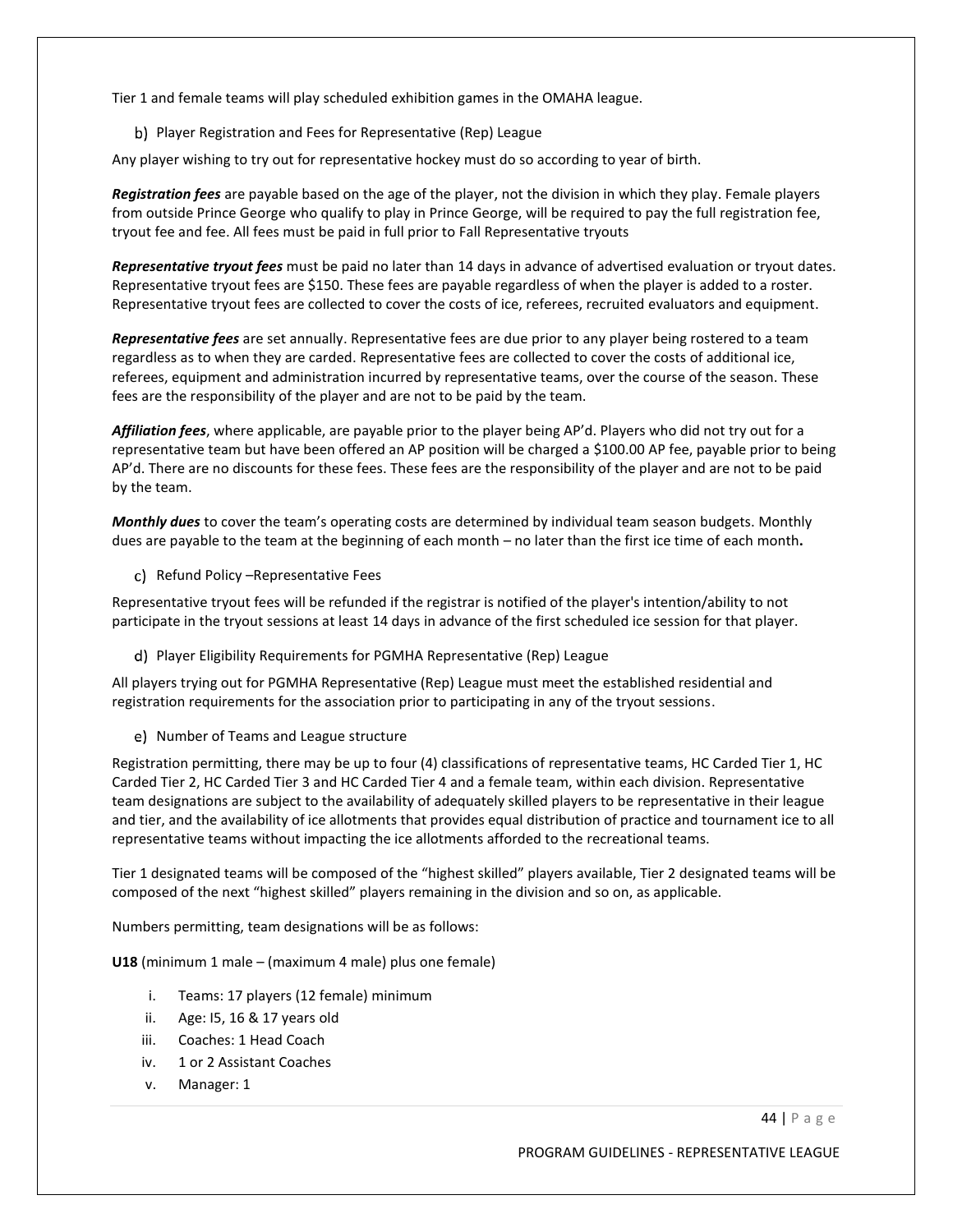vi. Trainer: 1 HCSP

**U15** (minimum 2 male – (maximum 4 male) plus one female)

- vii. Teams: 17 players (12 female) minimum
- viii. Age: 13 and 14 years old 42
- ix. Coaches: 1 Head Coach
- x. 1 or 2 Assistant Coaches
- xi. Manager: 1
- xii. Trainer: 1 HCSP

**U13** (minimum 2 male – (maximum 4 male) plus one female)

- xiii. Teams: 17 players (12 female) minimum
- xiv. Age: 11 and 12 years old
- xv. Coaches: 1 Head Coach
- xvi. 1 or 2 Assistant Coaches
- xvii. Manager: 1
- xviii. Trainer: 1 HCSP

**U11** (minimum 2 male – (maximum 4 male) )

- i. Teams: 12 player minimum
- ii. Age: 9 and 10 years old
- iii. Coaches: 1 Head Coach
- iv. 1 or 2 Assistant Coaches
- v. Manager: 1
- vi. Trainer: 1 HCSP

Any deviation from these numbers will require PGMHA Board approval. Representative teams with less than the minimum number of players carded will not be permitted on the ice. Coaches refusing to card the minimum number of players will be replaced.

Any intention to designate a U13, U15 or U18 Representative team must be communicated to the PGMHA Board of Directors a minimum of one (1) week prior to the NCDMHA Ice Breaker tournament. Teams will not be considered viable after this date and will not be sanctioned.

Female Representative Hockey Guidelines

PGMHA recognizes the need of some female players wanting to play at a higher caliber and higher representative level. In the case of U13, U15 and U18 aged females the organization will only ice a regularized representative team if the numbers of players that sign up to be a part of the program are at least 12 in nature, including 1 goalie.

If these conditions are not met, players will be notified that PGMHA will not be icing a traditional representative team and females will be provided every opportunity to try out for a male representative team.

If no female representative team is iced in a season, players of the same age category will be encouraged to attend tournaments together as a team. The association will work towards rostering them together and have them play as a team in the appropriate male or co-ed recreational division. The association will also allow and encourage the players to card as a team, provided there is interest to attend provincials as a representative of PGMHA. The association will also work towards providing ice time as development ice in the case of this situation.

# 12.3 TEAM STAFF COMPLEMENT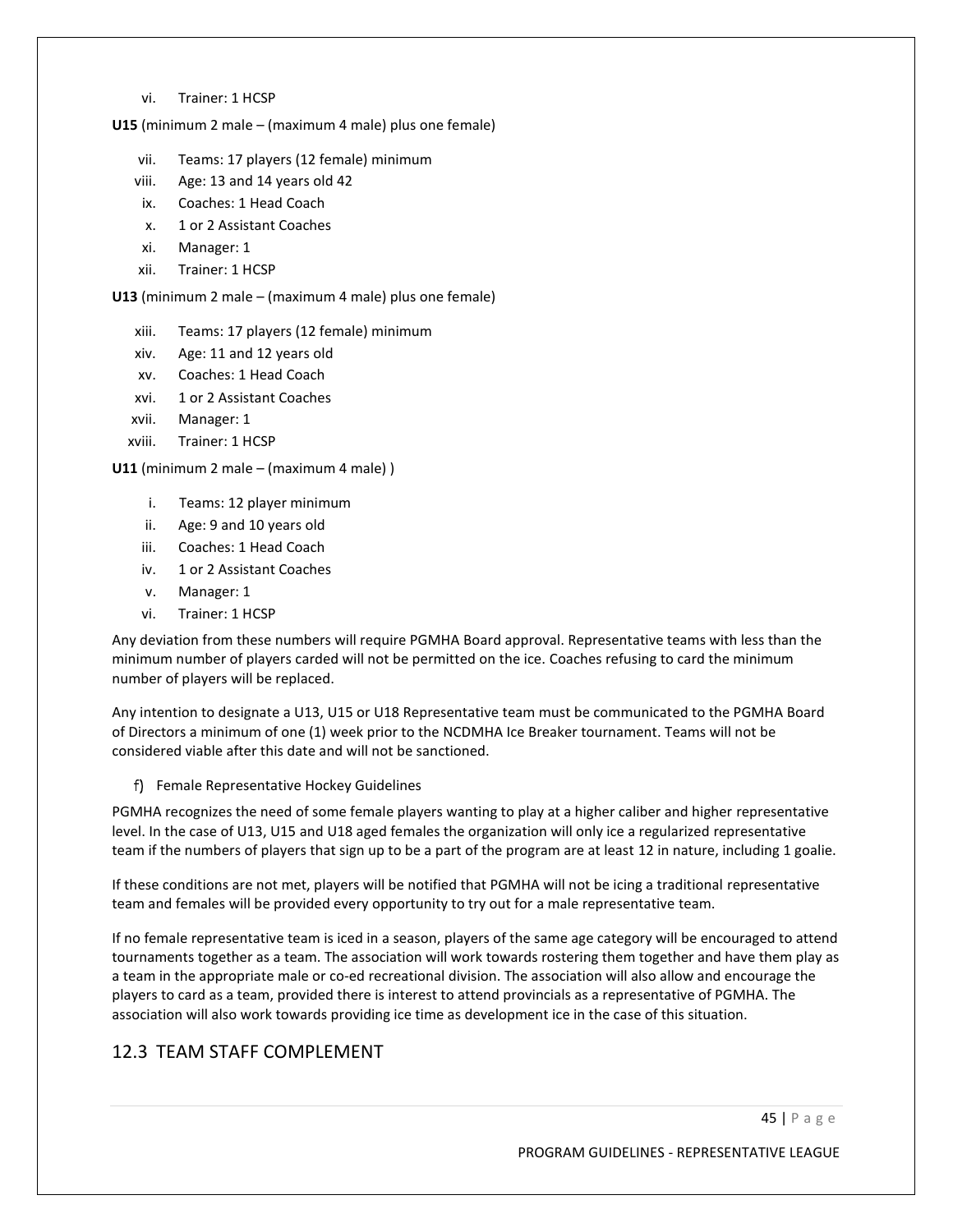Each representative team shall fill a minimum of three (3) of the following carded positions with the team:

- i. Head Coach mandatory
- ii. Maximum 1 Team Manager mandatory
- iii. 1 Hockey Canada Safety Person (HCSP) mandatory

The Head Coach is selected by the PGMHA Coach Selection Committee. Coach Respect in Sport, CATT online and Coach Level Coach 2, qualifications need to be completed prior to being accepted. The Head Coach in conjunction with the Representative Supervisor will nominate the remainder of team staff to be approved by the PGMHA Board. The PGMHA Board has the authority to deny any nomination of staff that the Association Head Coach and Representative Supervisor have brought forward. Reasons for coach selection or denial may be provided if requested, however the Coach Selection Committee's decisions are final. All Criminal Record Checks must be current.

 $a)$ Head Coach Selection and Coach Development

The selection of the Head Coach must be a formalized process that is transparent and unbiased and takes into consideration all available information to ensure that the best candidate is selected.

Coaches are selected based on their ability and willingness to handle the multitude of responsibilities that come with coaching young athletes and should have the following attributes:

- i. Availability for the time commitments
- ii. A strong interest and commitment to child athlete development
- iii. A strong hockey background in playing, coaching and/or evaluating this shall include reference to any previous coaching evaluations/observations in PGMHA
- iv. The ability to communicate on-ice and off-ice requirements to players and parent/guardians
- v. The ability to work with fellow coaching personnel and PGMHA representatives
- vi. Necessary certifications as determined by Hockey Canada and BC Hockey completed by predetermined deadline dates.

Individuals accepting coaching positions will do so knowing that they become the most significant individual to the team. Through leadership, the coach establishes a model that players will use to develop a significant portion of their attitude towards the game, and, to some degree, their attitude towards different aspects of personal life. This is especially important for minor hockey players in their formative years.

As such, coaches are encouraged to examine their coaching philosophy. Their philosophy should include:

- vii. Attitude toward winning and losing,
- viii. Attitude toward player development vs. team victory,
- ix. The responsibilities beyond fielding a winning team,
- x. Balancing team obligations with other facets of life,
- xi. Discipline and player supervision,
- xii. Leadership qualities

These are significant elements when charged with the responsibility of developing players.

- b) Coach Selection Committee
- PGMHA will strive to form an independent coach selection committee in conjunction with the Director of Hockey Operations (DHO), President and Representative Supervisor. Immediately following the week of the PGMHA AGM, the DHO, in consultation with the Representative Supervisor, will form a Representative Coach Selection Committee. This committee must include the President, or designate(s), to ensure fairness in the screening, interview and final selection of candidates. This committee should consist of a minimum of

46 | P a g e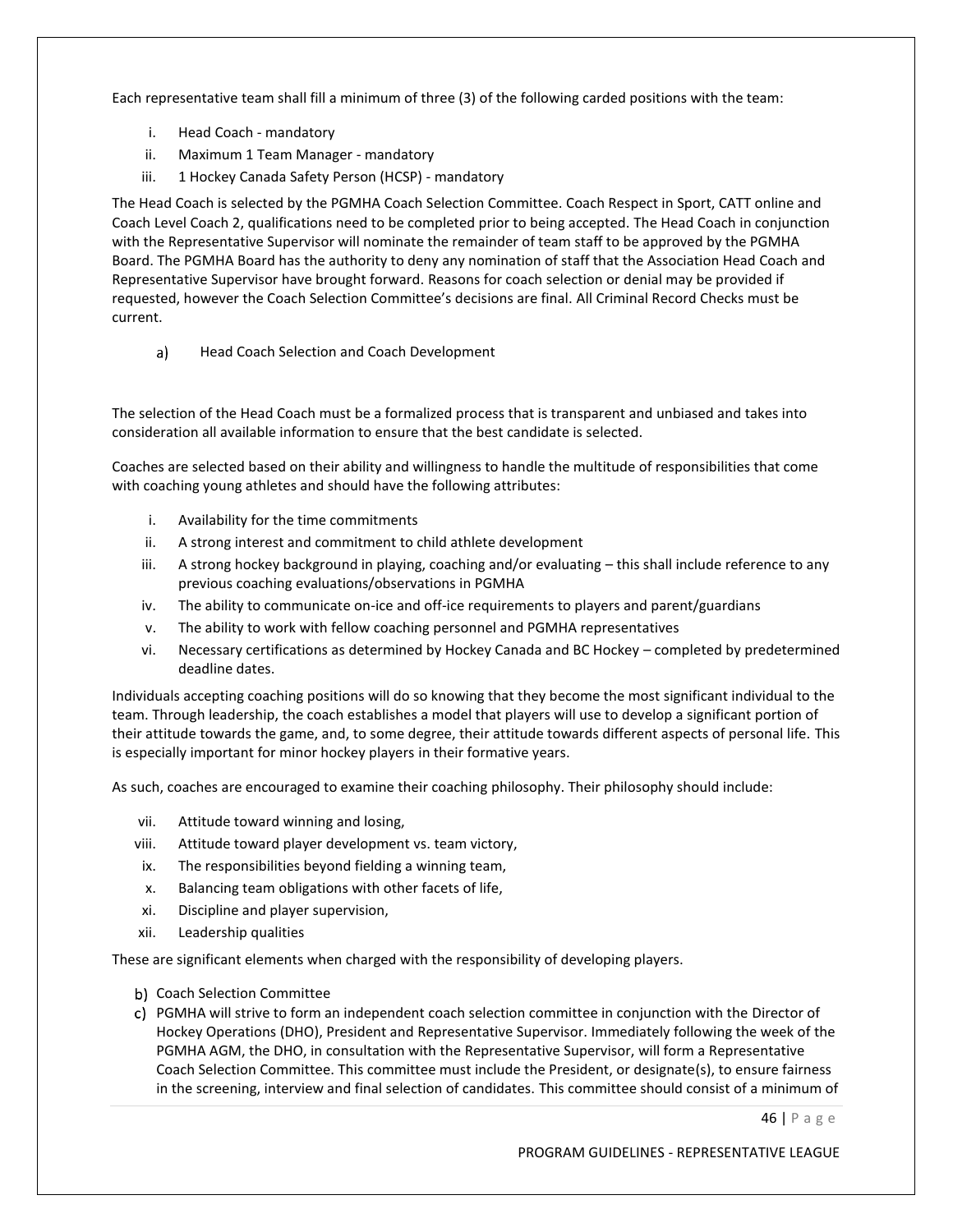three (3) people and include those individuals directly involved with the coaches as well as neutral or impartial individuals so as to avoid matters of conflict of interest. Every effort shall be made to make sure all committee members are available, to participate in all coach interviews to ensure consistency in selection standards. Coach Selection Process

Applicants that apply for a division, or a specific tier will submit an updated coach resume. A short list of candidates will be prepared for each division. Whenever possible Representative teams will be non-parent coaches. PGMHA Coach Selection Committee may appoint coaches to selected teams based on interview and application information when all interviews are completed for a division, rather than waiting for the first round of tryouts to be completed. As part of screening for interviews past post season reports will be weighed in conjunction with application and may disqualify applicant from proceeding in interview process.

The Representative team head coach selection process is comprised of four stages.

Stage 1: Application – PGMHA will post an expression of interest for the position of representative team head coach in the week following BC Hockey Provincial Championships. The expression of interest will have a deadline that happens before the PGMHA AGM, and will be posted on the PGMHA website, local newspaper(s), BC Hockey website and in the PGMHA office. All interested parties or individuals will submit an updated coaching resume including all coach certifications.

Stage 2: Interview – Interviews will be held following the PGMHA AGM. Selected applicants will be provided an interview with the Coach Selection Committee.

Stage 3: Pre-season Preparation – Coaches that are assigned to a tier following the interviews, shall complete the preseason tasks for their tier that they were assigned to by the Coach Selection Committee.

Stage 4: Tryouts – Coaches will be required to attend all tryout sessions for their division and support the process in a positive manner. Final selection of the remaining head coaches will occur once the Pre-carded rosters have been established.

**Application Process:** Applications for representative team head coaches in the upcoming season must be submitted by a pre-determined date as announced by PGMHA. This date shall be prior to the PGMHA AGM. Submitted applications must designate the division being applied for, or a specific tier within a division. The Coach Selection Committee may elect to assign coaches to a selected tier prior to the tryouts being completed.

All coaches, new or returning, are required to submit an updated coaching resume. Consideration will be given to experience within PGMHA, individual coach experience, experience working with children, community involvement, certification and training, and references.

**Interview Process**: Only the applications received by the indicated date will be considered for interviews. The Coach Selection Committee will be responsible for screening the applicants. If there are no applicants clearly identified for a division or Tier PGMHA will repost the vacant positions.

The DHO will be responsible for setting up interview dates and times with the accepted applicants. The DHO and Representative Supervisor will determine the questions to be asked during the interview. Interviews will be conducted by the independent Committee. Each interview will be as follows:

- i. Each candidate will be asked the same questions in the same order during the interviews.
- ii. Priority may be given to coaching experience, coaching philosophy, approach to teaching and instruction, planned communication with players and parents, previous coach evaluation information and any other information considered necessary.
- iii. Reference checks will be completed on the suitable candidates.
- iv. The Independent Committee will rank the selected candidates in order of preference, all applicants will remain confidential.

47 | P a g e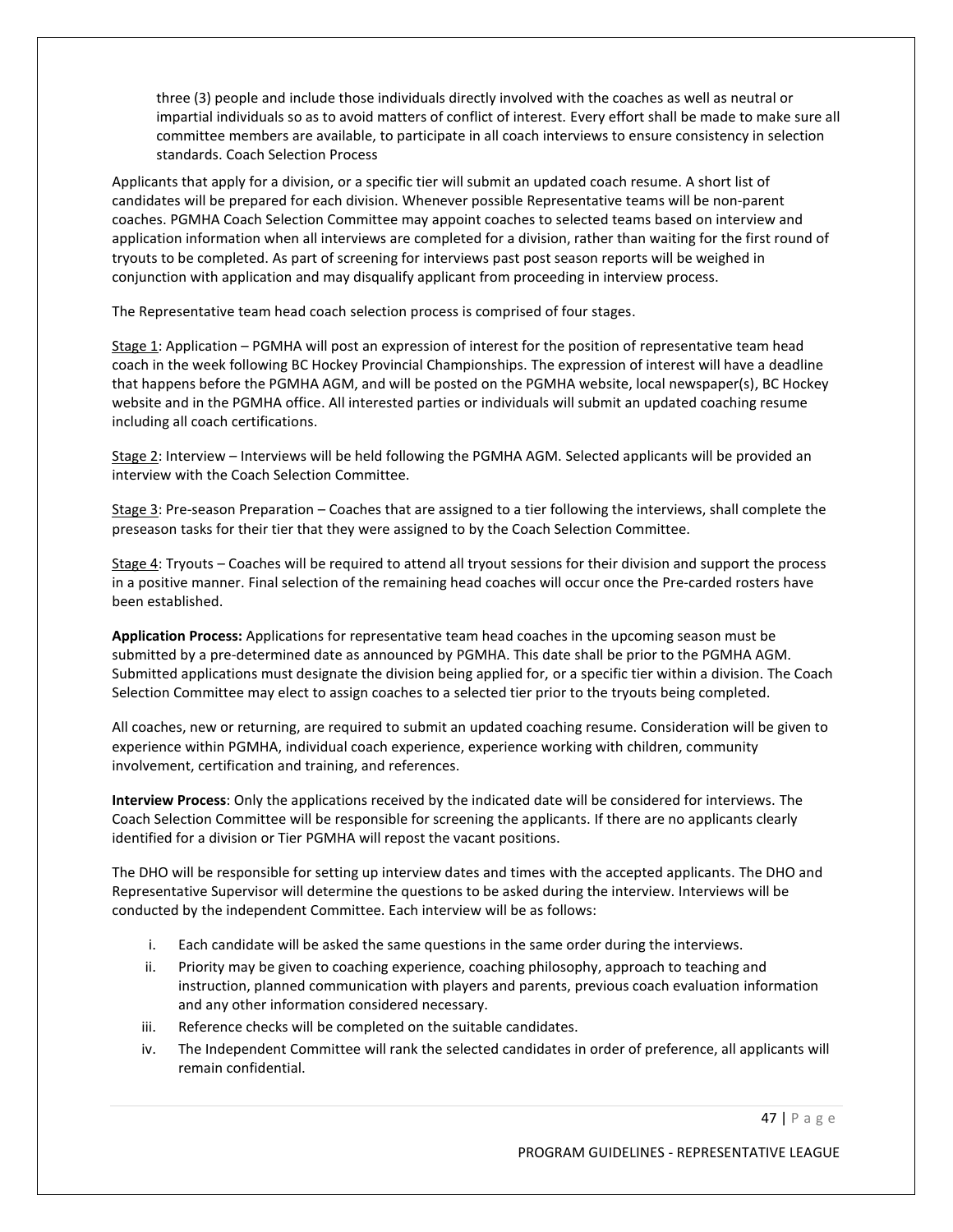v. Coaches that are assigned to a tier are to complete their pre-season planning with the Representative Supervisor's assistance, as required. They are not to prematurely involve other team staff in the preseason planning process as this be possibly biasing the player evaluation process.

As part of screening for interviews past post season reports will be weighed in conjunction with application and may disqualify applicants from proceeding in interview process.

vi. The DHO will contact unassigned candidates with their status, approved or not.

Pre-season tasks:

Approved candidates must complete pre-season tasks by the designated deadlines to continue to be considered.

Task 1 – finalize the team philosophy and season development plan. (Due prior to tryouts starting)

Task 2 – Coaches that are assigned to a team must work with the Representative Supervisor to prepare a season budget. (Due prior to tryouts starting) This will include tournaments, travel, meals, accommodations, clothing and/or apparel.

#### d) Final Head Coach Selection

Final selection of head coaches will be completed by the Coach Selection Committee. Their decisions will be final with no appeal process. If the selected coach is unable to complete their coaching duties, an alternate applicant (if available) will be offered the position.

Coach Assignment format:

- i. Coaches will be assigned based on suitability and Tier.
- ii. The Coach Selection Committee has the ability to recommend coaches they feel would support the Head Coach and team in a positive manner where player development is a priority. This will allow for effective mentoring and coach development.
- iii. For non-parent coaches- upon a successful interview the Coach Selection Committee will consider preferences of team and tier selection from the non-parent applicant.
- iv. For parent head coaches intending to coach their child, they will only be considered for the tier that their child was "convincingly evaluated" for "Convincingly evaluated" means that their child was rated in the top half of players specific to their position for that tier. Spring evaluation process will be used to help determine whether the child falls under the definition of "convincingly evaluated" as per PGMHA.
- v. If the child falls into the bottom half, the next qualified and recommended coach whose child meets the criteria may be appointed to that tier.
- vi. If after tryouts no coach has been selected the "pre carded" team shall be further evaluated to determine if the child of the preferred coach will be able to adequately play at the level without adversely affecting the rest of the team. If the player can play at that specific level, then the parent coach will be assigned. If the player cannot, an alternative will be sought. Exceptions may be made at the discretion of the Coach Selection Committee.
- e) Coach Evaluations

Evaluation of a coach's performance is valuable for future selection. Information will be gathered from players, their parent/guardians, the coaches themselves, other coaches or by neutral observers. Evaluations will be ongoing and should always be written; written evaluations may be directed to the DHO or the PGMHA President, These may be shared with coaches in order to further their development.

Parents and players will be asked to complete "Coach Observation" forms at the end of each season. The information gathered from these forms will be considered in future coaching selections*.* All evaluations are requested to be signed and will be considered confidential. Specific incidents involving coaches can be reported to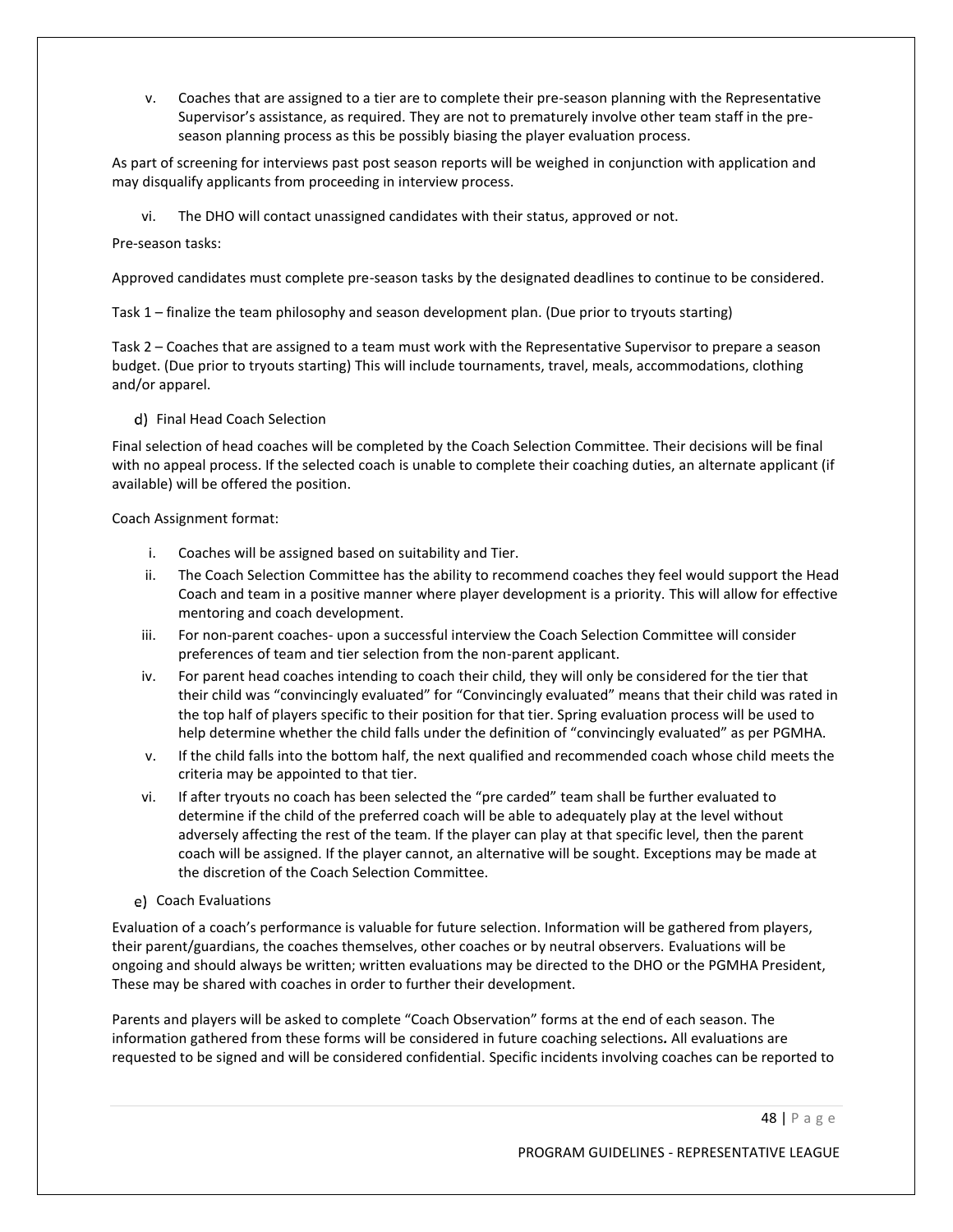PGMHA and will be kept on file for reference during future coaching selections. A **Coach/Team Staff incident Reporting Form** can be used for this and are available at the PGMHA office.

f) Sportsmanship, Safety Standards and Staff Certifications

By October 1<sup>st</sup> all staff must comply with the Coach Code of Conduct and must have a current criminal record check for PGMHA immediately upon being assigned to their position.**.** All team staff must be "Coach/Volunteer Respect-in-Sports" certified and complete and provide the CATT online certification.

All on-ice personnel must wear CSA approved helmets.

In accordance with BC Hockey Regulation 2.25, all BCH/HC carded assistant coaches must be qualified Development Level 1 (Dev 1) by December 1st of the current season. Only carded staff with Dev 1 and/or approved "associate members" are permitted on the ice with carded teams.

Team officials carded as a Safety person must be HCSP certified. They must be listed on the game sheet to go on the bench or to attend to a player on the ice. If an HCSP person is not listed on the game sheet they must not be on the bench.

All team managers fall under the authority of the Representative Supervisor. Only carded team staff are permitted on the bench with carded representative teams during games and practices. Non-carded personnel are not permitted on the bench during games.

Teams will not be permitted to travel and may not be carded until appropriate team personnel certifications are in place. Proof of registration into the necessary courses will serve as certification until such time as the course that was registered for is completed.

On-ice assistants, paid or not, who are not otherwise members of PGMHA must apply to BC Hockey for "Associate Membership" and must be certified as with Respect In Sport for Activity Leaders if 16 years of age or older. Further information about "Associate Membership" is available at the PGMHA office or bchockey.net

Coaches are reminded that involvement in the minor hockey system includes the development of referees. Failure to control the bench and/or abuse of officials is not conducive to developing and retaining quality referees. Conduct by any member of a team which is detrimental to the development of officials may be subject to discipline.

# 12.4 TEAM STAFF POSITIONS

Once appointed to the position, the Head Coach will determine who s/he will nominate as supporting staff. Every representative team must have one manager and an HCSP on the team. The head coach may assign up to two additional staff members in the role of assistant coach. Once selected, the Head Coach will provide the names of their nominated staff to the Coach selection committee, for final approval. Supporting staff shall not assume their roles until they are approved by the PGMHA Board. As such, the manager shall not be a relative (spouse, sibling, parent, etc.) of the Head Coach.

Every team must have a treasurer. It is important that a team treasurer is selected shortly after the manager is selected so that the team bank account can be opened and used for team financial transactions as quickly as possible. As such, the treasurer shall not be a relative (spouse, sibling, parent, etc.) of any of the team staff. Neither the team manager nor the HCSP may participate as an assistant coach unless they have the appropriate coaching qualifications

a) Representative Team Head Coach

The following are the specific duties of the Representative Team Head Coach.

i. Report to the PGMHA Representative Supervisor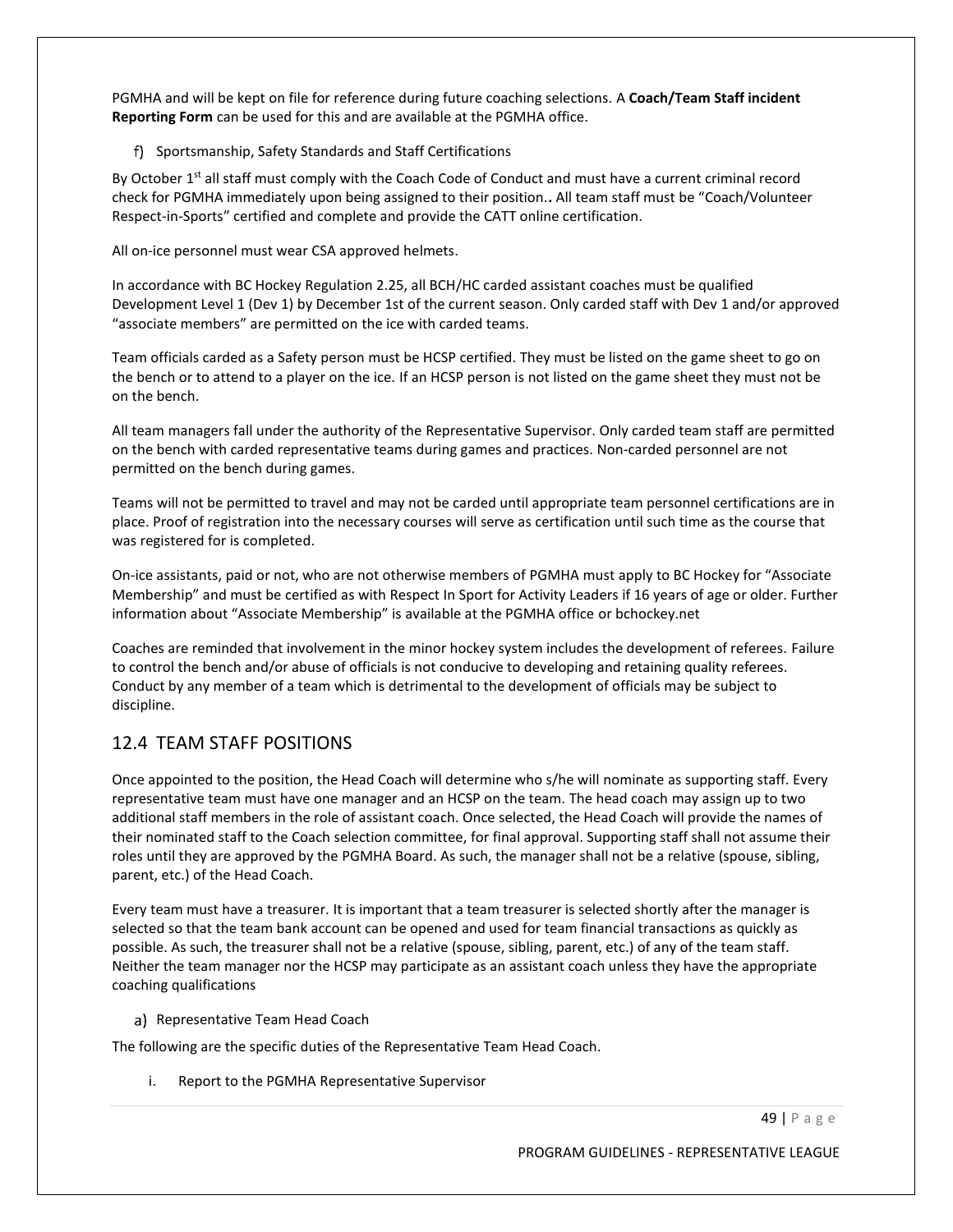- ii. Be familiar with HC, BCH, NCDMHA and PGMHA rules, regulations, policies and procedures
- iii. Follow Coach Code of Conduct
- iv. Be familiar with risk management issues as they relate to player injury
- v. Serve as an official spokesperson on behalf of the team
- vi. Prepare a season plan/schedule and operating budget.
- vii. Select and recommend staff to Representative Supervisor for the positions of team manager, HCSP (trainer), treasurer and possibly up to two additional assistant coaches.
- viii. Determine final roster for season to a minimum of 17 players
- ix. Organize team and parent meeting to establish introductions and explain coaching philosophy, season expectations and team rules.
- x. Coordinate the delegation of responsibilities to the assistant coach(s), team manager and/or treasurer. Assist in the selection of parents for specific duties.
- xi. Provide a list of team players, parent/guardians, addresses, phone number and jersey number to Team Manager
- xii. Select affiliate players for season by November 1st; ensure all affiliation procedures and rules are followed
- xiii. Be available to parents/guardians to discuss any of their concerns or observations for the team
- xiv. Attend all meetings called by the Representative Supervisor, or Association seminars as they relate to coaching development; if a coach cannot attend a meeting, they must send a team representative in their place
- xv. Coordinate the implementation of the on-ice curriculum with the DHO; Design the practice plans in consultation with the Assistant Coaches
- xvi. Coach all games and practices
- xvii. Plan, implement, and control pre-game preparation and communication with the team
- xviii. Uphold authority of game officials and assist them in conducting fair and impartial representative contests
- xix. Communicate written and signed, rules and responsibilities to players and parent/guardians as applicable
- xx. Ensure dressing rooms, hotel rooms and buses are left in order following each event
- xxi. Plan on-ice and off-ice team activities in consultation with the assistant coach(s) and manager
- xxii. Continue to development knowledge and training in fundamental skills, teaching techniques and the strategies and tactics of hockey
- xxiii. Assist arena staff whenever called upon in situations relating to a PGMHA team, player, official or parent
- xxiv. Submit a year-end report detailing evaluation of team and player performance; outline practice plans and game strategy, and provide recommendations on how the program can be improved
- xxv. Individual player development progress report by mid-season and prior to playoffs, to be signed off following verbal meeting with the parent and player.

From time to time minor hockey teams enlist older hockey players or other volunteers to assist with practices, scrimmages and other activities. It is important to ensure that insurance is in place by following the below guidelines: (See 15.0 for more information on volunteer requirements)

- xxvi. On Ice Volunteers will follow BC Hockey rules and regulations for rostering and equipment.
- xxvii. On ice helpers will be a minimum of 14 years old and have completed the Consent for a Criminal record check in the year they are turning 18, and complete Respect In Sport for Activity Leaders (16 and older).. They must be under the direct supervision of the certified team officials.
- xxviii. A returning player-parent can only be rostered as an on-ice helper once, then must attend the respective coaching clinic to be rostered for another season.

50 | P a g e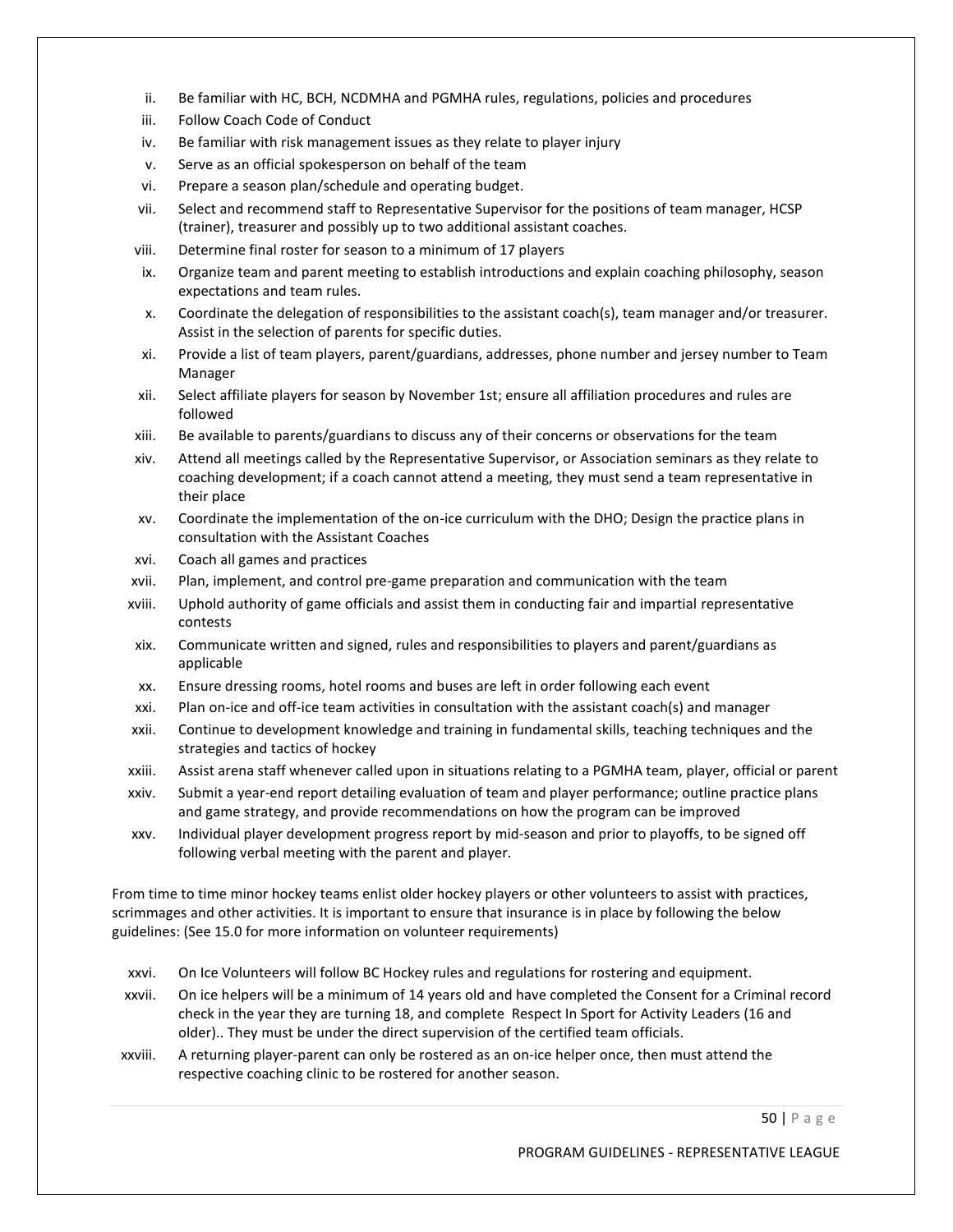- xxix. Any on-ice helpers must be a current registered member of BC Hockey / Hockey Canada or an Associate Member.
- xxx. All on ice helpers must wear required on-ice equipment per BC Hockey (see pgmha.com).
- b) Team Manager

The team manager is responsible for the completion of team administrative duties. They are responsible for keeping the parent group informed of the team activities and organizing the plans as created by the head coach. They deal with team staff, players, parent/guardians, PGMHA representatives, league supervisors and other team managers. They are expected to recognize that all volunteers must be treated with an appropriate level of respect.

The following are specific duties of the Team Manager

- i. Act on direction of and report directly to the Head Coach for all matter pertaining to the team
- ii. Will organize and facilitate the team schedules and travel arrangements for tournaments and travel games (league or exhibition), organize local games and fundraising events, and prepare itineraries for players and parent/guardians
- iii. Report to Representative Supervisor for all matters pertaining to the association; shall communicate disputes or unresolved issues to the Representative Supervisor
- iv. Follow Coach Code of Conduct
- v. Prepare team roster and submit to Representative Supervisor and Registrar; circulate to parent/guardians
- vi. Coordinate the production of a team schedule with the coaching staff and submit to Representative Supervisor and registrar
- vii. Facilitate communications between coaching staff and parent/guardians. This may include setting up and attending meetings between coaches and parents.
- viii. Organize team meetings and work with team parent/guardians in coordinating events
- ix. Obtain necessary approval from PGMHA, BCH, and HC with respect to travel and special events
- x. Arrange for off-ice officials (timekeepers and score keepers). Ensure all are trained in proper completion of score sheets and operations of scoring equipment
- xi. Ensure Referee assignor is informed if a game is cancelled or changed.
- xii. Secure team dressing room and check for belongings left behind after team has left
- xiii. Coordinate team financial matters including player fees, sponsorship, advertising, grants, etc.
- xiv. Ensure receipts and invoices are provided to treasurer in timely manner, and ensure that treasurer submits financial statements as per PGMHA policy
- xv. Coordinate travel, accommodation, meals and facility rental for the team
- xvi. Assist with team communication regarding events and travel
- xvii. Complete all affiliate player documentation. Ensure that all affiliation policies are followed.
- xviii. Coordinate and oversee fundraising activities
- xix. Coordinate/assist with team tournaments
- xx. Coordinate all pre and post-game paperwork and distribute to appropriate authorities
- xxi. Obtain necessary equipment and supplies for the team
- xxii. Submit a year-end report detailing observations with respect to team performance and recommendations for improving the program
- xxiii. Ensure that sponsor recognition is given in any team advertising or promotion
- xxiv. Communicate team results to media; any communications and/or press release must be approved by the PGMHA President and must recognize team sponsor in reference to team name
- xxv. Attend scheduled meetings
- xxvi. Act as risk management liaison for the team
- xxvii. Assist with on or off ice development and/or discipline

51 | P a g e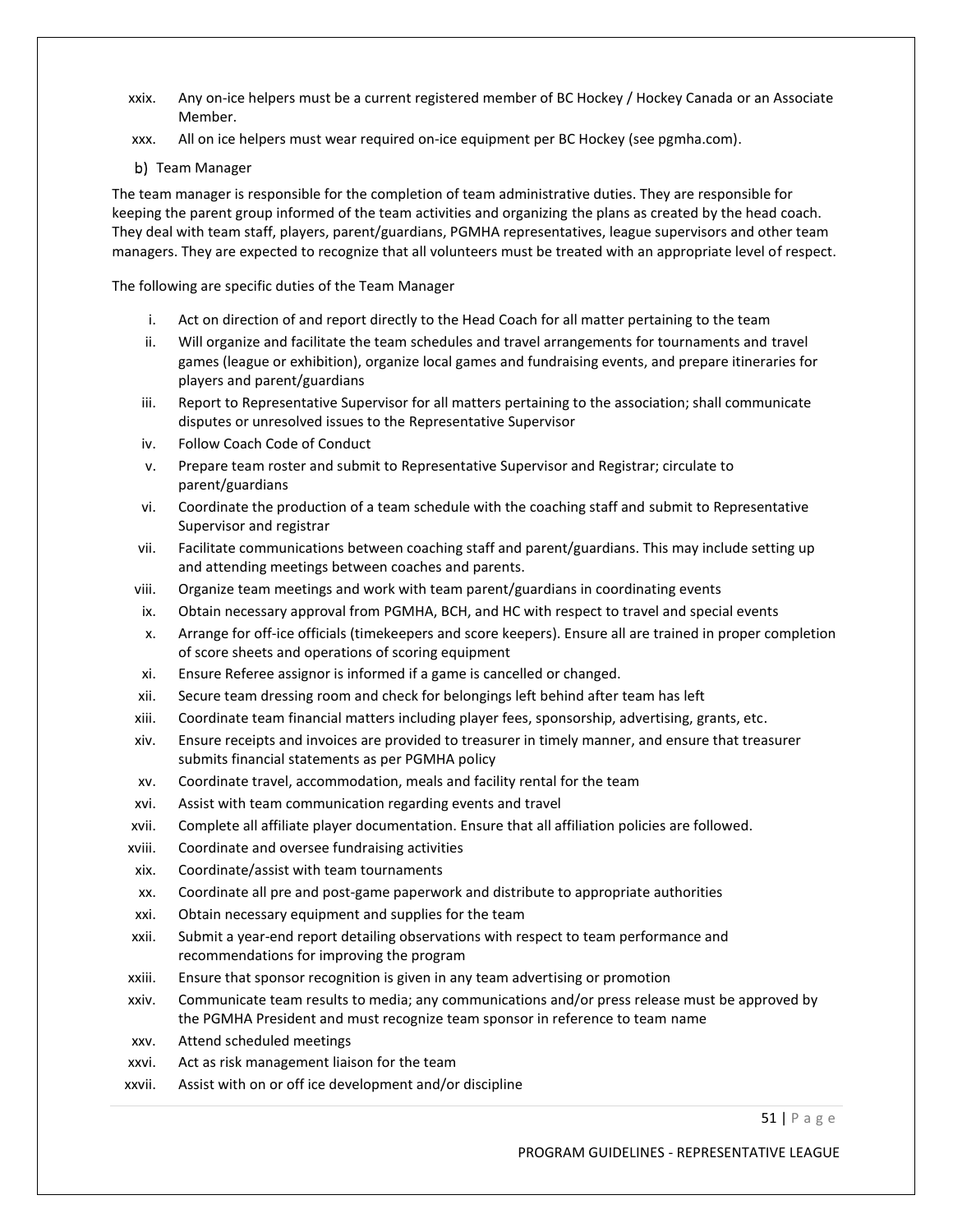#### HCSP (Hockey Canada Safety Person)

Each team must have one designated person that has completed the HCSP training course. Specific responsibilities are identified in the course. These include maintaining player medical information and identifying and maintaining emergency procedures and contacts for the team. The HCSP must have current certification. The minimum age requirement for the HCSP is 19 years of age.

PGMHA would like to emphasize that the HCSP must complete and submit injury reports for all injuries, and submit return-to-play approvals, as necessary. In addition to the individual injury reports, the HCSP must complete a running injury log for the team. The monthly injury log must be forwarded to the Risk Management Coordinator within 5 days of the end of each month. Failure to complete the necessary documentation regarding player injuries will result in travel permission being withheld from the team until such time as all documentation is produced to PGMHA Risk Management Coordinator.

#### Assistant Coach

The following are specific duties of the Assistant Coach

- i. Reports to the Head Coach
- ii. Follow Coach Code of Conduct
- iii. Act on behalf of Head Coach in their absence
- iv. Assist with planning, organizing and conducting practices
- v. Assist with pre-game preparation
- vi. Assist with the formulation of the overall game plan, as well as the game to game adjustments
- vii. Assist with the operation of the team during the game
- viii. Assist with post game evaluation
- ix. Assist with scouting and evaluation of opponents
- x. Assist with the supervision of players, both on and off the ice
- xi. Ensure dressing rooms, hotel rooms and buses are left in order following each event
- xii. Submit a year end evaluation report to the head coach detailing observations on player performance, team performance and general recommendations of the program
- e) Team Treasurer

The team Treasurer is responsible for the preparation of and compliance with an operating budget for the team, the accounting of all team funds, collections and deposits, payment of all bills and submission of monthly statements to PGMHA and team parents. All team budget financial documentation (spreadsheets) must comply with approved formats established by the PGMHA Treasurer.

Original team budgets must be submitted to PGMHA by October 10. Financial statements will be provided to PGMHA on a monthly basis (by the 10<sup>th</sup> of the month) and all yearend financial records must be submitted to PGMHA no later than May 1st. Noncompliance with deadlines will result in coach suspension or travel permission revoked.

Parent/guardians must be provided with monthly financial statements on a regular basis (by the  $10^{th}$  of the month). On a monthly basis, the manager and treasurer should meet with the team's parent group to review the finances of the previous month.

Other Team Positions

In addition to the aforementioned positions, it is recommended that the following positions be filled:

52 | P a g e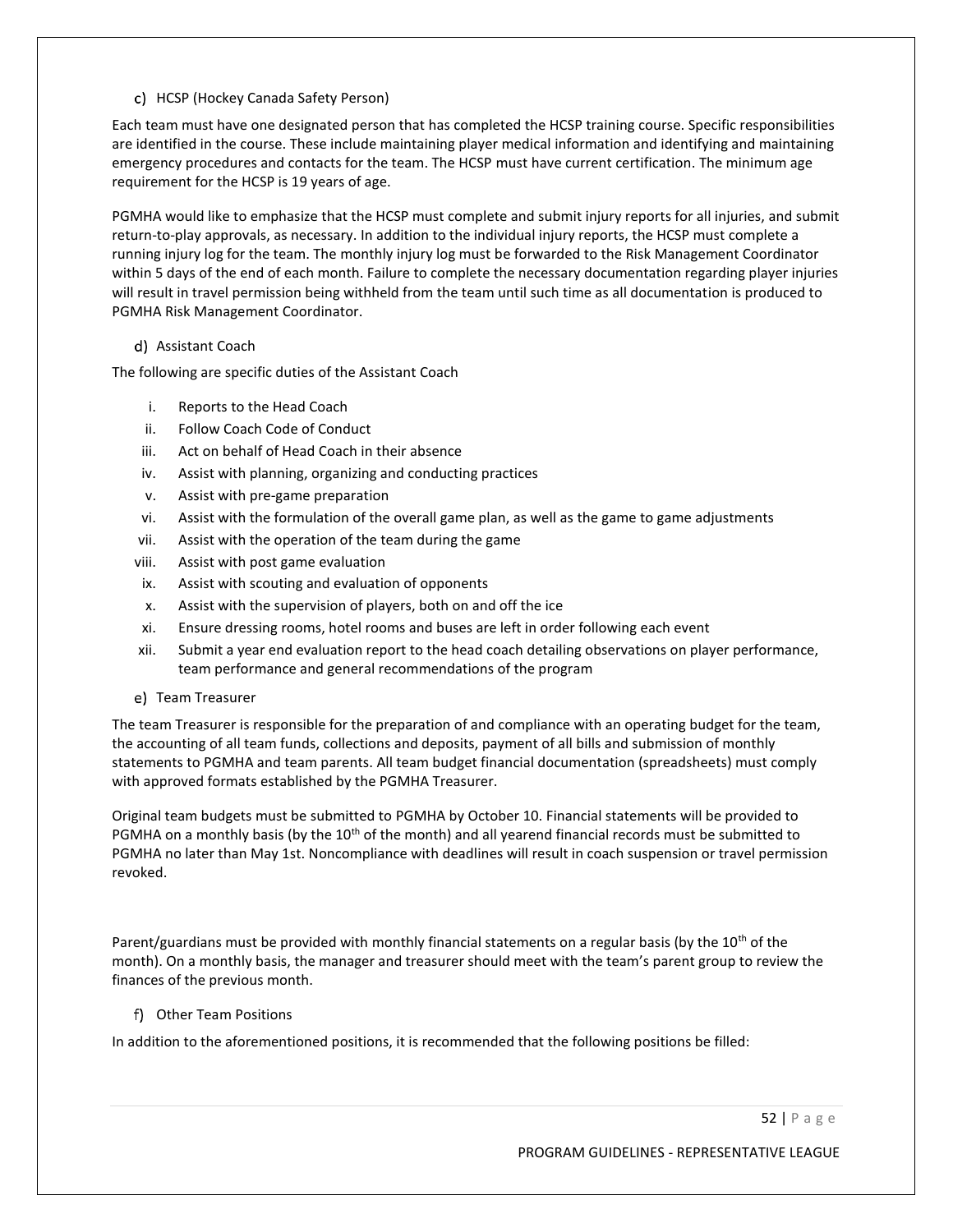- i. Jersey designate to collect and maintain jerseys after team functions; representative jerseys are not to be taken home by players to be cared for by the players
- ii. Dressing room monitor (female teams must have a female dressing room monitor)
- iii. Fundraising Representatives coordinate and oversee fundraising events; obtain necessary special event sanctioning from PGMHA office
- iv. Food committee plan and arrange meal schedules during team travel
- v. Volunteer scheduler schedule parents to the timekeeper, scorekeeper, security and penalty box jobs during home games and tournaments.
- vi. Media Liaison/Webpage administrator responsible for webpage updates and for notifying the local media of game results and significant events.
- vii. Tournament representatives Each team hosts a tournament. Each team within the division must have at least one Tournament Representative. Duties of the tournament representatives include the following:
	- h. Consult with PGMHA office to identify tournament sponsor
	- i. Consult with PGMHA Tournament Supervisor and Referee-in-chief prior to coordinating the event
	- j. Ensure that tournaments are sanctioned by BCH thirty (30) days prior to the start date
	- k. Organize participant teams with respect to scheduling, accommodation information, entry fee collection etc.
	- l. Submit a schedule of events and a tournament budget to administrator within thirty (30) days prior to the tournament
	- m. Ensure that sponsor recognition is given in any team advertising or promotion
	- n. Ensure sponsor recognition advertisement is place in local newspaper
	- o. Organize fundraising activities taking place during the tournament; all fundraising must be approved by the PGMHA Board to ensure that appropriate application and gaming requirements are met
	- p. Obtain required sanctioning for out-of-province games
	- q. Submit a game schedule to the PGMHA office, referee assignor and arena staff two (2) weeks prior to the tournament
	- r. Post the tournament rules in the referee's room before the first game
	- s. Schedule off-ice officials
	- t. Maintain tournament standing board
	- u. Is responsible for trophy presentations and upgrading of trophy
	- v. Notify media prior to event and communicate tournament results on a timely basis throughout tournament; ensure use of sponsor name in all communications
	- *w.* Submit a final tournament financial statement to the PGMHA office within thirty (30) days following the event

# 12.5 PLAYER SELECTION AND TEAM FORMATION

### a) Tryouts

Prior to attending representative tryouts players must be fully registered in PGMHA (residential transfers/waivers must be approved by BC Hockey) and their representative tryout fee must be paid in full. Players must designate which position they are trying out for. Players will only be considered for the position that they indicate.

PGMHA will follow the **Representative Tryout Procedure Guideline**, which will also form part of PGMHA Policy.

Final "pre carded" roster numbers will be determined by the DHO and Representative Supervisor. Numbers may be adjusted by the Representative Supervisor based on tryout numbers and skill level. The "pre carded" rosters will not be greater than the total numbers listed below; however, the "pre carded" roster total numbers could be less.

| . .<br>$\cdots$<br>. . ⊶<br>טור |  |  |
|---------------------------------|--|--|
|                                 |  |  |
|                                 |  |  |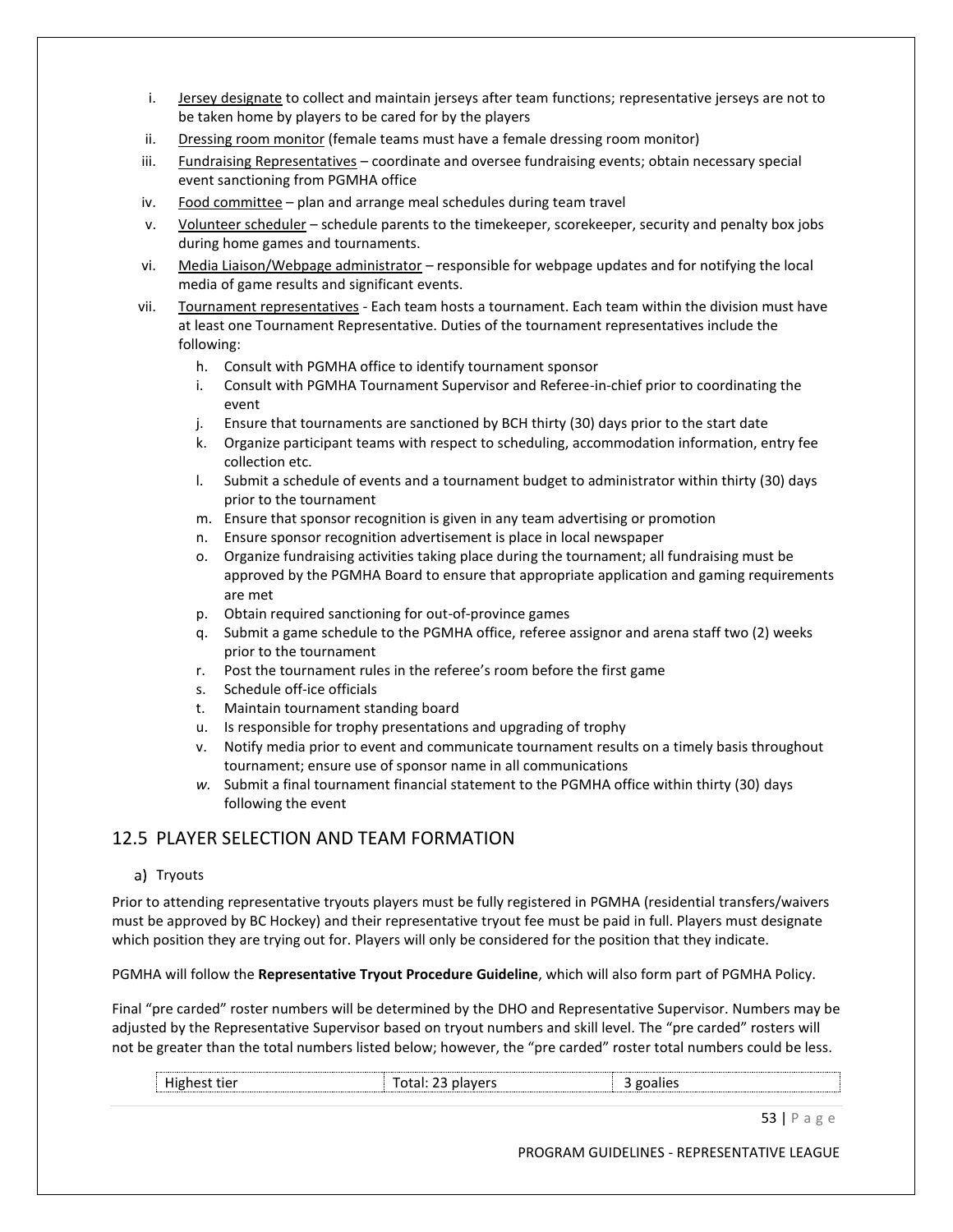|                                     | Top 6 evaluated forwards, top 4<br>defense and top 1 goalie can not<br>be released from Pre-carded<br>roster. Remaining roster spots<br>can be filled at coach's discretion<br>for team composition from the<br>remaining pre-carded players<br>only | 8 defense<br>12 forwards             |
|-------------------------------------|------------------------------------------------------------------------------------------------------------------------------------------------------------------------------------------------------------------------------------------------------|--------------------------------------|
| Second highest tier                 | Total: 17 players<br>Players released from higher tier<br>will be considered to have made<br>the lower team, along with the<br>remaining top 6 forwards and<br>top 4 defense.                                                                        | 2 goalies<br>6 defense<br>9 forwards |
| Third highest tier (if designated)) | Total: 17 players                                                                                                                                                                                                                                    | 2 goalies<br>6 defense<br>9 forwards |

Note: There will be more player movement at the U18 level due to the releases from the BCHL tryouts. Due to this player movement, the total number of players assigned to the U18 Tier 1 "Pre-Carded" roster could be less than 27. This will be determined by the DHO, representative supervisor and the U18 tier 1 Head Coach through communication with the evaluators and will be re-visited yearly. Due to this player movement the U18 tryout process is modified and does not follow the spring evaluation process.

All parents and players should be aware that the tryout process is not complete until the final carded roster is determined by the coach. Due to a full complement of skill, increased numbers for Tier 1 "pre carded roster" and compete amongst players as well coach's decisions on team character and make up there is a possibility of player movement from the Tier 1 "pre carded" roster down through the Tier 2 final carded.

### b) Player Releases

PGMHA will follow the **Representative Tryout Procedure Guideline**, which will also form part of PGMHA Policy.

While initial releases will be made on a larger scale, players released during the later stages of the selection process will be contacted directly. Upon their release, coaches are expected to speak with players, in person, highlighting strengths and explaining weaknesses in a manner that is consistent with promoting a positive experience. This must be done with at least one other person present. The process that will be followed by the coaches:

- i. Advise DHO and Representative Supervisor of intended releases for their review and approval
- ii. Commit to a date for the releases
- iii. Book the Kin 1 meeting room through the minor hockey office, representative supervisor or DHO.
- iv. Contact the parents and inform them of their child's release either through email or through phone call. If by email, a specific email and not a generic email will be sent to each parent.
- v. 24 hours after the parent notification from the coach of their child's release, a personal meeting will be held with at least one other person present. Preferably the player and parent so the coach can highlight the strengths and weaknesses of the player's skill in a positive and supporting manner. After the release meeting is completed the coach will provide the player, supervisor, and representative DHO a copy of the release letter.

54 | P a g e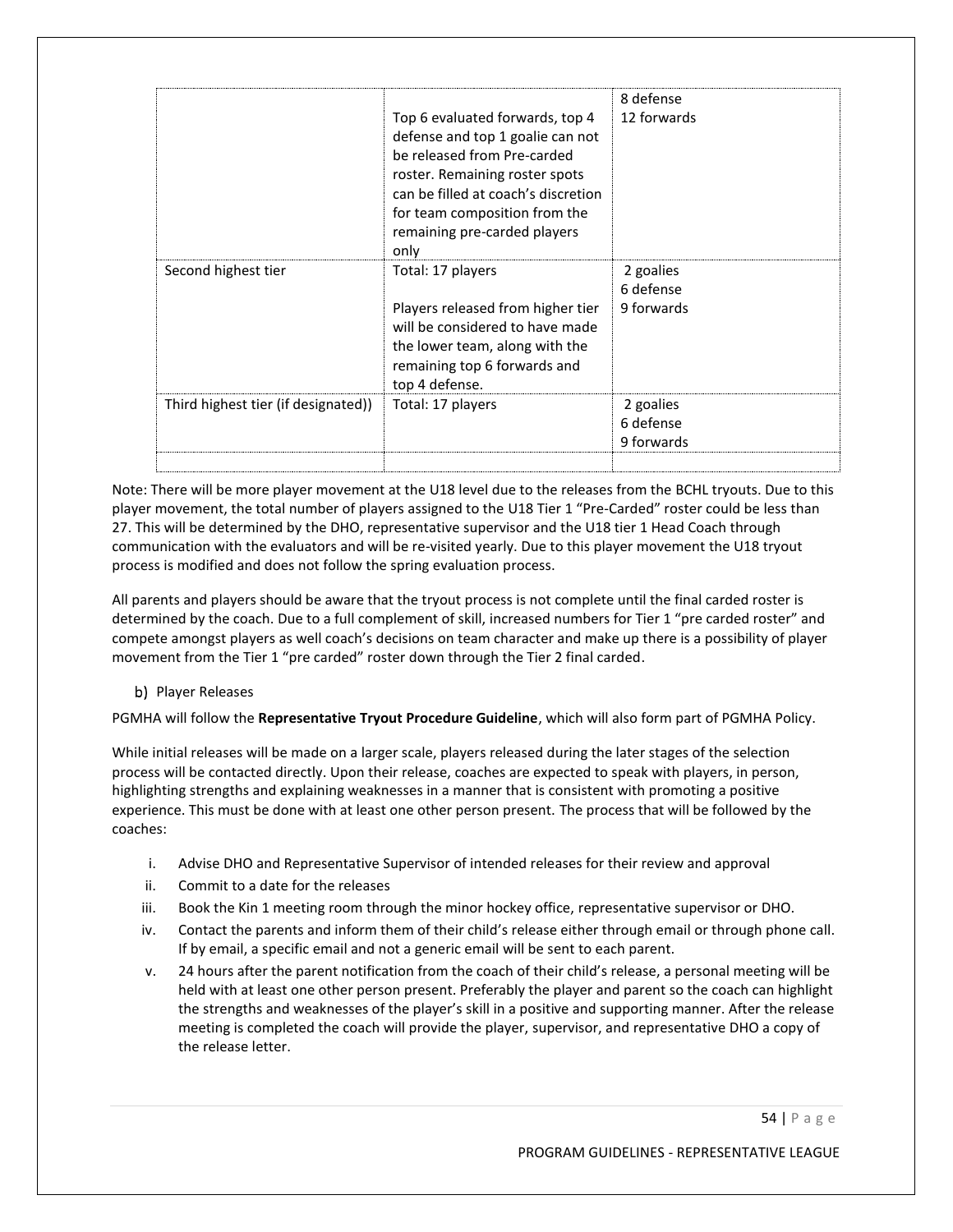Coaches should avoid overcompensating disappointed players with unrealistic consolation or assuring them of an AP position that will not be followed through with.

All releases must be communicated to the Representative Supervisor within 24 hours. The Representative Supervisor will inform the Registrar and Division Supervisor of all players released. Once they are assigned a team, head coaches will have discretion in completing the final releases from their team to the point where the roster is 17-19 players. Players that are released will be released to the next lowest tier. If the coach of the next lowest tier makes the decision to release that player even further down the coach must put in writing, to be used as supporting documents, the reasons why the player release is taking place. If the release of the player is based on skill then an independent evaluation of the player being released will be completed and documented by the DHO and will provide the neutral skill assessment to support or deny the release. The support and approval must be given by the DHO and representative supervisor for the release which will then be presented to the PGMHA Board at their next Board meeting as information only. This documentation will be kept on file for the remainder of the current season that the release was made.

Support and approval of the players being released more than one tier must be given by the Representative supervisor, Association Head Coach and PGMHA Board of Directors.

Once released for the first time, a player can elect to release themselves one tier further, if they have not attended the icebreaker or first two games with that team.

Any player attending either the first ice-breaker event or series of games (minimum of 2 games) for any representative hockey team is committed to that team until they are either carded or released. If a player chooses to release him/herself from a team after this period, they will be released from the representative system, assigned to the recreational league and are ineligible to play representative except as an "AP" to the lowest tier as per recreational rules. Carding restrictions apply.

If a player releases himself or herself from representative hockey fully (ie: "quits"), teams will be allowed ten (10) days to replace him/her with a player from the next lowest tier. Carding deadlines and restrictions apply.

Coaches have a responsibility to play the players that have been selected. Every player shall be provided equal opportunities to develop their skills. Players must be effectively used in games and practices so that they receive sufficient, equitable opportunity to play and develop. Players and parents, who feel that ice time and/or situation play is unfair, are entitled to receive an explanation from the coaching staff upon request.

In addition, coaches are responsible for maintaining an appearance of impartiality and as such are discouraged from prematurely involving other team officials in the final player selection process. The BC Hockey 'Coach Coordinator Resource Guide' is a recommended source of information with respect to player selection and minimizing bias.

#### c) Carding Players

Each representative team is provided 20 cards for the season. Only 19 cards can be active at one time. Once a card has been used, it cannot be replaced. It is in the best interests of each team to card the minimum number of players required to start the season and add players throughout the season as circumstances require. Such circumstances may include a season-ending injury to a player, a player being AP'd and then carded to a higher team, a player quitting representative hockey for the season, etc.

Before attending their icebreaker tournament/events, coaches must have a parent/guardian meeting outlining team plans, coach philosophy and budget expectations for the year. Once parents and players have been informed of the financial and time commitments required for the team, they will have the necessary information for making an informed decision to stay with the team or not. Players must make this decision before the icebreaker tournament or risk being released to recreational league.

55 | P a g e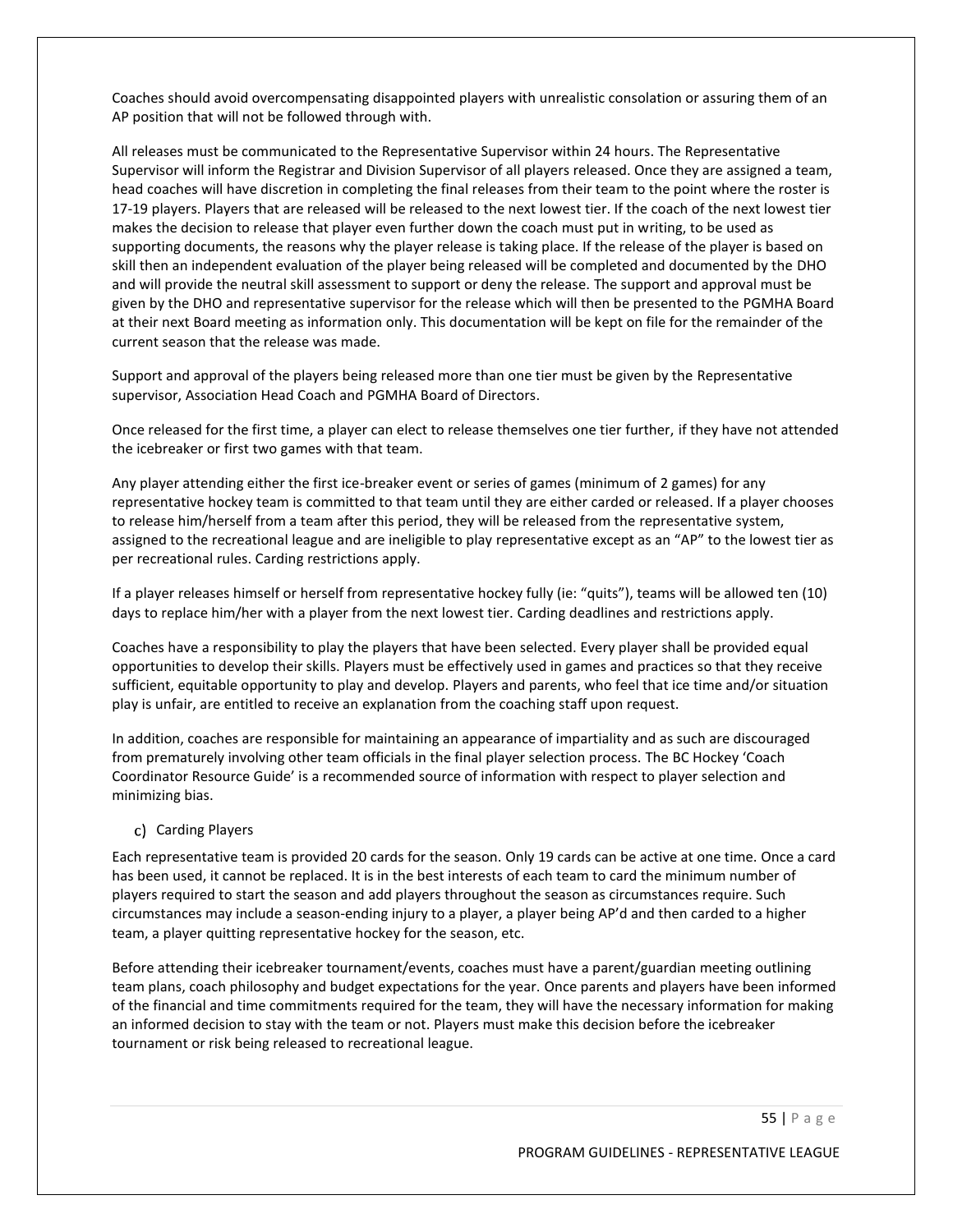Parents and players must be made aware that players can be released at any time and if they are released after January 10th, that they are not permitted to play for another team including recreational league teams as per HC and BCH rules. Players that indicate that they quit their team after January 10<sup>th</sup> shall be removed from the roster and will not be able to play on any other team, including a team they may have been AP'd to, for the remainder of the season.

All teams must have the minimum number of players carded by the indicated PGMHA deadlines. Male teams must have seventeen (17) players minimum, two (2) of which must be goalies. Female teams must have twelve (12) players minimum, of which one (1) must be a goalie. Failure to have the minimum number of carded players will result in forfeiture of play, unless approved by the PGMHA Board.

As soon as one person is carded to the team, non-carded players and/or staff members are not permitted on the ice for practices or games.

A player is carded until the next hockey season. Hockey Canada prohibits a player from playing on any team other than the one with which they have HC certification, and only HC carded players and affiliates are eligible to play on a representative team. Any coach who knowingly plays an ineligible player is subject to suspension by BC Hockey and/or PGMHA. In tournament play, any team with an ineligible player would be disqualified and all points awarded to the opposing team. A carded player who knowingly plays on a team other than the one with which they are carded may also be suspended.

The out of town players will be required to register with PGMHA and pay tryout fees as well as fees. The out of town players are expected to participate in all team activities including practices, games and fundraising.

d) Player Selection and Carding Timeline

PGMHA has a responsibility to select teams and affiliate players on a timely basis in accordance with the rules. Prolonging the selection process is frustrating for players, parents and teams. To ensure minimal disruption to players and teams and to maintain the integrity of the player development process, the following timeline for team selection, carding and league play will be observed:

APRIL

i. Representative spring evaluation process Player assessment and group designation for fall tryouts

**AUGUST** 

- ii. Rep/ try-out process continues from spring evaluations
- iii. Head coach selected immediately following tryout process if a non-parent or parent head coach has not been previously selected.

### **SEPTEMBER**

- iv. Carding process started Tier 1 releases to Tier 2, Tier 2 to Tier 3, Tier 3 to Tier 4, Tier 4 to Recreational
- v. OMAHA Ice Breaker games (usually mid-September)
- vi. NCDMHA Ice Breaker Tournament (usually last weekend in September)
- vii. Recreational league players are eligible for affiliation after their team's first official league game

#### **OCTOBER**

- viii. 3 days prior to the NCDMHA Icebreaker deadline for Tier 1; must have 17 carded (15 female)
- ix. NCDMHA Ice breaker plus 14 days deadline for Tier 2; must have 17 carded
- e) Team Captains

Coaching staff should recognize that the Team Captain and alternates are extensions of the coaching staff and should represent their team philosophy. Captains should be familiar with specific playing rules and possess good

56 | P a g e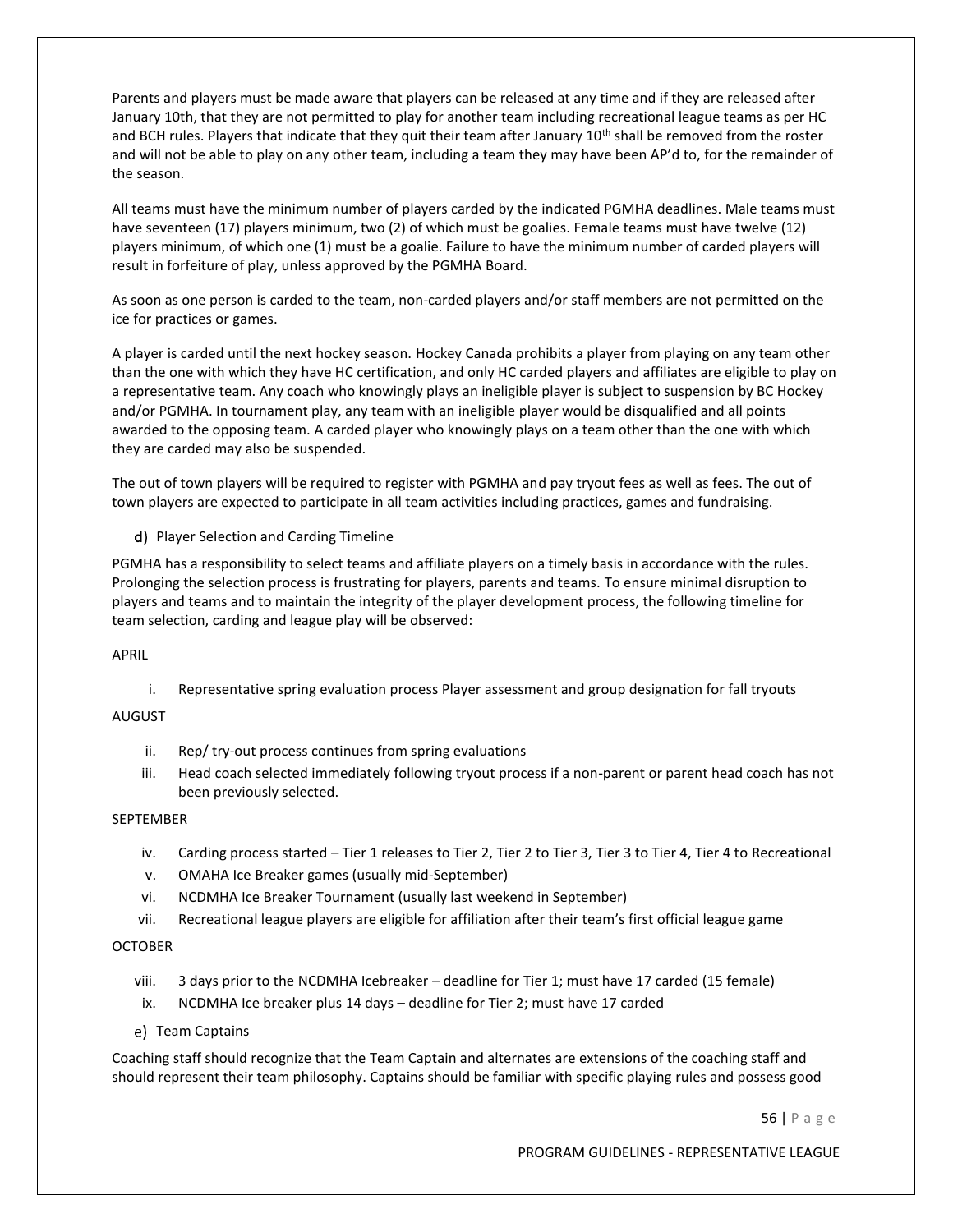communication skills. If team players select their own captain, the coaching staff should inform the players of the qualities that they would prefer.

Coaches, Team Parents & Managers Meeting

These meetings are held by November 1<sup>st</sup> after teams have been established and are attended by the PGMHA President, Vice President or Division Supervisor. It is mandatory that all teams within PGMHA have team representatives in attendance. The meeting will go over PGMHA philosophy and operational guidelines for the teams.

# 12.6 AFFILIATION

Coaches should be familiar with the current Hockey Canada Regulation (E) (Teams, Recreational and Affiliations) of the Articles, Bylaws and Regulations of Hockey Canada, and may obtain a copy from the PGMHA office. Decisions to have other than "Specialty Affiliated Players" (SAP) rests with the PGMHA Board of Directors; in most cases, affiliation will occur on a SAP basis.

Affiliation is a means of providing for the absence, injury or illness of a team's regular player while providing an opportunity for lower tier players to play at the "next level". The purpose is not to provide a farm system for the representative team or to allow them to avoid or frustrate the HC regulations with respect to carding. Affiliation provides an opportunity for representative teams to dress the maximum number of players allowable for a game in accordance with the playing rules. It is not a mechanism for filling unused roster space.

Affiliation is meant to provide development opportunities for players and address unexpected absences of regular players from a roster. Teams can only AP as many players as what they have carded to their team (one AP for each player on a roster).

All representative teams must roster a minimum of 6 affiliate players, one of which must be a goaltender, by November 1.

In order to be affiliated, players must be registered with PGMHA, and pay the respective tryout or affiliation fees. Players that did not try out for a representative team are required to pay the affiliation fee prior to being affiliated. Players released from higher teams shall not automatically be affiliated; they must first be released, rostered with another team then affiliated. The lowest place representative team cannot AP a recreational player until he has played a league game with his rostered team. The affiliation order must be followed.

Coaches and players of representative teams agree that the AP process is a vital part of the development of players and should be supported accordingly by the coaches of all tiers including recreational league. Communication and support between coaches of all levels and tiers is vital for this process to be successful. It is expected that all representative teams commit to the AP process by having the AP's attend weekly practices to prepare and develop the skills needed for the to be inserted into the lineups on short notice.

If the coach of the AP team feels that his team would be unnecessarily disadvantaged if the AP's coach did not let the AP play for them, he can appeal to the Representative Supervisor for an appropriate mediation. The representative supervisor along with the DHO will acknowledge the appeal from both perspectives and agree on the appropriate decision. Teams compete, player development and player safety based on roster numbers will be equally discussed to determine the outcome of the appeal. League and playoff games for the player's regular team are always the first priority.

An AP may only play for the higher team if there is a regular carded player missing from the higher team's roster due to an injury, illness or other absence. Representative coaches will not use affiliated players to replace healthy, capable and willing carded players, nor to fill unused roster space.

If the higher team requests to card the AP to their team, the player must first be released from their regular team. Carding regulations and roster size limits must be followed.

57 | P a g e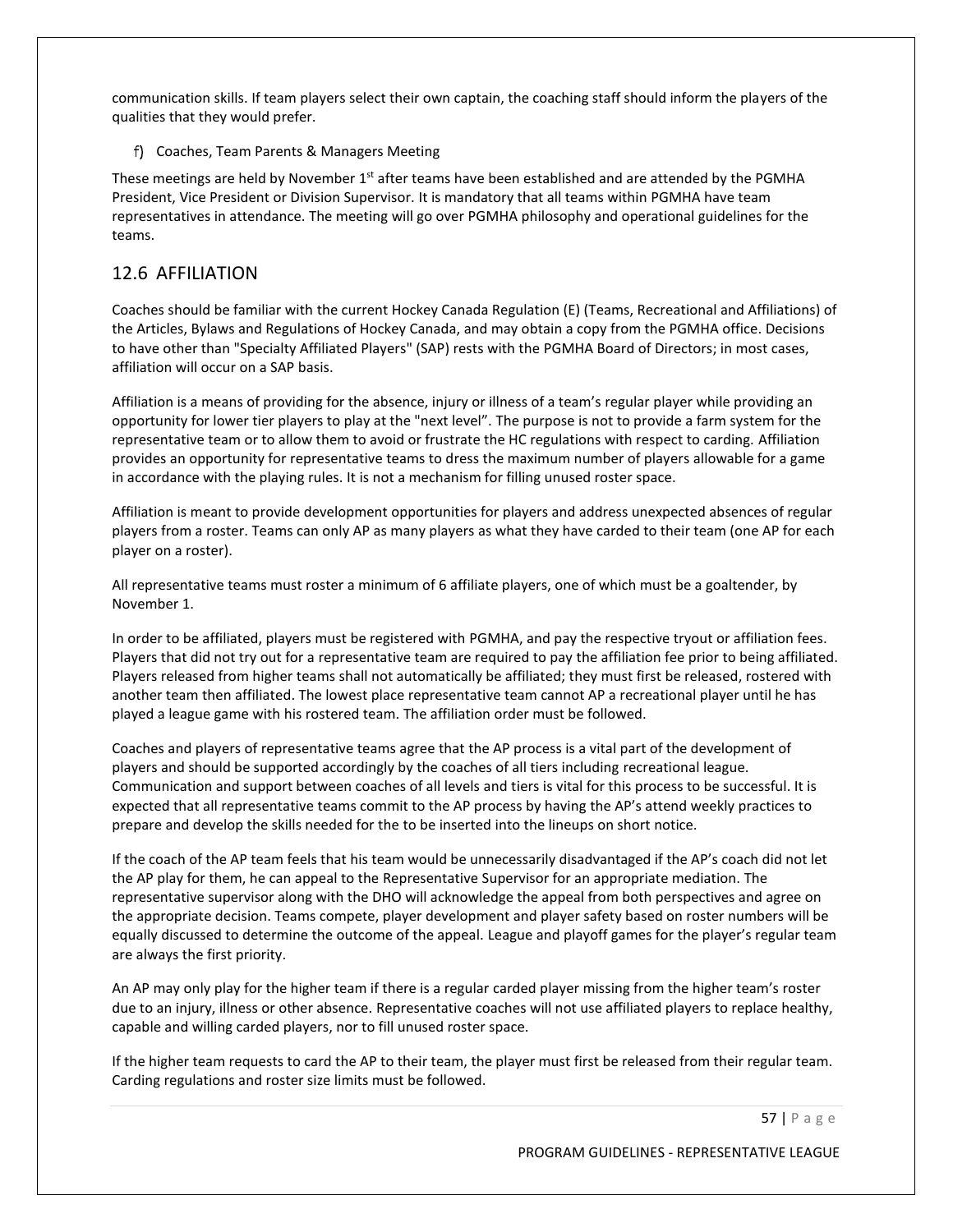These affiliation rules do not apply to the BCHL Zone teams as these teams are deemed to fall under BC Hockey jurisdiction.

#### a) Affiliation Process

The following process will be followed:

- i. The deadline to name an Affiliate Player to a team is January 15. Each team must roster a minimum of six (6) players, one (1) of which must be a goalie, by November 1.
- ii. Recreational division players cannot be affiliated until after the first official league game in the recreational division.
- iii. All regular team or player lists must be forwarded to the registrar for submission to BCH and by the team manager to NCDMHA before any player (carded or AP) is eligible to participate in a league or tournament game.
- iv. Teams will affiliate players in their division in the designated order.
- v. All contact regarding affiliate players (AP) will be made by the Head Coach seeking to AP the player. The coach will communicate their intentions to AP a player to the Representative Supervisor and the AP's regular coach prior to contacting the player.
- vi. All three parties, the parents and both coaches, must sign the PGMHA Affiliation Policy form prior to player being affiliated.
- vii. The form must be submitted to PGMHA office for the Representative Supervisor's signature, and team lists must be updated before affiliate players are eligible to be on the ice. PGMHA office will advise the team.
- viii. If the higher coach wishes to use the AP in a game or a practice, the coach of the AP will be contacted for conflicts prior to contacting the player to move,
- ix. Coaches of affiliated players will not withhold permission unreasonably. Any conflicts between whether a player shall play with their regular team or an affiliate team, can be mediated by the Representative Supervisor.
- x. Affiliate players are permitted to play a maximum of 10 games with the higher team during the season per HC Rules. NCDMHA regulations indicate that all games, excluding tournament but including exhibition games, will count as a game played, after the ice breaker.
- xi. Before the  $11<sup>th</sup>$  game there shall be a meeting involving the two coaches, the player and the player's parents/guardians to discuss the ramifications.
- xii. The player must return to their regular team and will not be able to play for the higher team until such time as the regular team completes its regular season including a scheduled year end tournament and playoffs.
- xiii. If the higher team expects to continue using the player, the player can be carded to the higher team as a regular player. The player must first be released by the lower team and it must be on or before January 10. The higher team must have an available card to use.
- xiv. Playing an  $11<sup>th</sup>$  game as an AP for the higher team before the regular season is completed, will qualify as the higher team playing an ineligible player. The head coach of the higher team and the AP shall be subject to discipline for doing so. Any games in which an ineligible player is used shall be forfeited.
- xv. AP's must play in the game they are called up for
- xvi. AP's must return to their regular season team once assignment is completed
- xvii. In the event of a dispute, the Representative Supervisor will serve as arbitrator
- xviii. Appeals of Representative Supervisor decisions must be made in writing to the PGMHA Board of **Directors**
- xix. Provided there are no local female players willing to be affiliated within PGMHA, players from outside Prince George will be permitted to AP – Out of town females do not need to be registered with PGMHA to be affiliated.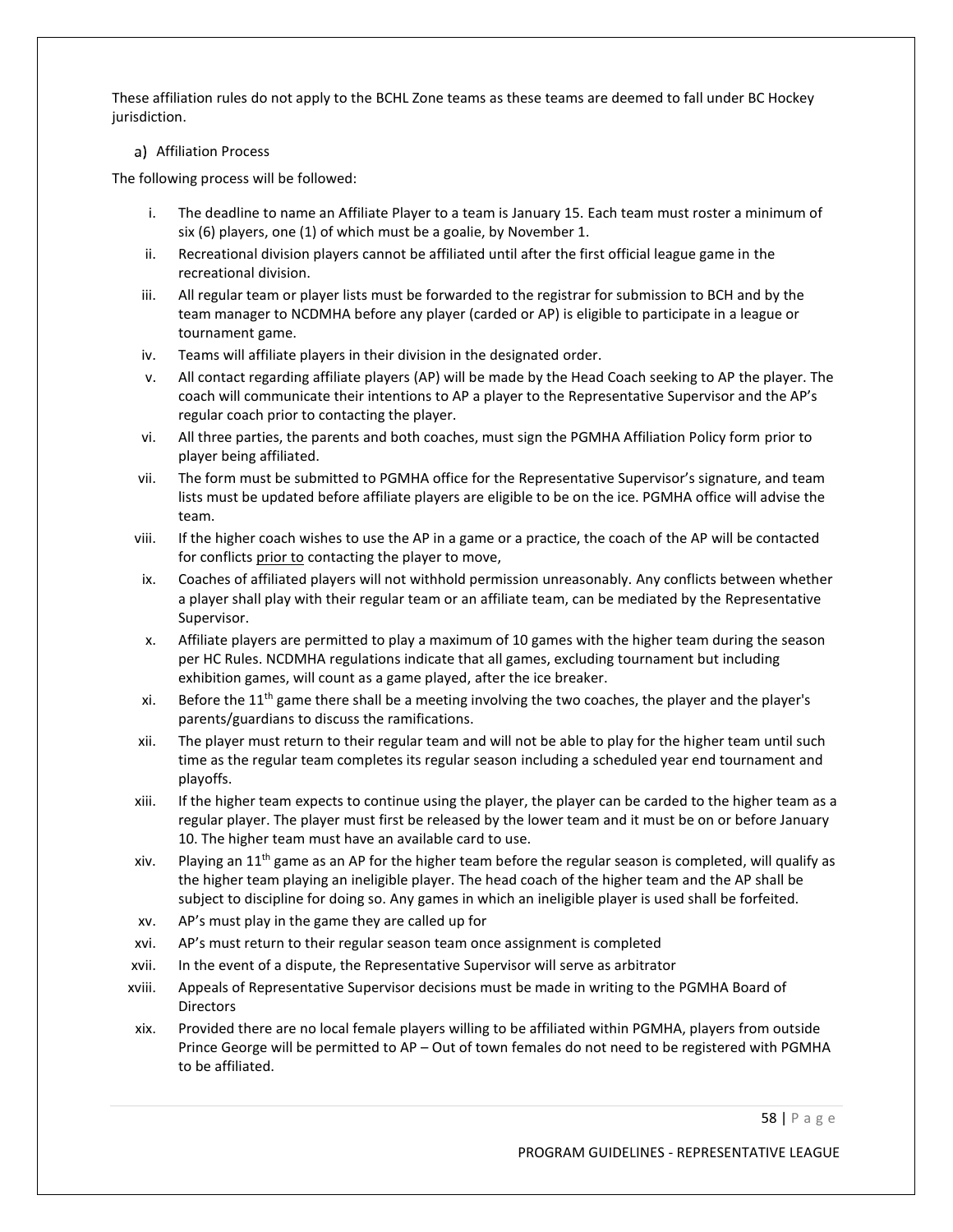b) Affiliation Order

Unless circumstance dictates otherwise, the following is the order for affiliation:

- U18 Tier 1, selects from U18 Tier 2, Tier 2 from Tier 3, Tier 3 from Tier 4, Tier 4 from Recreational (BC Hockey has adopted a policy that players registered on recreational teams may not affiliate to Senior, Junior or U18 Zone Tier 1 teams (November 2006).
- ii. U15 Tier 1, selects from U15 Tier 2, Tier 2 from Tier 3, Tier 3 from Tier 4, Tier 4 from Recreational (no U15 to U18) Teams may not skip over a level in order to affiliate players.
- iii. U13 Tier 1, selects from U13 Tier 2, Tier 2 from Tier 3, Tier 3 from Tier 4, Tier 4 from Recreational (no U13 to U15) Teams may not skip over a level in order to affiliate players.
- iv. U18 and 2nd year U15 female players may affiliate to a Female Zone Team.
- v. Female teams will affiliate from their respective divisions. (U18 will not affiliate players from the U15 representative or recreational division, U15 will not affiliate players from the U13 representative or recreational division) Unless exemption from the PGMHA Board of Directors has been given

At no time shall teams deviate from this order unless special exemption has been received from the PGMHA Board of Directors.

Or it is deemed a player safety issue for the parent representative team due to low roster numbers and the unavailability of the regular tier AP process then a special exemption can be granted by the representative supervisor to skip over a level to supply a player/s for the designated time frame needed.

# 12.7 ICE ALLOCATION

All representative teams will be provided equal ice allocations for practices based on team scheduling needs and ice availability. Factors to be considered are, but not limited to, the age of the players, AP practice requirements, residency of players (female teams) and coach availability. For practice purposes, every effort will be made to schedule two time slots for an average of two and a half to three hours /week over the season. One of the time slots must be an early morning, with the other in the late afternoon/evening.

Each representative team will be allocated the opportunity to host a tournament. The PGMHA Board will determine the schedule of tournaments for the upcoming season at the end of the previous season. Two teams may be required to share weekends. Representative teams will be informed at the start of the season the number of teams permitted to attend their tournament.

Coaches must provide 72 hours' notice for any ice time that cannot be used by their team. Teams must return any such ice to PGMHA for redistribution. Teams shall not reallocate their assigned ice to any other team without the approval of PGMHA.

Additional ice may be available from time to time. Allocations will be done in a fair and equitable manner through the PGMHA office. Representative teams will be charged actual ice costs for ice that has been allocated as the result of the regular schedule or a formal request and subsequently goes unused.

# 12.8 TEAM FINANCIALS

All Representative teams must observe PGMHA policy with respect to sponsorship, fundraising and finance practices. PGMHA will schedule a meeting with the managers and treasurers of all Representative teams to review PGMHA expectations with respect to the management of team finances. All team managers and treasurers are expected to attend; coaches are encouraged to attend. Parents will be required to vote on accepting the proposed budget. All voting will be mandatory silent votes (voting by ballot, no proxy votes). A Board member must conduct the vote when the parents vote on the budget. The PGMHA Treasurer must approve the team budget prior it being presented to the parents.

59 | P a g e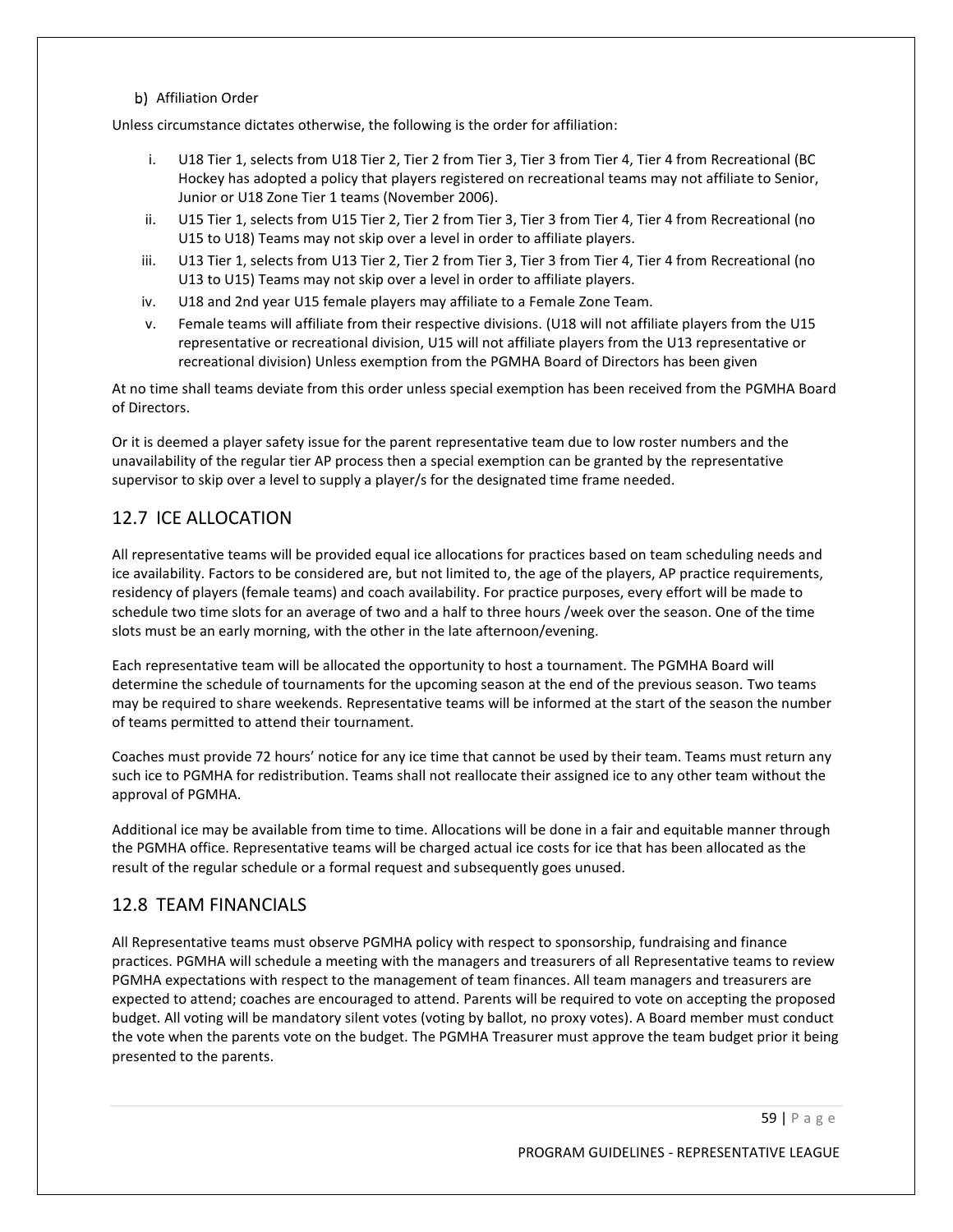All teams are to use the financial procedures and formats (spreadsheets) as indicated by PGMHA Treasurer.

It is the expectation of all teams and specifically all team staff, that every effort shall be made to act in a fiscally responsible manner. Unnecessary expenses should be avoided.

#### a) Representative Team Accounts

There will be one (1) representative team bank account per team. Representative teams shall have one (1) bank account held at the bank approved by the PGMHA Board. Representative team accounts will be set up by the PGMHA Administrator with four signatories on each team account including the PGMHA President and the PGMHA Treasurer. In the event of a conflict, the Vice President shall sign as an alternate. The Team Treasurer and Team Manager shall comprise the remaining two signatories. In the event of a conflict, the team Head Coach shall sign as an alternate. All changes or additions to a bank account will be made through the PGMHA office.

Team signatories must not be related in any manner nor shall they reside at the same residence as any member of the staff. Team funds are the property of the players' parent/guardians. Management of team funds shall be in accordance with PGMHA Policy.

Any travel costs, equipment, ice time, tournament clothing or fundraising items purchased by a team shall be the responsibility of the team; PGMHA accepts no responsibility for non-payment of these bills. The PGMHA is obliged to release the names, phone numbers and addresses of its members to companies or individuals who are owed money relating to PGMHA activities.

Any funds remaining in the team account at the end of the season may be disbursed equitably amongst the players and their families to the extent that monthly dues were paid to the team or donated to PGMHA. Funds reimbursed to parents will be by cheque from the team account. Since team accounts will not necessarily be the same from year-to-year, any account balance remaining after May 31st will become the property of PGMHA. All teams are to leave a minimum balance of \$10 in their account at the end of the season. Each team will start with a balance of \$10 in the next season.

### b) Team Funds

Parents must pay monthly dues to help cover the cost of team expenses. Monthly dues are to be paid by the first ice time of each month, and payable based on the number of players. Team treasurer will report by the 10<sup>th</sup> of each month on outstanding monthly dues to the Representative Supervisor. The Representative supervisor will suspend player travel until funds are paid. Consistent nonpayment may result in permanent removal from the team. Parents are also expected to participate in fundraising events to offset the amount of the required monthly dues.

Parents who choose not to participate in fund raising events may be allowed the option of paying their share by donation. Monthly fees collected in lieu of fundraising events shall be decided by a 75% majority in favor of the vote of team parent/guardians. This assessed fee shall be no higher than the average amount between the bottom and top amounts raised by the other parent/guardians.

Affiliated players travelling with the team will be responsible for their travel costs. If a player is injured for any length of time, the player shall continue to pay monthly dues unless the player's injury is deemed to be a "seasonending" injury. In which case the player will most likely be released and a player will be added to the team in their place. Parents must realize that the amount of dues for each month is not representative of the expenses for that specific month. Each monthly payment is used to cover the expenses incurred for the entire season. The expenses for each month may vary while the dues received remain consistent. Should the player return to play at some point, the expenses that they did not incur for the team as a result of not participating in certain games/events may be factored in to any end-of-season reimbursement that the family will be receiving. The use of affiliate players to replace the injured player will be a significant factor when considering end-of-season reimbursements.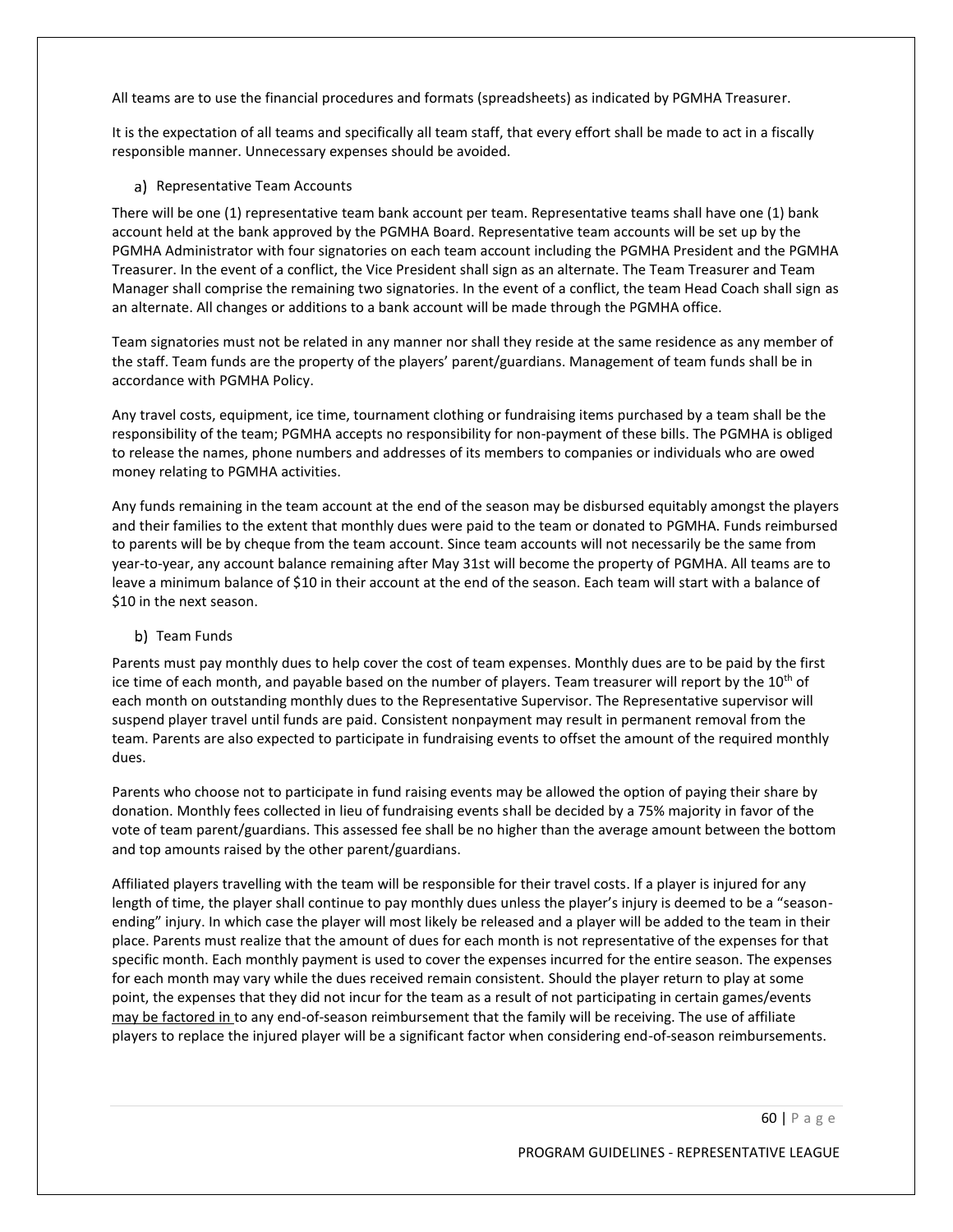Where a team surplus exists at the end of the season, parents/guardians may only be reimbursed for dues to the extent that dues were paid. Funds generated by the team by any other means must not be allocated to parents. Representative teams have the right to exclude players and/or parent/guardians that have not participated in team fundraising and/or monthly fees from any financial allocation determined as a result of fundraising and/or monthly fees.

#### Allowable Team Fundraising/Revenue Sources

Representative teams must apply to the PGMHA Board for approval of all fundraising events and all applications for lottery licenses must be coordinated through the PGMHA office. Teams are responsible for the purchase, sale and payment of any merchandise. The PGMHA accepts no responsibility for non-payment on fund-raising merchandise. All licensed gaming MUST follow the current rules of the Gaming Policy and Enforcement Branch. Special Event Sanctioning must be obtained for any event, other than hockey, done as a team. Liquor, prohibited or restricted firearms and live animals cannot be offered as prizes. Players cannot be obligated to sell raffle tickets; however they can be required to pay a fundraising levy and use the raffle ticket sales to offset the levy fees. Levy fees are at the discretion of the team, must be acknowledged and signed off at the team's budget meeting.

Teams are permitted to conduct 50/50 draws at all home league games, playoff games, home tournaments and pub nights, providing they have applied for and received the necessary gaming licenses. Teams are permitted to have one "B" license for a maximum gross profit of \$10,000 and multiple "D" licenses. Failure to obtain relevant licensing as required by BC Gaming may result in the revocation of association licensing, therefore a teams' failure to obtain the required gaming licenses will result in a team fine minimum \$500.00 per infraction.

Teams conducting fundraising events without the necessary special event sanctioning will be referred to the Conduct Committee. Special event sanctioning must be obtained for any event, other than hockey, that is done as a team.

Primary sponsors may provide additional sponsorship to their designated team if they choose. Secondary sponsors may be considered; however names of such sponsors must not be advertised in any way so as not to conflict with existing sponsors. Any additional sponsorship, whatever the nature, must be pre-approved by PGMHA. Unapproved fundraising or solicitation may result in disciplinary action and can include the loss of solicited cash or items.

Representative teams may solicit non-PGMHA sponsors for ads in their tournament program. A pre-approved letter must be used and is available at the PGMHA office. Funds raised from these sponsors shall be added directly to the team's budget. Teams may not contact PGMHA sponsors for additional funds. A 'No Contact' sponsor list is available at the PGMHA office.

### d) Allowable Team Expenses

The following items are considered allowable expenses for each representative team. The indicated formulas shall be used by coaches in developing their season budgets. The PGMHA Board shall review any predetermined amounts on an annual basis.

- i. Team clothing
- ii. Tournament Entry Fees
- iii. Team Accommodations
- iv. Team Meals and Coach per diem
- v. Team events and activities extracurricular activities while on travel, dryland activities, team building events etc.
- vi. Team fundraising initiatives prize purchases and administration costs.
- vii. Team Gifts
- e) Team Budget

61 | P a g e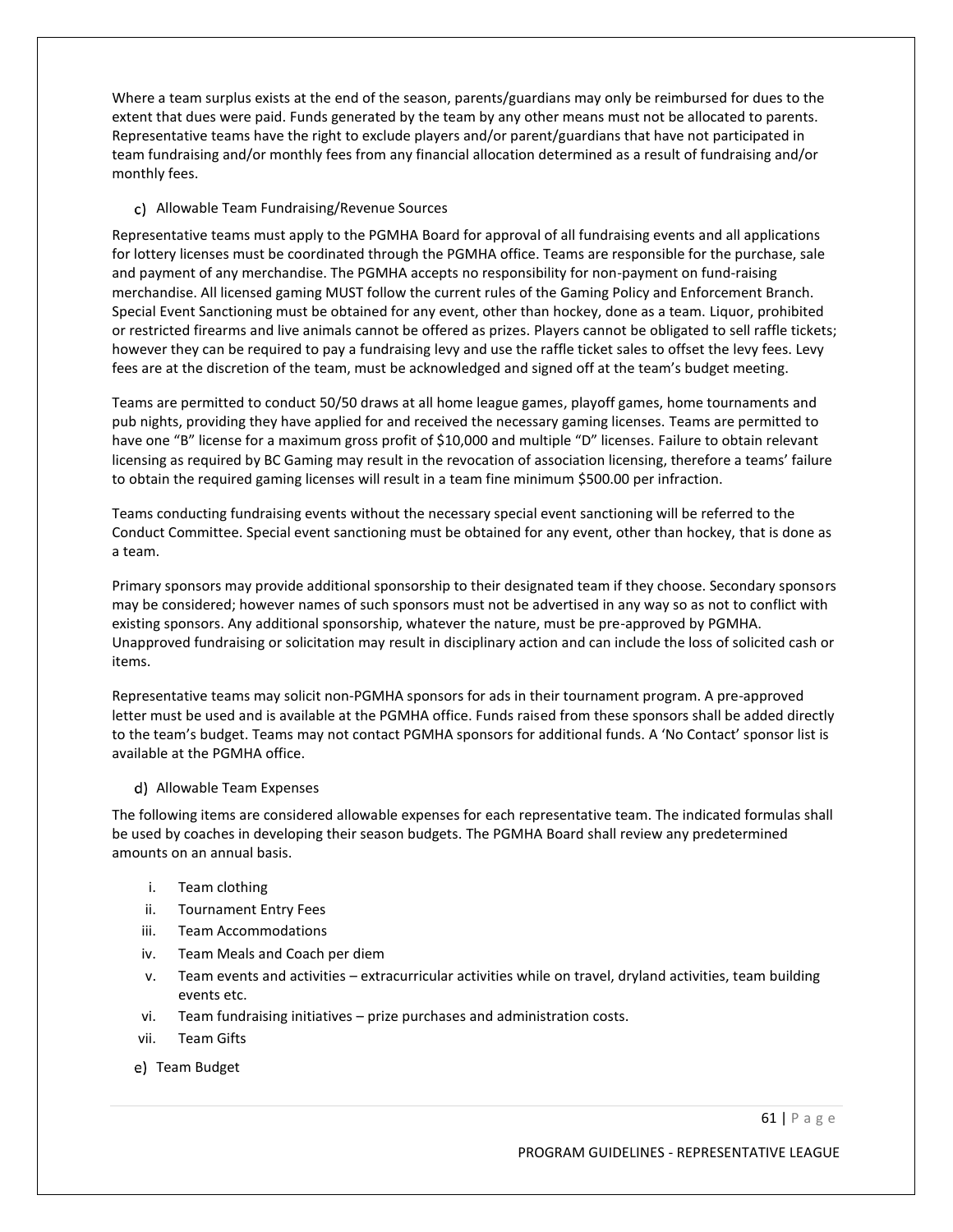The team budget will be drafted during the pre-season based on the travel that the head coach plans to do during the regular season. Non-parent coaches that are assigned prior to tryouts shall complete their finalized budget prior to tryouts starting. For the teams with no coach assigned, the Representative supervisor will draft a general budget based on the travel lists submitted by the prospective coaches during the coach selection process. The budget must be drafted and submitted to the Representative supervisor within seven (7) days of the coach being assigned to the team.

The drafted budget shall be distributed to the parent group at the first practice from when it was submitted. Parents are to be provided seven (7) days minimum, to review the budget, discuss it with their peers prior to approving it.

All approval discussion and voting must occur in-person. All voting will be mandatory silent vote, no proxies. The principle of 75% in favor of the motion will apply when parents vote. Parents will be provided one vote per player. Parents shall indicated their approval by marking off their agreement or non-agreement on a ballot available from PGMHA. After it is approved by the parent group, the season budget and minutes of the meeting must be submitted to the PGMHA Board no later than October 10<sup>th</sup> of the current season. Travel permission will be withheld until such time as the budget is received.

The PGMHA recommends that the team budget will, at minimum, include the following:

(Specific budget calculation guidelines are outlined in the Representative Team Manager and Finances Handbook).

- i. Expenses
	- x. Estimated tournament travel costs Each tournament in the coach's season plan shall include:
		- I Tournament entry fees varies from tournament to tournament
		- II Travel costs this will identify bus travel or parent travel
		- III Meal costs food for players and team staff only.
		- IV Estimated travel expenses for league games
		- V Use the same formulas as used in tournament travel
	- y. Estimated team expenses for clothing (including team socks and practice jerseys), dryland expenses, team events, etc.
	- z. Estimated PGMHA fees
		- VI Carding fees
		- VII Sanctioning, Ref Development and Tournament fees.
		- VIII Program printing
	- aa. Estimated fundraising initiative expenses.
		- IX Season Raffle prizes
		- X Season Raffle Ticket printing
		- XI Gaming license fees
- ii. Revenue
	- bb. Estimated home tournament proceeds
		- XII Entry fees –
		- XIII Raffle Basket table –
		- XIV Newspaper ad –
		- XV Sponsorship up to a \$1,500 maximum
	- cc. Estimated fundraising revenues
		- XVI Program Ad Sales –
		- XVII 50/50 draws during home league games –
		- XVIII Season raffle –
	- dd. Fundraisers– chocolate sales, meat orders, volunteer work crews, bottle drives, etc.
	- ee. Estimated parent dues

62 | P a g e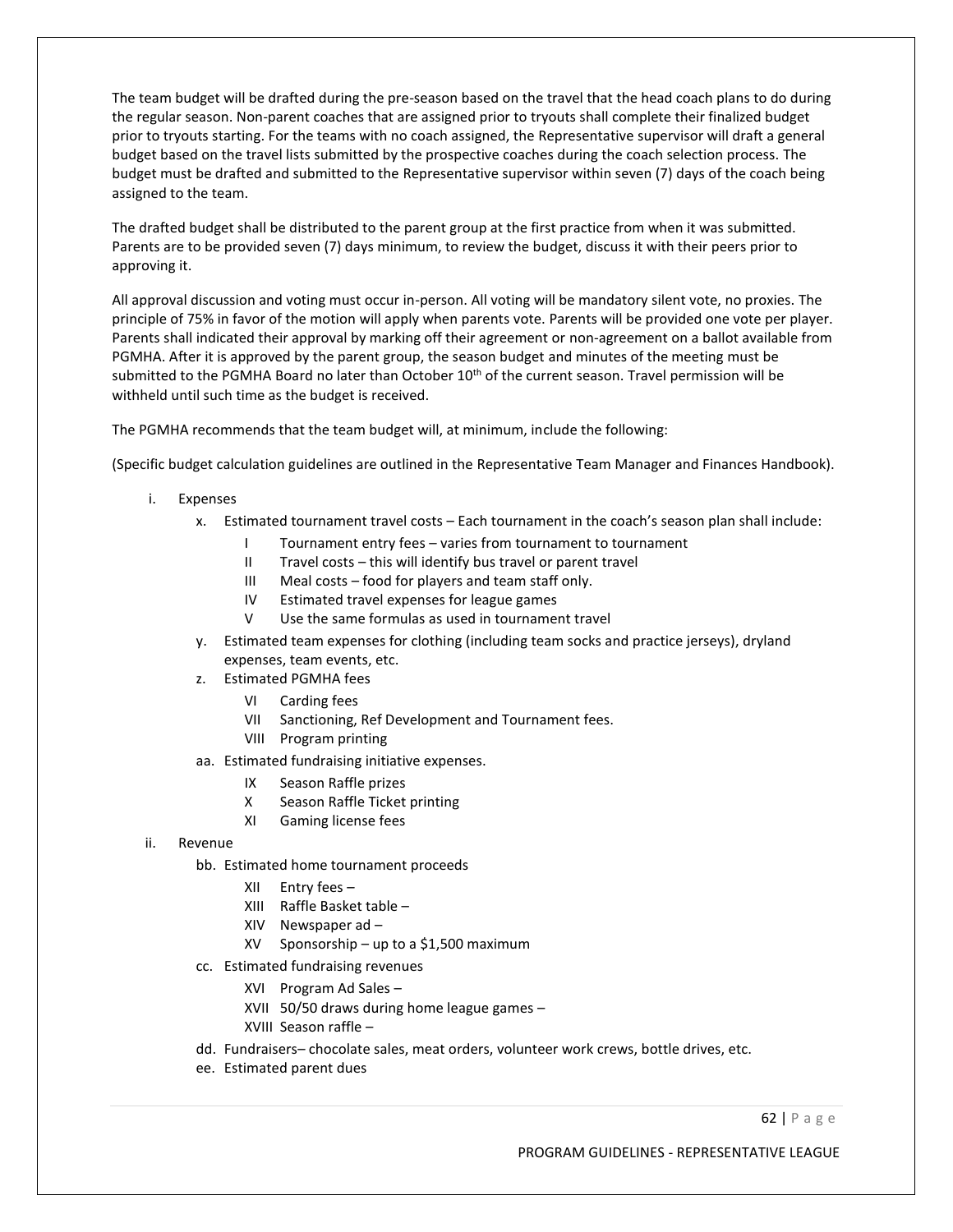Receipt of an approved budget will secure a PGMHA repayable advance of \$6,000. This advance must be repaid in a minimum of four installments November 1, December 1, January 1 and February 1 of the season.

### f) Remuneration and expense reimbursement for team travel

i. Remuneration/honorarium for non-parent Head Coaches

Non-parent head coaches will be provided with a monthly remuneration to offset expenses and income loss. Head coaches are expected to travel with their team on every trip.

- Tournament travel: \$400/trip
- League game travel: \$200/trip
- Monthly maximum: \$1,000/month
- ii. Remuneration/honorarium for non-parent team staff (excluding head coach)
	- a. Bus Trip

All expenses are paid by the team as follows and there shall be no further reimbursement for incurred expenses. A maximum of 4 staff (all parent/non-parent combined) shall be paid for per trip:

- their hotel with the team,
- meals with the team and
- transportation via bus
	- b. Parent Drive Trip

Non-parent team staff to a maximum of two, shall be reimbursed. Rationale: Head Coach is expected to travel with the team while assistant coaches are less obligated.

### XIX Accommodations

Reimbursement at the rate of a standard, 2 queen room at the hotel where the group block was made. If the room is shared with anyone other than another team staff member, the team shall reimburse 50% nightly room rate. The team is not responsible for room upgrades or additional nights. If there is more than one nonparent staff member travelling, the expectation is they will share a room with the non-parent head coach.

### XX Meals & Per Diem

Meals will be reimbursed to a maximum of \$50/day. A Per Diem rate of \$50/day will be for team staff not partaking in *any* team meals.

### XXI Travel

The only method of travel reimbursed is personal vehicle. No flights unless pre-approved by the parent group. Travel mileage will be reimbursed at the posted CRA rate per kilometer to attend and return from the event. If there is more than one non-parent staff on the team, the expectation is that the non-parents will carpool. The team is responsible for only one vehicle for non-parent staff.

- iii. Remuneration/honorarium for parent team staff
	- a. Bus Trip

All expenses are paid by the team as follows and there shall be no further reimbursement for incurred expenses. A maximum of 4 staff (all parent/non-parent combined) shall be paid for per trip:

- their hotel with the team,
- meals with the team and
- transportation via bus
	- b. Parent Drive Trip

63 | P a g e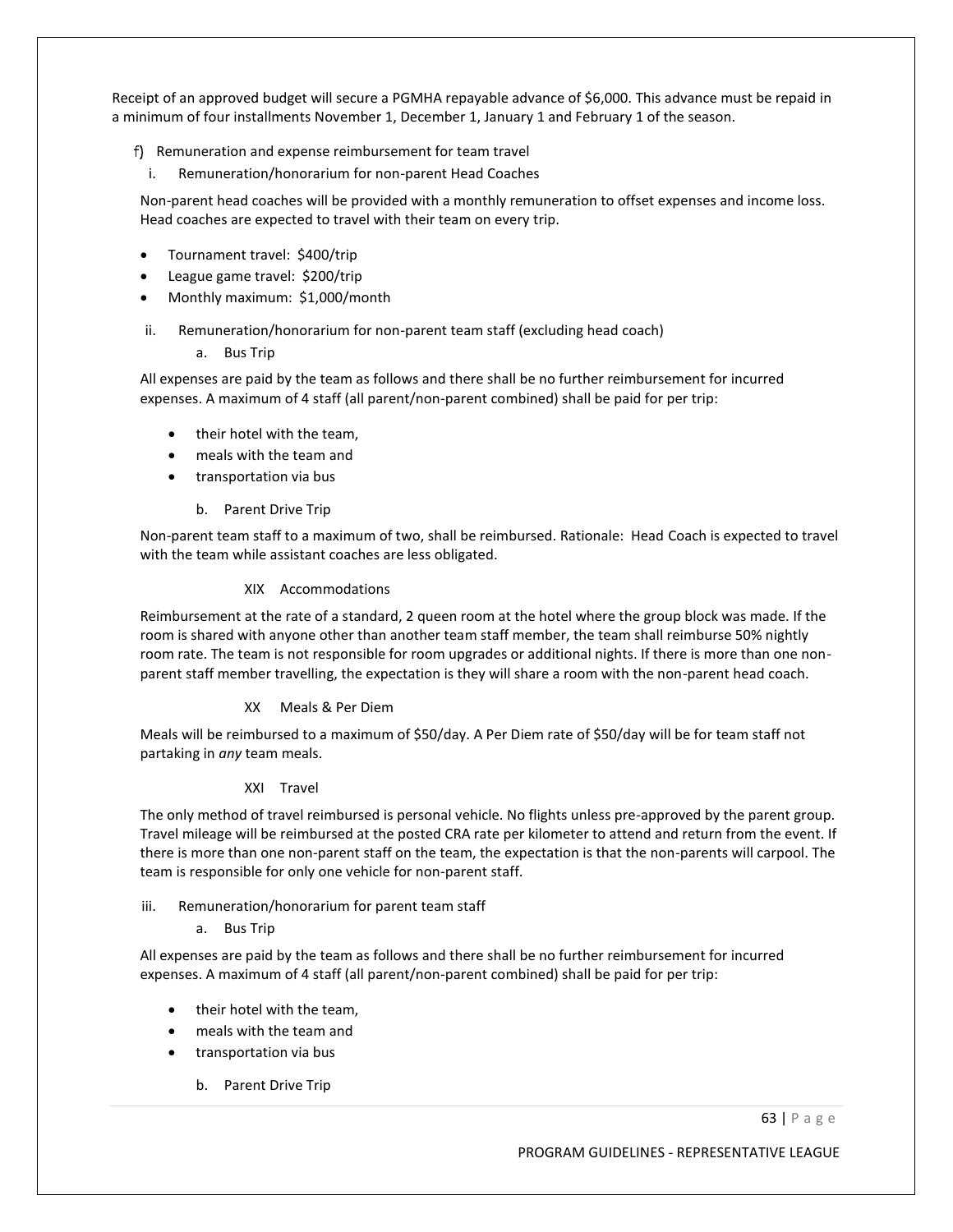Head Coaches are always expected to travel with the team; only the parent head coaches shall be reimbursed. All other parent team staff are responsible for their own expenses. The parent head coach shall be responsible for his child's expenses.

### a. Accommodations

Reimbursement at 50% the rate of a standard, 2 queen room at the hotel where the group block was made. The team is not responsible for room upgrades or additional nights. If there is more than one non-parent staff member travelling, the expectation is they will share a room with the non-parent head coach.

### b. Meals & Per Diem

Meals will be reimbursed to a maximum of \$50/day. A Per Diem rate of \$50/day will be for team staff not partaking in *any* team meals

### c. Travel

No reimbursement.

### iv. General

- All remuneration and expense reimbursement must be presented in the team budget.
- All reimbursements must be supported by receipts. Only those receipts dated for the timeframe and location of the trip shall be reimbursed by the team.
- To be reimbursed, team staff must have actively participated in the trip. Responsibilities include supervision, maintaining the schedules and knowing the whereabouts and "goings-on" of all players at all times.
- Coaches are expected to share coach rooms.
- Players are expected to stay in player rooms, except in circumstances of medical conditions.
- If team staff (parent or non-parent) use alternate options to the accommodation, transportation or meals with the team, it will be at their own expense.

# 12.9 TEAM DRESS CODE

a) Teams

Dress code in effect for all home and away games will consist of dress pantsgolf shirt, dress shoes and team jacket. No ball hats are permitted. Team dress code applies to all carded team personnel as well. This dress code applies to all team functions (lunch, dinner, banquets, raffle sales, etc.)

### b) Coaching Staff

All Coaches and Staff must be in PGMHA dress code for all home and away games and team functions (lunch, dinner, banquets, raffle sales, etc.). This will consist of dress pants, golf shirt , dress shoes, and team jacket. The only exception is for the team HCSP person, they may be in runners and team tracksuit for games.

- Approved PGMHA Apparel Package will consist of the following:
	- i. Team jacket
	- ii. Team pant
- iii. Team golf shirt
- iv. Team Hoody
- v. Team work out shirt
- vi. Team work out short
- vii. Team hat/toque

64 | P a g e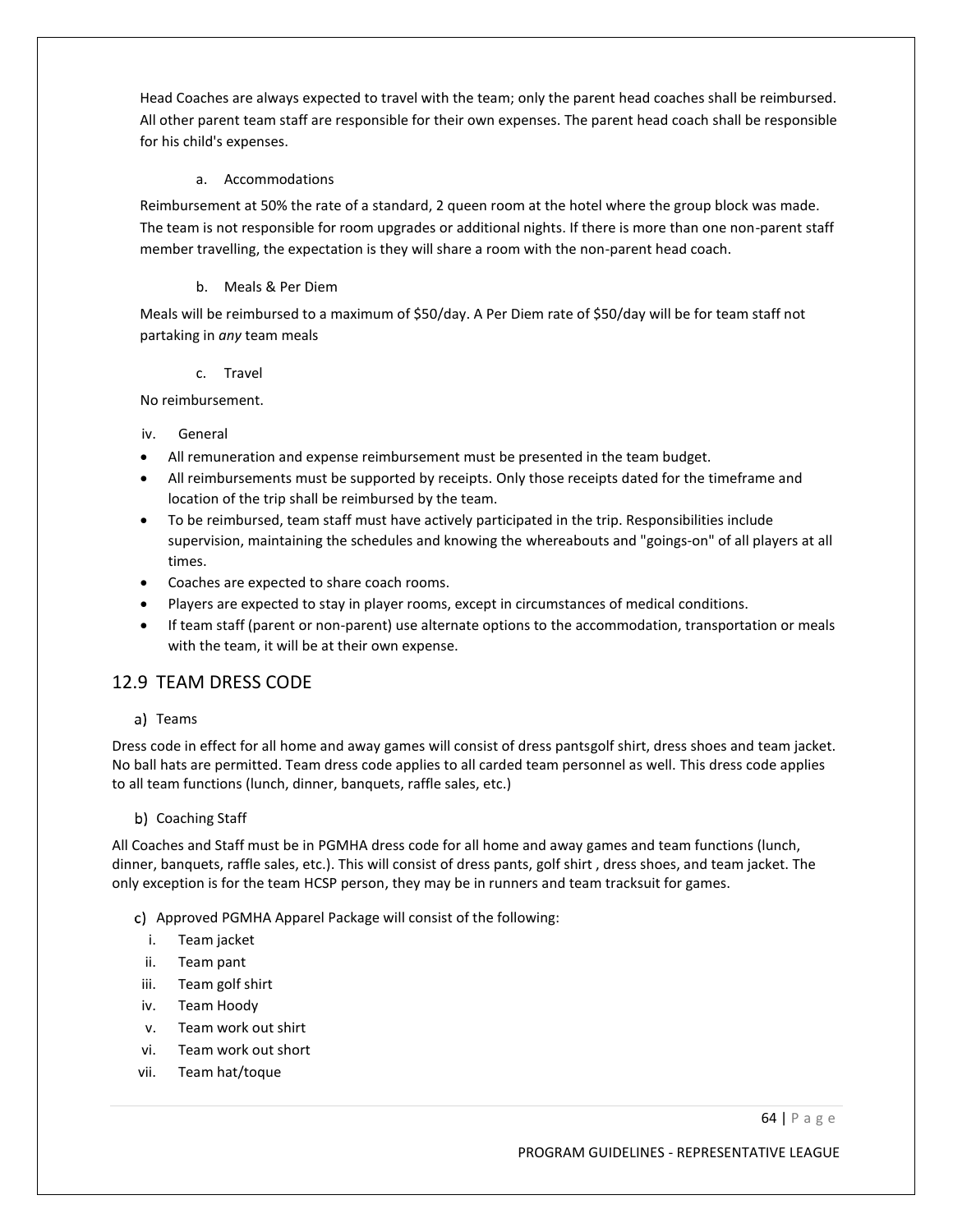- viii. Team pant shell
- ix. Team gear bag
- x. No names or numbers

The PGMHA approved Apparel Package is the only apparel permitted to be purchased.

Team EquipmentTeam equipment will be provided by PGMHA and the team will be invoiced for the following items (please account for this in the Team Apparel section of your budget):

- xi. One practice jersey
- xii. Socks one set of home white and one set of away black
- xiii. A's and C's
- xiv. Helmet stickers
- xv. Practice bucket, pucks and pylons

Teams will be provided with one (1) set of home (white) and one set of away (black) jerseys. Team manager or designate is responsible for the team jerseys. Jerseys are not to go home with the players.

d) Representative Logo

The Prince George Cougar Representative Hockey Logo is the property of the Prince George Cougars. This logo may only be used by obtaining written consent from PGMHA which in turn obtains consent from the Prince George Cougars. Coordinating the use of this logo must be done through the PGMHA office. Under no circumstances shall members contact the Prince George Cougars' office directly

### 12.10 REPRESENTATIVE HOME TOURNAMENT GUIDELINES

Each representative team may host a tournament on a designated weekend shared with another team, to a maximum of six teams. The exception to this will be if there are a sufficient number of weekends available to host representative tournaments, that ALL representative teams can have a tournament weekend to themselves, therefore allowing eight teams. The PGMHA will provide ice and referees to a maximum of eight teams. Unused ice must be returned to the Ice Administrator for redistribution. Scheduled ice not utilized during the tournament will be charged back to the tournament.

Representative tournaments will be organized by the Tournament Representative and a committee made up of the parent/guardians of team players, in consultation with the PGMHA Tournament Supervisor and Referee in Chief. All tournaments will be required to have sufficient volunteers to work the tournament including two people to run the penalty boxes, two security persons, a time keeper, scorekeeper, two person running the raffle table, two 50- 50 sellers minimum nineteen years old.

Tournament Committees are responsible for the clean up and take down of tournament signs, posters, banners, tables etc. at the end of the tournament and for updating the tournament trophy

a) Tournament Committee Meetings

The Tournament Supervisor and Referee-in-Chief shall be invited to attend the initial organizational meeting for each tournament. The representative team managers or tournament Chairperson will coordinate with PGMHA Tournament Supervisor or designate, to schedule the first meetings. Each tournament committee must hold an initial organizational meeting at least one month prior to the tournament date. These meetings shall be held as determined by the various tournament committees. Representative tournaments will be played under HC, BCH, NCDMHA and PGMHA rules.

b) Tournament Guidelines

65 | P a g e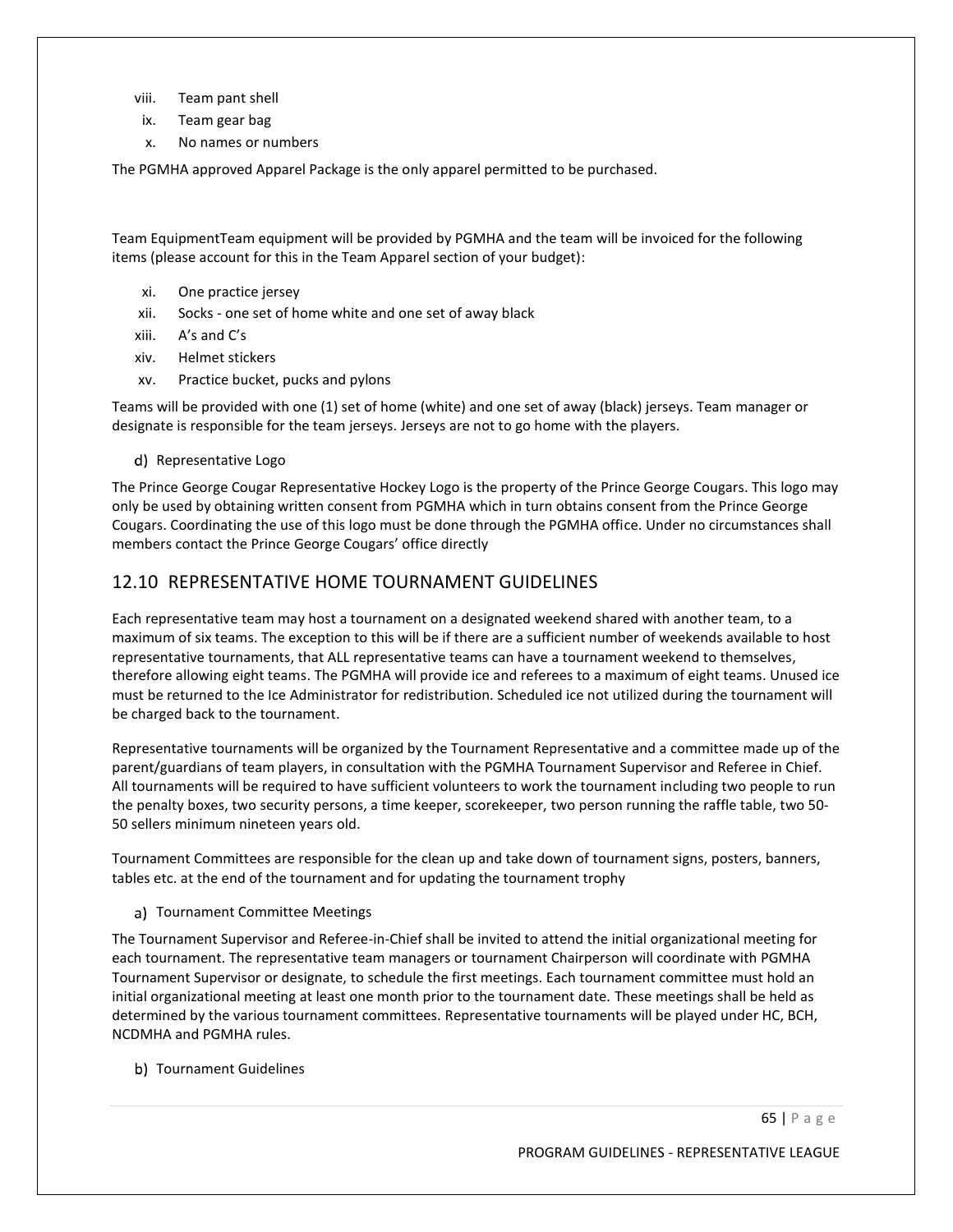Each tournament may have up to a maximum of two (2) major sponsors to a maximum of \$1,500 total and approved by the PGMHA Board. Sponsor funds must be received by PGMHA and will be forwarded on proof of sponsorship. All tournament fundraising including raffles, 50/50 draws and lottery licenses must be approved by PGMHA prior to the collection of prizes. License applications must be made through the PGMHA office.

Teams are expected to demonstrate their appreciation of team sponsors by acknowledging sponsors in team advertising or by some other means. Representative tournament hosts are required to put an insert into the program advertising their tournament sponsor and team sponsor, each to have a full page ad. No other advertising will be displayed on the insert. An ad is also to be posted in the daily newspaper recognizing the team sponsor and tournament sponsor. Failure to place the newspaper ad could result in PGMHA doing it for the team, and sending the invoice to the team. It may also result in not reimbursing the tournament sponsorship fees to the team.

The Tournament Representative or designate must be on site at all times during the tournament. Game sheets must be hand-written with no labels and are to be completed by a team designate. Tournament Committee members will not fill out game sheets.

Tournament organizers and/or parent/guardians are not to solicit current PGMHA sponsors for donations of cash, merchandise or other donations. A complete list of current PGMHA sponsors is available at the PGMHA office. Unapproved fundraising or solicitation of existing sponsors may result in disciplinary action including the loss of solicited cash or items. Also see PGMHA Fundraising and Tournament Manual.

Each tournament will be required to donate \$150.00 to the Prince George Referees Association to be used towards the development of officials. Teams will also be charged a \$100 PGMHA administration fee. The PGMHA will cover the cost of ice rental and referees allowing each representative team to participate in one local tournament per season. Tournament sanction fees and game pucks are the responsibility of the tournament host team – host teams must provide a minimum of three unused pucks per game.

All teams participating in a tournament hosted by PGMHA are required to provide a copy of their HCR roster prior to their first game

#### c) Provincial Tournaments/Championships

Provincial Tournaments shall follow the same guidelines as set out for other tournaments with the following exceptions:

- i. The host committee must include a representative from the PGMHA Board, who is not connected to the team, as well as the Representative Supervisor
- ii. The host committee may solicit donations from the business community regardless of whether they are an existing PGMHA sponsor
- iii. All costs, including ice rental and referees, will be the responsibility of the tournament
- iv. Deficits will become the responsibility of the host team and/or parents
- v. Revenue will be deposited into the team account as part of their fundraising revenue
- vi. BC Hockey guidelines supersede PGMHA tournament guidelines

# 12.11 DISCIPLINE

PGMHA is committed to providing a safe environment for all hockey players and team staff. Representative division players frequently travel without direct parental supervision. PGMHA has established Codes of Conduct outlining the minimum standards of behavior that all players and coaches must adhere to. Each player and team staff must submit a signed copy of their Code of Conduct to PGMHA at the beginning of each season.

66 | P a g e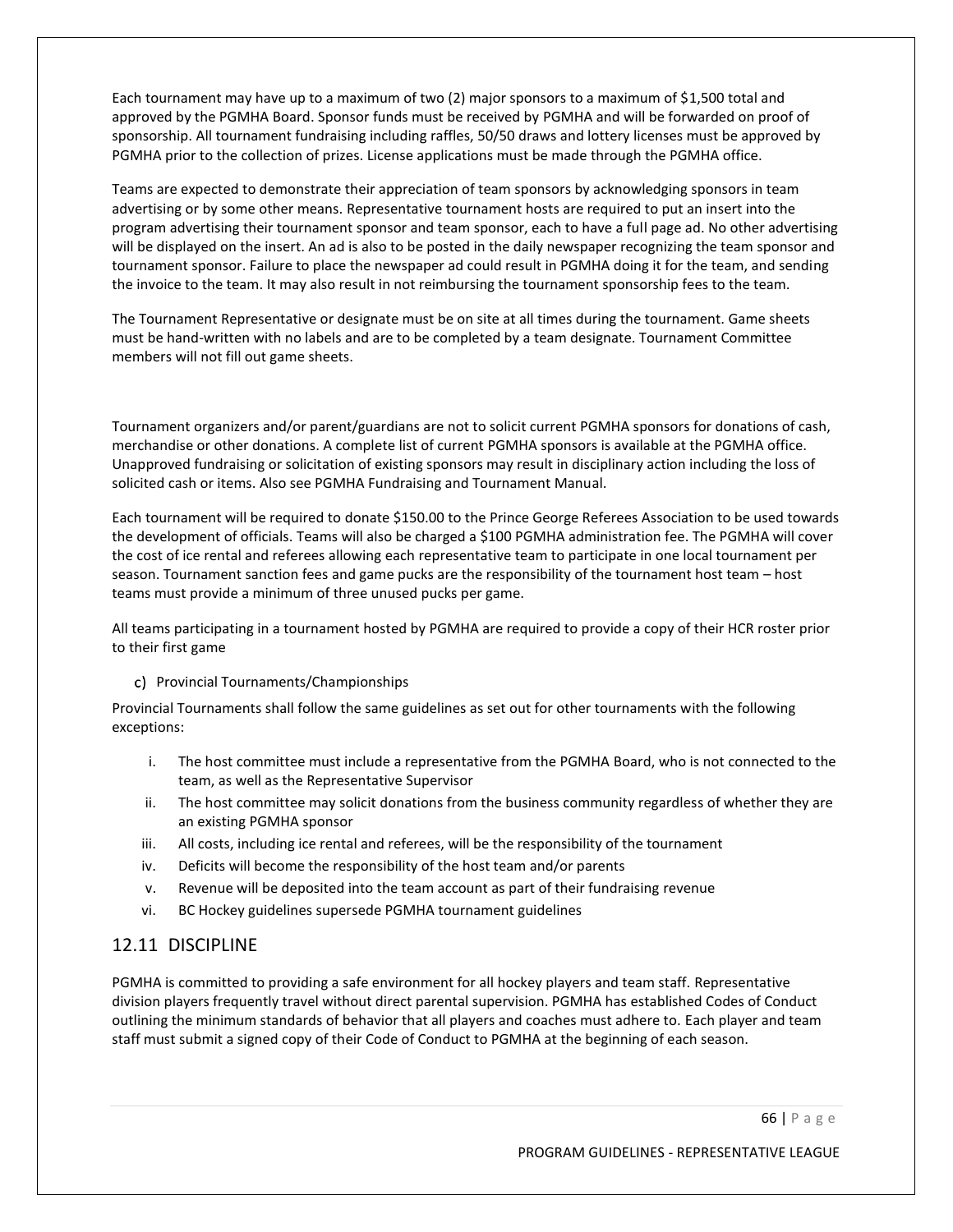The PGMHA expects coaches and team officials to maintain strict discipline among players and parent/guardians. The coach, players and parent/guardians represent not only PGMHA and the Prince George Cougars, but also team sponsors and the City of Prince George. It is the responsibility of the coach to be aware of the rules and regulations at all levels. Parents shall commit to the BC Hockey Fair Play contract for parents.

Specific team rules should be established at the first meeting of the year with input from all parties including players, parent/guardians, coaching staff and management. These rules must be approved by the Representative Supervisor. Rules should be in writing and distributed to each player and their parent/guardians so that all are aware of team expectations. These rules are over and above PGMHA, NCDMHA, BCH and HC rules and must not in any way contradict them. They should include matters such as missed practices, meeting times prior to games, communicating with coaches, parent expectations, etc.

Coaches will make reasonable efforts to ascertain whether a player has a valid reason for failing to show up to practices or games on a consistent basis. If in the opinion of the coach, the player has not demonstrated a commitment to the team, the player may be released.

Coaches are responsible for player discipline and upholding the decisions of the officials. Coaches and managers must ensure that all automatic penalties are served and that no player or team official returns or plays prior to the completion of the suspension. Coaches and team officials have the authority to suspend a player or players. All disciplinary actions must be accompanied by an incident report completed and presented to the Representative Supervisor within five (5) days of the incident occurring. Incident reports will be reviewed by the Representative Supervisor and if in the opinion of the Representative Supervisor, coaches, or team officials, suspensions beyond one game are necessary, the circumstances will be communicated to the conduct committee.

Coaches are also responsible for player discipline with respect to dressing rooms, hotel rooms and bus travel. Teams found to be in violation of these expectations may be suspended from league play.

Specific disciplinary actions with respect to league games and/or tournaments shall be administered by the NCDMHA, BCH, HC and the Conduct Committee. Suspensions received on the road beyond one game must be communicated to the Representative Supervisor and Vice President.

Players are expected to act responsibly and be ambassadors of their sport. If at any time a player participates in an event or activity while representing PGMHA or their sponsors wearing team jerseys, tracksuits, or jackets, they are expected to behave in a manner consistent with demonstrating good sportsmanship, respect for their peers and respect for community members. Failure to do so will result in reprimand and possible suspension from play, as determined by the PGMHA Conduct Committee.

Minimum suspension guidelines will follow the most recent BC Hockey Bulletin for Minimum suspensions - Minor/Female. Suspensions, in addition to the minimum suspension guidelines can be given, or as the Association deems necessary for player and coach conduct on the ice and in the stands

# 12.12 EDUCATION PROGRAM

The Risk Education Program (consists of Sportsmanship In The Stands, Parent Respect In Sport, and any other program mandated by BC Hockey or Hockey Canada), is a program intended to provide players an overview of a variety of issues relating to acceptable behavior while participating in team activities. Topics will include, but are not limited to, bullying, harassment, intimidation, substance use and/or abuse, illegal activity and sexual behavior.

All fist year representative players are required to attend the Risk Education Program (REP) session one time during their first year as a PGMHA rep/Development player. This session will be held early in the season following the representative team rosters being finalized. Attending more than once during their representative hockey lifetime will be optional.

67 | P a g e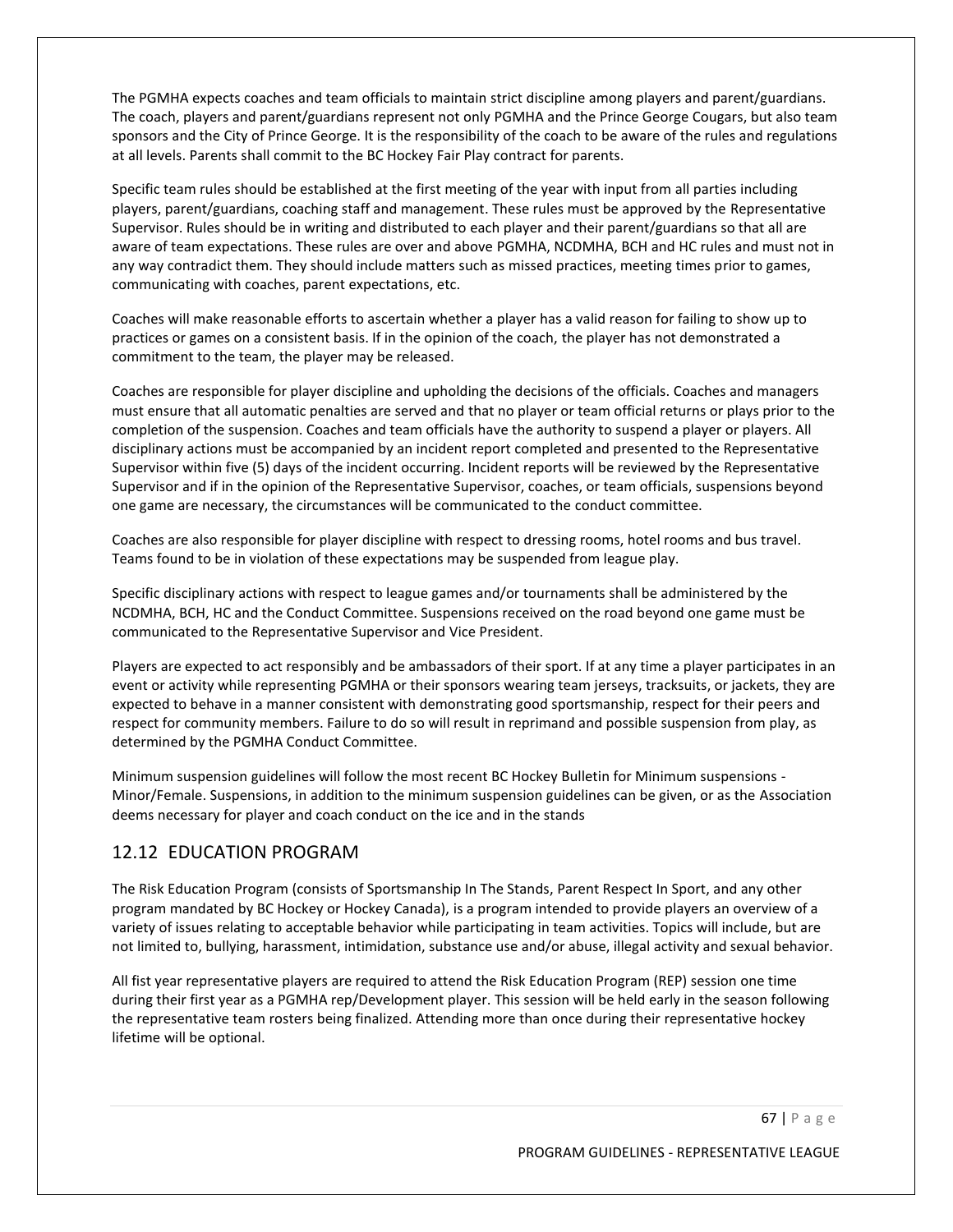Parents and coaches are required to attend the program also so that they are aware of the same type of issues that their children/players may be facing as they engage in team activities. They shall attend this session with their children/players so that further discussion can be fostered between family/team members after the session is completed.

# 12.13 REPRESENTATIVE POLICY DEVELOPMENT

The PGMHA will appoint a standing Committee to annually review policy with respect to the representative system. This Committee will be comprised of the Representative Supervisor, at least two (2) other PGMHA Board members, the Association Head Coach and a minimum of three (3) Development 1 coaches within the representative system. Additional Committee members may be invited at the discretion of the Representative Supervisor.

The purpose of this Committee will be to monitor the representative system from both a constructive and practical perspective, to assess the effectiveness of existing policy, to make recommendations for maximizing player and team development and achievement, and to provide feedback subsequent to the implementation of any recommendations.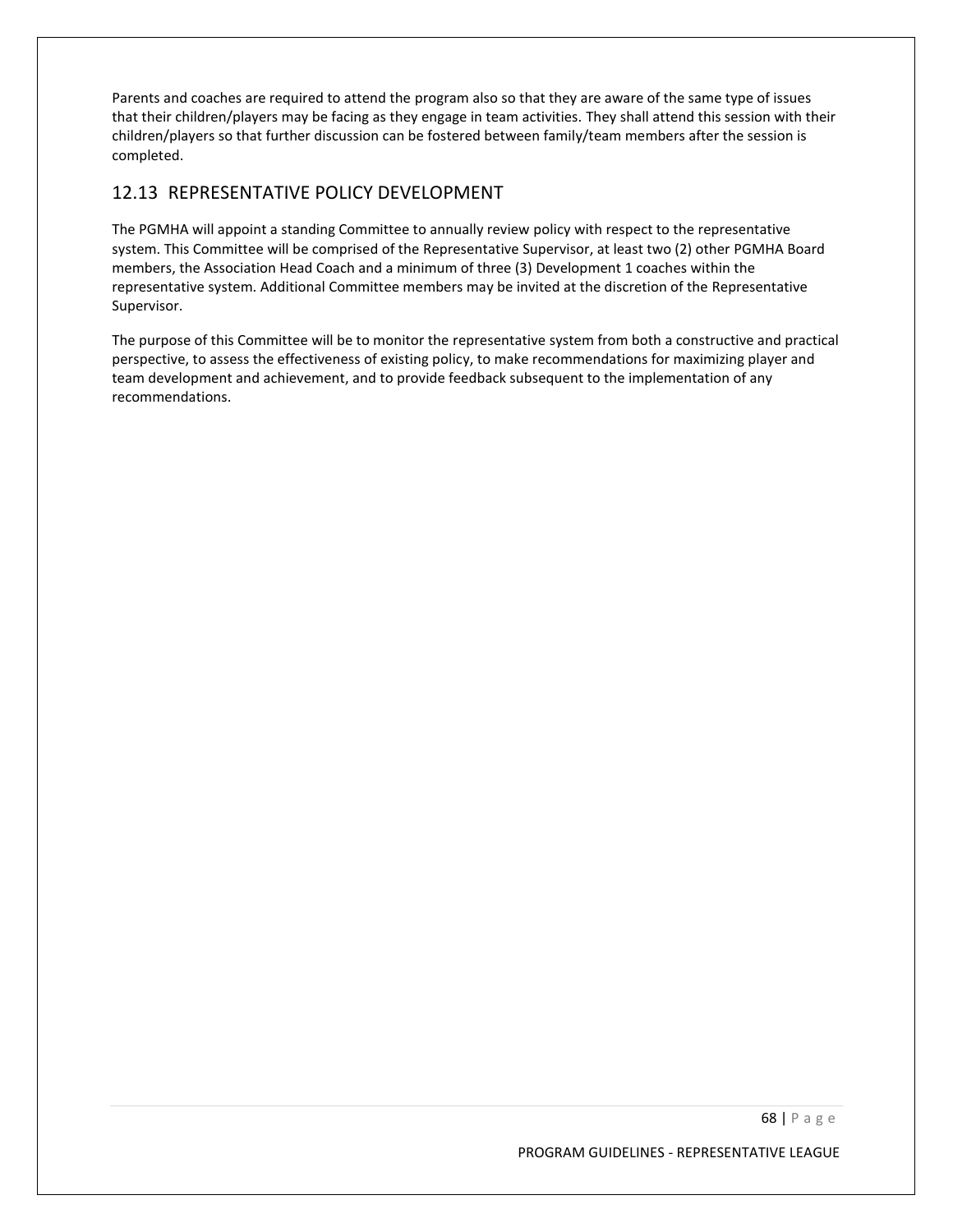# **13 APPENDICES**

# 13.1 HONORARY LIFE MEMBERS

| <b>Bob Lepage</b> |  |  |  |
|-------------------|--|--|--|
| John Morrison     |  |  |  |
| Dan Martin        |  |  |  |
| Eric Henderson    |  |  |  |

Shawn Rice Cathy Scott (Mason) Jane Newman

# 13.2 ANNUAL TROPHIES

Tournament Chairpersons and/or division Supervisors are responsible for presenting and upgrading the engraving on the trophies.

| U18 (Midget) Tier 1 Annual Tournament Champions                                            |
|--------------------------------------------------------------------------------------------|
| U18 (Midget) Tier 2 Annual Tournament Champions                                            |
| U18 (Midget) Female Annual Tournament Champion                                             |
| U18 (Midget) Recreational 1 Christmas Tournament Champion                                  |
| U18 (Midget) Recreational 2 Christmas Tournament Champion                                  |
| U18 (Midget) Recreational 1 Playoff Winner                                                 |
| U18 (Midget) Recreational 2 Playoff Winner                                                 |
| U15 (Bantam) Tier 1 Annual Tournament Champions                                            |
| Rahier U15 (Bantam) Tier 1 Sportsmanship Award                                             |
| U15 (Bantam) Tier 2 Annual Tournament Champions                                            |
| U15 (Bantam) Female Annual Tournament Champion                                             |
| U15 (Bantam) Recreational Christmas Tournament Champions                                   |
| U15 (Bantam) Recreational Playoff Winner                                                   |
| U13 (Pee Wee) Tier 1 Annual Tournament Of Champions                                        |
| U13 (Pee Wee) Tier 2 Annual Tournament Champions                                           |
| U13 (Pee Wee) Female Annual Tournament Champions                                           |
| Ethan Blacker Memorial - U13 (Pee Wee) Recreational 1 and 2 Christmas Tournament Champions |
| U13 (Pee Wee) Recreational 1 Playoff Winner                                                |
| U13 (Pee Wee) Recreational 2 Playoff Winner                                                |
| Michael Harder Most Sportsmanlike Team - U13 (Pee Wee) Recreational Year end               |
| Kelly Bellamy Memorial Sportsmanship Award - U11 (Atom) Christmas Tournament               |
| Shane Davis Memorial - Shane Davis Spring Tournament - U11 (Atom) Recreational 1,2 & 3     |
| Jingle Belles Classic - Female                                                             |
| Larry Mason Memorial for Association Volunteer of the Year                                 |
| Prince George Minor Hockey Association Coach of the year                                   |
| Prince George Minor Hockey Youth Volunteer of the Year                                     |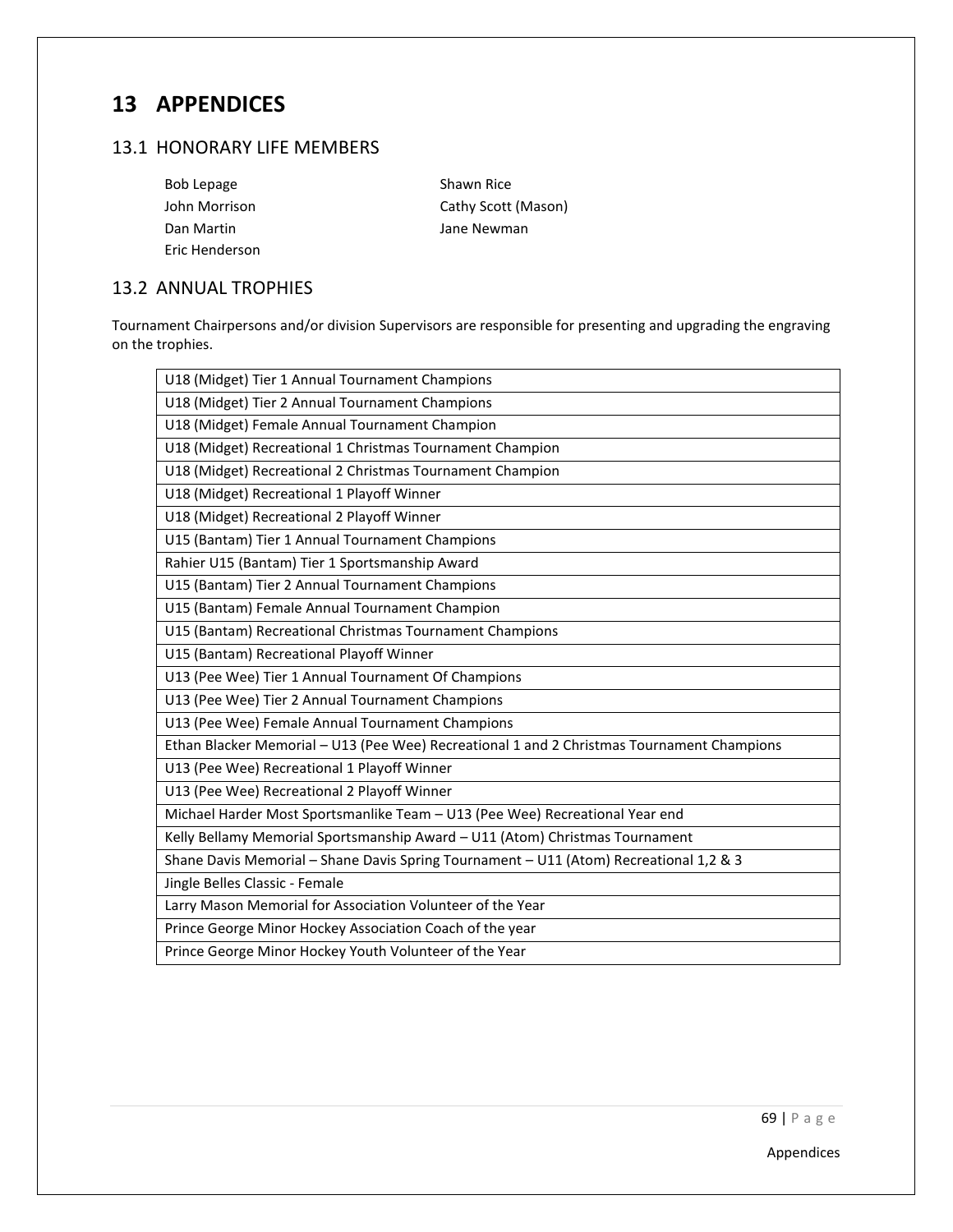# 13.3 DIRECTOR DUTIES AND RESPONSIBILITES

- a) Duties of the President
	- i. Overall direction of PGMHA
- ii. Preside at meetings of the Board and general or special meetings of the Association
- iii. Act as Chief Executive Officer of the Association supervising and directing all Board members in the execution of their duties, including standards of performance, scope of control, and disciplinary action
- iv. Oversee preparation of agenda for Board meetings
- v. Oversee the preparation of annual budget and financial statements
- vi. Maintain contact with other hockey oriented regulatory and resource groups
- vii. Serve as a member of any active sub-committee with the exception of the Conduct Committee
- viii. Become past-president in an advisory capacity
- ix. Maintain signing authority
- x. Attend or appoint designates to attend HC, BCH, NCDMHA, and other relevant meetings
- xi. Prepare/perform press releases through the media as required by the Board
- xii. Uphold HC rules and regulations
- xiii. Uphold BCH rules and regulations
- xiv. Uphold NCDMHA rules and regulations
- xv. Uphold PGMHA Policy
- xvi. Maintain power to suspend any team, player, team official, parent/guardian or other member for unsportsman-like conduct on or off the ice, abusive language to any of the officials, or failure to comply with the PGMHA Constitution & Bylaws and Policy pending review of the incident by the Conduct Committee
- xvii. Prepare report for Annual General Meeting
- b) Duties of the Vice President
	- i. Perform duties of President in their absence
- ii. Perform other duties as designated by the President
- iii. Act as Chairman of the Conduct Committee
- iv. Oversee appointment of Conduct Committee, including two Board member, to hear and address formal complaints
- v. Serve as an alternate in attendance at various regulatory, league and resource groups meetings
- vi. Uphold HC rules and regulations
- vii. Uphold BCH rules and regulations
- viii. Uphold NCDMHA rules and regulations
- ix. Uphold PGMHA Policy
- x. Prepare report for Annual General Meeting
- xi. Report to the President
- c) Duties of the Secretary
	- i. Assist Treasurer with reviewing representative team financial statements throughout the season
- ii. Perform such other duties as designated by the President
- iii. Report to the President
- iv. In the absence of the administrator will:
	- d. Record the minutes of all meetings and circulate to all Board members
	- e. Maintain and distribute all correspondence
	- f. Update and maintain PGMHA Board files and records
	- g. Shall fill the role of Tournament Supervisor with the following duties:

70 | P a g e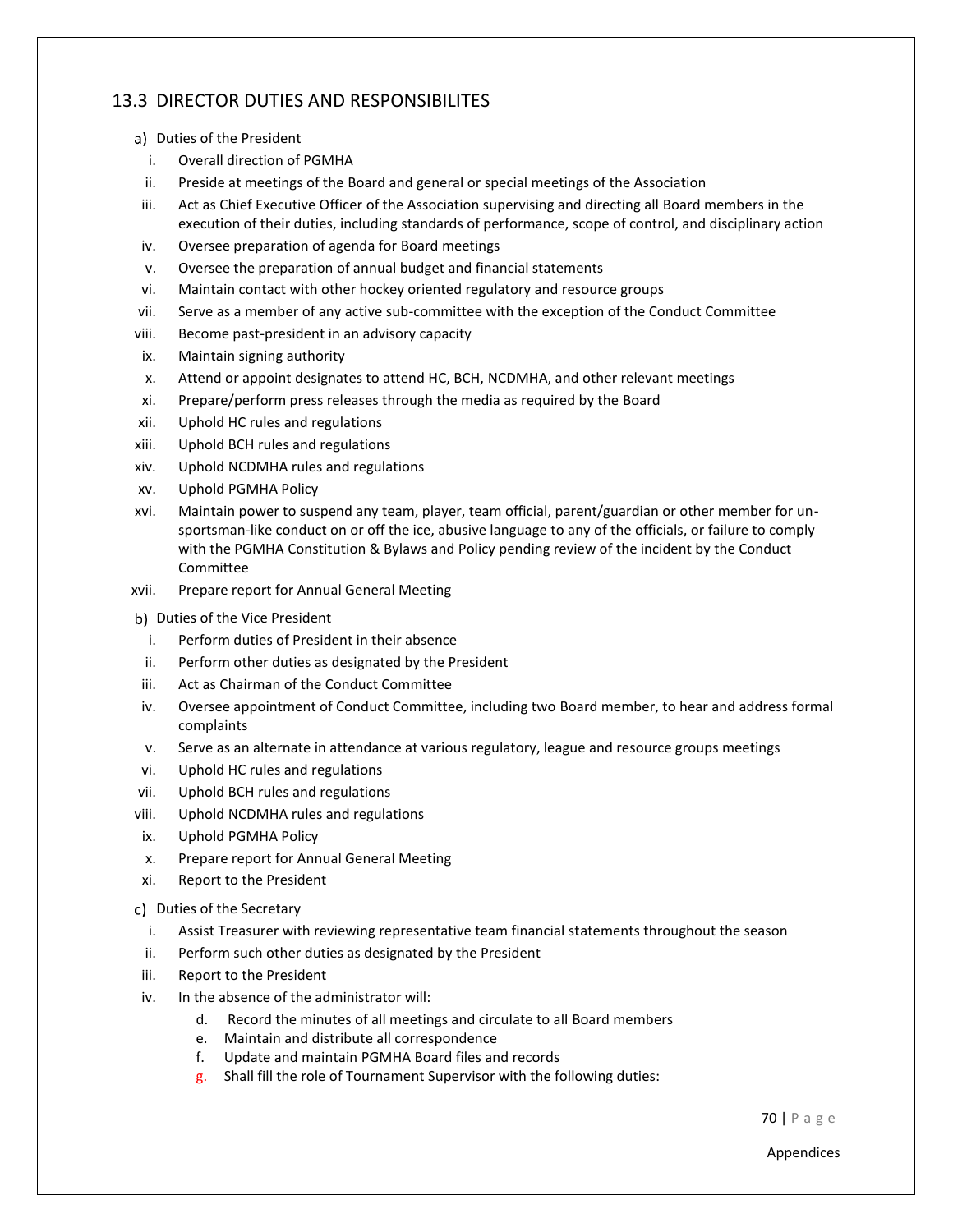- h. Attend meeting with Tournament Representatives and/or Committee
- i. Ensure that Tournament Representatives are aware of their duties and responsibilities
- j. Assist with schedule of events and tournament budgets if required
- k. Ensure any fundraising activities taking place during the tournament are approved by the PGMHA Board to ensure that appropriate application and gaming requirements are met
- l. Be available to offer advice on behalf of Board
- m. Act as liaison between Tournament Coordinator and Board
- n. Ensure that results communicated to media are approved by the PGMHA Board; ensure sponsor recognition in all communications
- o. Obtain final tournament financial statement and submit to the PGMHA office within thirty (30) days following the event
- d) Duties of the Treasurer
	- i. Oversee duties of bookkeeper
- ii. Oversee duties of data input and review internal statements
- iii. Oversee the Equipment Manager
- iv. Prepare annual T-4 slips and T-4 summary
- v. Prepare annual WCB report
- vi. Prepare annual GST filing
- vii. Present financial statements to the PGMHA Board at monthly Board meetings
- viii. Present financial report at Annual General Meeting
- ix. Provide financial information to membership upon request
- x. Provide suggestions to the Board on PGMHA financial matters associated with the current budget and comparisons to budget
- xi. Prepare the PGMHA annual budget and make recommendations to Board
- xii. Review Representative team financial statements at season end
- xiii. Provide necessary financial information to BC Gaming Commission
- xiv. Review team bank accounts and financial information; follow up on any queries
- xv. Forward fund raising and/or sponsorship concerns to Division Supervisors
- xvi. Report to President

#### 13.4 DUTIES OF RECREATIONAL DIVISION SUPERVISORS

- a) Ensure all teams complete special events forms for activities
- b) Recruit volunteers who will assist as directed by the Division Supervisor
- Distribute Fair Play Code of Conduct to team to have signed and returned
- Monitor team travel and player relief applications.
- e) Assist RHD with evaluator selection
- Organize and oversee player evaluations including appointment of on-ice personnel
- Ensure on-ice personnel are familiar with session plans provided by RHD
- h) Designate session assistants including player sign-in, jersey allocation and collection of evaluation forms
- Make team and coach selections with assistance from the Association Head coach
- Coordinate player movement with RHD
- Assist administrator with league schedules
- Authorize requests for referees for all exhibition games within their division
- Ensure referee assignors are notified of any schedule changes
- n) Inform coaches when the opposing team will not be in attendance for practices or games due to travel
- Ensure coaching staff are aware of upcoming clinics and requirements
- Ensure regular communication with coaches
- Approve recreational teams to play exhibition games against other divisions
- r) Review game sheets weekly and follow up on penalties and/or suspensions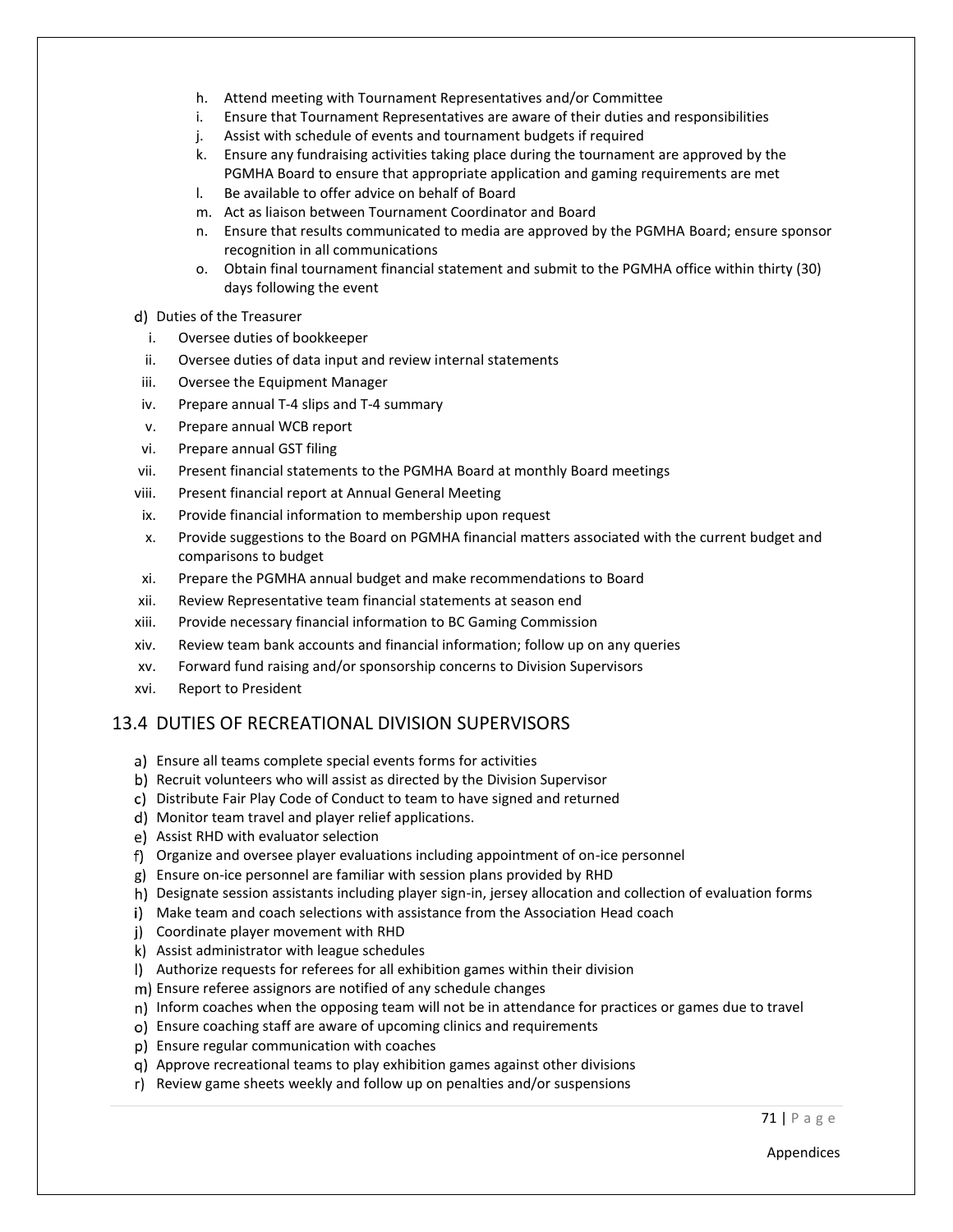- s) Address issues arising from correspondence
- Follow up on skate-a-thon concerns or questions
- u) Ensure that all relevant parties are informed of results of matters brought before Conduct Committee
- v) Ensure that coaches, parents and other volunteers aware of web-site consent requirement
- w) Chair parent meetings to communicate goals and expectations of teams and address any concerns of parent/guardians and/or players
- x) Set up Tournament Committees and attend meetings for annual tournaments
- y) Monitor the league standings and post at the year end (U13, U15 and U18 Divisions only)
- Present and update division and tournament trophies at season end
- Update annual trophies
- bb) Be familiar with PGMHA Policy, and BCH, NCDMHA and HC Rules and Regulations
- Attend Board meetings
- dd) Prepare report for the Annual General Meeting
- ee) Report to the President

#### 13.5 DUTIES OF THE REPRESENTATIVE DIVISION SUPERVISOR

- a) Recommend strong hockey background with coaching experience preferred.
- b) In cooperation with the DHO, consult with BC Hockey and with their recommendations hire an independent party to conduct coach interviews and recommend the best candidate to the coach selection committee.
- n cooperation with the DHO, coordinate tryouts and monitor attendance
- d) In cooperation with DHO, oversee player selection process
- Advise administrator of any players released
- f) Host risk education meeting at the start of the season along with Risk Manager
- Forward team rosters and volunteer information to the Administrator
- h) Distribute Fair Play Code of Conduct to teams to have signed and returned
- i) Oversee representative team managers
- j) Assist coaches and/or managers with required paperwork such as Fair Play Contracts, budgets, carding information etc.
- k) Familiarize coaches and team managers with HC, BCH, and NCDMHA Rules and Regulations and PGMHA Policy Facilitate coach and manager meetings
- Communicate information regarding coach requirements and upcoming clinics
- Ensure annual team budgets and monthly financial statements are forwarded to Administrator
- Along with DHO Attend NCDMHA/OMAHA league meetings and distribute schedules
- o) Communicate deadlines to coaches and/or team managers
- p) Confirm ice allocations with the Ice Administrator
- Assist in coordinating the distribution and collection of equipment and jerseys to the coaches
- r) Set practice schedule in consultation with DHO and coaches
- s) Inform Ice Administrator and Referee in chief of any schedule changes
- Approve teams to play exhibition games against other divisions
- Approve referee requests from teams playing exhibition games
- v) Provide game schedules to referee in chief
- w) Review game sheets and follow up on penalties and/or suspensions
- x) Chair parent meetings to communicate the goals and expectations of the team and address concerns of parent/guardians and/or players
- y) Act as liaison between Team Managers and the PGMHA Board and assist with problems should they arise.
- Ensure that concerns are brought to the attention of the Board.
- aa) Represent the interests of the representative teams at Board meetings
- bb) Ensure coaches understand coach, parent and player Fair Play Codes
- cc) Be familiar with the PGMHA Policy, and HC, BCH, NCDMHA and OMAHA Rules and Regulations
- dd) Run ice on short notice, support development ice if requested.
- ee) Support team coaching staff if requested
- ff) Prepare report for the Annual General Meeting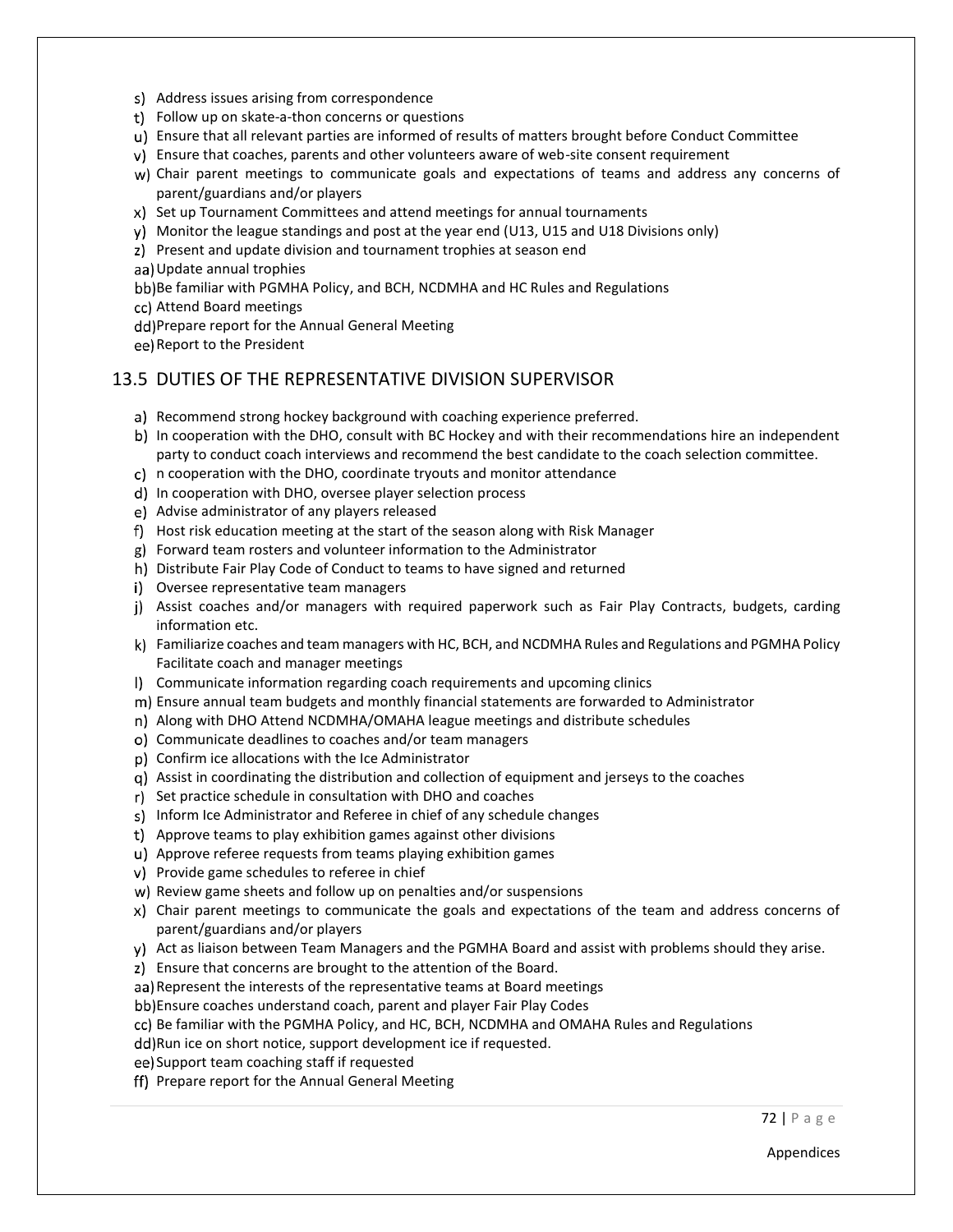gg) Reports to the President

hh)An understanding of representative and recreation hockey, budgets, timelines, good organizational skills, good communication skills, must be accessible.

#### 13.6 DUTIES OF THE EQUIPMENT MANAGER

- a) Submit anticipated budget for new equipment to Treasurer by season end
- b) Inventory all jerseys and equipment and maintain ledger
- Order new equipment and/or jerseys using local merchants/sponsors whenever possible
- Distribute goalie gear to U9 and U11 divisions
- Distribute and collect jerseys, pucks and goalie gear pre- and post-season
- Ensure equipment is cleaned, repaired and/or replaced as necessary
- Coordinate sponsors and teams with the administrator
- h) Prepare report for the Annual General Meeting
- i) Reports to the Vice President

#### 13.7 DUTIES OF THE RISK MANAGER

The Risk Manager must have completed the HCSP and is responsible for administering all mandated Risk Management programs

The Risk Manager is responsible for ensuring that all coaches, managers or other volunteers of PGMHA who may have the contact with players have current Criminal Record Check. The Risk Manager and the Administrator are responsible for the adequate follow up and safe keeping of Criminal Record Check forms in a secure location.

The PGMHA recognizes that risk management does not rest with the Risk Manager alone, but rather is the responsibility of everyone involved both on and off the ice, and encompasses the activities of the Board, the coaching staff, officials, parent/guardians and players. The activities of PGMHA will be governed by the contents of BCH Risk Management Manual and the Risk Management Bulletins and Action Bulletins distributed by BCH. A copy of the Risk Management Manual will be kept in the PGMHA office at all times.

Specific duties of the Risk Manager include:

- a) Knowledge of BCH Risk Management Guidelines
- b) Attend Board meetings and advise of any risk management issues
- c) Collect Fair Play contracts; follow up on any that remain outstanding
- d) Complete regular safety checks on all facilities used by PGMHA and communicate in writing, any risk issues to arena staff
- e) Host Risk Management meeting at the start of the season along with the Representative Supervisor
- Advise tournament committees with respect to safety issues
- Ensure all teams have access to Injury Report and Medical forms and information
- h) Advise teams with respect to injury reports and return-to-play policy
- i) Distribute all pertinent BCH safety bulletins to teams
- j) Investigate all safety concerns reported by a team safety person or interested party
- k) Perform regular drop-ins on practices and games and observe and evaluate safety issues
- Ensure HC, BCH, and NCDMHA Rules and Regulations, and PGMHA Policy with respect to Risk Management are being followed
- m) Ensure team HCSP is certified
- n) Assist team HCSP in implementing equipment checks
- o) Prepare report for Annual General Meeting
- p) Report to the Vice President

# 13.8 DUTIES OF THE REFEREE LIAISON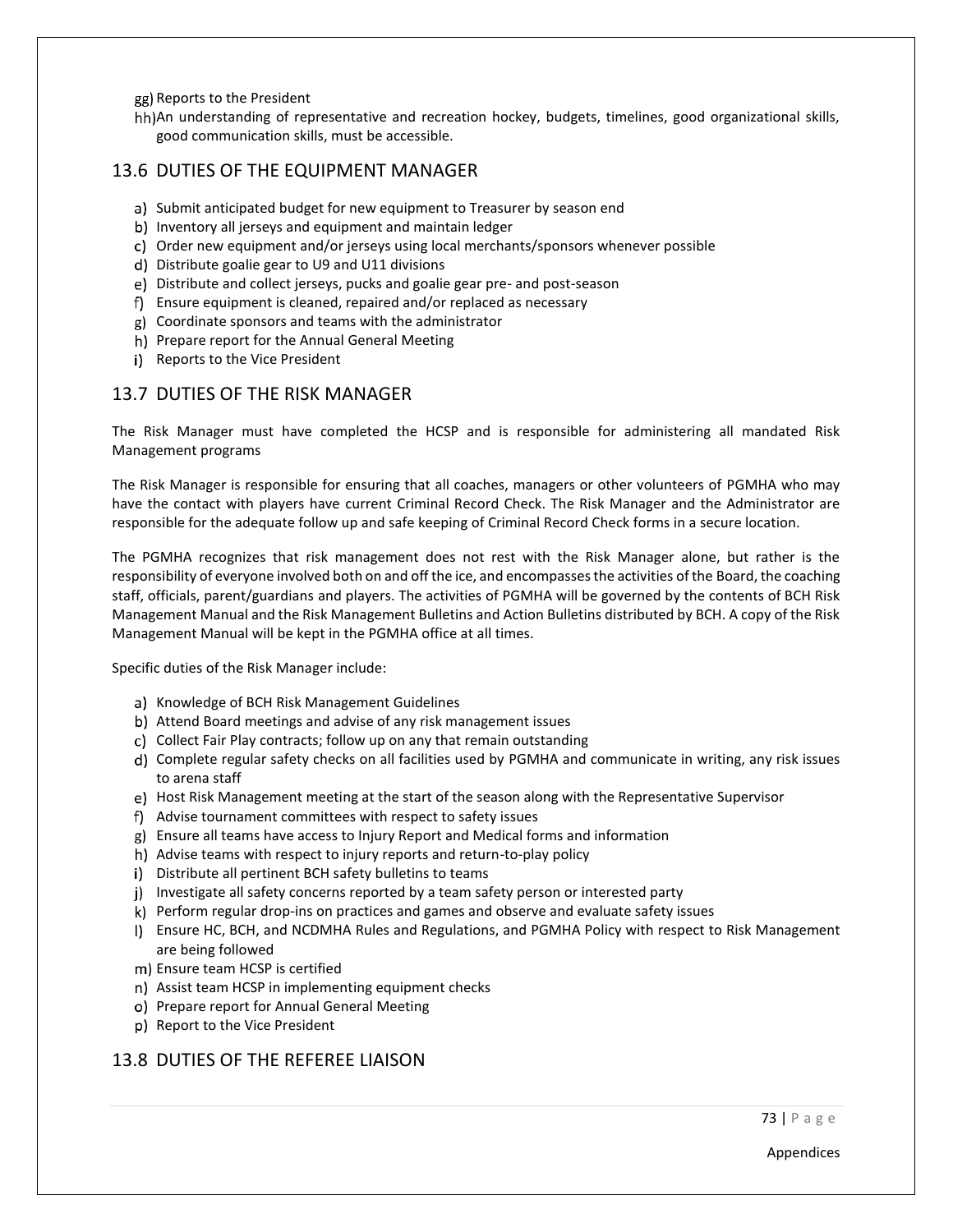- a) Attend Board meetings and advise of referee issues
- b) Assist BCH in organizing referee clinics; ensure that necessary audio/visual equipment is available
- Attend clinics
- Coordinate list of qualified officials for PGMHA
- Assist in recruitment of referee assignors for the various PGMHA divisions
- f) Support officials both on and off the ice
- g) Review all game sheets on weekly basis for accuracy and completeness; forward any issues to Division Supervisors
- h) Sort and file game sheets by division
- i) Provide game sheets for division statisticians as requested
- Copy representative game sheets and submit to NCDMHA
- k) Email Gross Misconduct or Match Penalties to BCH within 24 hours; mail originals and maintain file copy in PGMHA office
- I) Prepare report for Annual General Meeting
- m) Report to the President
- n) Assist with or provide training for scorekeepers/timekeepers if needed

#### 13.9 DUTIES OF THE FEMALE DEVELOPMENT COORDINATOR

- Ensure coaches of female teams are aware of upcoming clinics and requirements
- Monitor all-female ice allocations and schedule on-ice facilitators
- c) Communicate information to coaches with respect to female development
- Communicate female development opportunities to players and/or coaches
- Address correspondence with respect to female players and/or concerns
- f) Follow up on skate a thon concerns or questions
- g) Be familiar with PGMHA Policy, and HC, BCH, NCDMHA and OMAHA Rules and Regulations as it pertains to female hockey
- h) Act as advocate for female development opportunities
- Oversee special events such as female jamboree, female clinics and female camps
- Assist with coordinating female tournaments
- k) Attend Board meetings
- Chair Female Development Committee should such committee be necessary
- m) Perform the same duties as the Division Supervisors if there is a female division
- n) Prepare report for the Annual General Meeting
- o) Report to the President

### 13.10 DUTIES OF THE ADMINISTRATOR(S)

- a) Bookkeeping
	- i. Provide necessary cash floats for open registration and/or equipment sales
- ii. Prepare and make all deposits on timely basis
- iii. Reconcile final registration figures with funds deposited
- iv. Record and monitor all NSF cheques and record information for follow-up
- v. Prepare and record all registration refunds
- vi. Manage bank accounts with current financial institutions
- vii. Pay bills within credit terms
- viii. Prepare monthly Receiver General Remittance
- ix. Prepare invoices to all parties owing funds to Association
- x. Record and monitor all user pay ice (if any) and related payments
- xi. Apply for Gaming Licenses as required, submit gaming reports
- xii. Ensure appropriate BC Gaming Licenses have been obtained prior to all gaming events

74 | P a g e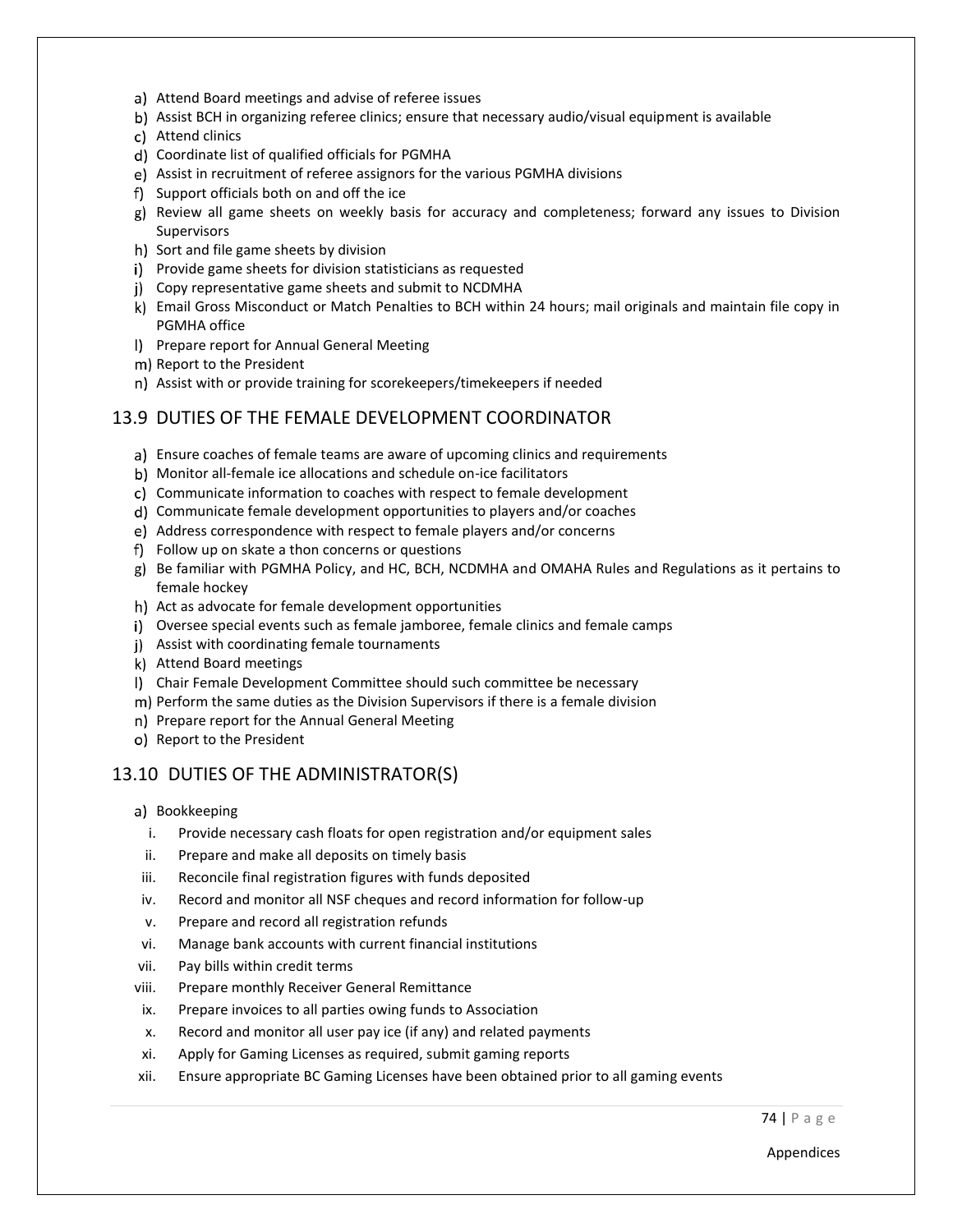- xiii. Report to the Treasurer
- b) Registration
	- i. Accept, record and organize the registration of players
- ii. Maintain a list of registered players and their parent/guardians
- iii. Ensure that registered players are also registered with mutual aid
- iv. Determine number of players trying out for representative teams
- v. Coordinate release of players with Division Supervisor and affected coaches of recreational division
- vi. Register players/teams and request cards from BCH
- vii. Complete BCH data uploads in accordance with BCH policy and time table
- viii. Handle late registrations and withdrawals
- ix. Report to the Treasurer
- c) Administrative
	- i. Manage the PGMHA office
- ii. Arrange coaching clinics for coaches; notify Association Head Coaches
- iii. Assist Division Supervisors when necessary
- iv. Recruit volunteers as needed
- v. Coordinate sponsors and teams
- vi. Prepare or assist with setting league schedules
- vii. Ensure all teams complete special events forms for activities
- viii. Communicate upcoming clinics and requirements to Division Supervisors
- ix. Communicate dates and schedules for Christmas Tournament
- x. Communicate deadlines to DHO, RHD, team coaches and/or team managers
- xi. Assume a lead role in maintaining the PGMHA website
- xii. Distribute and collect the following forms:
	- p. Criminal Record check application forms
	- q. Fund Raising Application
	- r. Injury Report Forms
	- s. Return to play forms/notes
	- t. Policy Manual
	- u. Photo Packages
- xiii. Report to the President
- xiv. Facilitate all ice bookings on behalf of PGMHA
- xv. Attend meetings with the City of Prince George
- xvi. Attend NCDMHA scheduling meetings
- xvii. Prepare ice schedule and consult with Board when necessary
- xviii. Advise Board with respect to ice allocations
- xix. Coordinate league schedules
- xx. Advise Board with respect to ice returned and redistributed
- xxi. Allocate ice for play-offs as required
- xxii. Prepare report for Annual General Meeting
- xxiii. The Administrator(s) are responsible for picking up of the mail at the PGMHA post office box and distributing it as required. The current mailing address of the PGMHA is P.O. Box 2242, Prince George, BC V2N 2J8
- d) Timeline
	- i. April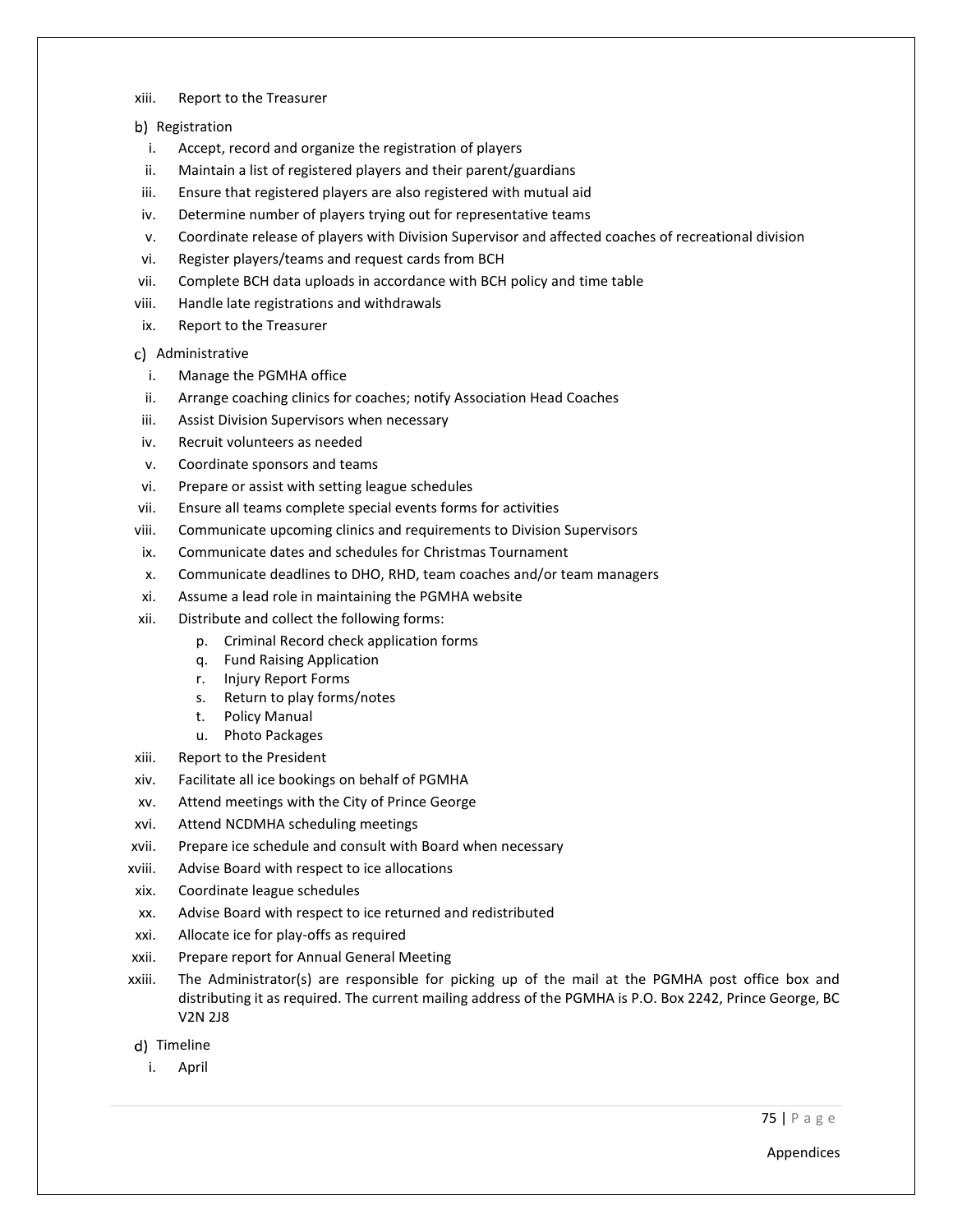- v. Organize open registration
- w. Receive, input data and maintain files for any registrations for the up-coming season
- ii. May
	- x. Collect representative team year-end financial statements
	- y. Assist Treasurer with respect to team accounts and financial data
	- z. Ensure all fees are paid including registration fees
	- aa. Solicit team and tournament sponsorships
- iii. August
	- bb. Organize open registration and late registration
	- cc. Ensure all players are registered before tryouts
	- dd. Obtain try out/evaluation times from the Division Supervisor
	- ee. Attend arena user group meeting
	- ff. Receive ice allocations and schedules
- iv. September October
	- gg. Book Meeting Rooms
	- hh. Assume lead role in scheduling regular season games
	- ii. Facilitate coaching clinics, referee clinics as required
	- jj. Assist in facilitating coaches and managers meetings
	- kk. Obtain lists of all coaches and on-ice volunteers from Division Supervisors
	- ll. Ensure all volunteers are registered with HC and have required qualifications
	- mm. Collect annual representative team budgets
	- nn. Obtain team lists from Division Supervisors
	- oo. Enter teams in computer and give copies of the team lists to Division Supervisors and Team Managers
	- pp. Ensure Representative Players are registered with HC (carded) before league play begins
- v. February April
	- qq. Set up meeting for Policy reviews
	- rr. Start registration for next season
	- ss. Allocate ice for playoffs as required
	- tt. Book meeting space for AGM

#### 13.11 DUTIES OF THE DIRECTOR OF HOCKEY OPERATIONS

- a) Advertise for representative coaches and compile applications.
- Coordinate with the "coach selection committee" and select dates for the coach interviews
- c) Inform the selected coaches of their interview date and time, complete all required room bookings
- d) Complete coach selection process and with the support of the "coach selection committee" inform the Board of the selected representative coaches for the upcoming season and which coaching positions are still available.
- e) Select dates for the spring evaluations / fall tryouts
- f) In cooperation with the representative supervisor organize and support all aspects of spring evaluations
- Complete spring evaluations and post results on website
- h) In cooperation with the representative supervisor and goaltender development coach organize and support all aspects of fall tryouts and goaltender evaluations
- i) Complete tryouts and post "pre carded" rosters on website
- Develop evaluation criteria for players and goalies
- k) Review evaluation criteria and procedures annually
- In cooperation with the representative supervisor / goaltender coach organize player / goaltender evaluators
- Arrange player and goalie developmental ice sessions
- n) Advertise and select a skills development coach to run U13, U15 and U18 recreational development ice
- o) In conjunction with RHD develop, implement and Coordinate the various development programs for U13, U15 and U18.

76 | P a g e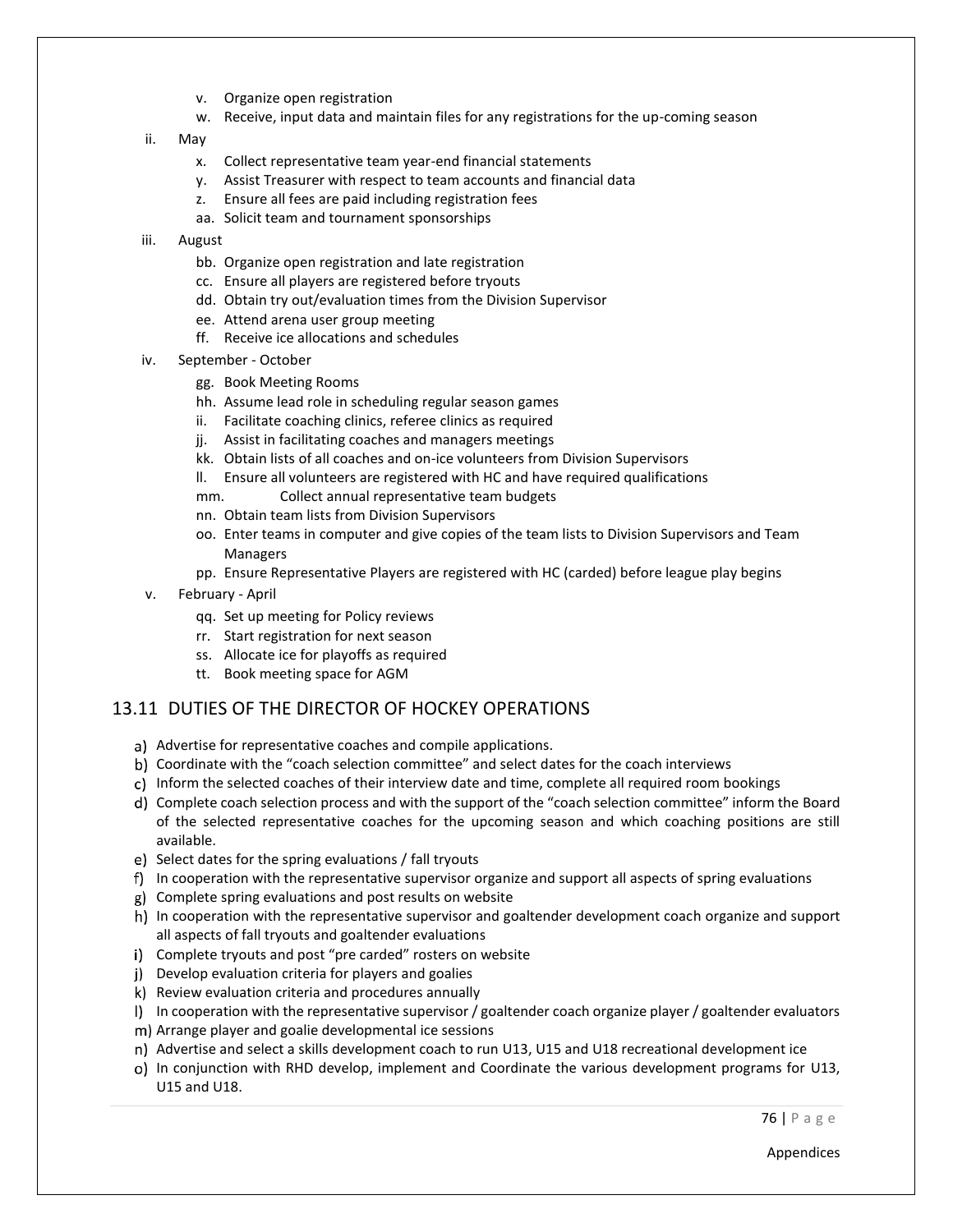- In cooperation with the skills development coach develop and implement skills based programs for U13, U15 and U18 recreational divisions
- Coordinate development ice for U9, U11, U13, U15, and U18 recreational goaltenders
- r) In cooperation with PGMHA goaltender development coach implement programs following Hockey Canada's LTPD
- Develop evaluation criteria for coaches
- Ensure coaches are aware of mandatory coaching clinics and ensure attendance
- u) Facilitate early season coaches meetings with the referee in chief, representative supervisor and goaltender development coach present
- Perform evaluations on coaches during games and practices
- w) Recommend coaches for attendance at higher level clinics
- x) Support and assist coaches with clinic post tasks if requested
- y) Substitute for head coach in case of emergency
- z) Support head coach or coaching staff in mentorship / practices / games / or travel as requested by the Board or RHD
- aa) Supervise coach mentor program
- bb)Supervise goaltender development program
- cc) Oversee and support the representative supervisor duties where applicable
- DHO and representative supervisor are to attend OMAHA scheduling meeting
- DHO and / or representative supervisor are to attend NCDMHA scheduling meeting
- DHO or representative supervisor represent PGMHA at NCDMHA regular meetings
- gg) Represent PGMHA at locally hosted clinics
- hh) Perform public relations as required pertaining to PGMHA coaches
- Coordinate audio / visual equipment for coaching clinics
- jj) Liaise with Board on behalf of coaches
- Liaise with BCH, NCDMHA, and OMAHA on behalf of the coaches
- II) Have available on short notice any  $/$  all documentation relevant to any  $/$  all appeals on all documented decisions and player movement specific to rep.
- mm) Prepare report for Annual General Meeting
- nn) Report to President
- Qualifications
- pp)Developmental 1 or HP 1 coaching certification, all other relevant supporting courses must be up to date Complete understanding of representative and recreation hockey, budgets, timelines, good organizational
- skills, good communication skills, must be accessible, versed in conflict resolution.
- Well versed in physical preparation, team building, teaching and leading, use of technology,
- ss) Understanding mid-season program design and implementation with experience in off season physical preparation an asset.

#### 13.12 DUTIES OF THE RECREATIONAL HOCKEY DIRECTOR

- a) Develop evaluation criteria for both players and coaches
- b) Develop and present on-ice programs and establish team play guidelines
- Perform public relations as required pertaining to PGMHA coaches
- Ensure coaches are aware of mandatory coaching clinics and ensure attendance
- Coordinate audio/visual equipment for coaching clinics
- Facilitate coaches meetings and provide necessary coaching materials
- Attend Recreational Division Supervisor and coaches meetings
- h) Assist Division Supervisors when necessary
- Coordinate coach selection across all divisions, present to Board for approval
- j) Substitute for coach in case of emergency
- Review evaluation criteria and procedures with Division Supervisors
- Coordinate player evaluations and team selection across all divisions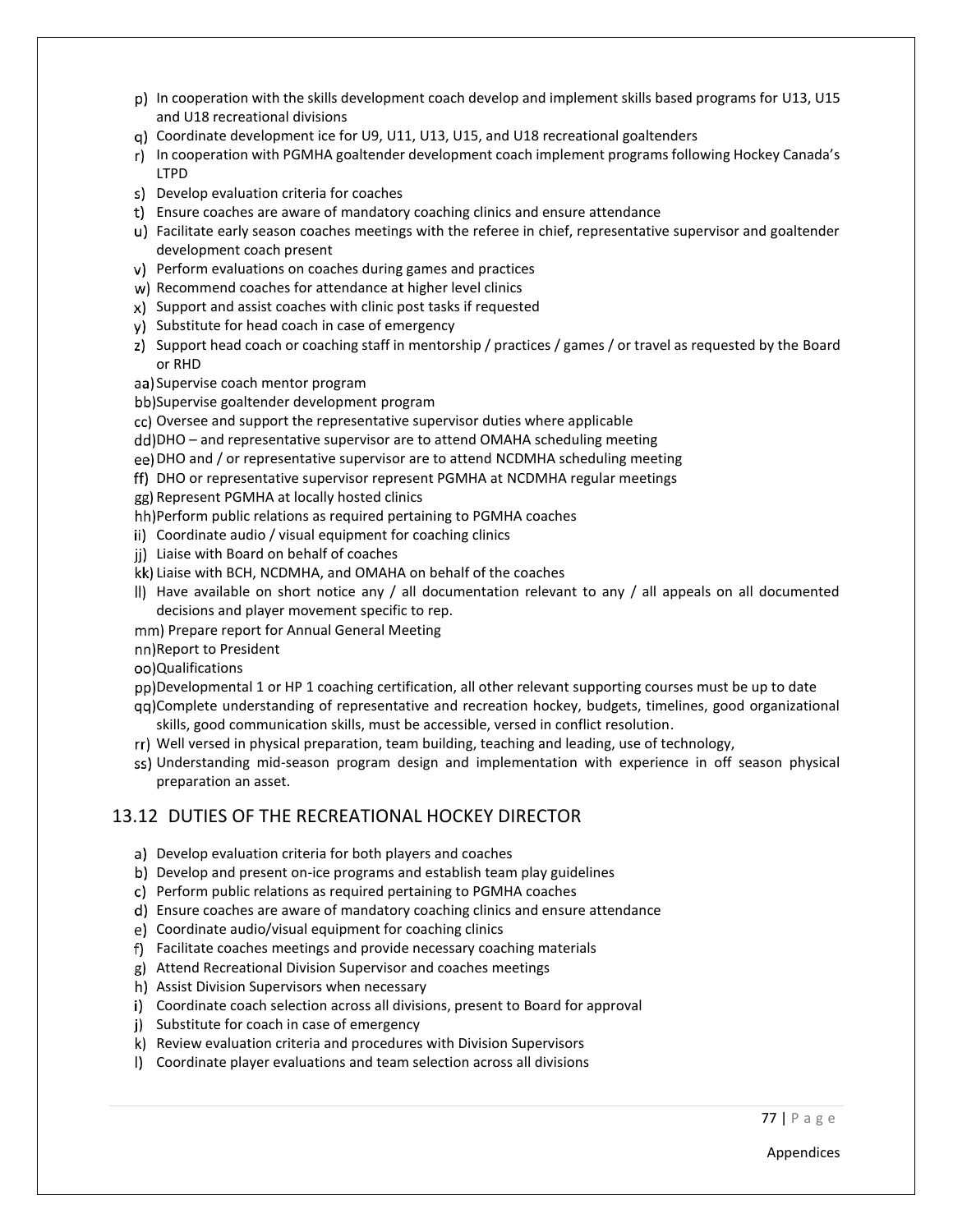- In conjunction with DHO Representative develop, implement and Coordinate the various development programs for U13, U15 and U18.
- Oversee and support the division supervisors when applicable
- Liaise with Board on behalf of coaches
- p) Prepare report for Annual General Meeting

Report to the President Qualifications

- Coach 2 Coach Level including Coach Stream coaching certification, all other relevant supporting courses must be up to date.
- r) Understanding of recreational hockey, good organizational skills, timelines, good communication skills, versed in conflict resolution,

#### 13.13 DUTIES OF THE GOALTENDING DEVELOPMENT COACH

- a) Responsible for the development of PGMHA goaltenders
- b) High level of commitment, professionalism, moral standards and always have the best interest of PGMHA.
- Development and implementation of programs following Hockey Canada's LTPD
- Ability to provide direction to staff for goaltender sessions
- e) Ability to work in a team setting. Communicate with staff, goaltenders, and parents as needed.
- Ability to evaluate goaltenders and provide feedback
- Responsible for overseeing and managing spring goaltender evaluations and fall tryout process
- h) Responsible for providing evaluation support in writing for placement of goaltenders without bias during spring evaluations and fall tryout process.
- i) Responsible for overseeing developmental ice for recreational league and development of the representative goaltenders on a requested basis,
- Oversees the structure of goaltending coaching within the association and work with coaches to support goaltender skills during practices.
- k) Responsible for follow up with coaches during season to ensure development for goaltenders is being followed
- Report directly to the Association Head Coach and quarterly to the Board.
- m) Bring information and feedback to the RHD and any suggestions on how the association can better provide for its goaltenders.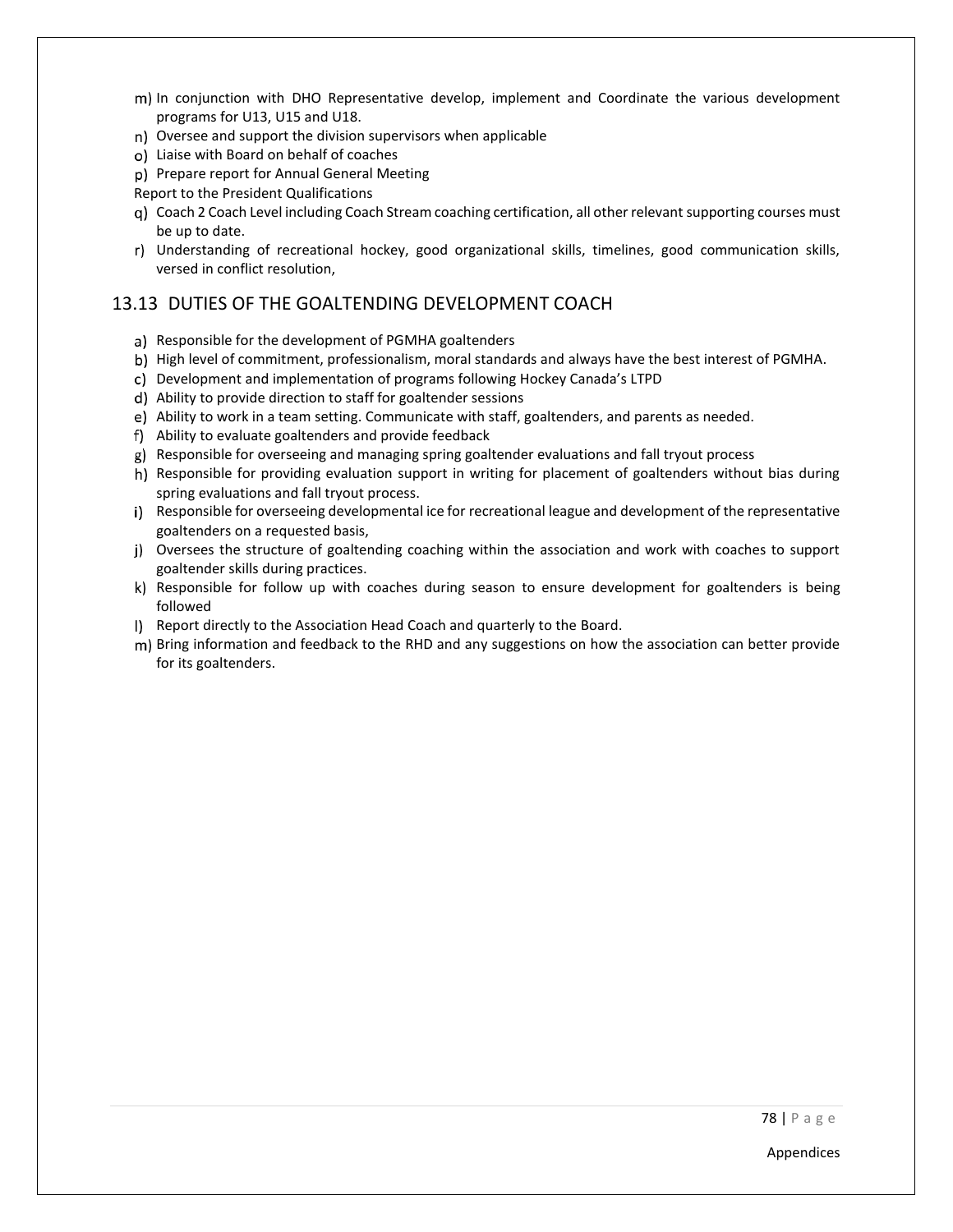# 13.14 OATH OF OFFICE & CONFIDENTIALTIY

# OATH OF OFFICE & CONFIDENTIALITY

Respect for confidentiality is the cornerstone of trust and confidence. Board members must at all times respect the confidentiality of any Board members' names and/or circumstances that might identify them. Similarly, all matters dealt with the Board during in-camera meetings and matters related to personnel must be held in the strictest confidence. Confidentiality means Directors may not relate such matters to anyone including immediate family members. The duty of confidentiality continues indefinitely after a Director has left the Board. Board members shall agree to an Oath of Office and Confidentiality upon joining the Board of Directors of this Association.

#### OATH OF OFFICE & CONFIDENTIALITY AGREEMENT

I, a Director of \_\_\_\_\_\_\_\_\_

Association, declare that, in carrying out the duties as a Director, I will:

- 1. Exercise the powers of my office and fulfill my responsibilities in good faith and in the best interests of this Association and especially keeping in mind the protection of the children playing hockey with this Association.
- 2. Exercise these responsibilities, at all times, with due diligence, care and skill in a reasonable and prudent manner.
- 3. Respect and support the Association's by-laws, policies, code of conduct, and decisions of the Board and membership.
- 4. Keep confidential all information that I learn about members, personnel, contract negotiation and any other matters specially determined by Board motion to be matters of confidence including matters dealt with during in-camera meetings of the Board.
- 5. Conduct myself in spirit of collegiality and respect for the collective decisions of the Board and subordinate my personal interest to the best of the Association.
- 6. Immediately declare any personal conflict of interest that may come to my attention.

\_\_\_\_\_\_\_\_\_\_\_\_\_\_\_\_\_\_\_\_\_\_\_\_\_\_\_\_\_\_\_\_\_\_\_\_\_\_\_\_\_\_\_\_ \_\_\_\_\_\_\_\_\_\_\_\_\_\_\_\_\_\_\_\_\_\_\_\_\_\_\_\_

Signature **Date**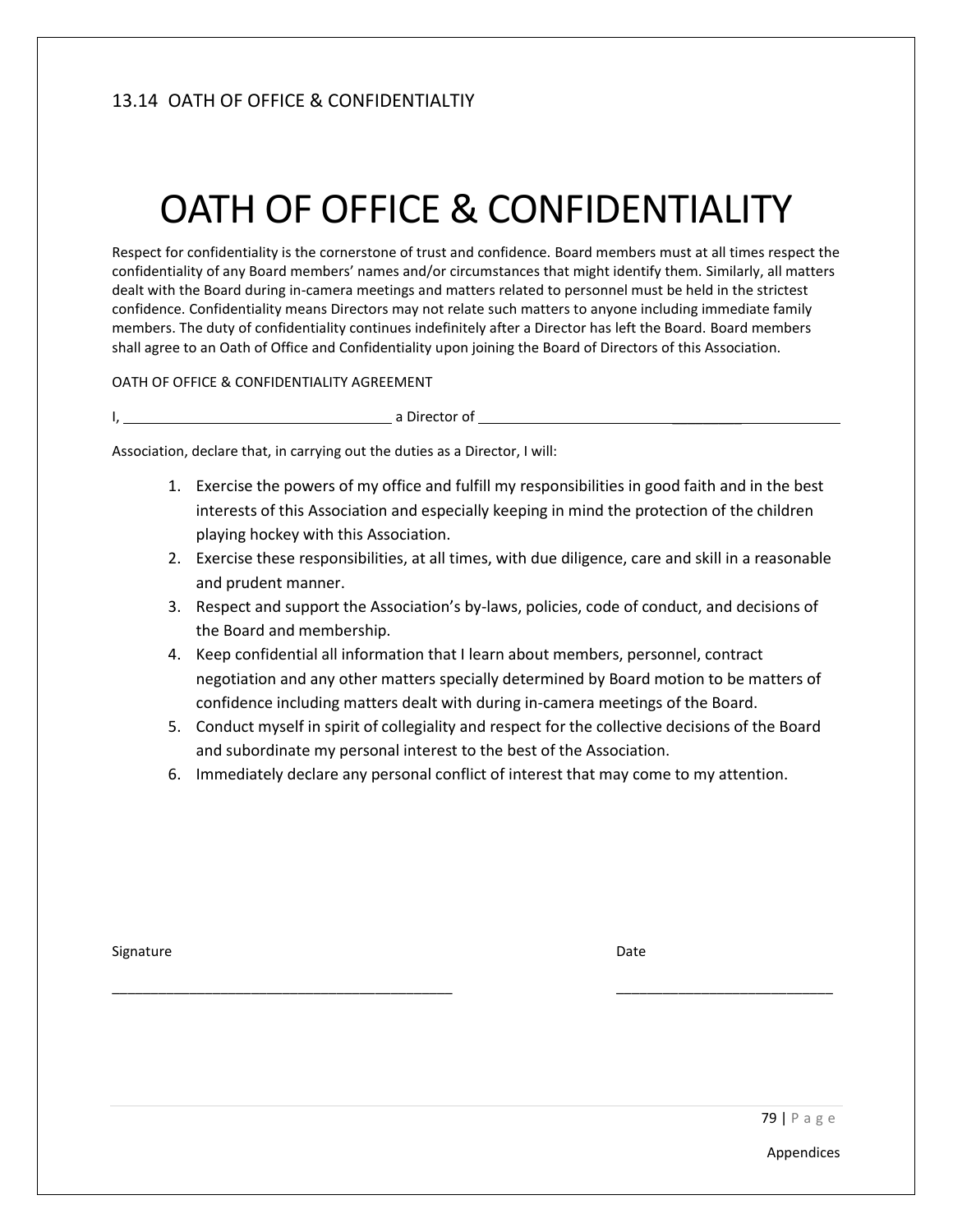# 13.15 PGMHA COACH CODE OF CONDUCT



# **PGMHA Coach Code of Conduct**

- 1. I am responsible for my conduct at all times. I will always be a positive representative of PGMHA and the City of Prince George.
- 2. I will remember that players need a coach they can respect. I will be generous with praise and set a good example.
	- a. I will treat everyone fairly within the context of activity, regardless of gender, place of origin, color, sexual orientation, religion, political belief or economic status.
	- b. I will abstain from the use of tobacco products or alcohol in the presence of the players, and refrain from using abusive language on the bench, in the rink, or at any team function.
- 3. I will ensure that all players get fair playing time, equal instruction and equal support from all team staff.
- 4. I will not ridicule or yell at my players for making mistakes or for performing poorly.
	- a. I will provide positive instruction and support to address performance concerns. I will direct comments or criticism at the performance, not the person.
	- b. I will remember that players play to improve their skills and have fun. They must be encouraged to have confidence in themselves.
- 5. I will ensure that players receive appropriate medical attention when required, and that the advice of medical practitioners is followed with regards to a player returning to play.
- 6. I will do my best to prevent any form of recording device to be used in the dressing rooms and prevent players from posting recorded media of team events on the internet or social networking applications without the consent of the PGMHA Board.
- 7. I will ensure that players are sufficiently supervised to ensure their safety and that the team members maintain a standard of appropriate behavior representative of PGMHA and the City of Prince George at all times.
- 8. I will teach my players to play fairly and to respect the rules, officials and opponents.
- 9. I will work in cooperation with officials for the benefit of the game. I will refrain from lashing out at any official no matter the call. I understand that I can talk with the officials in a respectful manner to fully understand why a call was made and I can pursue a complaint process if I feel the call was incorrect or unreasonable.
- 10. I will be reasonable when scheduling games, practices or extra activities, remembering that players (and their families) may have other interests and obligations.
- 11. I will ensure that I maintain open and frequent communication with the parents of the players about the team and the players. Parents have a right to know how the team as a whole is developing and how their child, individually, is developing.
- 12. I will ensure that the team's budget is being followed at all times. Any over expenditures will immediately be reported to team parent/guardians via the team treasurer or manager.
- 13. I will ensure that equipment and facilities are safe and match the players' ages and abilities.
- 14. I will obtain necessary and appropriate training and commit to continue to upgrade my coaching skills.

#### **Team staff members violating conduct expectations may be subject to disciplinary action.**

**Team staff members who knowingly conceal information or fail to report an incident involving a player or team staff member may be subject to disciplinary action.**

Team Staff Member Name Signature Signature Signature Date Signed Date Signed